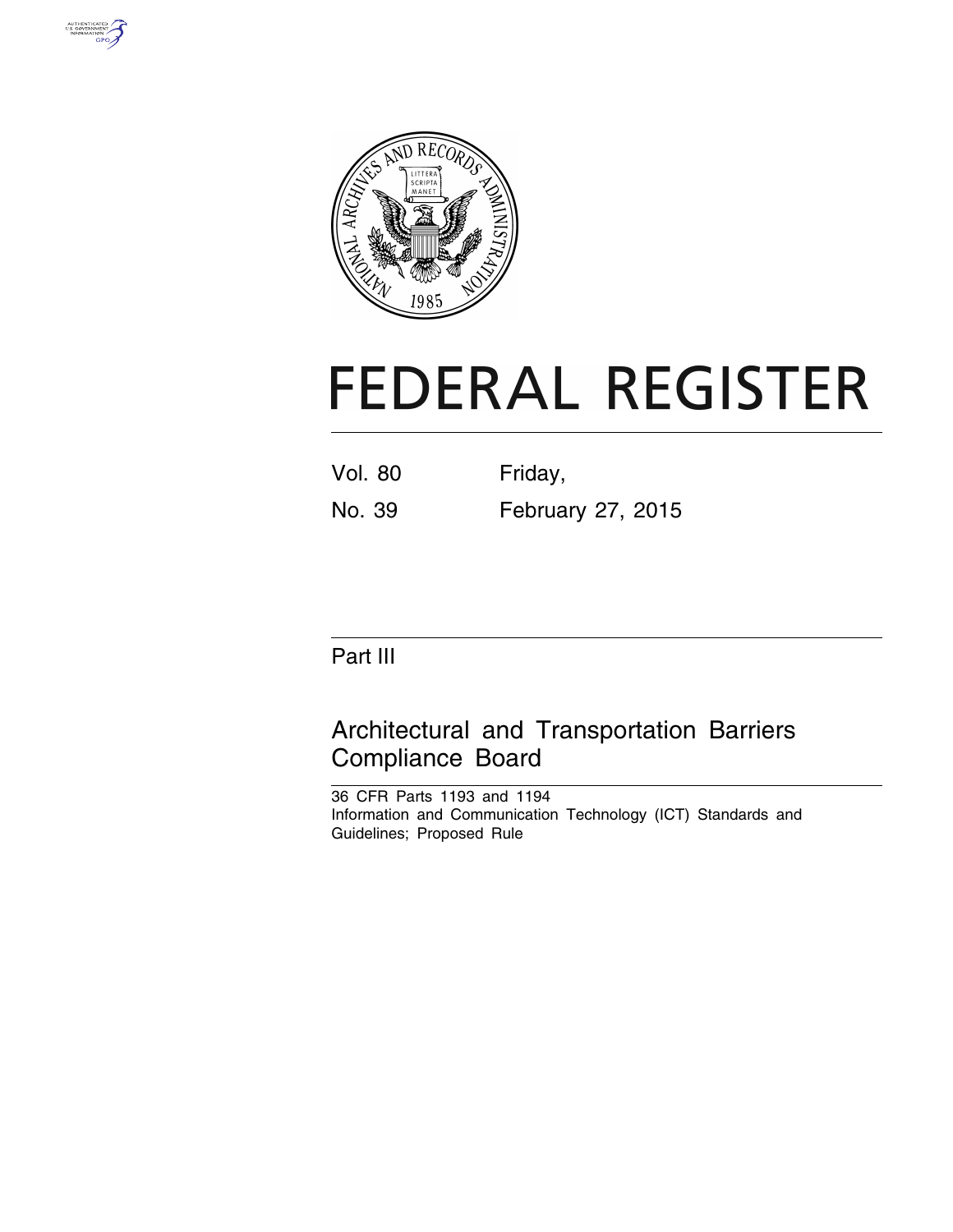# **ARCHITECTURAL AND TRANSPORTATION BARRIERS COMPLIANCE BOARD**

# **36 CFR Parts 1193 and 1194**

**[Docket No. ATBCB–2015–0002]** 

# **RIN 3014–AA37**

# **Information and Communication Technology (ICT) Standards and Guidelines**

**AGENCY:** Architectural and Transportation Barriers Compliance Board.

### **ACTION:** Notice of proposed rulemaking.

**SUMMARY:** The Architectural and Transportation Barriers Compliance Board (Access Board or Board), is proposing to revise and update, in a single document, both its standards for electronic and information technology developed, procured, maintained, or used by federal agencies covered by section 508 of the Rehabilitation Act of 1973, and its guidelines for telecommunications equipment and customer premises equipment covered by Section 255 of the Communications Act of 1934. The proposed revisions and updates to the section 508-based standards and section 255-based guidelines are intended to ensure that information and communication technology covered by the respective statutes is accessible to and usable by individuals with disabilities.

**DATES:** Submit comments by May 28, 2015. Two hearings will be held on the proposed rule on:

1. March 5, 2015, 9:30 to 11:30 a.m., San Diego, CA and

2. March 11, 2015, 9:30 to 11:30 a.m., Washington, DC.

To preregister to testify at either of the hearings, contact Kathy Johnson at (202) 272–0041 (voice), (202) 272–0082 (TTY), or *[johnson@access-board.gov](mailto:johnson@access-board.gov)*.

**ADDRESSES:** Submit comments by any one of the following methods:

• Federal eRulemaking Portal: *[http://](http://www.regulations.gov) [www.regulations.gov](http://www.regulations.gov)*. Follow the instructions for submitting comments. The Regulations.gov ID for this docket is ATBCB–2015–0002.

• Email: *[docket@access-board.gov](mailto:docket@access-board.gov)*. Include docket number ATBCB–2015– 0002 in the subject line of the message.

• Fax: 202–272–0081.

• Mail or Hand Delivery/Courier: Office of Technical and Information Services, Access Board, 1331 F Street NW., Suite 1000, Washington, DC 20004–1111.

All comments, including any personal information provided, will be posted without change to *[http://](http://www.regulations.gov)*

*[www.regulations.gov](http://www.regulations.gov)* and be available for public viewing.

The hearing locations are:

1. San Diego, CA: Manchester Grand Hyatt Hotel (Mission Beach A & B, 3rd floor), One Market Place, San Diego, CA 92101.

2. Washington, DC: Access Board conference room, 1331 F Street NW., Suite 800, Washington, DC 20004.

Witnesses can testify in person at the hearing in San Diego. Witnesses can testify in person or by telephone at the hearing in Washington, DC. Copies of the rule will not be available at the hearings. Call-in information and a communication access real-time translation (CART) web streaming link for the Washington, DC hearing will be posted on the Access Board's Web site at *[http://www.access-board.gov/](http://www.access-board.gov/ictrefresh) [ictrefresh](http://www.access-board.gov/ictrefresh)*. The hearings will be accessible to persons with disabilities. An assistive listening system, communication access real-time translation, and sign language interpreters will be provided. Persons attending the meetings are requested to refrain from using perfume, cologne, and other fragrances for the comfort of other participants (see *[www.access](http://www.accessboard.gov/about/policies/fragrance.htm) [board.gov/about/policies/fragrance.htm](http://www.accessboard.gov/about/policies/fragrance.htm)*  for more information).

# **FOR FURTHER INFORMATION CONTACT:**

Timothy Creagan, Access Board, 1331 F Street NW., Suite 1000, Washington, DC 20004–1111. Telephone: (202) 272–0016 (voice) or (202) 272–0074 (TTY). Email address: *[508@access-board.gov](mailto:508@access-board.gov)*.

# **SUPPLEMENTARY INFORMATION:**

### **Table of Contents for Preamble**

- I. Public Participation and Request for Comments
- II. Executive Summary
- III. Statutory Background
- IV. Rulemaking History V. Major Issues
- VI. Section-by-Section Analysis
- VII. Effective Date

VIII. Regulatory Process Matters

In this preamble, the Architectural and Transportation Barriers Compliance Board is referred to as ''Access Board,'' ''Board,'' ''we,'' or ''our.''

# **I. Public Participation and Request for Comments**

The Access Board encourages all persons interested in the rulemaking to submit comments on this proposed rule, as well as the preliminary assessment of its estimated benefits and costs. While the Board invites comment on any aspect of our proposed rule and regulatory assessment, we particularly seek information and data in response to the questions posed throughout this preamble. Instructions for submitting

and viewing comments are provided under the **ADDRESSES** heading above. The Board will consider all timely comments and may change the proposed rule based on such comments.

# **II. Executive Summary**

# *Purpose and Legal Authority*

We are proposing to update our existing Electronic and Information Technology Accessibility Standards under section 508 of the Rehabilitation Act of 1973, (''508 Standards''), as well as our Telecommunications Act Accessibility Guidelines under Section 255 of the Communications Act of 1934 (''255 Guidelines''). Since the guidelines and standards were issued in 2000 and 1998 respectively, there has been a technological revolution, accompanied by an ever-expanding use of technology and a proliferation of accessibility standards globally. Technological advances have resulted in the widespread use of multifunction devices that call into question the ongoing utility of the product-byproduct approach used in the Access Board's existing 508 Standards and 255 Guidelines. For example, since the existing 508 Standards were issued in 2000, mobile phones moved from devices with voice-only capability, to so-called ''smartphones'' offering voice, text, and video communications. Desktop computers are no longer the only information processing hardware: Mobile devices and tablets, which have very different input and output characteristics, can typically process vast amounts of electronic information and function like desktop computers or telephones. In recognition of these converging technologies, one of the primary purposes of the proposed rule is to replace the current product-based approach with requirements based on functionality, and, thereby, ensure that accessibility for people with disabilities keeps pace with advances in electronic and information technology.

Additionally, a number of voluntary consensus standards have been developed by standards organizations worldwide over the past decade. Examples of these standards include: The Web Accessibility Initiative's Web Content Accessibility Guidelines (WCAG) 2.0, EN 301 549 V1.1.1 (2014– 02), ''Accessibility requirements for public procurement of ICT products and services in Europe,'' and the Human Factors Ergonomics Society's ANSI/ HFES 200.2 (2008) ergonomics specifications for the design of accessible software. The harmonization with such international standards and guidelines creates a larger marketplace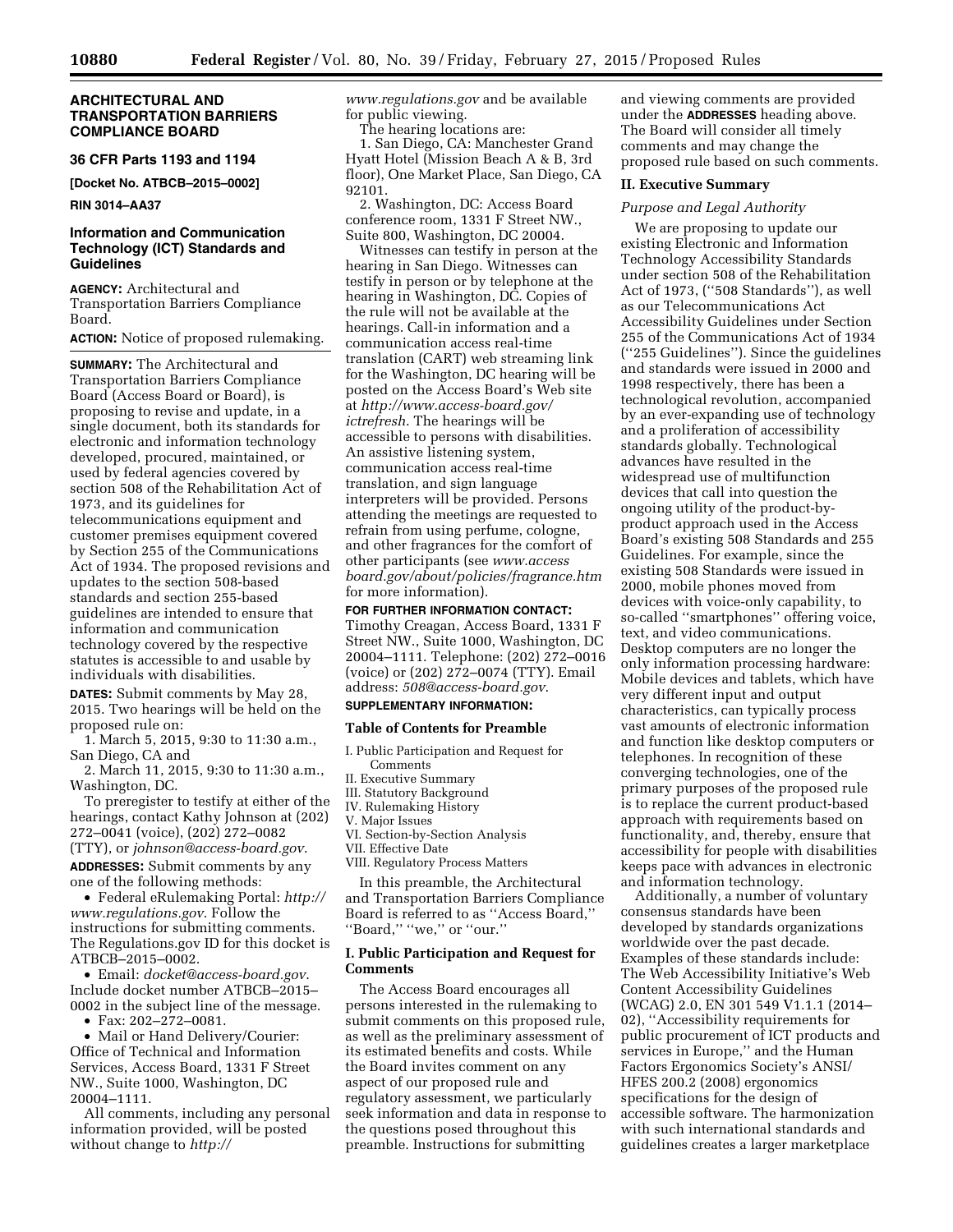for accessibility solutions, thereby attracting more offerings and increasing the likelihood of commercial availability of accessible information and communication technology options.

These dramatic changes have led the Access Board to propose revisions to the existing 508 Standards and 255 Guidelines. We are proposing to update the two sets of regulatory provisions jointly to ensure consistency in accessibility across the spectrum of communication and electronic and information technologies and products. The proposed standards and guidelines would support the access needs of individuals with disabilities, while also taking into account the costs to federal agencies and manufacturers of telecommunications equipment of providing accessible electronic information and communication technology.

The term ''information and communication technology'' (ICT) is used widely throughout this preamble and the proposed rule. Unless otherwise noted, it is intended to broadly encompass electronic and information technology covered by Section 508, as well as telecommunications products, interconnected Voice over Internet Protocol (VoIP) products, and Customer Premises Equipment (CPE) covered by Section 255. Examples of ICT include computers, information kiosks and transaction machines, telecommunications equipment, multifunction office machines, software, Web sites, and electronic documents.

This proposed rule would eliminate 36 CFR part 1193 in its entirety, revise 36 CFR 1194, and add three new appendices to Part 1194 containing the Application and Scoping Requirements for the 508 Standards (Appendix A), the Application and Scoping Requirements for the 255 Guidelines (Appendix B), and new Technical Requirements that apply to both Section 508-covered and Section 255-covered ICT. In this preamble, the Board refers to specific provisions of the proposed new 508 Standards and 255 Guidelines by their proposed new section numbers: E101– 103 (508 Chapter 1: Application and Administration); E201–208 (508 Chapter 2: Scoping Requirements); C101–103 (255 Chapter 1: Application and Administration); C201–206 (255 Chapter 2: Scoping Requirements); 301–302 (Chapter 3: Functional Performance Criteria); 401–413 (Chapter 4: Hardware); 501–504 (Chapter 5: Software); and 601–603 (Support Documentation and Services).

*Legal Authority for 508 Standards:*  Section 508 of the Rehabilitation Act of 1973 (hereafter, ''Section 508''), as

amended, 29 U.S.C. 794d, mandates that federal agencies ''develop, procure, maintain, or use'' ICT in a manner that ensures federal employees with disabilities have comparable access to and use of such information and data relative to other federal employees, unless doing so would impose an undue burden. The Rehabilitation Act also requires federal agencies to ensure that members of the public with disabilities have comparable access to publiclyavailable information and services unless doing so would impose an undue burden on the agency. In accordance with section  $508(a)(2)(A)$ , the Access Board must publish standards that define electronic and information technology along with the technical and functional performance criteria necessary for accessibility, and periodically review and amend the standards as appropriate. When the Access Board revises its existing 508 Standards (whether to keep up with technological changes or otherwise), the Rehabilitation Act mandates that, within six months, both the Federal Acquisition Regulatory Council (FAR Council) and federal agencies incorporate these revised standards into their respective acquisition regulations and procurement policies and directives. Thus, with respect to procurement-related matters, the Access Board's 508 Standards are not selfenforcing; rather, these standards become enforceable when adopted by the FAR Council and federal agencies.

*Legal Authority for 255 Guidelines:*  Section 255 of the Communications Act, 47 U.S.C. 255 (hereafter, ''Section 255''), requires telecommunications equipment and services to be accessible to and usable by individuals with disabilities, where readily achievable. ''Readily achievable'' is defined in the statute as ''easily accomplishable and able to be carried out without much difficulty or expense.'' In determining whether an access feature is readily achievable, the Federal Communications Commission (FCC), which has exclusive authority over enforcement under Section 255, has directed telecommunications equipment manufacturers and service providers to weigh the nature and cost of that feature against the individual company's overall financial resources, taking into account such factors as the type, size, and nature of its business operation. Under Section 255, the Access Board is required to develop guidelines for the accessibility of telecommunications equipment and customer premises equipment in conjunction with the FCC and to review and update the guidelines periodically.

The FCC is responsible for enforcing Section 255 and issuing implementing regulations; it is not bound to adopt the Access Board's guidelines as its own or to use them as minimum requirements.

### *Summary of Key Provisions*

### A. Proposed 508 Standards

The proposed standards replace the current product-based approach with a functionality-based approach. The proposed technical requirements, which are organized along the lines of ICT functionality, provide standards to ensure that covered hardware, software, electronic content, and support documentation and services are accessible to people with disabilities. In addition, the proposed standards include functional performance criteria, which are outcome-based provisions for cases in which the proposed technical requirements do not address one or more features of ICT. The four major changes in the proposed 508 Standards are:

• *Broad application of WCAG 2.0:*  The proposed rule would incorporate by reference the Web Content Accessibility Guidelines (WCAG) 2.0, a voluntary consensus standard developed by ICT industry representatives and other experts. It would also make WCAG 2.0 Success Criteria applicable not only to content on the ''World Wide Web'' (hereafter, Web), but also to non-Web electronic documents and software (*e.g.,*  word processing documents, portable document format files, and project management software). By applying a single set of requirements to Web sites, electronic documents, and software, this proposed provision would adapt the 508 Standards to reflect the newer multifunction technologies (*e.g.,*  smartphones that have telecommunications functions, video cameras, and computer-like data processing capabilities) and address the accessibility challenges that these technologies pose for individuals with disabilities.

• *Delineation of covered electronic ''content'':* The proposed rule would also specify that all types of public facing content, as well as eight enumerated categories of non-public facing content that communicate agency official business, would have to be accessible, with ''content'' encompassing all forms of electronic information and data. The existing standards require federal agencies to make electronic information and data accessible, but do not delineate clearly the scope of covered information and data; as a result, document accessibility has been inconsistent across federal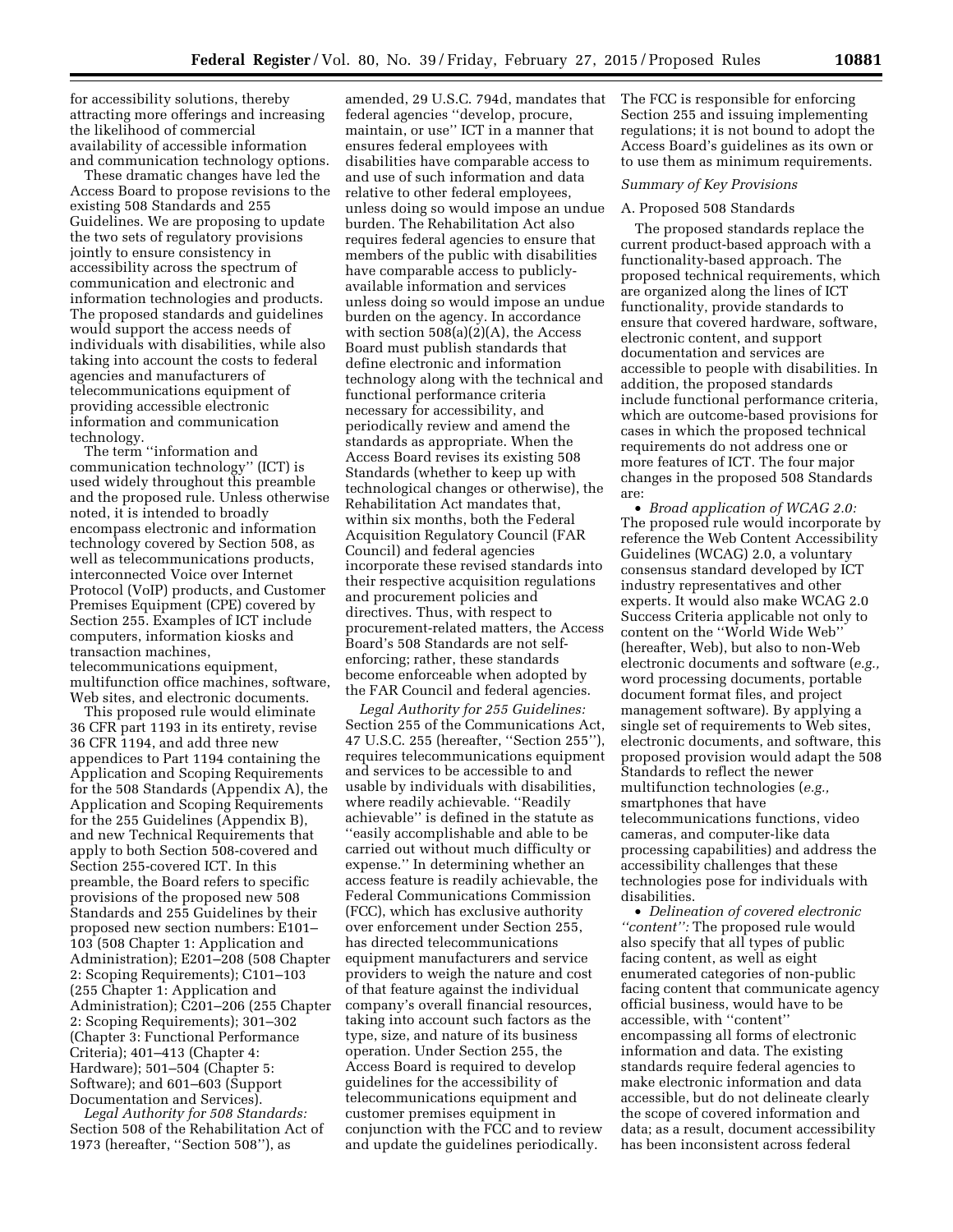agencies. By focusing on public facing content and certain types of agency official communications that are not public facing, the proposed rule would bring needed clarity to the scope of electronic content covered by the 508 Standards and, thereby, help federal agencies make electronic content accessible more consistently.

• *Expanded interoperability requirements:* The existing standards require ICT to be compatible with assistive technology—that is, hardware or software that increases or maintains functional capabilities of individuals with disabilities (*e.g.,* screen magnifiers or refreshable braille displays). But, because this requirement has given rise to ambiguity in application, the proposed rule would provide more specificity about how operating systems, software development toolkits, and software applications should interact with assistive technology. These proposed requirements would allow assistive technology users to take full advantage of the functionalities that ICT products provide.

• *Requirement for RTT functionality:*  The proposed standards would require real-time text (RTT) functionality wherever an ICT product provides realtime, two-way voice communication. RTT is defined in the proposed rule as text that is transmitted character by character as it is being typed. An RTT recipient can read a message while it is being written, without waiting for the message to be completed; this is different from other message technologies such as ''short messaging service'', or SMS, which transmit the entire message only after typing is complete. This proposed requirement would have an impact on federal agencies as well as ICT providers, federal employees, and members of the public.

### B. Proposed 255 Guidelines

Given the trend toward convergence of technologies and ICT networks, the Access Board is updating the 255 Guidelines at the same time that it is updating the 508 Standards. The existing guidelines include detailed requirements for the accessibility, usability, and compatibility of telecommunications equipment and customer premises equipment. For example, the guidelines require input, output, display, control, and mechanical functions to be accessible to individuals with disabilities. The compatibility requirements focus on the need for standard connectors, compatibility of controls with prosthetics, and TTY compatibility. The guidelines define

''usable'' as providing access to information about how to use a product, and direct that instructions, product information, documentation, and technical support for users with disabilities be functionally equivalent to that provided to individuals without disabilities. The proposed guidelines include many non-substantive revisions to the existing requirements for clarity along with a few important new provisions. Two notable proposed additions to the proposed 255 Guidelines are:

• *Requirement for RTT functionality:*  Just as the proposed 508 Standards would require federal agencies to offer RTT functionality in certain ICT, the proposed 255 Guidelines would require the manufacturers of telecommunications equipment to provide RTT functionality wherever a telecommunications product provides real-time, two-way voice communication. This proposed requirement would allow people who are deaf or hard of hearing to have faster and more natural conversations than the current text-messaging functionality.

• *Application of WCAG 2.0 to electronic documents:* The proposed 255 Guidelines would preserve the current requirement that when a document is provided in a non-electronic format, alternate formats (such as large-print or braille) usable by individuals with vision impairments need to be provided. The proposed guidelines also would require documentation in electronic formats—including Web-based selfservice support and electronic documents—to conform to all Level A and AA Success Criteria in WCAG 2.0 or ISO 14289–1 (PDF/UA–1). This proposal for accessible electronic support documentation is derived from the existing guidelines, but would newly require compliance with WCAG 2.0 or PDF/UA–1. This proposal is intended to address the problem that many online product (or support) documents for telecommunications equipment are inaccessible to individuals with visual impairments.

# *Summary of Preliminary Regulatory Analysis*

Consistent with the obligation that federal agencies under Executive Orders 12866 and 13563 propose and adopt regulations only upon a reasoned determination that benefits justify costs, the proposed rule has been evaluated from a benefit-cost perspective in a preliminary regulatory impact analysis (Preliminary RIA) prepared by the Board's consulting economic firm. The focus of the Preliminary RIA is to define

and, where possible, quantify and monetize the potential economic benefits and costs of the proposed 508 Standards and 255 Guidelines. We summarize its methodology and results below; a complete copy of this regulatory assessment is available on the Access Board's Web site (*[www.access](http://www.access-board.gov)[board.gov](http://www.access-board.gov)*), as well as the federal government's online rulemaking portal (*[www.regulations.gov](http://www.regulations.gov)*).

To estimate likely incremental compliance costs attributable to the proposed rule, the Preliminary RIA estimates, quantifies, and monetizes costs in the following broad areas: (1) Costs to federal agencies and contractors related to policy development, employee training, development of accessible ICT, evaluation of ICT, and creation or remediation electronic documents; and (2) costs to manufacturers of telecommunications equipment and customer premises equipment of ensuring that that their respective Web sites and electronic support documentation conform to accessibility standards, including WCAG 2.0.

On the benefits side, the Preliminary RIA estimates likely incremental benefits by monetizing the value of three categories of benefits expected to accrue from the proposed 508 Standards: (a) Increased productivity of federal employees with certain disabilities who are expected to benefit from improved ICT accessibility; (b) time saved by members of the public with certain disabilities when using more accessible federal Web sites; and (c) reduced phone calls to federal agencies as members of the public with certain disabilities shift their inquiries and transactions online due to improved accessibility of federal Web sites. The Preliminary RIA, for analytical purposes, defines the beneficiary population as persons with vision, hearing, and speech disabilities, as well as those with manipulation, reach, or strength limitations. The Preliminary RIA does not formally quantify or monetize benefits accruing from the proposed 255 Guidelines due to insufficient data and methodological constraints.

Table 1 below summarizes the results from the Preliminary RIA with respect to the likely monetized benefits and costs, on an annualized basis, from the proposed 508 Standards and 255 Guidelines. All monetized benefits and costs are incremental to the applicable baseline, and were estimated for a 10 year time horizon using discount rates of 7 and 3 percent.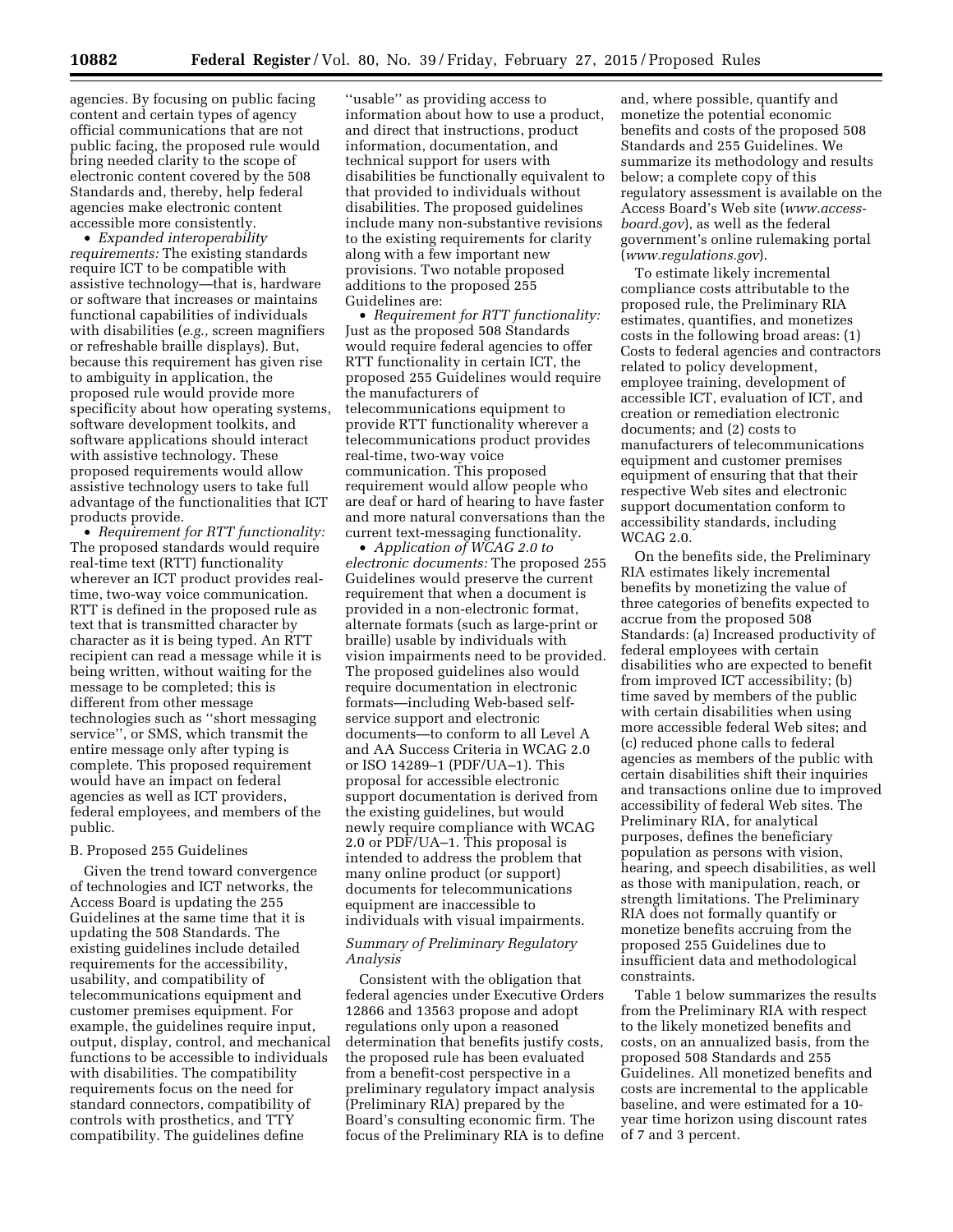TABLE 1—ANNUALIZED VALUE OF MONETIZED BENEFITS AND COSTS UNDER THE PROPOSED RULE, 2015–2024

| [In 2015 dollars] |  |
|-------------------|--|
|-------------------|--|

|                                                                                                                                                                                                                                                                       | 7%<br>discount rate<br>(in millions) | 3%<br>discount rate<br>(in millions) |
|-----------------------------------------------------------------------------------------------------------------------------------------------------------------------------------------------------------------------------------------------------------------------|--------------------------------------|--------------------------------------|
| Monetized incremental benefits to federal agencies, members of the public with vision dis-<br>Monetized incremental costs to federal agencies (under proposed 508 Standards)<br>Monetized incremental costs to telecommunications equipment manufacturers (under pro- | \$69.1<br>\$155.0                    | \$67.5<br>\$146.8                    |
|                                                                                                                                                                                                                                                                       | \$10.6                               | \$9.8                                |

While the Preliminary RIA monetizes likely incremental benefits and costs attributable to the proposed rule, this represents only part of the regulatory picture. Today, though ICT is now woven into the very fabric of everyday life, millions of Americans with disabilities often find themselves unable to use—or use effectively—computers, mobile devices, federal agency Web sites, or electronic content. The Board's existing standards and guidelines are greatly in need of a ''refresh'' to keep up with technological changes over the past fifteen years. The Board expects this proposed rule to be a major step toward ensuring that ICT is accessible to and usable by individuals with disabilities both in the federal workplace and society generally. Indeed, much—if not most—of the significant benefits expected to accrue from the proposed rule are difficult if not impossible to quantify, including: Greater social equality, human dignity, and fairness. Each of these values is explicitly recognized by Executive Order 13563 as important qualitative considerations in regulatory analyses.

Moreover, American companies that manufacture telecommunications equipment and ICT-related products would likely derive significant benefits from the harmonized accessibility standards. Given the relative lack of existing national and globallyrecognized standards for accessibility of mobile technologies, telecommunications equipment manufacturers would greatly benefit from harmonization of the 255 guidelines with consensus standards. Similar benefits would likely accrue more generally to all ICT-related products as a result of harmonization.

It is also equally important to note that some potentially substantial incremental costs arising from the proposed rule are not evaluated in the Preliminary RIA, either because such costs could not be quantified or monetized (due to lack of data or for other methodological reasons) or are inherently qualitative. The impact of the proposed 255 Guidelines on

telecommunications equipment manufacturers is, as the Preliminary RIA notes, particularly difficult to quantify due to lack of cost data and a dynamic telecommunications marketplace. As a consequence, for example, the Preliminary RIA thus neither quantifies nor monetizes potential compliance costs related to the proposed requirement that ICT providing realtime, two-way voice communication support RTT functionality.

The Access Board welcomes comments on all aspects of the Preliminary RIA to improve the assumptions, methodology, and estimates of the incremental benefits and costs of the proposed rule. The full Preliminary RIA posted on the Board's Web site poses numerous regulatory assessment-related questions or areas for public comment, and interested parties are encouraged to review that document and provide responsive data and other information. In addition, the Board sets forth below—in the section providing a more in-depth discussion of the Preliminary RIA—several additional questions on which it seeks input. See Section VIII.A.6 (Regulatory Process Matters—Preliminary Regulatory Impact Analysis—Conclusion).

# **III. Statutory Background**

Section 508 of the Rehabilitation Act of 1973, as amended (hereafter, ''Section 508''), calls for the Access Board to issue and publish standards setting forth the technical and functional performance criteria necessary to implement the Act's accessibility requirements for electronic and information technology. The statute also provides that the Board shall periodically review and, as appropriate, amend the standards to reflect technological advances or changes in electronic and information technology. This proposed rule uses the term ''508 Standards'' to refer to the standards called for by the Rehabilitation Act.

Section 255 of the Communications Act of 1934, as amended (hereafter, ''Section 255''), tasks the Access Board with the development of guidelines for

accessibility of telecommunications equipment and customer premises equipment, and provides that the Board shall review and update the guidelines periodically. Note that reference is made here to ''Section 255 of the Communications Act,'' rather than the commonly used reference to ''Section 255 of the Telecommunications Act of 1996'' because the Telecommunications Act does not itself contain a section 255. Instead, the Telecommunications Act amended the Communications Act by adding a new section 255 to it. Therefore, for the sake of simplicity and accuracy, this proposed rule uses the term ''255 Guidelines'' to refer to the guidelines called for by the amended Communications Act.

As noted in the Summary above, this proposed rule seeks to revise and update both the 508 Standards and 255 Guidelines in a single rulemaking. The Access Board is taking this approach because we feel that the two sets of requirements, by virtue of their subject matter, are inextricably linked from a regulatory and policy perspective.

### **IV. Rulemaking History**

# *A. Existing 508 Standards and 255 Guidelines (1998–2000)*

We issued the 255 Guidelines in 1998, 63 FR 5608 (Feb. 3, 1998), and these are available on our Web site at *[www.access-board.gov/guidelines-and](www.access-board.gov/guidelines-and-standards/communications-and-it/about-the-telecommunications-act-guidelines/section-255-guidelines)[standards/communications-and-it/](www.access-board.gov/guidelines-and-standards/communications-and-it/about-the-telecommunications-act-guidelines/section-255-guidelines) [about-the-telecommunications-act](www.access-board.gov/guidelines-and-standards/communications-and-it/about-the-telecommunications-act-guidelines/section-255-guidelines)[guidelines/section-255-guidelines](www.access-board.gov/guidelines-and-standards/communications-and-it/about-the-telecommunications-act-guidelines/section-255-guidelines)*. The Board's 508 Standards, issued in 2000, 65 FR 80500 (Dec. 21, 2000), are available at *[www.access-board.gov/](http://www.access-board.gov/guidelines-and-standards/communications-and-it/about-the-section-508-standards/section-508-standards) [guidelines-and-standards/](http://www.access-board.gov/guidelines-and-standards/communications-and-it/about-the-section-508-standards/section-508-standards) [communications-and-it/about-the](http://www.access-board.gov/guidelines-and-standards/communications-and-it/about-the-section-508-standards/section-508-standards)[section-508-standards/section-508](http://www.access-board.gov/guidelines-and-standards/communications-and-it/about-the-section-508-standards/section-508-standards) [standards](http://www.access-board.gov/guidelines-and-standards/communications-and-it/about-the-section-508-standards/section-508-standards)*. They were codified in 36 CFR part 1193 and 36 CFR part 1194, respectively. In this preamble, all citations to 36 CFR part 1193 refer to the existing 255 Guidelines in force since 1998, while all citations to 36 CFR part 1194 refer to the existing 508 Standards in force since 2000.

The existing 508 Standards require federal agencies to ensure that persons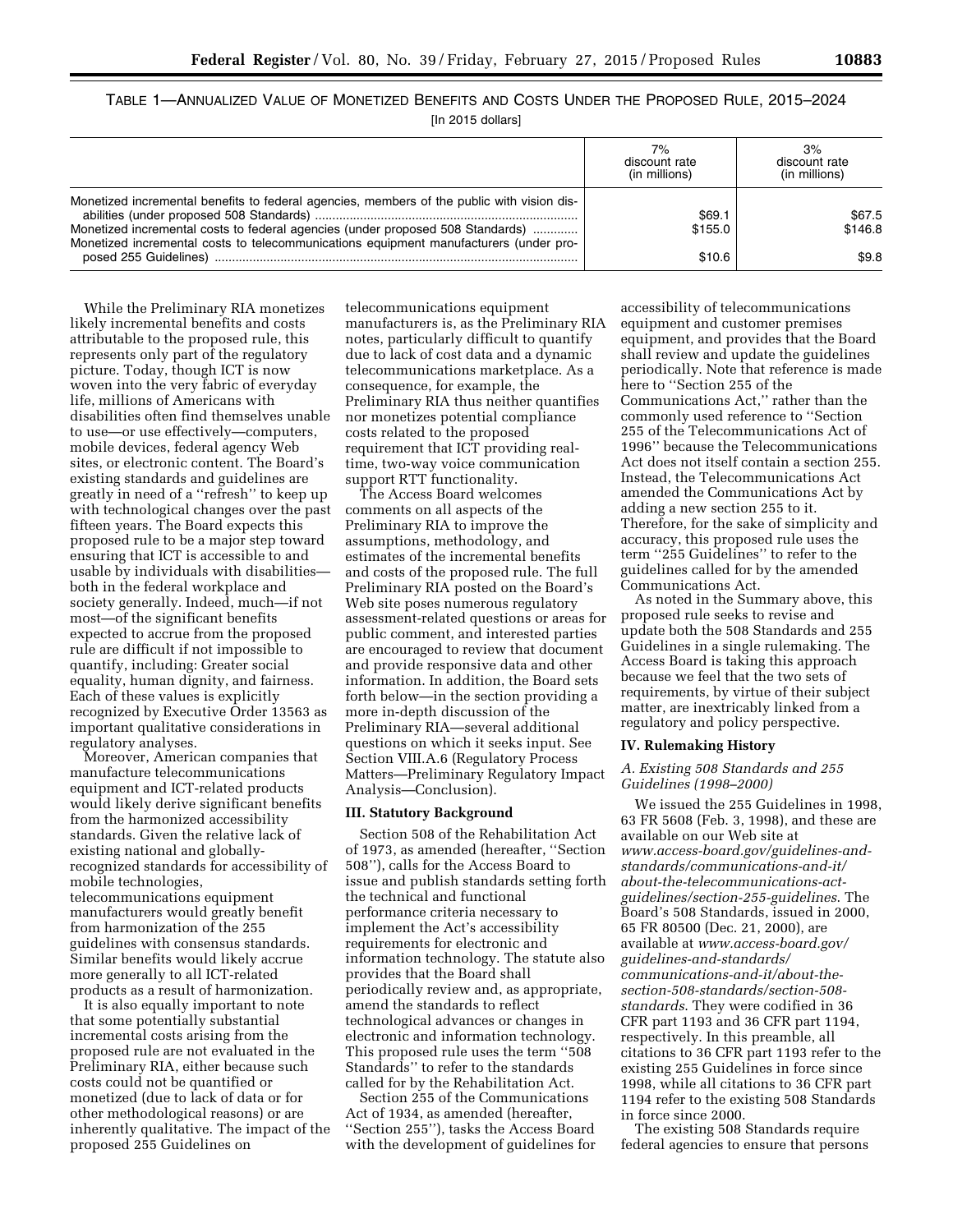with disabilities—namely, federal employees with disabilities and members of the public with disabilities—have comparable access to, and use of, electronic and information technology (regardless of the type of medium) absent a showing of undue burden. See 36 CFR part 1194. Among other things, these standards: Define key terms (such as ''electronic and information technology'' and ''undue burden''); establish technical requirements and functional performance criteria for covered information and technologies; require agencies to document undue burden determinations when procuring covered products; and mandate accessibility of support documentation and services. Generally speaking, the existing 508 Standards take a product-based regulatory approach in that technical requirements for electronic and information technology are grouped by product type: Software applications and operating systems; Web-based intranet and Internet information and applications; telecommunications products; self-contained, closed products; and desktop and portable computers.

The existing 255 Guidelines require manufacturers of telecommunications equipment and customer premises equipment to ensure that new and substantially upgraded existing equipment is accessible to, and usable by, individuals with disabilities when readily achievable. See 36 CFR part 1193. The existing guidelines, as with the 508 Standards, define key terms (such as ''telecommunications equipment'' and ''readily achievable'') and establish technical requirements for covered equipment, software, and support documentation. These guidelines also require manufacturers of covered equipment to consider inclusion of individuals with disabilities in their respective processes for product design, testing, trials, or market research.

# *B. Advisory Committee and Final Report (2006–2008)*

In the years following our initial promulgation of the 508 Standards and 255 Guidelines, technology continued to evolve at a rapid pace. Pursuant to our statutory mandate, the Board deemed it necessary and appropriate to review and update the 508 Standards and 255 Guidelines in order to make them consistent with one another and reflective of technological changes. The Board formed the Telecommunications and Electronic and Information Technology Advisory Committee (hereafter, ''Advisory Committee'') in

2006 to review the existing 508 Standards and 255 Guidelines and recommend amendments. The Advisory Committee's forty-one members comprised a broad cross-section of stakeholders representing industry, disability groups, and government agencies. The Advisory Committee also included representatives from the European Commission, Canada, Australia, and Japan. The Advisory Committee recognized the importance of standardization across markets worldwide and coordinated its work with standard-setting bodies in the U.S. and abroad, such as the World Wide Web Consortium (W3C®), and with the European Commission. The Advisory Committee addressed a range of issues, including new or convergent technologies, market forces, and international harmonization.

On April 3, 2008, the Advisory Committee presented us with its report (hereafter, ''TEITAC Report'') recommending amendments to the 508 Standards and 255 Guidelines. The TEITAC Report is available at *[www.access-board.gov/teitac-report](http://www.access-board.gov/teitac-report)*.

# *C. First Advance Notice of Proposed Rulemaking (2010)*

### 1. General

Based on the TEITAC Report, the Board developed an Advance Notice of Proposed Rulemaking in 2010 (2010 ANPRM) to update the 508 Standards as well as the 255 Guidelines. On the recommendation of the Advisory Committee, the Board used the phrase ''Information and Communication Technology'' (ICT) to collectively refer to the products addressed by the rules. A complete discussion of this proposed change is found in Section VI.B (Section-by-Section Analysis—508 Standards: Application and Scoping— E103), and Section VI.C (Section-by-Section Analysis—255 Guidelines: Application and Scoping—C103). The 2010 ANPRM was published in the **Federal Register**, 75 FR 13457 (March 22, 2010), and is available at *[www.access-board.gov/ict2010anprm](http://www.access-board.gov/ict2010anprm)*.

### 2. Structure

The 2010 ANPRM began with two separate introductory chapters. ''508 Chapter 1: Application and Administration,'' contained provisions preceded by the letter ''E,'' and included scoping, application, and definition provisions particular to the 508 Standards. "255 Chapter 1: Application and Administration,'' contained provisions preceded by the letter ''C,'' and included similar provisions particular to the 255 Guidelines. The

2010 ANPRM also included, in Chapter 2, a common set of functional performance criteria for the 508 Standards and the 255 Guidelines that required ICT to provide access to all functionality in at least one of each of ten specified modes. Chapter 3 contained technical requirements applicable to features of ICT found across a variety of platforms, formats, and media.

Chapters 4, 5, and 6 all contained technical requirements that were closely adapted from the Web Content Accessibility Guidelines (WCAG) 2.0 Success Criteria but rephrased as mandatory requirements. Chapter 4 addressed platforms, applications, interactive content, and applications. Chapter 5 covered access to electronic documents and common interactive elements found in content, and Chapter 6 addressed access to audio and visual content, as well as players of such content.

Chapter 7 addressed hardware aspects of ICT, such as standard connections and reach ranges. Chapter 8 addressed ICT with audio output functionality when that output is necessary to inform, alert, or transmit information or data. Chapter 9 addressed ICT supporting real-time simultaneous conversation in audio, text, or video formats and Chapter 10 covered product support documentation and services.

### 3. Hearings and General Comments

The Access Board held two public hearings on the 2010 ANPRM—March 2010 (San Diego, CA) and July 2010 (Washington, DC). We also received 384 written comments during the comment period. Comments came from industry, federal and state governments, foreign and domestic companies specializing in information technology, disability advocacy groups, manufacturers of hardware and software, trade associations, institutions of higher education, research and trade organizations, accessibility consultants, assistive technology industry and related organizations, and individuals.

In general, commenters agreed with our approach to addressing the accessibility of ICT through functionality rather than discrete product types. Commenters also expressed strong support for our efforts to update the 508 Standards and 255 Guidelines, as well as our decision to follow the Advisory Committee's recommendation to require harmonization with WCAG 2.0. However, many commenters expressed concern that the 2010 ANPRM was not user-friendly, *e.g.,* that it was too long (at close to 100 pages), organized in a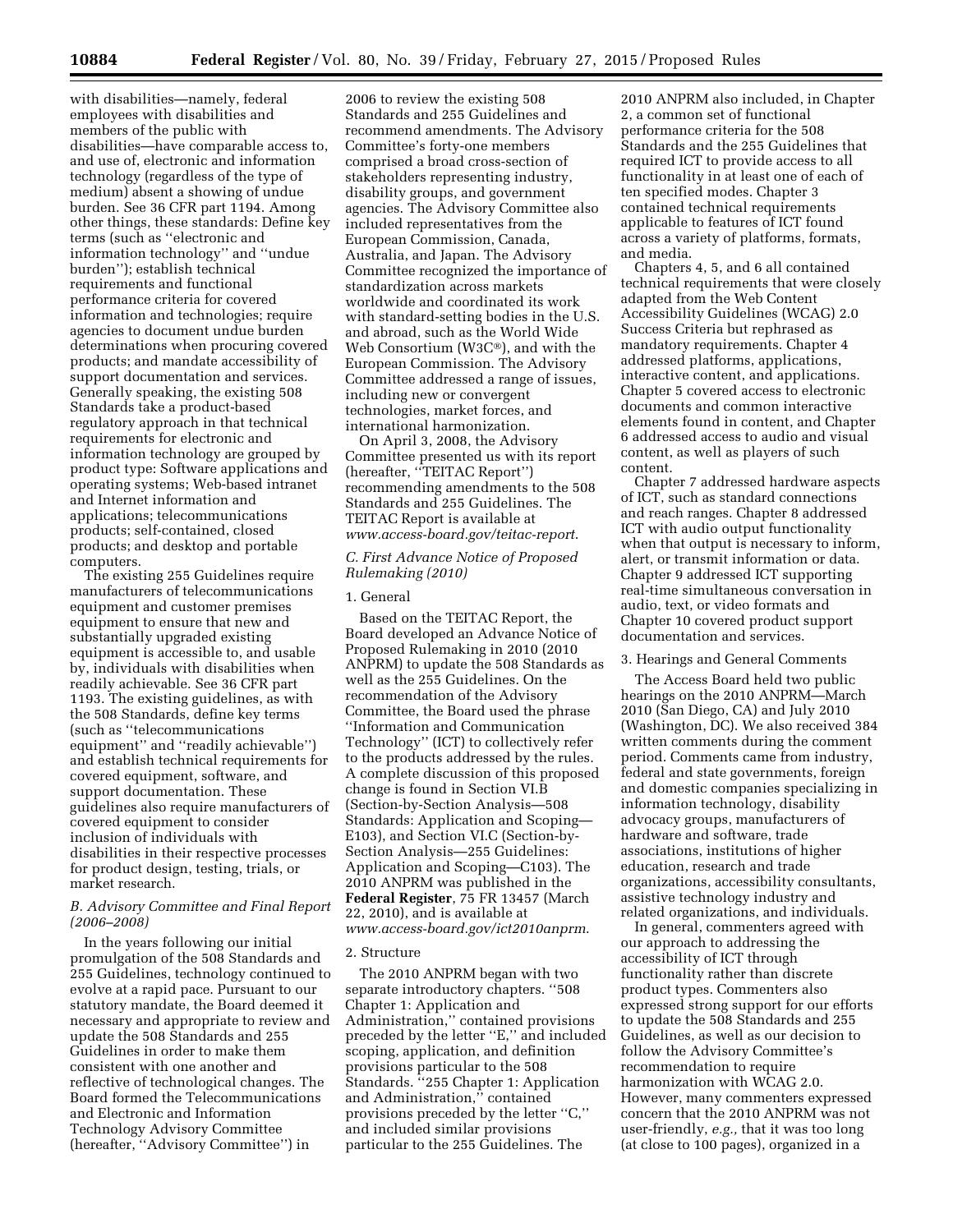confusing manner, and suffered from some internal inconsistencies. For example, commenters noted confusion by virtue of the fact that some chapters focused on functional features of accessibility while others addressed specific types of technology, or that the meaning of ''ICT'' seemed to vary depending on the context of the specific chapter.

# *D. Second Advance Notice of Proposed Rulemaking (2011 ANPRM)*

# 1. General

Upon reviewing the extensive and detailed comments on the 2010 ANPRM, the Board realized the need to reorganize the structure of the proposed rule. More importantly, we needed to obtain further public comment on major issues and harmonize with the European Commission's ICT standardization efforts that were already underway at that time. Accordingly, the Board issued a second ANPRM (2011 ANPRM) that, as discussed in detail below, differed significantly from the 2010 ANPRM in terms of both structure and content. The 2011 ANPRM was published in the **Federal Register**, 76 FR 76640 (Dec. 8, 2011), and is also available at *[www.access-board.gov/](http://www.access-board.gov/ict2011anprm) [ict2011anprm.](http://www.access-board.gov/ict2011anprm)* 

### 2. Structure

In response to public comments on the 2010 ANPRM that the length and organization of the document made it unwieldy, the Board consolidated and streamlined provisions into six chapters (from ten), consolidated advisories, and reduced the page count from close to 100 to less than 50. The Board also removed scoping and application language from the chapters containing technical provisions and relocated them to new chapters applicable to Section 508 (508 Chapters 1 and 2) and Section 255 (255 Chapters 1 and 2) respectively. We revised the overall structure of the functional performance criteria so that the provisions had parallel structure, and grouped technical requirements for similar functions together in the same chapter. To address inconsistencies in the 2010 ANPRM, where some chapters focused on features of products and others addressed specific types of products, the Board standardized its approach by removing references to types of products while focusing instead on specific features of products. We also removed specific proposed requirements relating to Web and non-Web content, documents and user applications, and referenced WCAG 2.0 instead.

### 3. Hearings and General Comments

Hearings were held in January 2012 in Washington, DC and in March 2012 in San Diego, CA. Additionally, ninety-one written comments were received in response to the 2011 ANPRM. Comments came from industry, federal and state governments, foreign and domestic companies specializing in information technology, disability advocacy groups, manufacturers of hardware and software, trade associations and trade organizations, institutions of higher education and research, accessibility consultants, assistive technology industry and related organizations, and individual stakeholders who did not identify with any of these groups.

In general, commenters continued to agree with our approach to address ICT accessibility by focusing on features, rather than discrete product types. Commenters supported the conciseness of the proposed provisions in the 2011 ANPRM, and asked for further streamlining where possible. Comments addressed a variety of other topics, which are discussed below in Section IV.E. (Rulemaking History—2010 and 2011 ANPRMs: Significant Issues), and Section V (Major Issues).

# *E. 2010 and 2011 ANPRMs: Significant Issues*

In this section, the Board collectively reviews the principle issues from the 2010 ANPRM and 2011 ANPRM in consolidated fashion.

# 1. Evolving Approach to Covered Electronic Content

Nearly two decades have passed since promulgation of the existing 508 Standards. Since that time, the types of—and uses for—electronic documents and other content have grown tremendously. This growth, coupled with the fact that the existing standards do not clearly spell out the scope of covered electronic content, led to inconsistencies in accessibility of electronic data and information across federal agencies. One of the goals of this rulemaking is thus to provide updated standards for electronic content that clearly delineate the accessibility requirements applicable to electronic content.

In the 2010 ANPRM, the Board proposed that, when federal agencies communicate using electronic content, that content would be required to comply with the revised 508 Standards when  $``$ (a) an official communication by the agency or a representative of the agency to federal employees which contains information necessary for them

to perform their job functions; or (b) an official communication by an agency or a representative of the agency to a member of the public, which is necessary for them to conduct official business with the agency as defined by the agency's mission.'' Many commenters disagreed with this approach because, in their view, all agency communications would fall into one of the two categories, and therefore no content would be exempt. In addition, commenters feared that our approach would require each employee to be capable of creating accessible content for all of his or her own individual communications. According to the commenters, this, in turn, would require costly training without necessarily resulting in greater accessibility.

We responded to these concerns in the 2011 ANPRM by proposing that electronic content need be made accessible only if it both communicated official agency business to a federal employee or a member of the public and fell into one of nine specified categories: (1) Content that is public facing; (2) content that is broadly disseminated throughout an agency, including templates; (3) letters adjudicating any cause within the agency's jurisdiction; (4) internal or external program and policy announcements; (5) notices of benefits, program eligibility, and employment opportunities and decisions; (6) forms, questionnaires, and surveys; (7) emergency notifications; (8) formal acknowledgements and receipts; and (9) educational and training materials. This included all formats of official communications by agencies, including Web pages, postings on social media, and email. Our intent was to clarify what information and data would be required to be accessible without placing an undue burden on government communications and operations.

Commenters to the 2011 ANPRM generally supported this approach. However, one commenter expressed concern that limiting coverage of electronic content to certain specific categories could lead to a non-inclusive work environment for employees and that agencies would make accessible only that content covered by the 508 Standards to the exclusion of anything else. Some commenters recommended that the Board associate templates with forms in one category and differentiate that category from the category containing questionnaires and surveys. Several commenters—including federal agencies—found the language in the provision on content that was ''broadly disseminated'' to be vague and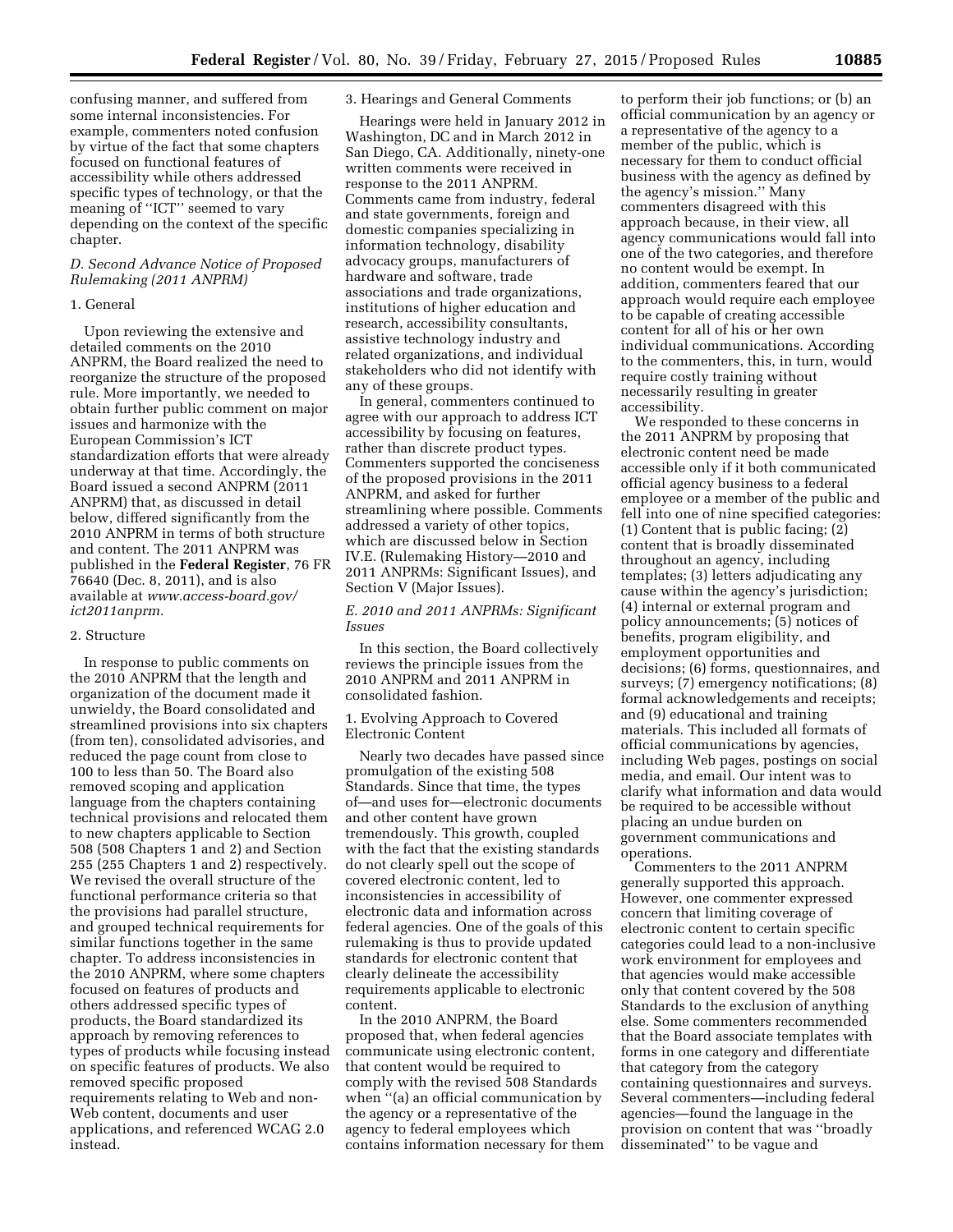overbroad, and requested that this provision be either revised or withdrawn.

Another key issue addressed in the Board's advance notices of proposed rulemaking was the scope of exceptions to covered content. In the 2010 ANPRM, the Board proposed an exception for content stored solely for archival purposes or retained solely to preserve the exact image of the original hard copy. We retained that exception in the 2011 ANPRM, but added a second exception for ''works in progress and drafts that are not public facing and that are intended for limited internal distribution.''

Commenters to the 2011 ANPRM raised many questions as to how those exceptions would apply. For example, some commenters expressed confusion about the exception for archival materials. Many commenters viewed ''archival'' as referring to content preserved in agencies' internal information technology content management systems, rather than public records preservation generally, and asked us to clarify what the Board meant by the term. Other commenters expressed concern that otherwise accessible materials might be rendered inaccessible during the archiving process.

In addition to making significant revisions in the 2011 ANPRM to covered content under the proposed 508 Standards, the Board also amended our approach to content subject to the 255 Guidelines. We proposed that ''electronic content integral to the use of ICT'' covered by the 255 Guidelines must conform to Level A and Level AA Success Criteria and Conformance Requirements specified for Web pages in WCAG 2.0, as incorporated by reference in C102 (Referenced Standards). The Board received no comments on this provision in the 2011 ANPRM.

In this proposed rule, the Board clarifies areas of confusion and makes various other changes to the scope of covered electronic content. We discuss our approach in further detail in Section V.A (Major Issues—Electronic Content), Section VI.B (Section-by-Section Analysis—508 Standards: Application and Scoping—E205), and Section VI.C (Section-by-Section Analysis— Technical Requirements—C203).

### 2. Treatment of WCAG 2.0

The Access Board and the World Wide Web Consortium (W3C)—the leading international standards organization for the World Wide Web share a rich history of collaboration on guidelines for Web site accessibility.

The existing 508 Standards and WCAG 1.0 were under development around the same time period in the late 1990s; WCAG 1.0 was finalized in May 1999, and the existing 508 Standards shortly thereafter in December 2000. The existing 508 Standards, § 1194.22 which addresses ''Web-based Intranet and Internet Information and Applications''—has two endnotes, the first of which notes the Board's view that eleven out of our sixteen provisions of the standards are consistent with Web Content Accessibility Guidelines (WCAG) 1.0 Priority 1 Checkpoints. The remaining five provisions in that section do not have close analogs to WCAG 1.0 Priority 1 checkpoints, but they strongly influenced the development of the next iteration of WCAG, WCAG 2.0.

As part of the 508 Standards refresh, the Advisory Committee recommended—and the Access Board agreed—that closer harmonization with WCAG 2.0 was necessary to promote greater accessibility. Consequently, in the 2010 ANPRM, the Board proposed to include most Level A and Level AA WCAG 2.0 Success Criteria. However, rather than using the text of relevant portions of WCAG 2.0 verbatim, the Board restated those Success Criteria in mandatory language thought to be better suited for a regulatory environment. Comments to the 2010 ANPRM identified three major problems with that approach. First, many expressed concern that rephrasing WCAG 2.0's Success Criteria would introduce discrepancies in, and fragmentation of, the 508 Standards. Second, other commenters feared that rephrasing of success criteria, rather than incorporating WCAG 2.0 by reference, would make dynamic linkages in the online version of WCAG 2.0 to important supplementary information less available to the reader. These commenters emphasized the usefulness of the online in-context hypertext links to robust guidance materials as aids for understanding and applying the WCAG 2.0 Success Criteria. Lastly, commenters found our division of provisions (including the many rephrased WCAG Success Criteria) into those respectively oriented towards either documents or software to be somewhat arbitrary and counterproductive.

In response to these comments, the Access Board substantially revised the approach to WCAG 2.0 in the 2011 ANPRM. We proposed to require all covered content to conform to WCAG 2.0, which would be incorporated by reference in the proposed 508 Standards.

Commenters generally voiced strong support for the Board's decision to

incorporate by reference WCAG 2.0 and apply it to all types of covered ICT, rather than simply seeking harmonization between WCAG 2.0 and the proposed rule. While commenters expressed concern as to how closely WCAG 2.0 would apply to some types of content, they generally supported the concept of expanding the application of WCAG 2.0 to all types of Web and non-Web ICT. A few commenters, including representatives of the software industry, also suggested that the rule allow for compliance with any subsequent and, as yet unpublished, revisions to WCAG 2.0 by the W3C.

Some commenters, on the other hand, requested that the Board return to its previous approach in the 2010 ANPRM, rather than incorporate WCAG 2.0 by reference. Most of these commenters believed that this approach would make the Board's rule easier to use because the necessary text would be contained in a single document. Some of these commenters also asserted that the structure of WCAG 2.0 is confusing and makes it difficult to separate the normative and non-normative portions.

In this NPRM, the Board is retaining the Level A and Level AA Success Criteria and Conformance Requirements in WCAG 2.0 for all ICT subject to Sections 508 and 255, including documents and software. The Board also proposes, as in the 2011 ANPRM, to incorporate WCAG 2.0 by reference, rather than restating its requirements in the proposed rule. Incorporating the WCAG Success Criteria verbatim in the rule would be unhelpful because they are best understood within the context of the original source materials. WCAG 2.0 incorporates context-sensitive hypertext links to supporting advisory materials. The two core linked resources are Understanding WCAG 2.0 and Techniques for WCAG 2.0. The first provides background information, including discussion of the intention behind each of the success criteria. The second provides model sample code for conformance. The linked expository of documents, which is publicly available online free of charge, comprise a rich and informative source of detailed technical assistance and are updated regularly by standing working committees. These linked resources are not themselves requirements and agencies adopting WCAG 2.0 are not bound by them.

The Board cannot accept the suggestion of software industry representatives that the proposed rule permit compliance with any follow-on versions of WCAG 2.0. Federal agencies cannot ''dynamically'' incorporate by reference future editions of consensus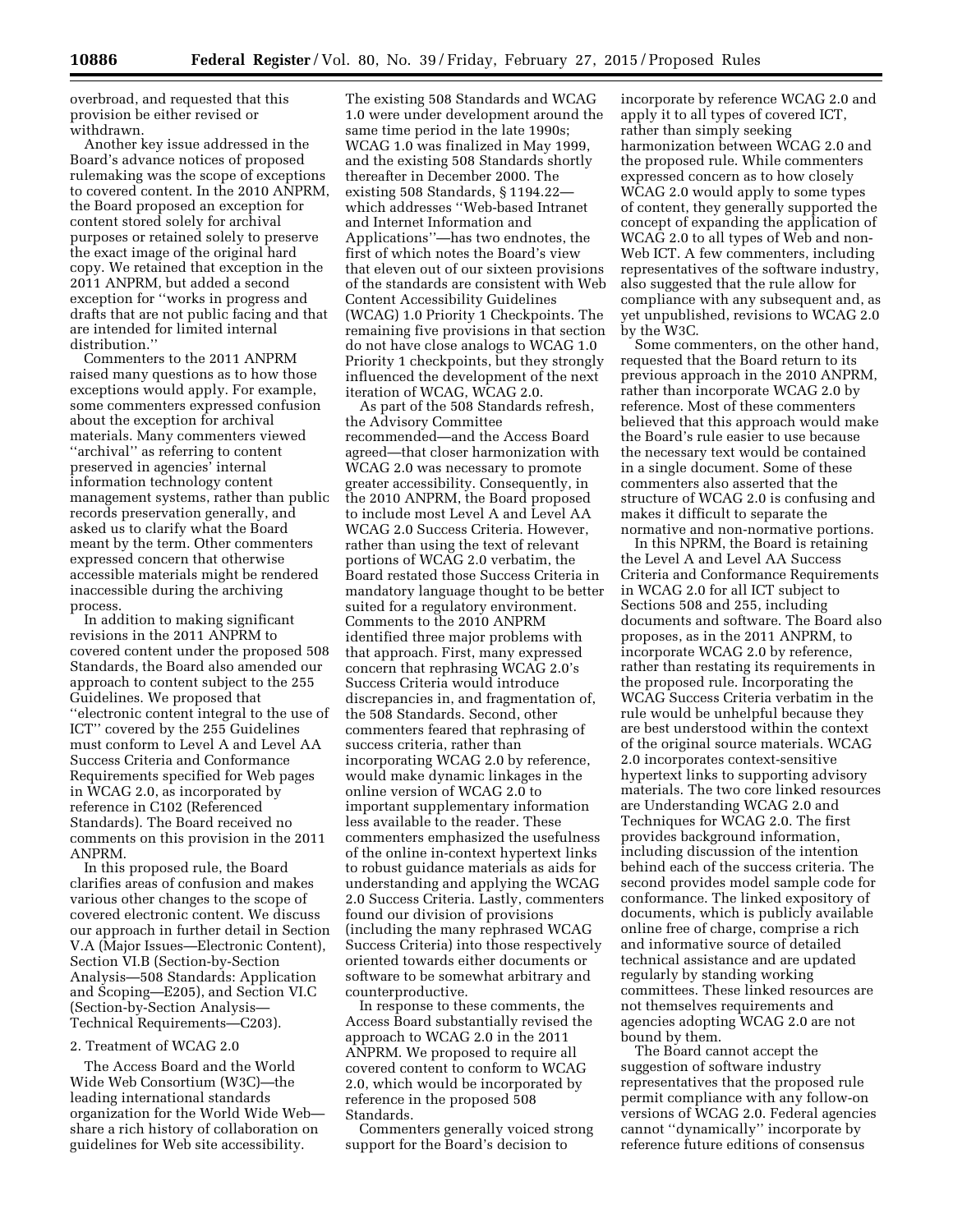standards.<sup>1</sup> Such action is legally prohibited since it would, among other things, unlawfully delegate the government's regulatory authority to standards development organizations, as well as bypass rulemaking requirements (which would typically include a public notice-and-comment period). Federal agencies are required to identify the particular version of consensus standards incorporated by reference in a regulation. When an updated edition of a consensus standard is published, the agency must revise its regulation if it seeks to incorporate any of the new material. Nevertheless, the Access Board plans to remain abreast of updates to voluntary consensus standards bearing on ICT, and will consider incorporating them into future rulemakings, as appropriate.

We discuss incorporation of WCAG 2.0 in further detail below in Section V.B (Major Issues—WCAG 2.0 Incorporation by Reference), Section VI.B (Section-by-Section Analysis—508 Standards: Application and Scoping— E205 and E207.2), and Section VI.C (Section-by-Section Analysis—255 Guidelines: Application and Scoping— C203 and C205.2).

# 3. Relationship Between Functional Performance Criteria and Technical Provisions

Over the years, agencies and other stakeholders had expressed confusion concerning the interaction between the technical requirements and functional performance criteria in the existing 508 Standards. To address this confusion, in the 2010 ANPRM, the Board proposed language to clarify that ICT may be deemed accessible if satisfying all applicable technical requirements, irrespective of whether the functional performance criteria had been met. In other words, the Board proposed that the technical requirements took precedence over the functional performance criteria in the sense that agencies should look first to applicable technical provisions, and only turn to the functional performance criteria when such requirements did not fully address the technology at issue. Commenters objected to this approach,

citing the concern that ICT procurements satisfying only the technical requirements would not necessarily ensure sufficient access to individuals with disabilities.

We responded to this concern by proposing in the 2011 ANPRM that ICT be required to conform to the functional performance criteria in every case, even when technical provisions were met. We also proposed to use the functional performance criteria (as did the 2010 ANPRM) to evaluate equivalent facilitation. That is, a covered entity would have the option of applying the concept of equivalent facilitation in order to achieve conformance with the intent of the technical requirements, provided that the alternative afforded individuals with disabilities substantially equivalent or greater accessibility and usability than would result from compliance with the technical requirements.

Some commenters, such as those representing federal agencies, the disability community, and other interested parties applauded this approach. Other commenters representing industry objected, noting that functional performance criteria are subjective and cannot be tested objectively. Industry commenters stated that they could not guarantee that the functional performance criteria had been met unless they controlled all the components of the end-to-end solution.

In this NPRM, the Board is not proposing that the functional performance criteria apply in every case. However, the Board does propose application of the functional performance criteria (with some modifications) to determine equivalent facilitation (E101.2 and C101.2), and to assess accessibility when technical provisions do not address one or more features of ICT. The Board discusses this issue in further detail below in Section V.C (Major Issues—Functional Performance Criteria), Section VI.B (Section-by-Section Analysis—508 Standards: Application and Scoping— E203 and E204), and Section VI.C (Section-by-Section Analysis—255 Guidelines: Application and Scoping— C202).

# 4. Coverage of Real-Time Text

As noted previously, the existing 508 Standards and 255 Guidelines were promulgated nearly fifteen years ago. At that time, TTYs were the most commonly available text-based system for communicating within a voice communication system. Since then, technology has greatly advanced to the point where, in addition to TTYs, multiple text-based means of

communication are available in the marketplace. One such emerging means of communication is real-time text technology. RTT technology provides the ability to communicate using text messages that are transmitted in near real-time as each character is typed, rather than as a block of text after the entire message is completed. RTT is important as an equivalent alternative to voice communications for persons who are deaf, or who have limited hearing or speech impairments. It allows the recipient to read the sender's text as soon as it is entered, thus making RTT more conversational and interactive, in a manner similar to a telephone conversation. This also makes RTT particularly useful in an emergency situation when speed and accuracy of a message—or even a partial message—are critical.2

The Advisory Committee examined real-time text technology and recommended that the Board update the 508 Standards and 255 Guidelines to include specifications for RTT. More specifically, the Advisory Committee recommended that, when hardware or software provides real-time voice conversation functionality, it must provide at least one means of RTT communication. See TEITAC Report, Part 6, Subpt. C, Rec. 6–A. With respect to interoperability (*i.e.,* operating outside a closed network), the Committee had two recommendations. First, the Advisory Committee recommended use of the TIA 825–A (Baudot) standard when ICT interfaces with the publicly switched telephone network (PSTN). Second, when ICT interoperated with VoIP products or systems using Session Initiation Protocol (SIP), the Advisory Committee did not recommend a specific standard, noting that there were several possible standards at that time (April 2008), such as RFC 4103, TIA 1001, and MSRP (RFC 4975). Id.

In keeping with the Advisory Committee's recommendation, the Board proposed in the 2010 ANPRM, to require ICT providing real-time voice communication to support RTT

<sup>1</sup>See, *e.g.,* 1 CFR 51.1(f) (2014) (''Incorporation by reference of a publication is limited to the edition of the publication that is approved [by the Office of Federal Register]. Future amendments or revisions of the publication are not included.''); Office of Mgmt. & Budget, Exec. Office of the President, OMB Circular A–119, Federal Participation in the Development and Use of Voluntary Consensus Standards and in Conformity Assessment Activities (1998); see also Nat'l Archives & Records Admin., Federal Register Document Drafting Handbook, Ch. 6 (April 2014 Revision).

<sup>2</sup>Pursuant to the Twenty-First Century Communications and Video Accessibility Act of 2010, the FCC formed an Emergency Access Advisory Committee. In January 2012, the committee issued an ''Emergency Access Advisory Committee (EAAC) Report and Recommendations.'' In the report, the committee discussed a number of policy and technical recommendations. These recommendations cover both interim and future action in Emergency Communications (see *[http://](http://hraunfoss.fcc.gov/edocs_public/attachmatch/DOC-312161A1.doc) hraunfoss.fcc.gov/edocs*\_*[public/attachmatch/DOC-](http://hraunfoss.fcc.gov/edocs_public/attachmatch/DOC-312161A1.doc)[312161A1.doc](http://hraunfoss.fcc.gov/edocs_public/attachmatch/DOC-312161A1.doc)*). In Appendix C to the report, the committee recommended that terminals offering real-time text conversation support ITU–T Recommendation T.140 and that text conversation be provided according to RFC 4103.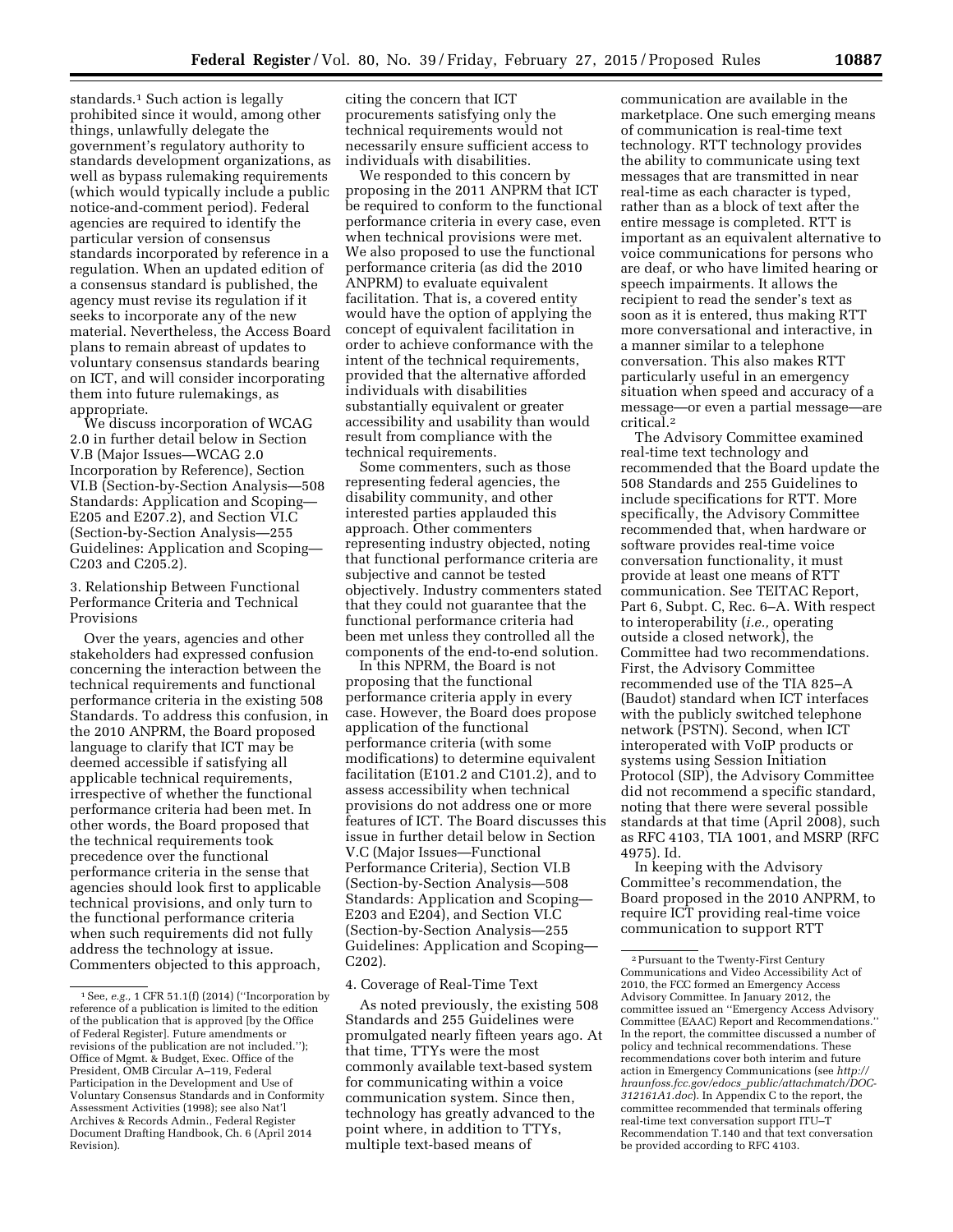functionality. The Board also proposed prescriptive standards for RTT (*e.g.,*  transmission delay, error rates), as well as interoperability requirements. For interoperability with PSTN, the Board proposed (as did the Advisory Committee) use of the TIA 825–A (Baudot) standard. For ICT interoperating with VoIP products or systems using SIP, the Board did not propose a specific standard; instead, the Board proposed that such products or systems support transmission of RTT conforming to a ''commonly used crossmanufacturer, non-proprietary standard.'' The Board considered referencing RFC 4103, but elected not to do so because, at that time, it was not thought to be a referenceable standard.

Commenters responding to the RTTrelated proposals in the 2010 ANPRM generally supported RTT, but offered mixed views on the Board's proposed technical specifications. Commenters representing people with disabilities strongly supported inclusion of RTT functionality requirements in the proposed rule. They emphasized, among other things, that RTT represented a major advance by allowing persons with hearing- or speech-related disabilities to communicate through real-time text on mainstream devices, rather than having to use special and expensive devices (such as TTYs). They were critical, however, of the Board's decision not to incorporate a specific VoIP-related interoperability standard. Commenters representing people with disabilities (and also academia) urged the Board to adopt RFC 4103 for RTT interoperating with VoIP using SIP, and provided information to support its use as a referenceable standard. Commenters from industry, on the other hand, encouraged the Board to take a cautious approach to RTT. They believed that, while RTT technology held promise as a major improvement in text communication (particularly in emergency situations), it was not sufficiently mature at that time to warrant adoption of a particular interoperability standard—including RFC 4103—for Internet-based calls. Commenters also objected to the proposed character and transmission delay rates as being overly prescriptive, thus potentially restricting the development of future technologies. (No commenters took issue with the Board's proposal to incorporate TIA 825–A as the standard for interoperability with PSTN.)

Based on these comments, in the 2011 ANPRM, the Board proposed to retain the references to the TIA 825–A standard for TTY signals on the PSTN, and to add a requirement for

conformance with the RFC 4103 standard for VoIP products or systems using SIP. We did not retain the provisions specifying character and transmission delay rates. Overall, commenters largely supported the Board's revisions to RTT-related requirements in the 2011 ANPRM. However, several commenters representing industry and a local government agency asserted that RTT was not sufficiently mature or deployed widely enough to be useful. Some commenters also identified other standards aside from RFC 4103 that were currently in use (*e.g.,* XMPP and XEP–0301) and could serve to facilitate RTT for Internet-based calls.

In this NPRM, the Board proposes to require that, where ICT provides realtime, two-way voice communication, such ICT must also support RTT functionality. Proposed 410.6 would require features capable of text generation to be compatible with realtime voice communication used on a network. ICT would be required to interoperate either within its own closed system or outside a network. For example, a closed communication system, such as within a federal agency, would be required to interoperate with either the publicly switched telephone network (PSTN) or Voice over Internet Protocol (VoIP) products or systems to support the transmission of real-time text. The Board believes that RTT is sufficiently mature as a technology (and has sufficiently proliferated in the current ICT marketplace) to warrant coverage in the proposed rule. For example, real-time instant messaging programs—such as Yahoo!®Messenger and AOL Instant Messenger's ''Real-Time IM'' —have, in the past, used proprietary protocols that were very similar to SIP.

Where federal agencies provide their employees with smartphones or similar technology, this NPRM would require such ICT to have the potential to communicate using RTT. The Board does not, however, thereby intend to require that all phone users (with or without disabilities) communicate using RTT in all circumstances. Similar to several other proposed accessibility features in the proposed rule, RTT must only be enabled and used when needed to ensure comparable access and use of ICT by persons with hearing disabilities. For example, federal managers will need to make clear that, when deaf or hardof-hearing employees with agencyprovided smartphones use RTT, coworkers without disabilities using agency smartphones will also need the RTT feature on their respective phones enabled. Such an approach ensures that

communications among deaf and hearing coworkers are equally effective as voice conversations among employees who do not have hearing impairments. Employees who do not need to communicate using RTT would otherwise be able to disable or ignore this feature.

The Board does not suggest that other forms of electronic communication text or email, for example—would not be used by deaf employees and their colleagues. However, RTT offers many of the same benefits as voice communication. For example, a deaf attorney may need to seek the advice of his supervisor or colleagues during a break in a sensitive negotiation. Given the urgency and time-sensitive nature of the communications between employees, the deaf employee may request that his colleagues make themselves available during the negotiation by enabling RTT on their phones.

The Board did not consider proposing that agencies be permitted to provide RTT-enabled phones to employees only upon request. We did not consider this approach for two significant reasons. First, making accessible ICT available only upon request would run counter to Section 508's basic premise that information and data must be accessible to all employees without special treatment or the necessity for individualized treatment. Permitting issuance of RTT-enabled smartphones only when requested or deemed needed would be no different than permitting agencies to procure inaccessible ICT, such as a copy machine, where they have not identified a need for the accessible features among current staff. Second, while a proposal permitting agencies to issue non-RTT smartphones absent a special request for RTT features might modestly reduce an agency's ICT costs (to the extent, if any, that the purchase cost of RTT-enabled smartphones exceeds the cost of smartphones without this feature) and allow agencies to take user preferences regarding RTT into account, such an alternative would erode the proposed rule's benefits because employees with disabilities who need RTT would not be able to communicate with coworkers who are using government-issued, non-RTT smartphones.

*Question 1.* To realize the full potential benefits of the Section 508 proposal to require RTT functionality wherever an ICT product provides realtime, two-way voice communication, federal managers would need to direct their employees to keep the RTT features on their phones enabled when needed to accommodate employees with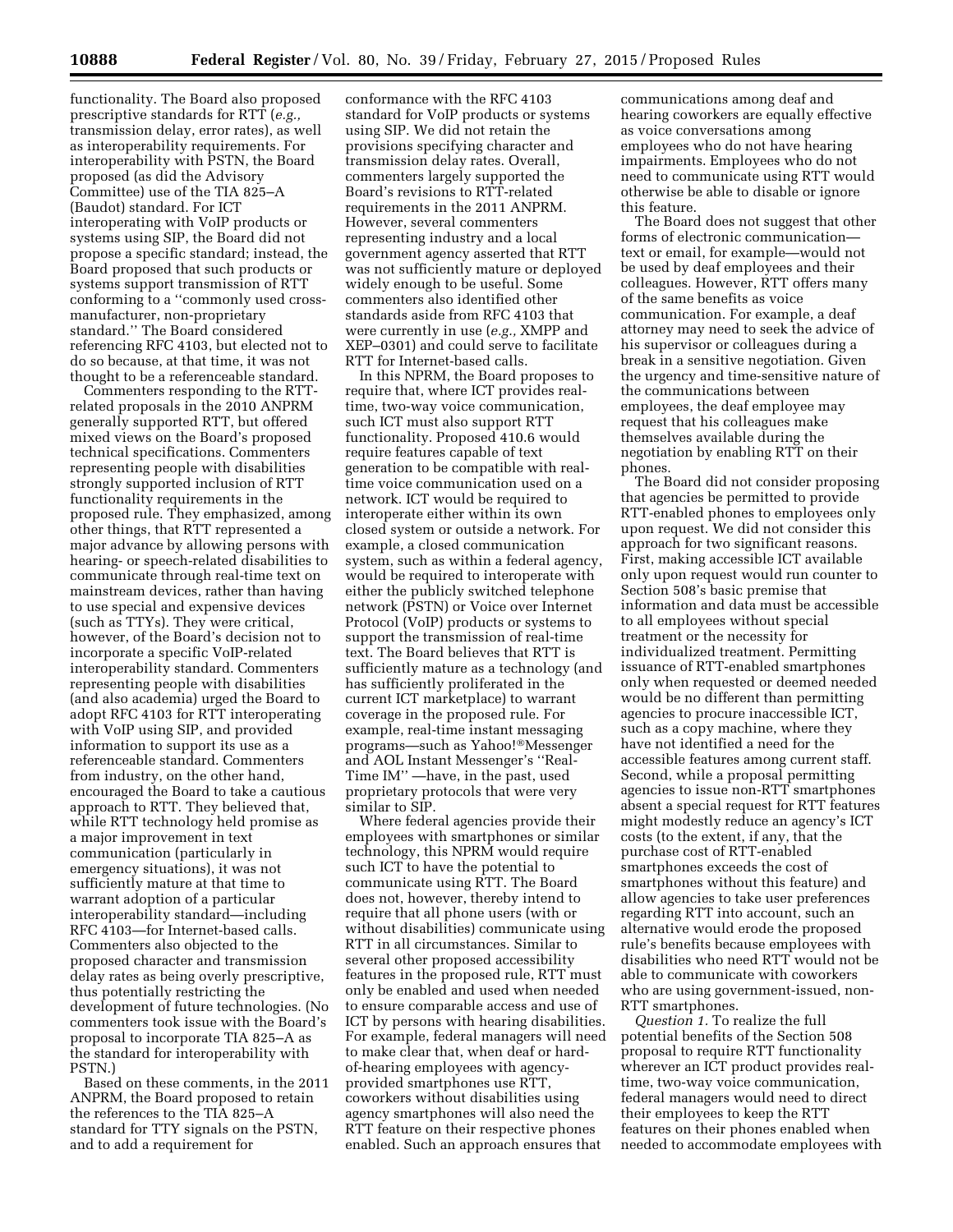disabilities who use RTT, and federal employees would need to follow such directives. How would keeping RTT enabled on an ''as needed'' basis affect federal employees' use of texting? For example, would it cause them to substitute texting with other methods of communication? How can the Board analyze and quantify such effects?

*Question 2.* The benefits of the RTT proposal under Section 255 are dependent upon the extent RTT features would be enabled and used by the public. The public would not be required to use or keep the RTT features on their phones enabled. Is there available information regarding the extent the public would use RTT features if they were available on their phones? Would use of RTT be different for people with and without disabilities?

In terms of RTT standards, the Board is proposing to require that ICT interoperating with VoIP products using SIP must support the transmission of RTT that conforms to RFC 4103 (RTP Payload for Text Conversion (2005)). In the Major Issues section, the Board also seeks comment on whether additional standards for real-time text, which are in the process of being finalized (such as XEP–0301), should be referenced. See Section V.D, Question 8. We discuss RTT-related issues in further detail below in Section V.D (Major Issues— Real-Time Text), and Section VI.D (Section-by-Section Analysis— Technical Requirements and Functional Performance Criteria—section 410.6).

5. Interoperability Requirements for Assistive Technology

Assistive technology (AT) is hardware or software used to increase, maintain, or improve the functional capabilities of individuals with disabilities. Examples of assistive technology commonly used with computers include: Screen readers, screen magnification software, specialized keyboards, refreshable braille displays, and voice recognition software. Assistive technology provides access beyond that offered by so-called ''mainstream'' hardware or software.

Compatibility with assistive technology is a foundational concept common to the existing 508 Standards and 255 Guidelines. ICT and assistive technologies must generally work together to provide users with necessary interface functions and features. The existing 508 Standards include general requirements for ICT to be compatible with assistive technology. Section 1194.21(b) requires that applications not disrupt or disable activated features of other products that are identified as accessibility features where those

features are developed and documented according to industry standards. Additionally, this section requires that applications not disrupt or disable activated features of any operating systems that are identified as accessibility features. Section 1194.21(b) is directed only to applications, and does not require assistive technology to be compatible with other assistive technology. Section 1194.21(d), moreover, obligates mainstream software to provide ''sufficient information'' about its user interface elements to assistive technology.

The existing 255 Guidelines, though taking a slightly different tact, also require mainstream products to be compatible with assistive technologies. Under these guidelines, telecommunications equipment must be compatible with ''peripheral devices and specialized premises equipment commonly used by individuals with disabilities to achieve accessibility.'' 36 CFR 1193.51. Compatibility is specified by provisions requiring: External access to controls and information needed for product operation, connection points for external audio processing devices, compatibility of controls with prosthetic devices, and TTY connectability and compatibility.

The existing 508 Standards and 255 Guidelines are, however, equally silent concerning whether (or how) their requirements apply to assistive technology. That is, while these standards and guidelines require ICT to interoperate with assistive technology, they do not directly regulate assistive technology. Over the years, this silence in the 508 Standards has led to confusion. We have thus viewed coverage of assistive technology as a key issue throughout the process of updating the 508 Standards and 255 Guidelines.

The Advisory Committee, when addressing assistive technology, offered several perspectives. First, to improve ICT–AT compatibility, the committee recommended updated—and more comprehensive—technical standards that require mainstream computer operating systems and software with user interfaces to ''expose'' (*i.e.,* make available at the underlying program level) accessibility information that facilitates use of assistive technology. For example, screen reading and voice recognition software may be used to emulate, respectively, the physical click of a mouse button or the keystrokes from a hardware keyboard. These ICT interoperability requirements were carefully crafted among the various stakeholders on the committee, as well as harmonized with an international

consensus standard for software accessibility (ISO 9241–171 Ergonomics of human-system interaction—Part 171: Guidance on software accessibility (2008)). See TEITAC Report, Part 6, Subpt. C, Recs. 3–V & 3–U. Second, the committee debated—though could not reach consensus on—a recommendation obligating assistive technology to use (as applicable) the standardized set of accessibility information provided by mainstream operating systems and software, rather than taking customized approaches. See TEITAC Report, Part 7, Subpt. C, Rec. 3–VV.

In the 2010 and 2011 ANPRMs, which drew heavily from the TEITAC Report, the Board took similar approaches to assistive technology. These ANPRMs largely adopted the committee's recommended set of updated technical standards governing the program-level accessibility information mainstream operating systems and software must make available to assistive technology. The Board also proposed to require assistive technology to use this accessibility information to achieve interoperability. Commenters generally applauded the Board's proposed refresh of the interoperability requirements for mainstream operating systems and software, and viewed these requirements as a big step forward. Assistive technology vendors and trade organizations, however, uniformly objected to the imposition of requirements on assistive technology. They expressed a need to be wholly unconstrained to best serve consumers. They also expressed concern that accessibility services varied widely from platform to platform, and were often insufficient to support necessary features of their assistive technology products. All other commenter groups including individuals with disabilities and the mainstream IT industry advocated maintaining the minimal requirements for assistive technology included in the ANPRMs.

In this NPRM, the Board proposes to retain, with minimal changes, the technical interoperability requirements for mainstream operating systems and software from the prior ANPRMs. The Board also found commenters' arguments for inclusion of minimal requirements for assistive technology to be compelling. Accordingly, the Board has also retained the proposal requiring assistive technology to use the basic set of accessibility information provided by operating systems and software to achieve interoperability. We discuss these issues in further detail below in Section V.E (Major Issues—Assistive Technology), and Section VI.D (Sectionby-Section Analysis—Functional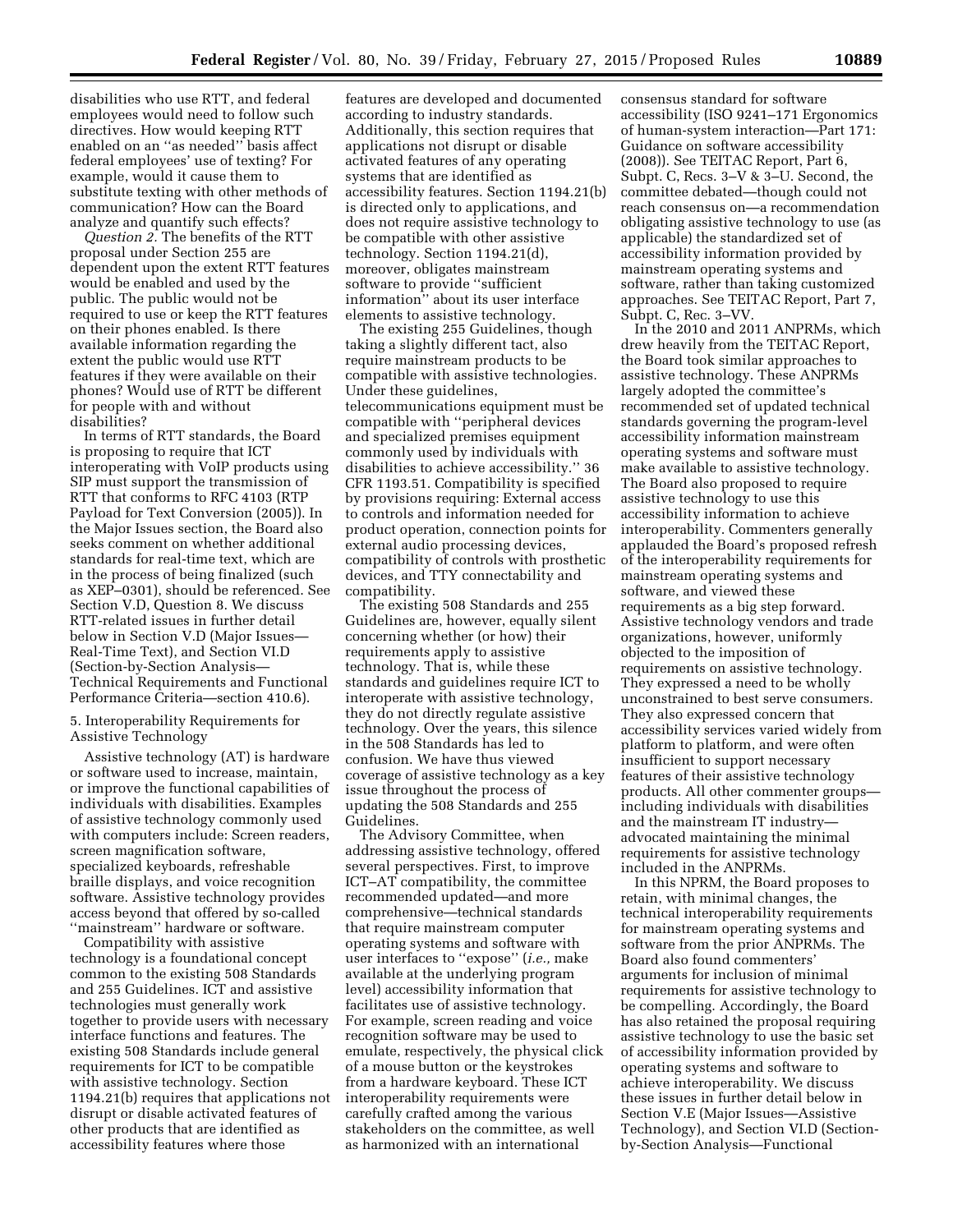Performance Criteria and Technical Requirements—502 and 401)

6. Modifications to the Functional Performance Criterion for Limited Vision

In order to ensure that ICT meets the needs of a wider range of users, the Board proposed in the 2010 ANPRM to revise the functional performance criterion for limited vision. The existing criterion specifies that ICT providing a visual mode of operation must furnish at least one accessible mode that accommodates visual acuity up to 20/ 70. The Board proposed to increase the covered acuity range to 20/200 (or a field of vision less than 20 degrees) which is a common legal definition of blindness—to afford more individuals with disabilities the option of a visual mode of operation. Organizations representing persons with disabilities disagreed with the visual acuity proposed requirement, stating that it did not sufficiently address the needs of users with severe low vision. Industry groups suggested that the proposed visual acuity criterion contradicted several technical requirements. These commenters also indicated that our approach did not address features that could improve accessibility for persons with low vision, and were critical of the limitation that only one feature had to be provided for each mode of operation.

In response to these comments, in the 2011 ANPRM, the Access Board dispensed with specified measurements of visual acuity and relied instead on a functional approach reflective of the needs of users with low vision. We proposed that, when ICT provides a visual mode of operation, it must also provide at least one mode of operation that magnifies, one mode that reduces the field of vision, and one mode that allows user control of contrast. These modes would need to be supplied directly in the same ICT or through compatible assistive technology. Commenters to the 2011 ANPRM strongly approved of our approach to functional performance criteria for limited vision.

Accordingly, the Board proposes to retain this approach to functional performance criteria for limited vision in this propose rule. We discuss the issue in further detail in Section VI.B (Section-by-Section Analysis—Section 508 Application and Scoping—E203), Section VI.C (Section-by-Section Analysis—255 Guidelines Application and Scoping—C201.3), and Section VI.D (Section-by-Section Analysis— Functional Performance Criteria and Technical Requirements—302.2).

7. Definition and Coverage of Technology with ''Closed Functionality''

In its TEITAC Report, the Advisory Committee recommended that the Board make a nomenclature change to ''closed functionality'' from the existing term ''self-contained, closed products'' to better reflect a regulatory approach to ICT based on functionality, rather than type of product. The Advisory Committee observed that, due to technological changes since the promulgation of the existing standards and guidelines, some formerly ''closed'' product types were now open, while some formerly open product types were now closed—frequently by policy, rather than technological constraint. See TEITAC Report, Part 4, section 4.2. It suggested that when the functionality of a technology product is closed for any reason, including policy or technical limitations, then such product should be treated as having closed functionality.

In the 2010 ANPRM, the Board followed the Advisory Committee's recommendation and proposed to substitute the term ''closed functionality'' for ''self-contained, closed products,'' as used in the existing 508 Standards. See 36 CFR 1194.4. While both terms refer to ICT with characteristics that limit its functionality, the term ''closed functionality''—in the Board's view better describes situations where the ICT is locked down by policy, rather than design. This may occur, for example, when an agency provides computers with core configurations that cannot be changed or adjusted by a user. We proposed permitting ICT to have closed functionality; however, such ICT still would need to be accessible to and usable by individuals with disabilities without assistive technology. Commenters did not object to the new terminology of ''closed functionality'' but asked for more detail and clarity in the applicable standards.

In the 2011 ANPRM, the Access Board proposed specific requirements for ICT with closed functionality to ensure accessibility to individuals with disabilities, which included a provision requiring ICT with closed functionality to be speech-output enabled. The term ''speech-output enabled'' means that the ICT can transmit speech output. These proposed requirements were derived from the Americans with Disabilities Act and Architectural Barriers Act Accessibility Guidelines (ADA and ABA Accessibility Guidelines), 36 CFR Part 1191, Appendix D, section 707.5 Speech Output.

Commenters to the 2011 ANPRM generally supported our proposed requirement for ''closed functionality,'' and the Board proposes to retain it in this proposed rule. We discuss the issue further in detail below in Section VI.D (Section-by-Section Analysis— Functional Performance Criteria and Technical Requirements—section 402).

8. Revisions to Exceptions Under 508 Standards

In the 2010 ANPRM, the Board reorganized the exceptions in the existing 508 Standards and recommended deleting three others that were unnecessary or had led to confusion. The three exceptions proposed for deletion were: § 1194.3(c) (assistive technology at federal employees' workstations); § 1194.3(d) (access to agency-owned ICT in public locations); and § 1194.3(f) (ICT equipment in maintenance spaces or closets). By proposing deletion of these three exceptions, the Board intended only administrative changes to clarify the 508 Standards; there was no intent to narrow their scope or application.

First, with respect to  $\S$  1194.3(c), which provides that assistive technology need not be supplied at all federal employees' workstations, the Board proposed its deletion because, in essence, it provided an exception where none was needed, and thus led to confusion. There is no general rule in the existing 508 Standards that agencies provide assistive technology at all employee workstations; rather, these standards merely require compatibility with assistive technology when ICT is not directly accessible.

Second, the Board proposed deletion of § 1194.3(d) because it conveys the impression that the 508 Standards govern the locations where ICT must be made available to the public. The 508 Standards do not, in any way, control where ICT is located. Therefore, the exception was unnecessary.

Third, the Board proposed to delete the exception in 1194.3(f) for ICT equipment located in maintenance spaces or closets frequented only by service personnel for ''maintenance, repair, and occasional monitoring of equipment.'' We reasoned that, since maintenance spaces or closets are already exempted from accessibility requirements under section F203.6 of the Architectural Barriers Act (ABA) Standards, there was no need for a similar exception in the 508 Standards.

Commenters' views on the proposed deletion of these three exceptions were mixed. On the one hand, most commenters supported removal of the exceptions pertaining to employee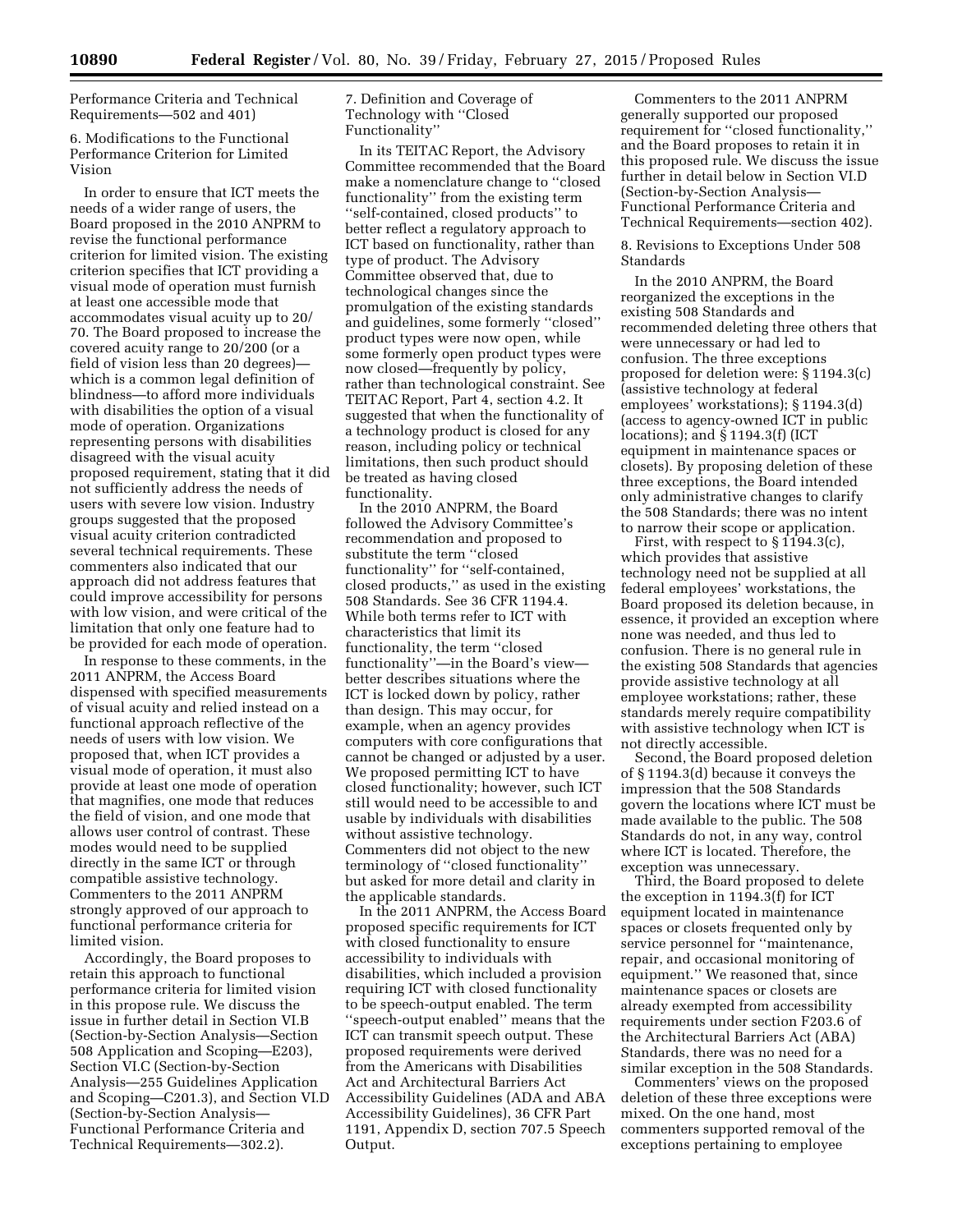workstations and public availability of agency-owned ICT. On the other hand, however, many commenters objected to our proposed removal of the exception for ICT located in maintenance spaces since there are still many functions particularly with respect to maintenance, repair, and monitoring that, in the commenters' view, could only be performed in maintenance spaces. In response to these comments, the Board has retained the exception for maintenance spaces in this NPRM, but proposes to limit its application to situations in which the controls for ICT functions are located in spaces that are frequented only by service personnel. This is consistent with the ADA and ABA Accessibility Guidelines, which exempt such spaces from accessibility requirements. However, where the functions of ICT located in maintenance spaces can be controlled remotely, this exception would not apply to such remote functions. These remote functions would still need to comply with applicable 508 Standards.

Lastly, in the 2010 ANPRM, the Access Board proposed to revise and relocate the exception in § 1194.3(b), which exempts ICT acquired by a contractor that is ''incidental to a contract'' from compliance with 508 Standards. Specifically, the Board proposed deleting the phrase ''incidental to a contract'' and relocating the exception to a new section relating to federal contracts. We did so in an effort to streamline and clarify the text of this exception. Commenters criticized this approach as confusing, particularly since the phrase ''incidental to a contract'' is a well-established term within the federal procurement community—a group that would likely be significantly impacted by the provision. Consequently, in the 2011 ANPRM, the Board proposed to restore the exception in § 1194.3(b) to its original language. We retain this approach in this NRPM, and thereby propose to exempt ICT acquired by a federal contractor that is ''incidental to a contract'' from compliance with the 508 Standards.

We discuss exception issues in further detail below in Section VI.B (Sectionby-Section—508 Standards: Application and Scoping—E202.3 and E202.4).

# 9. Broadening of Documentation Requirement for Undue Burden Exception

Section 1194.2(a)(2) of the existing 508 Standards requires agencies to provide supporting documentation when determining that procurement of a compliant product would impose an undue burden. In the 2010 ANPRM, the

Access Board proposed to broaden the undue burden documentation requirement so that it applied not only to ICT procurement, but also to other situations in which the 508 Standards applied—namely, the development, maintenance, or use of ICT. We did not receive any comments directly related to this approach, but did receive a few comments requesting clarification of the factors to be addressed in the determination of undue burden. In the 2011 ANPRM, the Board retained the broadened scope of the undue burden documentation requirement, but clarified the factors to be applied in the undue burden calculus. We proposed that an agency would be required to consider the extent to which conformance would impose significant difficulty or expense in light of the resources available to the program or component for which the ICT is being procured, developed, maintained or used. Commenters generally supported this approach.

In this NPRM, in proposed E202.5.2, the Board retains the undue burden documentation requirement as proposed in the 2011 ANPRM. This proposed provision is discussed in detail below in Section VI.B (Section-by-Section Analysis—508 Standards: Application and Scoping—E202.5.2).

# *F. Harmonization With European Activities*

# 1. History

In 2006, as noted above, the Access Board convened a Telecommunications and Electronic and Information Technology Advisory Committee to review and update the existing standards and guidelines. The Advisory Committee met from 2006 to 2008. Four of the forty-one members of the Advisory Committee were international stakeholders: the European Commission, Canada, Australia, and Japan. Among other issues, the Advisory Committee addressed harmonization of standards across markets and worked closely with standard-setting bodies in the United States and abroad. The Advisory Committee issued its final report in 2008.

While the Access Board was in the process of updating its existing 508 Standards and 255 Guidelines, a similar process began in Europe to create the first European set of ICT accessibility standards. As a result of the 2005 EU– US Economic Initiative, the Access Board and the European Commission began to work closely on the issue of Information and Communications Technology standards (See: *[http://](http://trade.ec.europa.eu/doclib/docs/2006/june/tradoc_127643.pdf)*

# *[trade.ec.europa.eu/doclib/docs/2006/](http://trade.ec.europa.eu/doclib/docs/2006/june/tradoc_127643.pdf) [june/tradoc](http://trade.ec.europa.eu/doclib/docs/2006/june/tradoc_127643.pdf)*\_*127643.pdf*).

In 2005, the European Commission released Mandate 376, ''Standardisation Mandate to CEN, CENELEC, and ETSI in Support of European Accessibility Requirements for Public Procurement of Products and Services in the ICT Domain'' (*[http://www.ictsb.org/](http://www.ictsb.org/Working_Groups/DATSCG/Documents/M376.pdf) Working*\_*[Groups/DATSCG/Documents/](http://www.ictsb.org/Working_Groups/DATSCG/Documents/M376.pdf) [M376.pdf](http://www.ictsb.org/Working_Groups/DATSCG/Documents/M376.pdf)*). The Mandate required the three European standards organizations—European Committee for Standardization (CEN), European Committee for Electrotechnical Standardization (CENELEC) and European Telecommunications Standards Institute (ETSI)—to: inventory European and international accessibility requirements; provide an assessment of suitable testing and conformity schemes; and, develop a European accessibility standard for ICT products and services along with guidance and support material for public procurements including an online toolkit.

In 2010, the Board released an ANPRM based on the 2008 TEITAC Report. We then published a second ANPRM in 2011 and took notice of the standardization work going on in Europe at the time, stating:

[T]he Board is interested in harmonizing with standards efforts around the world in a timely way. Accordingly, the Board is now releasing this second Advance Notice of Proposed Rulemaking (2011 ANPRM) to seek further public comment on specific questions and to harmonize with contemporaneous standardization efforts underway by the European Commission.

In February 2013, the European Commission published its draft standard EN 301 549 V1.0.0 (2013–02), ''Accessibility requirements for public procurement of ICT products and services in Europe'' (*[http://www.etsi.](http://www.etsi.org/deliver/etsi_en/301500_301599/301549/01.00.00_20/en_301549v010000c.pdf) [org/deliver/etsi](http://www.etsi.org/deliver/etsi_en/301500_301599/301549/01.00.00_20/en_301549v010000c.pdf)*\_*en/301500*\_*301599/ [301549/01.00.00](http://www.etsi.org/deliver/etsi_en/301500_301599/301549/01.00.00_20/en_301549v010000c.pdf)*\_*20/en*\_*301549v [010000c.pdf](http://www.etsi.org/deliver/etsi_en/301500_301599/301549/01.00.00_20/en_301549v010000c.pdf)*). The vote on the standard was completed in February 2014. The European Standard has been formally adopted by all three European standards organizations—CEN, CENELEC, and ETSI. The standards are now available to the target audience, government officials, who may use the standards as technical specifications or award criteria in public procurements of ICT products and services. The standard harmonizes and facilitates the public procurement of accessible ICT products and services within Europe. More information is available at: *[http://www.](http://www.mandate376.eu/) [mandate376.eu/](http://www.mandate376.eu/)*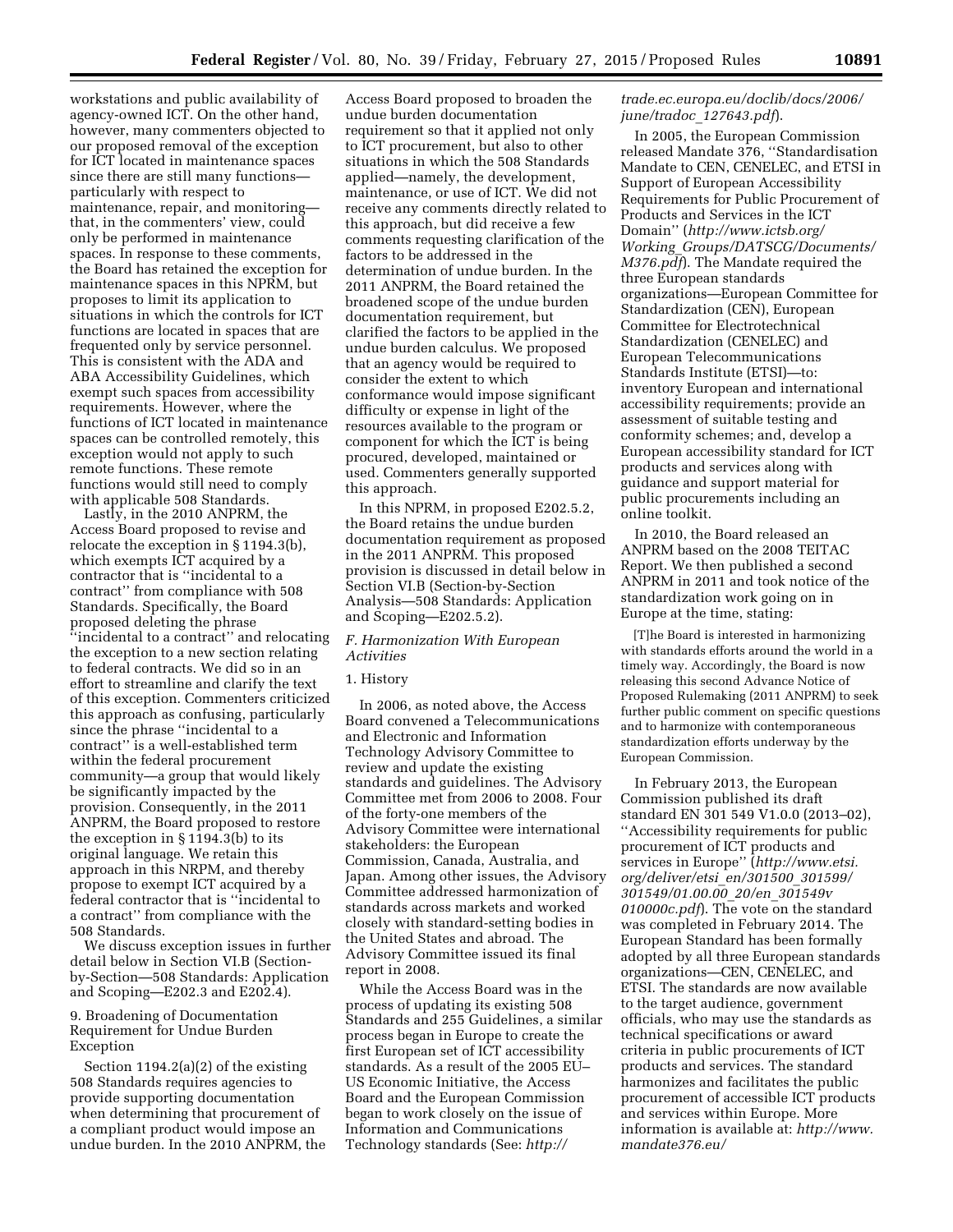2. Comparison of Proposed Rule With EN 301 549 Standard

a. General Comparison: Approach, Terminology and Organization

In this NPRM, the Board makes several proposals that are similar to those in the most recently published EN 301 549. Both the proposed rule and EN 301 549 address the functions of technology, rather than categories of

technologies. Similarly, both offer technical requirements and functional performance criteria for accessible ICT. For example, our use of the phrase ''information and communication technology'' (ICT) in this NRPM, as a replacement of the existing term ''electronic and information technology,'' originates in the common usage of ICT throughout Europe and the rest of the world. Moreover, both

documents are organized in similar ways, in that they both have initial scoping and definitions chapters, followed by separate chapters containing technical requirements and functional performance criteria.

Organizationally, the documents differ in several respects. These general differences are outlined in Table 2 below:

# TABLE 2—FORMATTING DIFFERENCES BETWEEN THE NPRM AND EN 301 549

| <b>Differences</b>                                                                                                              | <b>ICT NPRM (2014)</b>                                                                                                       | EN 301 549 V1.1.1 (2014-02)                                                                                                                      |
|---------------------------------------------------------------------------------------------------------------------------------|------------------------------------------------------------------------------------------------------------------------------|--------------------------------------------------------------------------------------------------------------------------------------------------|
| Number of chapters. Note: EN 301 549 breaks<br>out several sections as separate chapters<br>which are combined in the ICT NPRM. | Chapter 1-Application and Administration                                                                                     | 13.<br>Chapter 2-References.<br>Chapter 3-Definitions and Abbreviations.                                                                         |
|                                                                                                                                 | Chapter 2-Scoping                                                                                                            | Chapter 1-Scope.<br>Chapter 10-Documents.                                                                                                        |
|                                                                                                                                 | Chapter 3-Functional Performance Criteria                                                                                    | Chapter 4-Functional Performance Criteria.                                                                                                       |
|                                                                                                                                 |                                                                                                                              | Chapter 5-Generic Requirements<br>(Bio-<br>metrics, volume control, receipts and tick-<br>ets, closed functionality, assistive tech-<br>nology). |
|                                                                                                                                 |                                                                                                                              | Chapter 6-ICT with two way voice commu-<br>nications.                                                                                            |
|                                                                                                                                 |                                                                                                                              | Chapter 7-ICT with video capabilities.<br>Chapter 8-Hardware.                                                                                    |
|                                                                                                                                 |                                                                                                                              | Chapter 9-Web content.<br>Chapter 11-Non-Web software.                                                                                           |
|                                                                                                                                 | Chapter 6-Support Documentation and Serv-<br>ices.                                                                           | Chapter 12-Documentation and support<br>services.                                                                                                |
|                                                                                                                                 | • Incorporated by reference (Sections E207.2<br>and C205.2).                                                                 | 13-Relay and Emergency Services.<br>Annex A-Copy of WCAG 2.0.                                                                                    |
|                                                                                                                                 | · Similar comparisons are found in the<br><b>TEITAC Report.</b>                                                              | Annex B-Charts showing relationships be-<br>tween requirements and functional perform-<br>ance criteria.                                         |
|                                                                                                                                 | • Not within the scope of Section 508 or Sec-<br>tion 255; Section 508 compliance is deter-<br>mined by each federal agency. | Annex C--Determination of Compliance.                                                                                                            |
|                                                                                                                                 | • Not within the scope of Section 508 or Sec-<br>tion 255.                                                                   | Section 8.3.2 Clear floor space.<br>Section 8.3.2.1 Change in level.<br>Section 8.3.2.2 Operating area.                                          |
|                                                                                                                                 | • Most similar to "303 Changes in Level"<br>from the 2010 ADA Standards for Acces-<br>sible Design.                          |                                                                                                                                                  |
| Differing treatment of similar concepts                                                                                         | Section 410.6 Real-Time Text Functionality<br>Discussed more fully.<br>410.8 Video<br>Communication<br>Discussed             | Section 6.3 Real-time text (RTT) functionality<br>Discussed more fully.<br>6.6 Video Communication Discussed more                                |
|                                                                                                                                 | more fully.                                                                                                                  | fully.                                                                                                                                           |

b. Specific Examples: Differing Treatment of Similar Concepts Real-Time Text Functionality

In this NPRM, the Board proposes that where ICT provides real-time voice communication, it must also support real-time text (RTT) functionality, as described in 410.6. Most significantly, the Board proposes to require that where ICT interoperates with Voice over Internet Protocol (VoIP) products using Session Initiation Protocol (SIP), it must support the transmission of RTT that conforms to RFC 4103 (RTP Payload for Text Conversion (2005)). In the Major Issues section, the Board asks whether

additional standards for real-time text, which are in the process of being finalized (such as XEP–0301), should also be referenced. See Section V.D, Question 8. The proposed rule limits the approach to RTT by proposing to only incorporate by reference a maximum of two standards for RTT interoperating with VoIP.

In contrast, EN 301 549 allows the use of multiple standards for RTT. In addition to referencing RFC 4103 (section 6.3.3(b)), it permits the use of four other standards and an unspecified ''common specification'' for RTT exchange. The only criterion in the common specification is that it must

indicate a method for indicating loss or corruption of characters. For a further discussion of RTT functionality, see Section V.D (Major Issues—Real-Time Text) below.

We are not proposing to adopt the other four standards referenced by EN 301 549 because they are not applicable to the type of technology used in the United States. Just as mobile phones are not directly compatible between the United States and Europe (*i.e.,* CDMA phone systems versus GSM (Global System Mobile)), portions of the four standards referenced in EN 301 549 are simply not relevant in the U.S. market, and there are no indications that they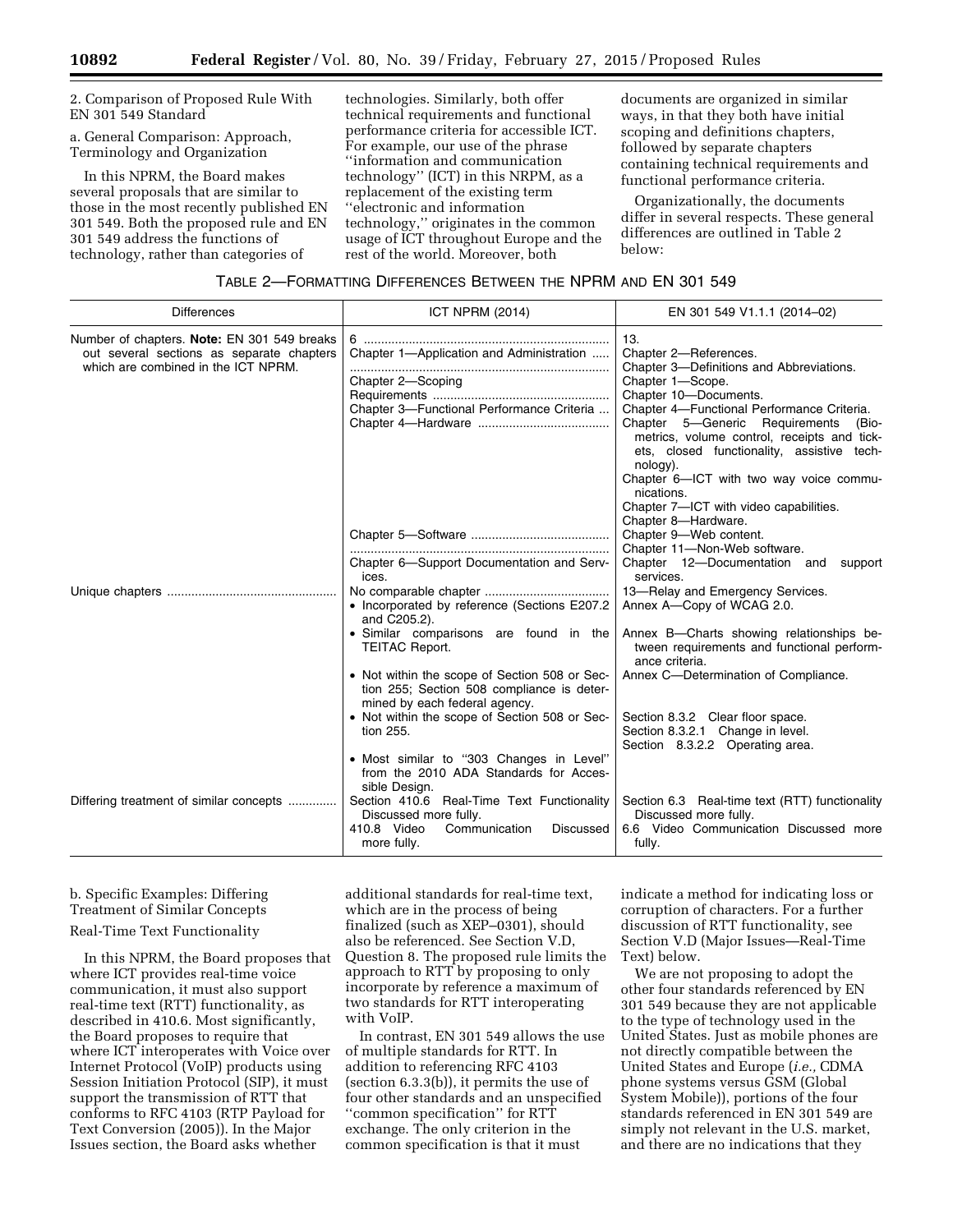will have domestic relevance in the near future.

The standards referenced by EN 301 549 address more than just real-time text functionality. Some are quite broad and address several communications features, such as video speed and accuracy. One example of such a standard is ETSI TS 126 114 (Universal Mobile Telecommunications System (UMTS)) which covers voice, video, and data transmission rates and speeds. This standard supports an approach to communication known as ''total communication.'' We are not proposing to adopt this approach. In the 2010 ANPRM, the Board proposed transmission accuracy rates and speeds for video, text and voice data, based on recommendations from the Advisory Committee. In response, we received numerous comments questioning the accuracy of the proposed rates, the sources for the proposals and the research underlying the proposed rates. Consequently, the Board removed those proposals in the 2011 ANPRM.

*Question 3.* We are seeking further information on the benefits and costs associated with adopting standards that address total communications, including voice, video, and data transmission rates and speeds. We seek recommendations for specific standards that the Board might reference to address total communication.

# Video Communication

In this NPRM, the Board proposes that where ICT provides two-way voice communication that includes real-time video functionality, the quality of the video must be sufficient to support communication using sign language (section 410.8). The provision specifies a desired outcome and does not provide specific technical requirements. This approach resulted from public comments in response to our proposal in the 2010 ANPRM. Public commenters noted there were no existing standards supporting the technical requirements the Board had proposed concerning resolution, frame rates, and processing speed. In the 2011 ANPRM, the Board elected to remove those proposed technical requirements in favor of simply requiring the quality of the video to be sufficient to support communications using sign language. We received no comments on this approach, and retain it here in this NPRM.

EN 301 549, on the other hand, takes a different tact. In ''6.6 Video Communication,'' the standard specifies numeric measurements for such features as resolution (6.6.2), frame rates (6.6.3) and alternatives to video-based services

(6.7). This approach is similar to our proposal in the 2010 ANPRM, which, as noted, the Board dropped due to significant negative comments.

In general, the approaches taken in EN 301 549 and this NPRM are similar and complimentary. The Access Board's proposed rule contains less detail in some proposed provisions, as discussed above. We elected to pursue this course in response to public comments and our desire to make use of a number of voluntary consensus standards by incorporating them by reference. This approach will result in better harmonization of accessibility standards worldwide.

# **V. Major Issues**

The five major issues addressed in this NPRM are: (a) Scope of covered electronic content; (b) incorporation by reference of WCAG 2.0; (c) relationship between functional performance criteria and technical requirements; (d) coverage of real-time text; and (e) interoperability requirements for assistive technology. Each of these areas is discussed below.

### *A. Electronic Content*

In this NPRM, the Board aims to bring needed clarity to the scope of electronic content subject to accessibility requirements in the 508 Standards. Based on the language of the Rehabilitation Act, § 1194.1 of the existing standards speaks of federal agencies ensuring that federal employees and members of the public with disabilities have comparable ''access to and the use of [electronic] information and data.'' Given its breadth, federal agencies have—not altogether surprisingly—had difficulty applying this mandate. The existing requirement does not adequately address what is meant by comparable access to information and data. Consequently, there has been confusion over whether and how such electronic content must be made accessible. Agencies have been reluctant to apply the existing 508 Standards to electronic information and data, except for Web pages.

The proposed rule would address these deficiencies in the existing 508 Standards by clearly delineating the scope of covered electronic content, as well as specifying concrete, testable, technical requirements to ensure the accessibility of such content. The Board proposes that all covered electronic content would be required to conform to WCAG 2.0 Level A and Level AA Success Criteria and Conformance Requirements specified for Web pages or, where applicable, ISO 14289–1 (PDF/UA–1).

Covered electronic content would, under the proposed rule, include two discrete groups of content. First, the Board proposes in E205.2 that all public-facing content—which encompasses electronic information and data made available by agencies to members of the general public—must satisfy applicable accessibility requirements in the proposed rule (*i.e.,*  WCAG 2.0 Level A and Level AA Success Criteria or PDF/UA–1). This would include, for example, agency Web sites (and documents posted thereon), blog posts, and social media sites. Coverage of this broad category of agency-sponsored content is important because persons with disabilities should have equal access to electronic information and data made available to the public generally. This is an essential right established by the Rehabilitation Act.3

The central principle underlying the accessibility requirement for publicfacing content is the notion that federal agencies must ensure equal access to electronic information that they themselves directly make available to the general public by posting on a public fora. So, for example, if a federal agency posts a PDF version of a recent settlement agreement on its Web site as part of a press release, that document would need to comply with PDF/UA–1. Or, if an agency posts a video created by an advocacy organization on the agency's Web site (or, alternatively, on a social media site hosted by a third party), the agency would also be required to ensure that that electronic information complied with accessibility requirements in proposed E205.2 for public-facing content. On the other hand, if a federal agency is the plaintiff in a lawsuit and serves an electronic version of a legal brief on a corporate defendant, the agency's legal brief would not be considered public-facing content even if the corporation subsequently posts a copy of the agency's document on its own Web site.

Second, with respect to electronic content that is not public facing, the Board aims to limit the scope of covered content to eight discrete categories of agency official communications that are most likely to affect a significant number of federal employees or the general public. Proposed E205.3 would require an agency's non-public facing electronic content to meet the accessibility requirements in the proposed rule (*i.e.,* WCAG 2.0 Level A

<sup>3</sup>An analogous provision in proposed C203.1 would require telecommunications equipment manufacturers to make content integral to the use of ICT conform to WCAG 2.0 or PDF/UA–1.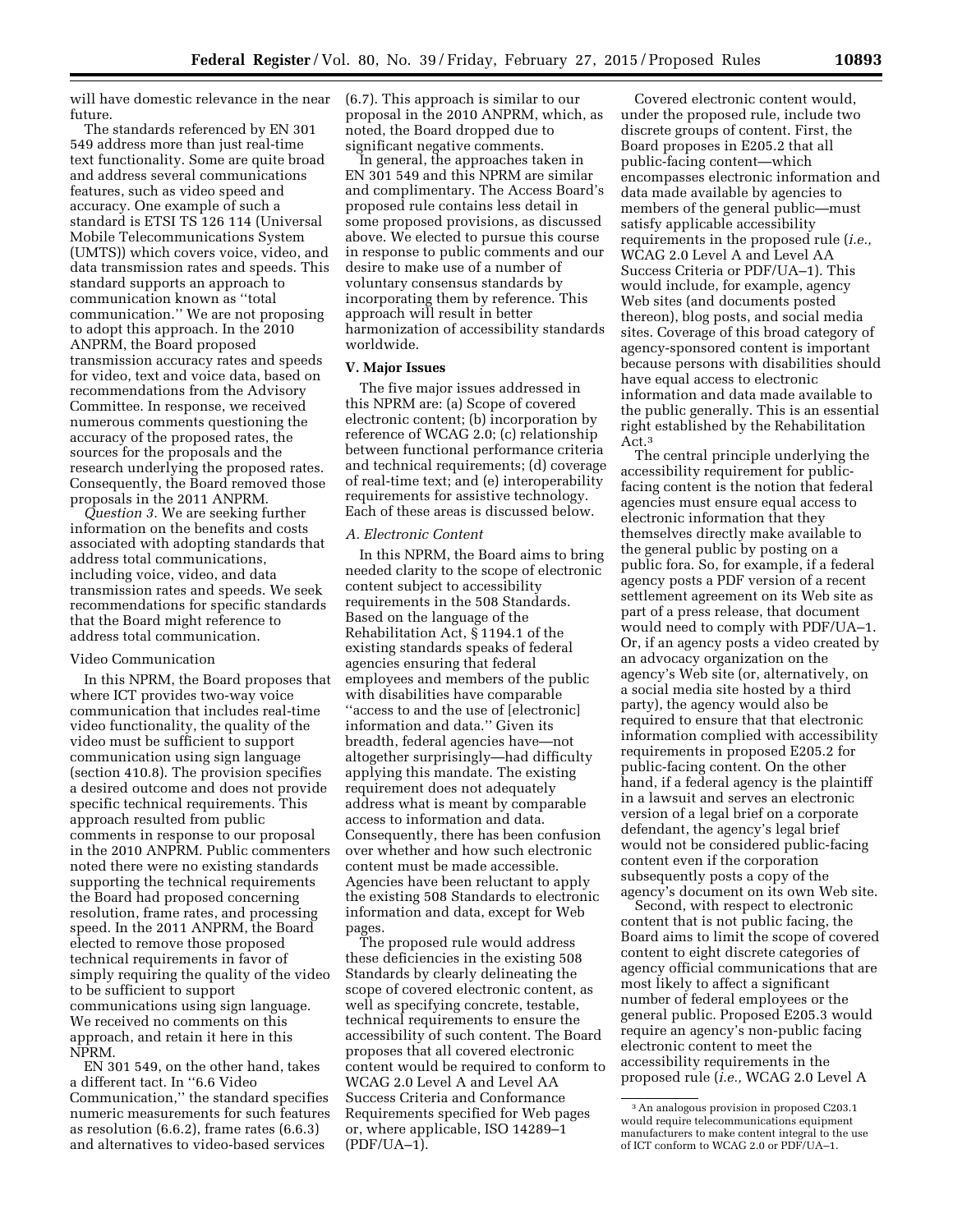and Level AA Success Criteria or PDF/ UA–1) when such content (a) constitutes agency official business, and (b) falls within one or more of eight categories of communication. Coverage would extend to all forms of content constituting official communications by agencies, including Web pages, postings on social media, emails, and electronic documents. The Board believes that this approach strikes an appropriate balance in ensuring the accessibility of essential electronic content for persons with disabilities, while also tempering agency compliance obligations. This approach also compliments the requirements of sections 501 and 504 of the Rehabilitation Act, which require agencies to provide reasonable accommodations as necessary to address the disability-related needs of employees and the public respectively.

Specifically, proposed E205.3 sets forth the following eight categories of non-public facing agency official communications that must satisfy the accessibility requirements in the proposed 508 Standards: (1) Emergency notifications (*e.g.,* an evacuation announcement in response to fires or other emergencies); (2) initial or final decisions adjudicating administrative claims or proceedings; (3) internal or external program or policy announcements (*i.e.,* information promulgated by an agency relating to programs it offers or policy areas it deals with); (4) notices of benefits, program eligibility, employment opportunities or personnel actions; (5) formal acknowledgements or receipts (*i.e.,*  official replies by an agency that recognize the receipt of a communication); (6) questionnaires or surveys; (7) templates or forms; and (8) educational or training materials.

By limiting the scope of covered electronic content to these proposed eight categories of official communications, the Board intends to encourage agencies to do more to ensure that individuals with disabilities have comparable access to, and use of, electronic information and data. The Board does not intend this proposed approach to disturb or override the independent legal obligations of agencies—whether arising under sections 501 or 504 of the Rehabilitation Act or other statutes—to provide accessible communications as a reasonable accommodation or other required accommodations. For example, draft electronic documents exchanged by federal employees as part of an agency working group would not be covered by proposed E205.3, but might still be required to be accessible by Section 501 when needed by a federal

employee with a disability to perform his or her job.

*Question 4.* Are the eight proposed categories of non-public facing content sufficiently clear? Do they ensure a sufficient level of accessibility without imposing an unnecessary burden on agencies? If not, the Board encourages commenters to suggest revisions to these categories that would improve clarity or strike a more appropriate balance.

Notably absent from the proposed eight categories of non-public facing content is a type of content—namely, content ''broadly disseminated throughout an agency''—that was included in the 2011 ANPRM. Several federal agencies and other commenters found this language to be vague and overbroad, and called for its revision or withdrawal. The Board acknowledges that the ''broadly disseminated'' category could, in practice, prove challenging to apply and lead to inconsistent implementation across agencies that the proposed 508 Standards are designed to address. Accordingly, the Board has not included ''broadly disseminated'' content as a category in the proposed rule. The Board nonetheless welcomes comment on this issue, and may include a ''widely disseminated''-style category in the final rule should there prove to be a workable definition or metric to assess compliance.

*Question 5.* Should a category for ''widely disseminated'' electronic content be included among the categories of non-public facing official communications by agencies that must meet the accessibility requirements in the 508 Standards? Why or why not? If such a category were to be included in the final rule, what metrics might be used to determine whether a communication is broadly disseminated throughout an agency?

Lastly, with respect to exceptions, the Board proposes in this NPRM an exception in E205.3 for non-public facing records maintained by the National Archives and Records Administration (NARA) for archival purposes under federal recordkeeping requirements. As proposed, such content—even if otherwise meeting the conditions in proposed E205.3 for electronic content that must be made accessible (*i.e.,* non-public facing agency official communications that fall within one or more of the eight enumerated categories)—would not be required to comply with the proposed 508 Standards so long as it remained non-public facing. The Board anticipates that the only content covered by this exception would be non-public facing archival materials

administered or maintained by NARA in compliance with federal recordkeeping requirements, such as the Federal Records Act (codified at 44 U.S.C. Chapters 21, 29 and 33). It bears noting that NARA is not generally responsible for remediating inaccessible materials submitted to NARA by other agencies unless such materials are made publicly available by, for example, being posted on NARA's Web site.

Though the 2011 ANPRM included an express exception for draft materials, no such exception is included in either proposed E205.2 (Public Facing) or E205.3 (Agency Official Communications) for two main reasons. First, public-facing content—such as that covered by proposed E205.2 should be equally accessible to all members of the public regardless of whether it is in draft or final form. For example, a draft policy published for comment on an agency Web site should be accessible so that all affected individuals may provide feedback. Secondly, drafts, by their very nature, would typically fall outside the scope of the eight categories of content constituting agency official communications subject to proposed E205.3. Only final electronic documents that are ready for distribution would qualify as the type of content identified in proposed categories 1 through 8 of this provision. For example, a draft memorandum by an agency component announcing a new telework policy would not constitute a ''policy announcement'' (Category 3) subject to proposed E205.3 until it is finalized and ready to be transmitted to its intended audience of component employees.

### *B. WCAG 2.0 Incorporation by Reference*

As noted above, the Board proposes in this NPRM to incorporate by reference WCAG 2.0. In the following sections, the Board discusses the rationale for, and certain issues related to, incorporation of this consensus standard.

# 1. Rationale for Incorporation by Reference

We have four principal reasons for incorporation by reference of WCAG 2.0. They are as follows:

First, our approach is consistent with that taken by other international standards organizations dealing with this issue. Standards developed in Australia, New Zealand, and Canada already directly reference WCAG 2.0. Moreover, WCAG 2.0 serves as the basis for Web accessibility standards in Germany (under ''BITV 2''), France (under ''RGAA 2.2.1'') and Japan (under ''JIS X 83141'') and has so far generated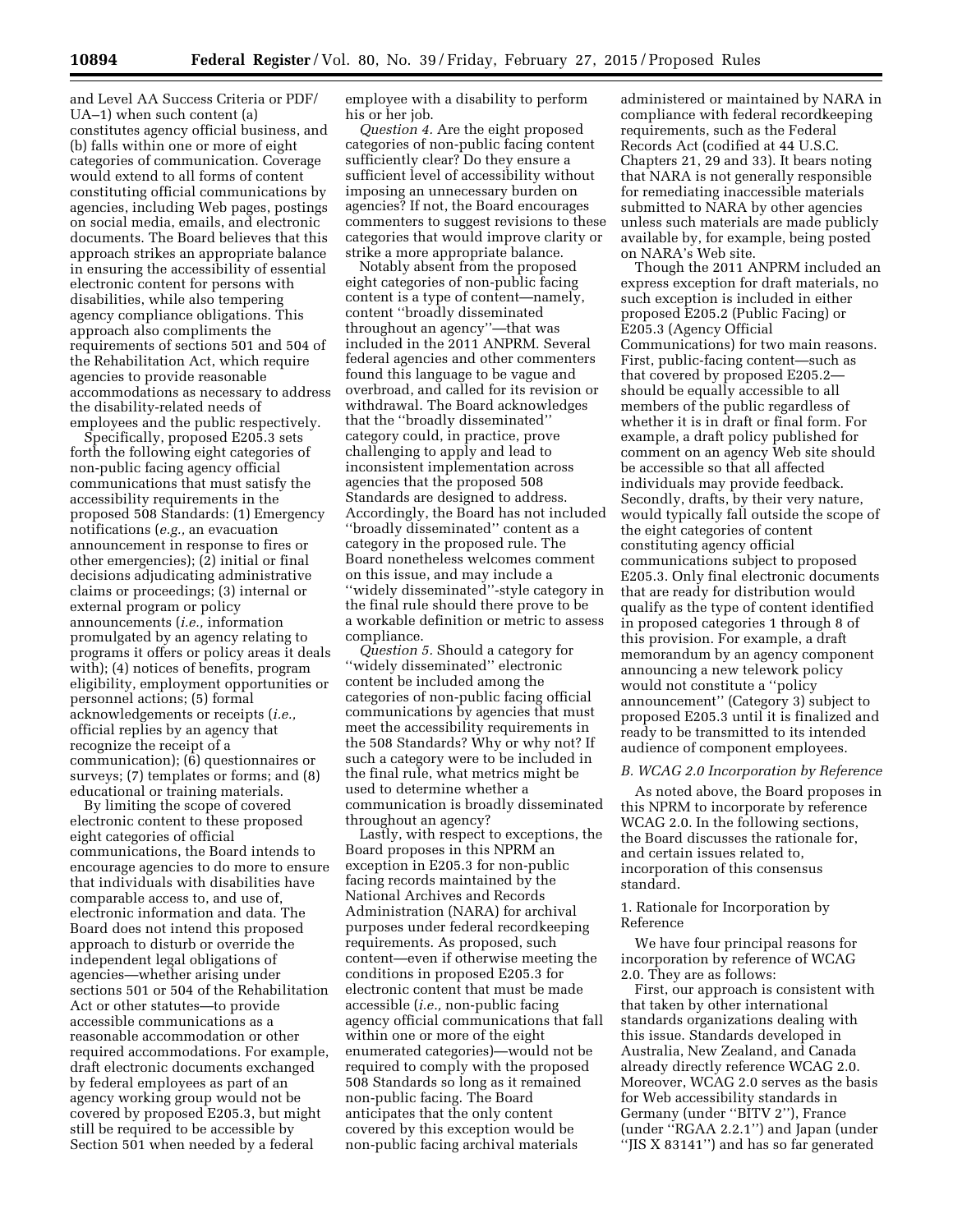eight formal authorized translations. In addition, the European Commission references WCAG 2.0 in EN 301 549.

Second, incorporation by reference of WCAG 2.0 is consistent with section 12(d) of the National Technology Transfer and Advancement Act of 1995 (15 U.S.C. 272 note), as well as Office of Management and Budget (OMB) Circular A–119, Federal Participation in the Development and Use of Voluntary Consensus Standards and in Conformity Assessment Activities (1998), which direct agencies to use voluntary consensus standards in lieu of government-unique standards except where inconsistent with law or otherwise impractical. See *[http://www.](http://www.whitehouse.gov/omb/circulars_a119.4) [whitehouse.gov/omb/circulars](http://www.whitehouse.gov/omb/circulars_a119.4)*\_*a119*.4

Third, our approach is consistent with that being taken by another federal agency addressing a similar topic, namely the Department of Transportation's recent final rule addressing, among other things, the accessibility of air carrier and ticket agent Web sites. See Nondiscrimination on the Basis of Disability in Air Travel, 78 FR 67882 (Nov. 12, 2013).

Fourth, incorporation of WCAG 2.0 directly serves the best interests of Americans with disabilities because it will help accelerate the spread of Web accessibility. The accessibility of the Web is essential to enable the participation of individuals with disabilities in today's information society.

# 2. Justification for Applying WCAG 2.0 to Non-Web ICT

The Access Board is proposing to require not only Web content to conform to the Level A and Level AA Success Criteria and Conformance Requirements in WCAG 2.0—an approach with which commenters to the 2010 and 2011 ANPRMs unanimously agreed—but also software and non-Web documents. Several commenters to the 2011 ANRPM were critical of this approach, and questioned the propriety of applying WCAG 2.0 to non-Web ICT. For the reasons noted below, the Board believes that applying WCAG 2.0

outside the web browser environment not only ensures greater accessibility for persons with disabilities, but also minimizes the incremental burden on regulated entities by simplifying compliance through incorporation of a technologically-neutral consensus standard.

Because WCAG 2.0 was written to be technology neutral, the language and phrasing of the Success Criteria can be applied to any technology found on the Web. Since most file types are found on the Web and much software is now Web-enabled, it is reasonable to utilize WCAG 2.0 to evaluate off-line documents and software interfaces with straightforward substitution of terms to address this new application. This approach has the potential to significantly simplify accessibility conformance and assessment.

We find support for our approach from two other sources, namely the European Commission's Standardization Mandate M 376 (M376) of March 2012 and the World Wide Web Consortium's WCAG2ICT Task Force (''Task Force''). The W3C formed the Task Force in June 2012 in part to address reservations, expressed by some of the commenters to our 2011 ANPRM, about applying the criteria for accessible Web content to off-line documents and software. W3C invited participation from subject-matter experts from around the world, including representatives of federal agencies and others who had concerns with our approach. The Task Force's final consensus report provides guidance concerning application of WCAG 2.0 to non-Web ICT, specifically non-Web documents and software. See W3C Web Accessibility Initiative, WSC Working Group Note—Guidance on Applying WCAG 2.0 to Non-Web Information and Communications Technologies (Sept. 5, 2013), available at *[http://www.w3.org/TR/wcag2ict/.](http://www.w3.org/TR/wcag2ict/)* 

The Task Force analyzed each of the WCAG 2.0 Success Criteria to determine their suitability for application to non-Web content. There are thirty-eight Level A and Level AA Success Criteria in WCAG 2.0. The Task Force found that the majority of Success Criteria from WCAG 2.0 can be applied to non-Web documents and software with no, or only minimal, changes. Specifically, twenty-six Success Criteria do not include any Web-related terms and, therefore, can be applied directly as written and as described in the ''Intent'' sections of the most current version of ''Understanding WCAG 2.0.'' Thirteen of these twenty-six can be applied without any additional notes. The other thirteen also can be applied as written, but the Task Force provided additional

informative notes in its report for the sake of clarity.

Of the remaining twelve Success Criteria, the Task Force found that eight of them can be applied as written when certain Web-specific terms or phrases like ''Web page'' are replaced with non-Web terms or phrases like ''non-Web documents and software.'' Additional notes are provided in the Task Force report to assist in the application of these Success Criteria to non-Web ICT. One example is Success Criterion 2.4.5 Multiple Ways. The Task Force noted that, when applied to the non-Web environment, this criterion requires that there be more than one way to locate a document (or software program) within a set of documents or programs. For mobile devices, this criterion could be satisfied by an operating system that makes files locatable by directory and search functions—features that are nearly ubiquitous among mobile operating systems in use today.

Another example is Success Criterion 3.2.3 Consistent Navigation. For this criterion, the Task Force noted that application to the non-Web environment would require consistency among navigational elements when such elements were repeated within sets of documents or software programs. To be conformant, navigational elements would be required to occur in the same relative order each time they are presented. It is unlikely that authors would provide navigation elements for a set of related documents and then present them differently from document to document, thereby defeating their purpose.

The Task Force's report also notes that applying the success criteria in WCAG 2.0 to non-Web ICT with closed functionality proves problematic when a success criterion assumes the presence of assistive technologies, since closed functionality—by definition—does not allow attachment or use of assistive technology. This might occur, for example, when an eBook allows assistive technologies to access all of the user interface controls of the eBook program (open functionality), but does not allow such technologies to access the actual content of books (closed functionality). The Task Force identified 14 success criteria for which compliance might prove challenging for developers of ICT products with closed functionality. We propose to resolve this issue by exempting ICT with closed functionality from certain WCAG 2.0 Success Criteria, in conjunction with the addition of requirements specific to such products in Chapter 402, Closed Functionality.

<sup>4</sup>OMB is in the process of updating Circular A– 119. See Request for Comments on a Proposed Revision of OMB Circular No. A–119, Federal Participation in the Development and Use of Voluntary Consensus Standards and in Conformity Assessment Activities, 79 FR 8207 (proposed Feb. 11, 2014). In its request for comment, OMB stated: ''The revised Circular would maintain a strong preference for using voluntary consensus standards in Federal regulation and procurement. It would also acknowledge, however, that there may be some standards not developed using a consensus-driven process that are in use in the market—particularly in the information technology space—and that may be relevant (and necessary) in meeting agency missions and priorities.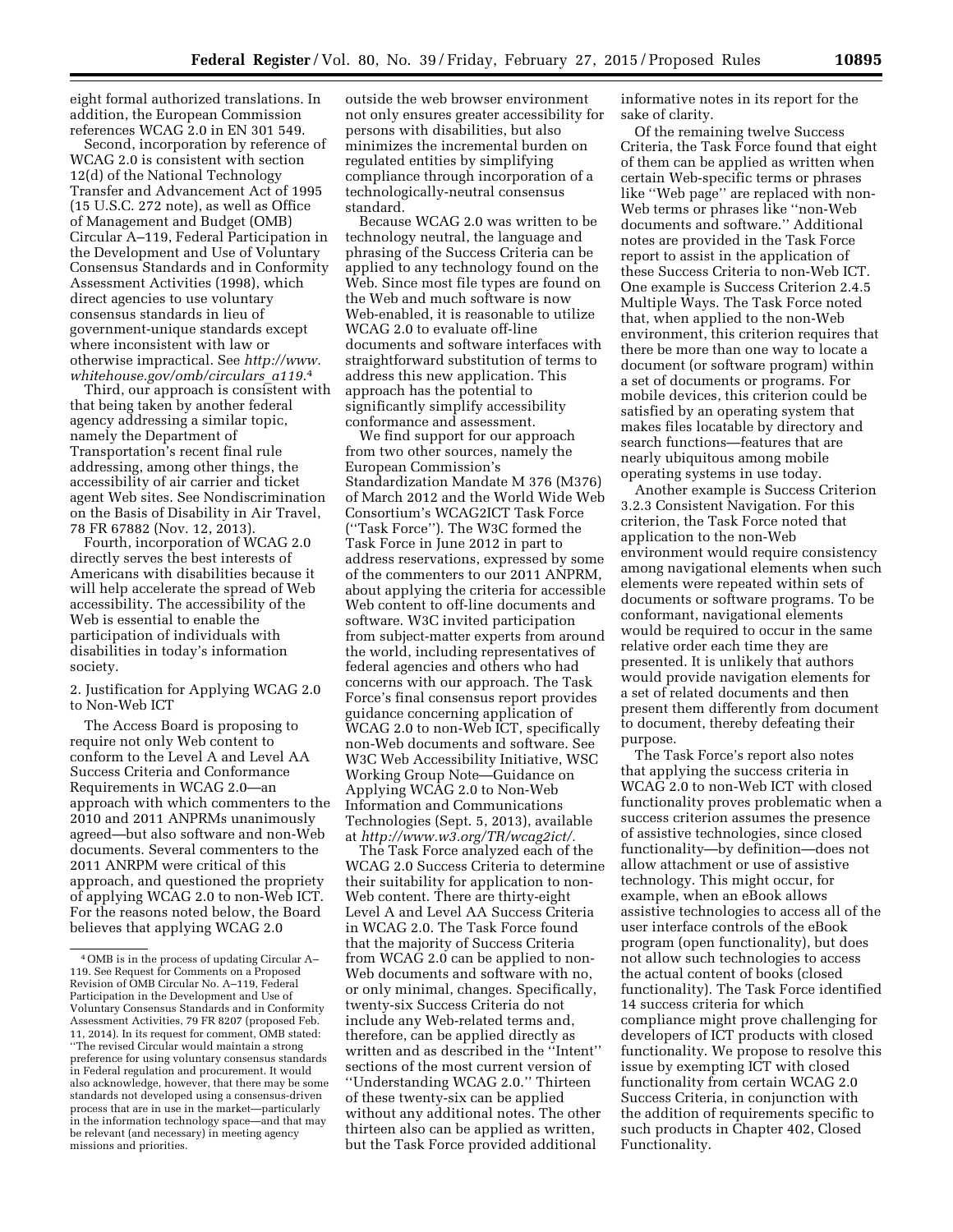By incorporating WCAG 2.0 by reference, the proposed standards would provide a single set of requirements for Web sites, documents, and software. WCAG 2.0 addresses new technologies and is responsive to the fact that the characteristics of products (*e.g.,* native browser behavior and plugins and applets) have converged over time. Today, there are fewer distinctions among product categories, and some are outdated. For example, modern smartphones include: Software applications and operating systems, Web-based intranet and Internet information and applications, and video and multimedia products. Additionally, smartphones are portable computers, telecommunications products, and selfcontained closed products. New requirements in WCAG 2.0 also address gaps in the existing 508 Standards. Examples include: A requirement for a logical reading order, the ability to resize text, and the ability to turn off background audio that might interfere with comprehension and screen reading software.

3. Comparison of WCAG 2.0 to Existing 508 Standards

While the WCAG 2.0 Success Criteria build on the heritage of the existing 508 Standards, they are generally more explicit than the standards. Careful attention was given during their development to ensure that the Success Criteria are written as objectively testable requirements. In addition, unlike the existing 508 Standards, WCAG 2.0 is written in a technologically neutral fashion, which makes it directly applicable to a wide range of content types and formats.

For example, operability of ICT through keyboards (or alternate keyboard devices) is often critical to accessibility. Persons who are blind or who have limited vision often use screen readers to navigate Web pages using only the keyboard. Keyboard operability is also essential for many individuals with motor impairments who use alternate keyboards, or input devices that act as keyboard emulators when accessing ICT because they find mouse pointing to be cumbersome or impossible. Keyboard emulators include voice recognition software, sip-and-puff software, and on-screen keyboards. The existing 508 Standards envision keyboard operability from both software and Web-based information or applications, but such requirements were not necessarily explicit. Section 1194.21(a) expressly mandates that, when software is designed to run on a keyboard, all product functions must generally be executable through a

keyboard. With respect to Web-based information and applications, the 508 Standards are not so explicit. At the time these standards were promulgated, Web pages created with HyperText Markup Language (HTML®) were always keyboard operable. Therefore, an express requirement for keyboard operability by Web pages was unnecessary. The existing 508 Standards expressly require keyboard operability for Web pages that require applets and plug-ins to interpret page content since keyboard operation in these contexts was not ubiquitous. See 36 CFR 1194.22(m). Collectively, the existing 508 Standards thus address keyboard operability both within and outside the Web environment, but do so in a variety of ways.

Over the years, however, Web technologies have become more complex. Use of keyboards is often secondary to mouse or touch-only interfaces. Success Criterion 2.1.1 requires all functionality to be operable through a keyboard interface. Section 1194.21(a) of the existing 508 Standards requires that ''[w]hen software is designed to run on a system that has a keyboard, product functions shall be executable from a keyboard where the function itself or the result of performing a function can be discerned textually.'' This current wording is phrased as an input requirement based on output, and it leaves ''discerned textually'' as an undefined term. These are both flaws that may create accessibility gaps in application. For example, an operating system feature like ''mouse keys'' (where the keyboard cursor keys are used to steer the mouse pointer) satisfies this provision on its face, even though that feature is of no use to someone who cannot see the screen and relies on screen reading software. Success Criterion 2.1.1, on the other hand, while longer, only references input and uses no special jargon. This success criterion reads: ''All functionality of the content [must be] operable through a keyboard interface without requiring specific timings for individual keystrokes, except where the underlying function requires input that depends on the path of the user's movement and not just the endpoints.''

The Access Board has created a comprehensive table comparing WCAG 2.0 Level A and AA Success Criteria to the corresponding requirements in the existing 508 Standards. The table can be found on our Web site at *[www.access](http://www.access-board.gov/wcag2-508)[board.gov/wcag2-508.](http://www.access-board.gov/wcag2-508)* In this table, the Board has identified WCAG 2.0 success criteria as either ''substantially equivalent'' or ''new'' relative to the existing 508 Standards. Identification of

a WCAG 2.0 success criterion as ''new'' indicates that it has no corresponding provision in the existing 508 Standards; rather, it addresses a deficiency with the existing 508 Standards as identified by the developers of WCAG. In most cases, agencies with Section 508 compliance testing processes have adapted their procedures to address these accessibility concerns.

In sum, there are 38 WCAG 2.0 Level A and AA Success Criteria. After careful comparison of these success criteria to the existing 508 Standards, the Access Board deems 22 success criteria to be substantially equivalent in substance to our existing standards. The Board estimates that agencies with content that meets this group of existing 508 Standards will incur no or minimal costs by virtue of incorporation of WCAG 2.0 into our proposed rule. For the remaining 16 success criteria the Board deems to be new, it is anticipated that agencies would, to a greater or lesser extent (depending on the content and criteria at issue), incur some costs when implementing WCAG 2.0.

*Question 6.* The Board seeks comment on the extent that the proposed incorporation of WCAG 2.0 Level A and Level AA Success Criteria would result in new costs or benefits. We have characterized the majority of success criteria as ''substantially equivalent'' to requirements under the existing 508 Standards and 255 Guidelines and request comment as to the accuracy of this characterization.

4. Proposed Updates to Other Web-Specific Provisions in Existing 508 Standards

Along with the incorporation by reference of WCAG 2.0, the Board also proposes to update six provisions in the existing 508 Standards related to Web content to account for technological changes or their respective obsolescence. These six provisions for which the Board proposes deletion or replacement are as follows:

We propose to replace § 1194.21(g) of the existing 508 Standards, which prohibits applications from overriding user-selected contrast and color selections and other individual display attributes, with a new section 503.2 User Preferences. As with § 1194.21(g), this proposed provision requires applications to permit user preferences from platform settings for display settings. However, proposed 503.2 also provides an exception for applications such as Web software—that are designed to be isolated from their operating systems. By design, Web applications (such as, for example, software used to create interactive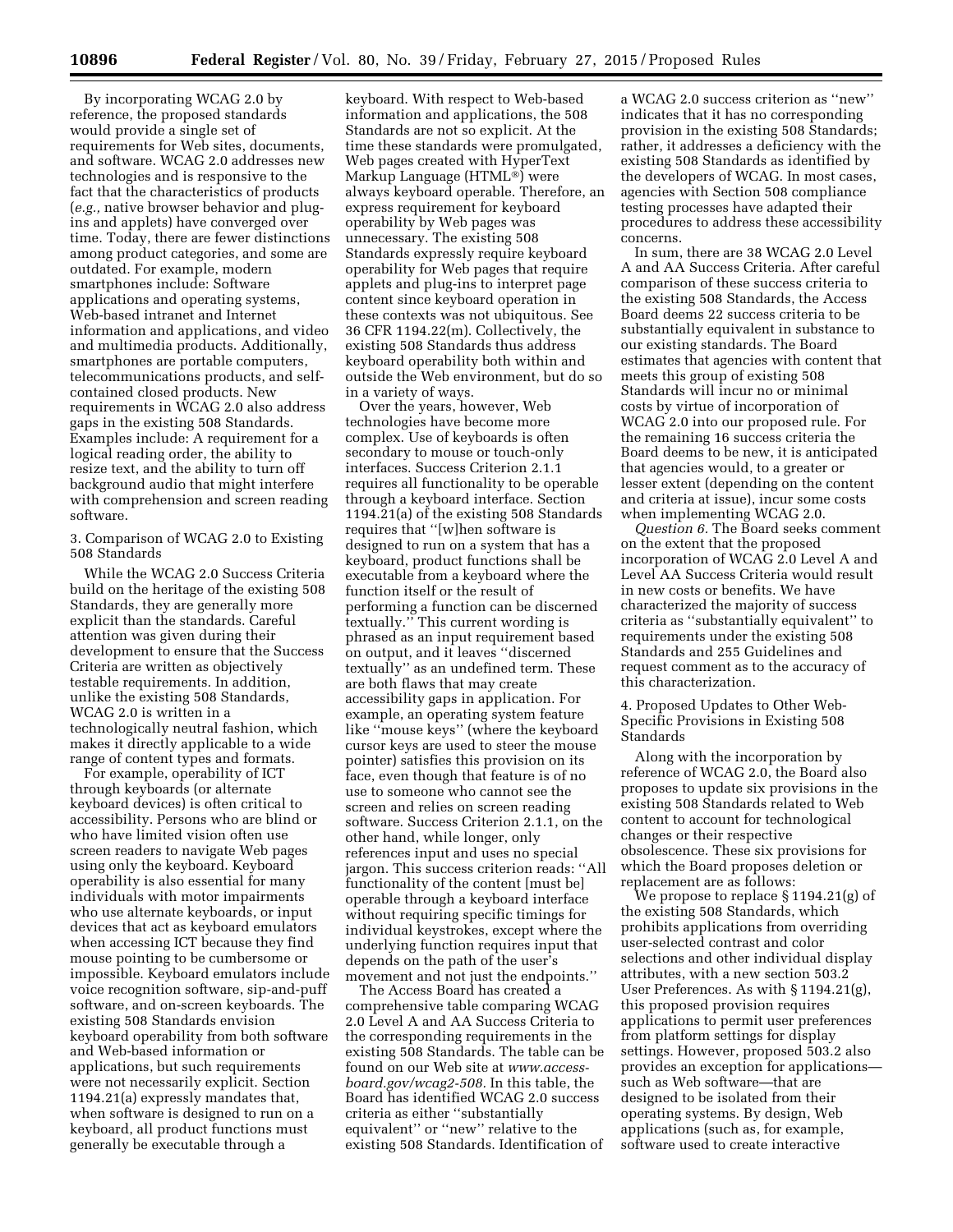multimedia content) are isolated from the operating system (*i.e.,* ''sand boxed'') for security reasons. An expectation that certain platform settings (*e.g.,* font preferences) apply globally to all documents found on the Web is not practical.

We propose to delete § 1194.22(d) of the existing 508 Standards, which requires that Web documents be organized so they are readable without requiring an associated style sheet. Cascading style sheets (CSS) are now well supported by assistive technology and, consequently, this provision is unnecessary. For example, contemporary techniques using CSS to selectively hide irrelevant content from all users also selectively hides irrelevant content from users of assistive technology.

We propose to delete § 1194.22(k) of the existing 508 Standards, which permits text-only Web pages under certain circumstances, because incorporation of WCAG 2.0 success criteria renders this provision obsolete. While WCAG 2.0 does permit ''conforming alternate versions,'' textonly pages could not provide equivalent information or functionality for all but the most trivial Web content. The WCAG requirement for a conforming alternate version significantly exceeds the expectations for text only pages.

*Question 7.* A Web page can conform to WCAG 2.0 either by satisfying all success criteria under one of the levels of conformance or by providing a conforming alternate version. WCAG 2.0 always permits the use of conforming alternate versions. Are there any concerns that unrestricted use of conforming alternate versions of Web pages may lead to the unnecessary development of separate Web sites or unequal services for individuals with disabilities? Should the Board restrict the use of conforming alternate versions beyond the explicit requirements of WCAG 2.0? The Board requests that responses be provided in the context of the WCAG definition for conforming alternate versions (*[>http://w3.org/TR/](>http://w3.org/TR/WCAG20/<#conforming-alternate-versiondef) [WCAG20/<#conforming-alternate](>http://w3.org/TR/WCAG20/<#conforming-alternate-versiondef)[versiondef](>http://w3.org/TR/WCAG20/<#conforming-alternate-versiondef)*). Commenters should review the guidance material as to why conforming alternate versions are permitted (*[>http://w3.org/TR/](>http://w3.org/TR/UNDERSTANDING-WCAG20/conformance.html<#uc-whypermit-head) [UNDERSTANDING-WCAG20/](>http://w3.org/TR/UNDERSTANDING-WCAG20/conformance.html<#uc-whypermit-head) [conformance.html<#uc-whypermit](>http://w3.org/TR/UNDERSTANDING-WCAG20/conformance.html<#uc-whypermit-head)[head](>http://w3.org/TR/UNDERSTANDING-WCAG20/conformance.html<#uc-whypermit-head)*).

We propose to delete § 1194.22(l) of the existing 508 Standards, which applies when pages utilize scripting languages to display content or to create interface elements and requires the scripted information to be identified with functional text that can be read by

assistive technology. Because WCAG 2.0 is technology neutral, inclusion of a separate provision applicable to scripting languages would be redundant; the same requirements that apply to HTML and other Web technologies also apply to scripting languages.

We propose to delete § 1194.22(m) of the existing 508 Standards, which applies when a Web page needs an applet, plug-in, or other application present on the client system to interpret page content and requires that such page provide a link to a plug-in or applet that complies with other referenced standards (in § 1194.21) relating to software applications. Because WCAG 2.0 applies directly to applets, plug-ins, and Web applications, § 1194.22(m) is redundant.

Lastly, the Board proposes to delete § 1194.24(e) of the existing 508 Standards, which requires that the nonpermanent display or presentation of alternate text presentation or audio descriptions be user-selectable. Section 1194.24(e) essentially duplicates requirements for video and multimedia products already set forth in other provision in the same section (*i.e.,*  subsections (c) and (d)). The provision for user selectable closed captions and audio description restates existing practice, so it is unnecessary.

### *C. Functional Performance Criteria*

The functional performance criteria are outcome-based provisions that address barriers to using ICT by individuals with certain disabilities, such as those related to vision, hearing, color blindness, speech, and manual dexterity. Both the existing 508 Standards and 255 Guidelines provide functional performance criteria. However, the existing 508 Standards do not expressly define the relationship between its functional performance criteria and technical requirements. To address this gap, the Board proposes to clarify when application of the functional performance criteria in the 508 Standards is required. (We are not proposing to change the application of the functional performance criteria in the 255 Guidelines.) The Board also proposes, in this NPRM, to update several functional performance criteria in Chapter 3 to refine some criteria and to make editorial changes necessitated by revisions elsewhere in the proposed rule.

1. Application of Functional Performance Criteria: 508 Standards

Section 1194.31 of the existing 508 Standards, which sets forth six specific functional performance criteria, does

not specify when federal agencies and other covered entities should or must apply these criteria. As described in the preamble to the final rule for the existing standards:

This section [1194.31] provides functional performance criteria for overall product evaluation and for technologies or components for which there is no specific requirement under other sections. These criteria are also intended to ensure that the individual accessible components work together to create an accessible product. (65 FR 80519 (Dec. 21, 2000))

Over the ensuing years, some have raised questions about application of the functional performance criteria in the existing 508 Standards. The General Services Administration's IT Accessibility and Workforce (GSA/ ITAW)—which is the federal government's principal coordinator for Section 508 implementation—provides the following information in a ''Q&A'' format concerning application of the functional performance criteria:

How should an agency proceed in identifying ''applicable'' technical provisions in Subparts B [technical provisions], C [functional performance criteria], and D [information, documentation, and support] of the Access Board's standards to ensure acquired products provide comparable access?

Agencies should first look to the provisions in Subpart B [technical provisions] to determine if there are specific technical provisions that apply to the [ICT] need they are seeking to satisfy.

If there are applicable provisions in Subpart B [technical provisions] that fully address the product or service being procured, then the agency need not look to Subpart C [functional performance criteria]. Acquired products that meet the specific technical provisions set forth in Subpart B [technical provisions] will also meet the broader functional performance criteria in Subpart C [functional performance criteria].

If an agency's procurement needs are not fully addressed by Subpart B [technical provisions], then the agency must look to Subpart C [functional performance criteria] for applicable functional performance requirements.5

The GSA/ITAW's Q&A document also suggests that the functional performance criteria in the existing 508 Standards be used to evaluate ICT products for equivalent facilitation. Id.

As recounted previously, the Board's approach to specifying requirements for application of the functional performance criteria has evolved over the course of this rulemaking. The Advisory Committee recommended that the Board clarify the relationship

<sup>5</sup> General Services Admin., Section 508 Frequently Asked Questions 11 (Jan. 2014) (response to Question B.2.ii), available at *[http://](http://section508.gov/Section508_FAQs) [section508.gov/Section508](http://section508.gov/Section508_FAQs)*\_*FAQs.*.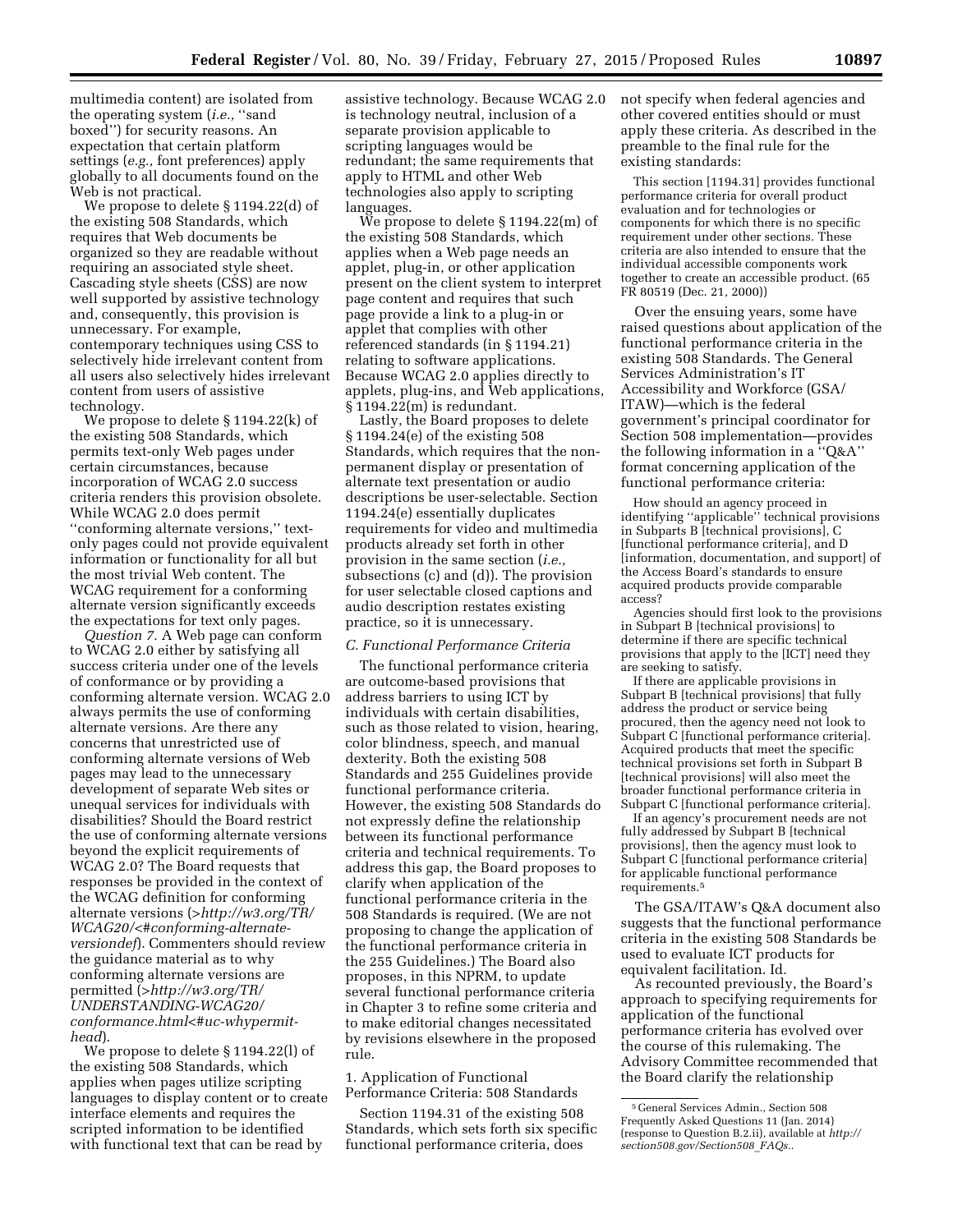between the functional performance criteria and the technical provisions in the 508 Standards, but did not reach consensus on how to address this issue. In the 2010 ANPRM, the Board proposed to use the approach suggested in the GSA/ITAW's Q&A document namely, that agencies first look to the technical provisions in the 508 Standards to determine whether there were specific provisions that applied to the ICT being procured. If there were technical provisions that fully addressed the ICT being procured, then the agency would not need to apply the functional performance criteria. Application of the functional performance criteria would thus only be required under the following two circumstances: When the agency's procurement needs were not fully addressed by technical provisions in the 508 Standards, or when evaluating ICT for equivalent facilitation. This proposal was intended to reflect current agency practice.

Concerns expressed by commenters led the Board to propose redefining the relationship between the functional performance criteria and the technical provisions in the 508 Standards. In the 2011 ANPRM, the Board proposed that ICT would be required to conform to the functional performance criteria, even when the technical provisions were met. This proposal, too, received mixed reviews from commenters. While some commenters supported this approach, industry groups objected to it as unworkable. They viewed the functional performance criteria as overly subjective and not subject to objective testing. As one commenter from the IT industry noted: ''[A] supplier cannot guarantee that the functional performance criteria have been met unless the supplier controls all the components of the endto-end solution.''

In this NPRM, the Board heeds the concerns of industry groups and effectively returns to our original proposal whereby the functional performance criteria in the 508 Standards apply only in two specific circumstances—when there are ''gaps'' in the technical requirements and when evaluating equivalent facilitation. Specifically, agencies would be required to apply the functional criteria as follows. First, where the proposed requirements in Chapter 4 for hardware and Chapter 5 for software do not address one or more of the features of ICT, sections E204.1 and C202.1 would require the features that are not addressed in those chapters to conform to the functional performance criteria in Chapter 3. This is consistent with the GSA/ITAW's recommended approach

under the existing 508 Standards. It is also consistent with §§ 1193.21 and 1193.41 of the existing 255 Guidelines. Second, section E101.2 proposes to require the functional performance criteria to be used when evaluating ICT for equivalent facilitation. This is consistent with the GSA/ITAW's recommended approach under the existing 508 Standards.

With respect to the 255 Guidelines, neither the Advisory Committee (in its TEITAC Report) nor the Board (in the 2010 and 2011 ANPRMs) previously proposed any changes to the manner in which telecommunications equipment manufacturers must apply the functional performance criteria. Likewise, the Board proposes no changes in this NPRM. See Section VI.D (Section-by-Section Analysis— Functional Performance Criteria and Technical Requirements—C201.3 and C202).

2. Updates to Functional Performance Criteria: 508 Standards and 255 Guidelines

As noted above, the Board is also proposing in this NPRM to update several functional performance criteria in Chapter 3 (located in Appendix C— Technical Requirements)—which applies to both the 508 Standards and the 255 Guidelines—by refining some criteria and making editorial changes necessitated by revisions elsewhere in the proposed rule. We highlight below several of the principle revisions to the functional performance criteria proposed in this NPRM. In addition, Table 3, which follows at the end of this section, provides a detailed comparison of the functional performance criteria in the existing 508 Standards (§ 1194.31), 255 Guidelines (1193.41), and the proposed rule (section 302).

First, while the functional performance criteria in proposed 302 no longer reference assistive technology, this amounts to an editorial change only. The existing 508 Standards and 255 Guidelines allow certain functional performance criteria to be satisfied either directly or indirectly through support for assistive technology. (See, *e.g.,* existing 508 Standards §§ 1194.31(a)–(e)). The functional performance criteria in the proposed rule do not provide for compliance through support for assistive technology because other proposed revisions to the 508 Standards (E203.1) and 255 Guidelines (C201.3) would impose a general requirement that agencies and telecommunications equipment manufacturers respectively ensure that all functionality of ICT is accessible to and usable by individuals with

disabilities, either directly or by supporting the use of assistive technology.

Second, as discussed in Section IV.E.6, the Board proposes to revise the criteria for users with limited vision in section 302.2. The existing 508 Standards require at least one mode of operation and information retrieval that does not require visual acuity greater than 20/70 to be provided in audio and enlarged print output working together or independently. The existing 255 Guidelines are similar, except that they define users with limited vision as users possessing visual acuity that ranges between 20/70 and 20/200. The proposed rule would require at least one mode of operation that magnifies, one mode that reduces the field of vision required, and one mode that allows user control of contrast where a visual mode of operation is provided. The proposed rule does not refer to visual acuity since comments in response to proposals in the 2010 and 2011 ANPRMs recommended that the criteria should address features that would improve accessibility for users with limited vision instead of using visual acuity as a measure of limited vision.

Third, there are two functional performance provisions in the existing 255 Guidelines that are not found in the functional performance criteria for existing 508 Standards: operations without time-dependent controls (255 Guidelines § 1193.41(g)) and operations with limited cognitive skills (255 Guidelines § 1193.41(i)). There is a technical provision in the existing 508 Standards that corresponds to 255 Guidelines § 1193.41(g) requiring the operation of ICT without timedependent controls (508 Standards § 1194.22(p)). This is addressed in the proposed rule in WCAG 2.0 Success Criteria 2.2.1 Timing Adjustable and 2.2.2 Pause, Stop and Hide. We propose to incorporate by reference WCAG 2.0 Success Criteria in proposed E207.2 and C205.2.

Fourth, the Board proposes not to include a functional performance criteria relating to limited cognitive skills. The existing 255 Guidelines provide a criterion for at least one mode of operation that minimizes cognitive skills required of the user (§ 1193.41(i)), while the existing 508 Standards have no parallel provision. Such a criterion has not been included in the proposed rule on the advice of the Advisory Committee, which recommended deletion of this criteria pending future research. (See Section VI.C (Section-by-Section Analysis—Application and Scoping).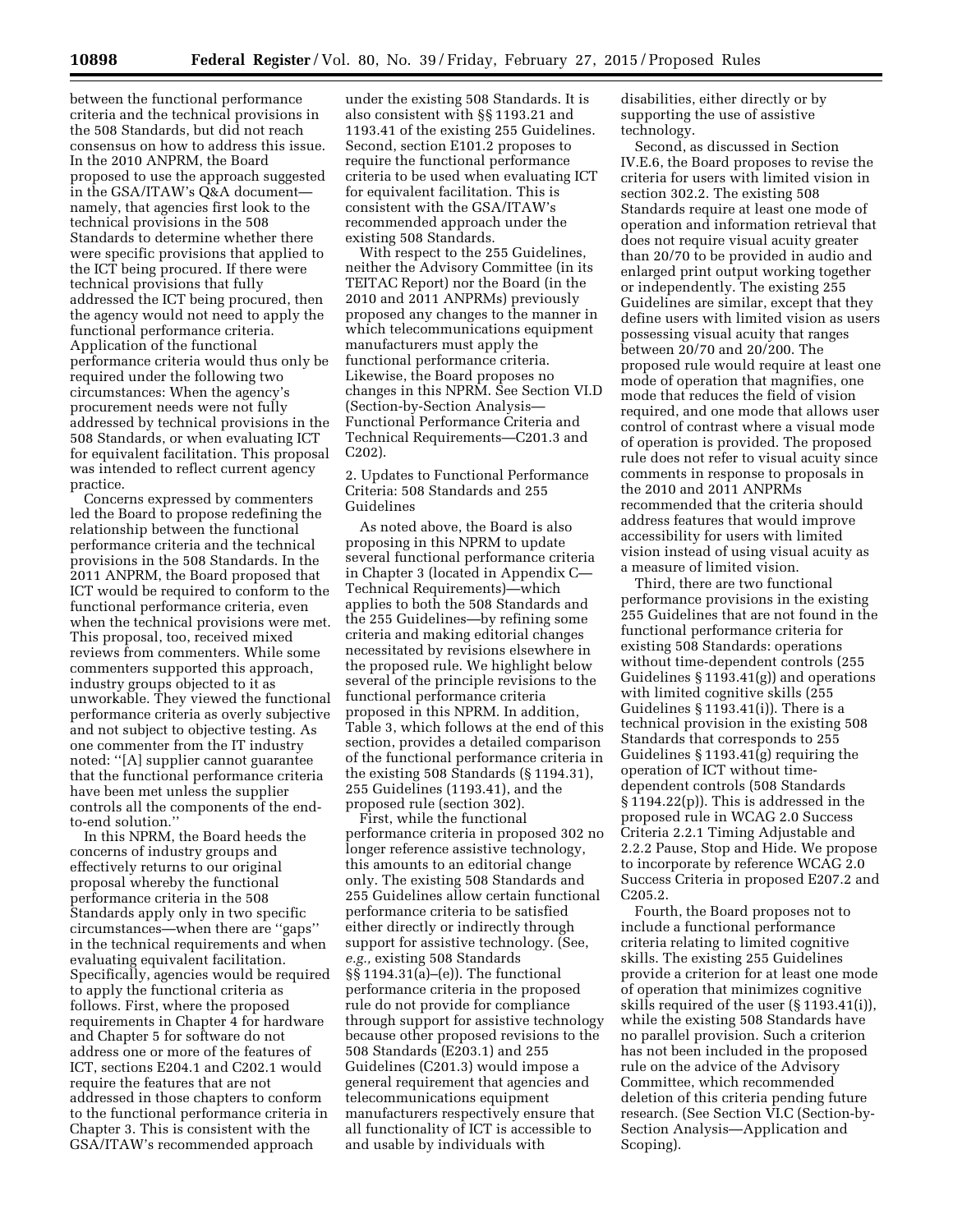Table 3 below provides a provisionby-provision summary of how the proposed rule would revise the existing functional performance criteria by

comparing the criteria in proposed 302 (in the left-hand column of the table) to its counterparts in existing 508 Standards § 1194.31 (in the middle

column of the table) and existing 255 Guidelines § 1193.41 (in the right-hand column of the table).

# TABLE 3—COMPARISON OF THE FUNCTIONAL PERFORMANCE CRITERIA IN THE NPRM AND EXISTING 508 STANDARDS AND 255 GUIDELINES

| Proposed Sections E207.2 and C205.2 (incor-<br>porating WCAG 2.0 by reference) and 302                                                                                                                                                                                 | Existing 508 Standards                                                                                                                                                                                                                                                                                                                       | Existing 255 Guidelines                                                                                                                                                                                                                                     |
|------------------------------------------------------------------------------------------------------------------------------------------------------------------------------------------------------------------------------------------------------------------------|----------------------------------------------------------------------------------------------------------------------------------------------------------------------------------------------------------------------------------------------------------------------------------------------------------------------------------------------|-------------------------------------------------------------------------------------------------------------------------------------------------------------------------------------------------------------------------------------------------------------|
| 302.1 Without Vision. Where a visual mode of<br>operation is provided, ICT shall provide at<br>least one mode of operation that does not<br>require user vision.                                                                                                       | §1194.31 (a) At least one mode of operation<br>and information retrieval that does not re-<br>quire user vision shall be provided, or sup-<br>port for assistive technology used by people<br>who or blind or visually impaired shall be<br>provided.                                                                                        | §1193.41(a) Operable without vision. Provide<br>at least one mode that does not require<br>user vision.                                                                                                                                                     |
| 302.2 With Limited Vision. Where a visual<br>mode of operation is provided, ICT shall pro-<br>vide at least one mode of operation that<br>magnifies, one mode that that reduces the<br>field of vision required, and one mode that<br>allows user control of contrast. | §1194.31 (b) At least one mode of operation<br>and information retrieval that does not re-<br>quire visual acuity greater than 20/70 shall<br>be provided in audio and enlarged print out-<br>put working together or independently, or<br>support for assistive technology used by<br>people who or visually impaired shall be<br>provided. | §1193.41 (b) Operable with low vision and<br>limited or no hearing. Provide at least one<br>mode that permits operation by users with<br>visual acuity between 20/70 and 20/200,<br>without relying on audio output.                                        |
| 302.3 Without Perception of Color. Where a<br>visual mode of operation is provided, ICT<br>shall provide at least one mode of operation<br>that does not require user perception of<br>color                                                                           | No criteria for users without perception of<br>color.                                                                                                                                                                                                                                                                                        | §1193.41 (c) Operable with little or no color<br>perception. Provide at least one mode that<br>does not require user color perception.                                                                                                                      |
| 302.4 Without Hearing. Where an auditory<br>mode of operation is provided, ICT shall pro-<br>vide at least one mode of operation that<br>does not require user hearing.                                                                                                | §1194.31 (c) At least one mode of operation<br>and information retrieval that does not re-<br>quire user hearing shall be provided, or<br>support for assistive technology used by<br>people who are deaf or hard of hearing<br>shall be provided.                                                                                           | §1193.41 (d) Operable without hearing. Pro-<br>vide at least one mode that does not re-<br>quire user auditory perception.                                                                                                                                  |
| 302.5 With Limited Hearing. Where an auditory<br>mode of operation is provided, ICT shall pro-<br>vide at least one mode of operation that im-<br>proves clarity, one mode that reduces back-<br>ground noise, and one mode that allows<br>user control of volume.     | §1194.31 (d) Where audio information is im-<br>portant for the use of a product, at least one<br>mode of operation and information retrieval<br>shall be provided in an enhanced auditory<br>fashion, or support for assistive hearing de-<br>vices shall be provided.                                                                       | Operable with low vision and limited or no<br>hearing. Provide at least one mode that per-<br>mits operation by users with visual acuity<br>between 20/70 and 20/200, without relying<br>on audio output.                                                   |
| 302.6 Without Speech. Where a spoken mode<br>of operation is provided, ICT shall provide at<br>least one mode of operation that does not<br>require user speech.                                                                                                       | §1194.31 (e) At least one mode of operation<br>and information retrieval that does not re-<br>quire user speech shall be provided, or sup-<br>port for assistive technology used by people<br>with disabilities shall be provided.                                                                                                           | §1193.41(h) Operable without speech. Pro-<br>vide at least one mode that does not re-<br>quire user speech.                                                                                                                                                 |
| 302.7 With Limited Manipulation. Where a<br>manual mode of operation is provided, ICT<br>shall provide at least one mode of operation<br>that does not require fine motor control or<br>operation of more than one control at the<br>same time.                        | §1194.31 (f) At least one mode of operation<br>and information retrieval that does not re-<br>quire fine motor control or simultaneous ac-<br>tions and that is operable with limited reach<br>and strength shall be provided.                                                                                                               | §1193.41 (e) Operable with limited manual<br>dexterity. Provide at least one mode that<br>does not require user fine motor control or<br>simultaneous actions.                                                                                              |
| 302.8 With Limited Reach or Strength. Where<br>a manual mode of operation is provided, ICT<br>shall provide at least one mode of operation<br>that is operable with limited reach and lim-<br>ited strength.                                                           |                                                                                                                                                                                                                                                                                                                                              | §1193.41 (f) Operable with limited reach and<br>strength. Provide at least one mode that is<br>operable with user limited reach and<br>strength.                                                                                                            |
| WCAG 2.2.1 Timing Adjustable: For each time<br>limit that is set by the content, at least one of<br>the following is true: (Level A).                                                                                                                                  |                                                                                                                                                                                                                                                                                                                                              |                                                                                                                                                                                                                                                             |
| • Turn off: The user is allowed to turn off<br>the time limit before encountering it; or                                                                                                                                                                               |                                                                                                                                                                                                                                                                                                                                              |                                                                                                                                                                                                                                                             |
| • Adjust: The user is allowed to adjust the<br>time limit before encountering it over a<br>wide range that is at least ten times the<br>length of the default setting; or                                                                                              | §1194.22 (p) When a timed response is re-<br>quired, the user shall be alerted and given<br>sufficient time to indicate more time is re-<br>quired.                                                                                                                                                                                          | §1193.41 (g) Operable without time-depend-<br>ent controls. Provide at least one mode that<br>does not require a response time. Alter-<br>natively, a response time may be required if<br>it can be by-passed or adjusted by the user<br>over a wide range. |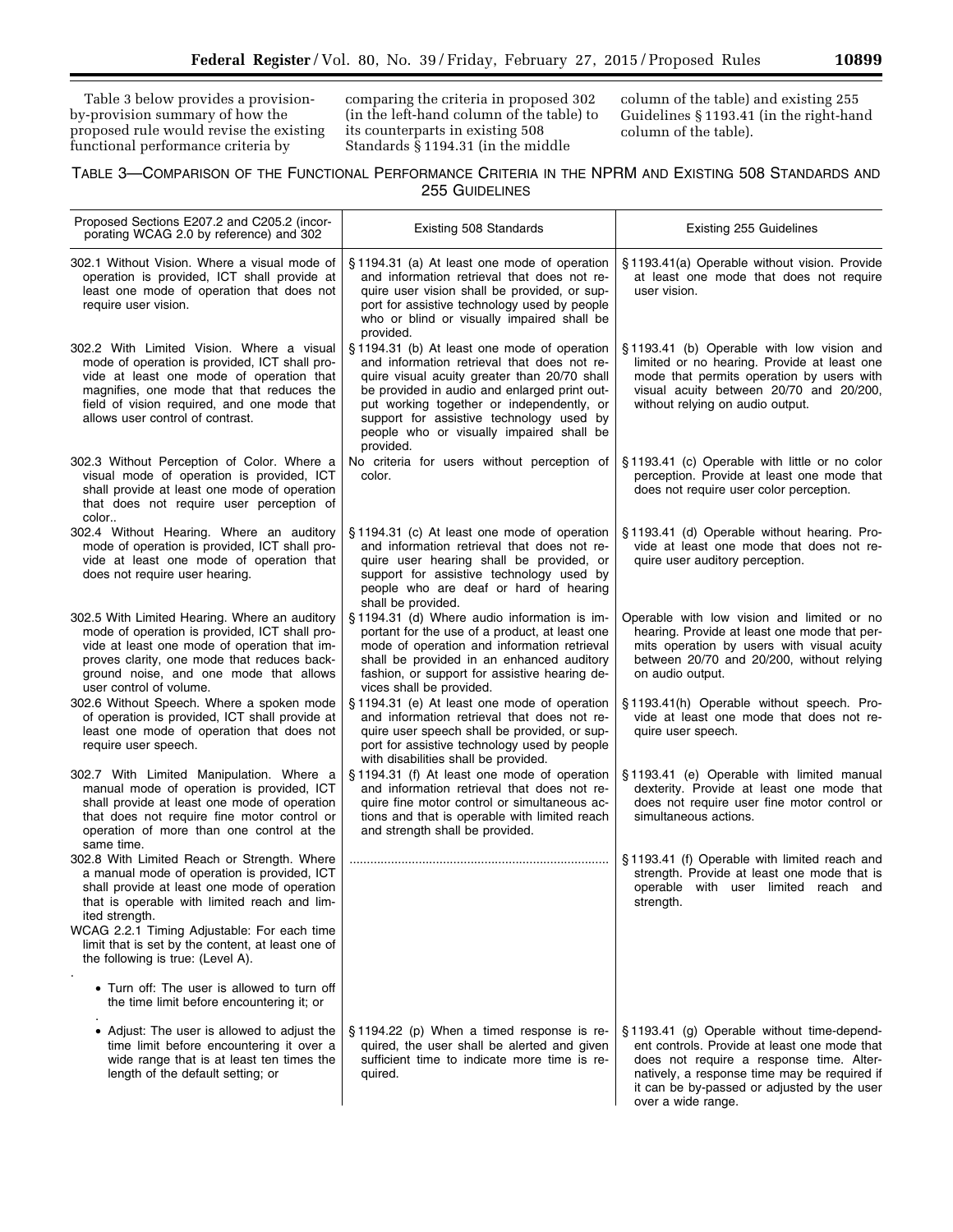# TABLE 3—COMPARISON OF THE FUNCTIONAL PERFORMANCE CRITERIA IN THE NPRM AND EXISTING 508 STANDARDS AND 255 GUIDELINES—Continued

| Proposed Sections E207.2 and C205.2 (incor-<br>porating WCAG 2.0 by reference) and 302                                                                                                                                                                                                                                                                                                                                                                                                                                                                                                                                                                                                                                                                                    | Existing 508 Standards                                                                                                                                            | Existing 255 Guidelines                                                                                                                                                             |
|---------------------------------------------------------------------------------------------------------------------------------------------------------------------------------------------------------------------------------------------------------------------------------------------------------------------------------------------------------------------------------------------------------------------------------------------------------------------------------------------------------------------------------------------------------------------------------------------------------------------------------------------------------------------------------------------------------------------------------------------------------------------------|-------------------------------------------------------------------------------------------------------------------------------------------------------------------|-------------------------------------------------------------------------------------------------------------------------------------------------------------------------------------|
| • Extend: The user is warned before time<br>expires and given at least 20 seconds to<br>extend the time limit with a simple action<br>(for example, "press the space bar"),<br>and the user is allowed to extend the<br>time limit at least ten times; or<br>• Real-time Exception: The time limit is a<br>required part of a real-time event (for<br>example, an auction), and no alternative<br>to the time limit is possible; or<br>• Essential Exception: The time limit is es-<br>sential and extending it would invalidate<br>the activity; or<br>• 20 Hour Exception: The time limit is<br>longer than 20 hours.<br>WCAG 2.2.2 Pause, Stop, Hide: For moving,<br>blinking, scrolling, or auto-updating informa-<br>tion, all of the following are true: (Level A). |                                                                                                                                                                   |                                                                                                                                                                                     |
| • Moving, blinking, scrolling: For any mov-<br>ing, blinking or scrolling information that<br>(1) starts automatically, (2) lasts more<br>than five seconds, and (3) is presented<br>in parallel with other content, there is a<br>mechanism for the user to pause, stop,<br>or hide it unless the movement, blinking,<br>or scrolling is part of an activity where it<br>is essential; and<br>• Auto-updating: For any auto-updating in-<br>formation that (1) starts automatically<br>and (2) is presented in parallel with<br>other content, there is a mechanism for<br>the user to pause, stop, or hide it or to<br>control the frequency of the update un-<br>less the auto-updating is part of an ac-<br>tivity where it is essential.                             | §1194.22 (h) When animation is displayed,<br>the information shall be displayable in at<br>least one non-animated presentation mode<br>at the option of the user. | §1193.43 (c) Access to moving text. Provide<br>moving text in at least one static presen-<br>tation mode at the option of the user.                                                 |
|                                                                                                                                                                                                                                                                                                                                                                                                                                                                                                                                                                                                                                                                                                                                                                           |                                                                                                                                                                   | §1193.41 (i) Operable with limited cognitive<br>skills. Provide at least one mode that mini-<br>mizes the cognitive, memory, language, and<br>learning skills required of the user. |

# *D. Real-Time Text*

In this NPRM, the Board proposes to require that ICT support RTT functionality whenever such ICT also provides real-time, two-way voice communication. This proposal represents a significant shift in approach for both the 508 Standards and the 255 Guidelines to better align with current technology. The existing 508 Standards and 255 Guidelines were published over a decade ago. At the time, TTYs were the most commonly available text-based system for communicating within a voice communication system. Since then, technology has greatly advanced. There are now, in addition to TTYs, multiple text-based means of communication available in the marketplace. This proposed revision will update the standards to reflect changes in telecommunications technology.

Section 410.6 of the proposed rule would require ICT with real-time voice communication features to also support communication through real-time text. Such ICT would be required to support RTT either within its own closed system or outside a network. For example, a closed communication system, such as within a federal agency, would be required to interoperate with either the publicly switched telephone network (PSTN) or Voice over Internet Protocol (VoIP) products or systems to support the transmission of real-time text. When ICT interoperates with VoIP products or systems using Session Initiation Protocol (SIP), the Board proposes to require the transmission of real-time text to conform to the Internet Engineering Task Force's RFC 4103 standard for RTP Payload for Text Conversation. Where ICT interoperates with the PSTN, real-time text would be required to conform to the

Telecommunications Industry Association's TIA 825–A standard for TTY signals at the PSTN interface (also known as Baudot). RFC 4103 and TIA 825–A are final standards proposed for incorporation by reference in 508 Chapter 1 and 255 Chapter 1 (see sections E102 and C102, respectively).

Commenters to the 2011 ANPRM noted that other standards aside from RFC 4103—such as XMPP and XEP– 0301—were currently in use and could be referenced as specifications for ICT interoperability with VoIP using SIP. XEP–0301 is one of several pending standards developed for use in the Extensible Messaging and Presence Protocol (XMPP). XMPP is a set of open technologies for instant messaging, multi-party chat, voice and video calls, collaboration, and generalized routing of XML data. XMPP was originally developed in the Jabber open-source community to provide an open, secure,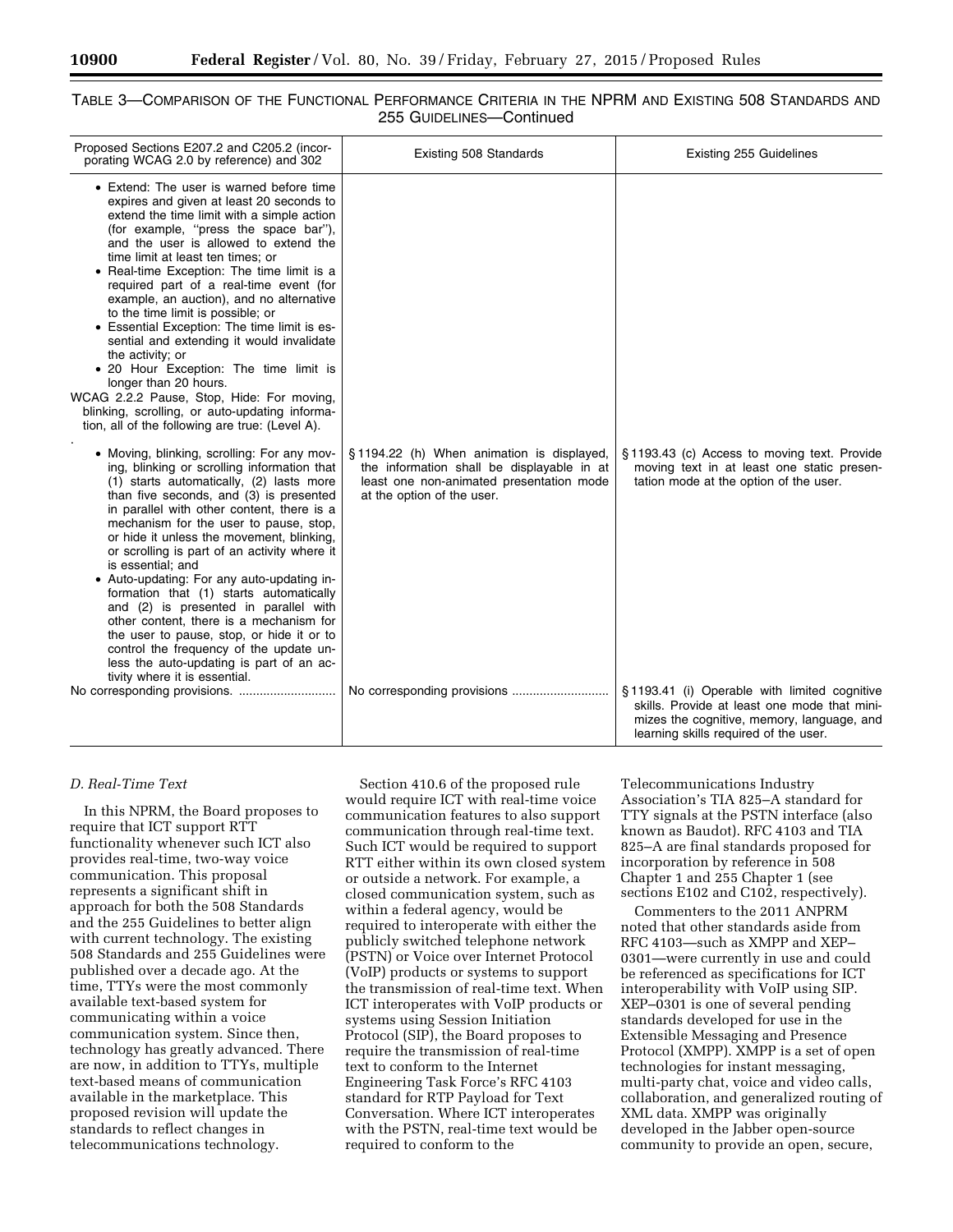spam-free, decentralized alternative to closed instant messaging services. XMPP differs from SIP, which is an application layer protocol used to establish, modify, and terminate multimedia sessions such as VoIP calls. Currently, both the XMPP and the SIP protocol are used in the marketplace. At this time, however, only the standard supporting the transmission of RTT over SIP (RFC 4103) is final. The standard supporting RTT over XMPP (XEP–0301) is not yet finalized.

XEP–0301, In-Band Real-time Text, is a specification for real-time text transmitted in-band over an XMPP network. It is used for text messaging. As of the date of this publication, according to the XMPP Standards Foundation, the XEP–0301 standard is under review and not yet final. XEP– 0301 has many advantages: It allows transmission of real-time text with minimal delays; it supports message editing in real-time; and, it has reliable real-time text delivery. It can be used for multiple users and allows alternate optional presentations of real-time text, including split screen or other layouts. The standard also allows use within gateways to interoperate with other realtime text protocols, including RFC 4103. It allows immediate conversational text through mobile phone text messaging and mainstream instant messaging. For more information on the benefits of XEP–0301, see *[http://www.realjabber.](http://www.realjabber.org/xep/xep-0301.html) [org/xep/xep-0301.html](http://www.realjabber.org/xep/xep-0301.html)*.

Yet despite its potential benefits, the Board cannot incorporate XEP–0301 until it becomes a final standard. However, should the XEP–0301 standard be finalized before publication of the final rule, the Board plans to incorporate it by reference as an alternative technology to support transmission of RTT when interoperating with VoIP products or systems using XMPP. RFC 4103 would, in any event, be retained for ICT interoperating with VoIP products or systems using SIP technology.

*Question 8.* If the XEP–0301 standard is finalized, the Board is considering incorporating it by reference as an alternative standard for XMPP networks. We seek comment on the benefits, costs, and possible drawbacks associated with referencing this standard in addition to the RFC 4103 standard.

The European standard, EN 301 549 would allow the use of multiple standards for RTT. As discussed in 4.6, Harmonization with European Activities above, EN 301 549 lists several standards for RTT, as well as an unspecified ''common specification'' for RTT. The common specification must indicate a method for indicating loss of

corruption of characters. The Board seeks comment on whether other standards should be incorporated by reference. The other standards are:

• ITU–T v.18, Recommendation ITU– T V.18 (2000) ''Operational and interworking requirements for DCEs operating in the text telephone mode'' (see EN 301 549 6.3.3(a)). This Recommendation specifies features to be incorporated in data carrier equipment intended for use in, or communicating with, text telephones primarily used by people who are deaf or hard of hearing.

• IP Multimedia Sub-System (IMS) protocols specified in TS 126 114, TS 122 173, and TS 134 229 (see EN 301 549 6.3.3(c)). ETSI TS 126 114, Universal Mobile Telecommunications System (which was referenced in the EAAC Report and Recommendation noted previously in Section IV.F.2) supports a ''total communication'' approach by establishing a minimum set of codecs and transport protocols that must be supported by all elements in the IMS system for video, real-time text, audio, and high definition (HD) audio. As noted previously, the Board decided not to require standards for video, audio, or HD audio in this proposed rule beyond the technical requirements set forth in proposed 410 (ICT with Two-Way Voice Communication). Both the ETSI TS 122 173 and ETSI TS 134 229 standards are still under development, and, therefore, cannot be referenced at this time.

*Question 9.* Are there sufficient net benefits to be derived from requiring ITU–T v.18 that the Board should reference it in addition to TIA 825–A (2003)? We are requesting that telecommunication equipment manufacturers, in particular, provide any data regarding potential costs related to complying with this standard. Are there suggestions for other standards which would result in the same level of accessibility?

*Question 10.* Are there net benefits to be derived from requiring more standards addressing multimedia than what we propose? The Board is requesting that telecommunication equipment manufacturers, in particular, provide any data regarding potential costs related to complying with the standards in EN 301 549 6.3.3(c). Are there suggestions for other standards which would result in the same level of accessibility?

*Question 11.* Is ETSI TS 122 173 or ETSI TS 134 229 sufficiently significant that the Board should consider referencing either standard when it becomes final?

### *E. Assistive Technology*

Based on the work of the Advisory Committee and feedback from commenters, the Board proposes in this NPRM to directly cover some, but not all, aspects of assistive technology (AT). All stakeholders agreed that improving ICT–AT interoperability was critically important, but offered differing perspectives on how to make this happen. There was general consensus on some proposals (*e.g.,* requirements for mainstream ICT), but not for others (*e.g.,* requirements for, and status of, AT). In this NPRM, the Board proposes to revise its existing 508 Standards and 255 Guidelines by: (a) Updating the existing requirements for mainstream ICT software products—namely, platforms, operating systems, and applications—to interoperate with assistive technology based on consensus standards; (b) adding a new requirement for AT with a user interface to interoperate with mainstream platforms and industry standard accessibility services; and (c) clarifying that assistive technology is generally exempted from compliance with otherwise applicable technical requirements for hardware (Chapter 4) and software (Chapter 5). Each of these areas are discussed briefly below.

With respect to the ICT side of the ICT–AT interoperability equation, the Board proposes a set of updated technical requirements for platforms and applications that will result in improved interoperation. This proposal received strong support from industry stakeholders who lauded it as an important improvement from the existing requirements because it was comprehensive, testable, and harmonized with international consensus standards for software accessibility. Proposed 502 contains three main subsections. Proposed 502.2 Documented Accessibility Features largely tracks § 1194.21(b) of the existing 508 Standards, and was strongly recommended by the Advisory Committee. Proposed 502.3 (Platform) Accessibility Services incorporates much of existing 508 Standards §§ 1194.21(b), (c), (d), and (f), but proposed 502.3.1 through 502.3.9 provide significantly greater detail. Lastly, in 502.4 Platform Accessibility Features, the Board proposes to require that platforms provide specific accessibility features common to most platforms. This provision is being proposed in response to concerns raised by consumers and the assistive technology industry that the Board was not being sufficiently proactive in spelling out the accessibility features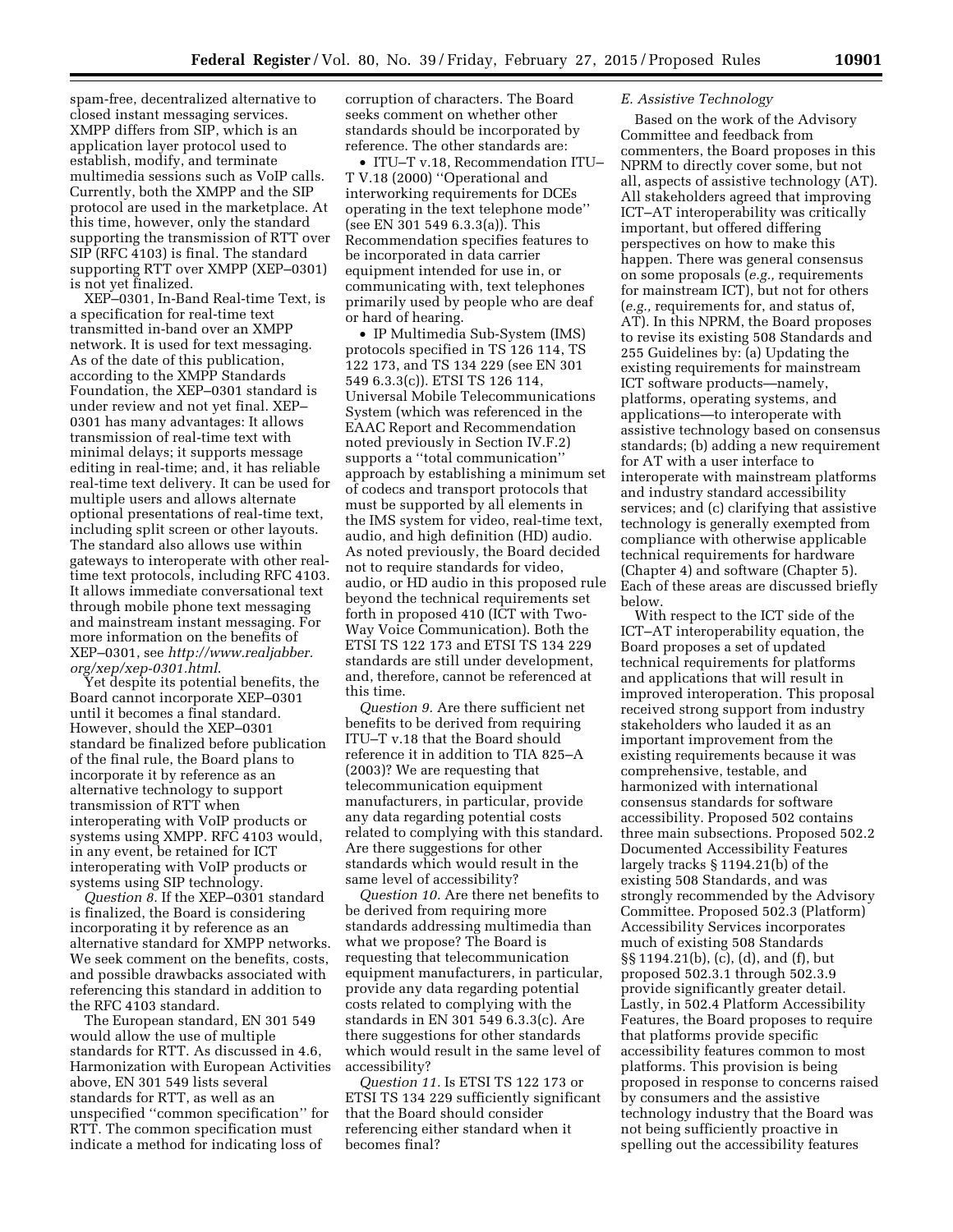that are well-established best practices. This proposal is based on requirements

in the ANSI/HFES 200.2 Human Factors Engineering of Software User Interfaces standard, and represents current industry practice.

Second, to address the role of the AT in ICT–AT interoperability, the Board proposes modest requirements for assistive technology. Proposed 503.3 Alternate User Interfaces would require assistive technology to use the basic set of platform accessibility information provided by operating systems and software (*i.e.,* platform accessibility information provided under proposed 502.2) to aid interoperability, and, thereby, decrease the need for customized approaches. In other words, software providing an alternative user interface would need to support the platform for which it is designed. Commenters outside the AT industry voiced strong support for this proposal; these views convinced the Board that this modest shift in approach from the existing requirements would better ensure ICT–AT interoperability. Because it is sometimes ambiguous whether a software product is serving as assistive technology, this proposed provision speaks in terms of ''alternate user interface[s] that function[] as assistive technology.'' Proposed 503.3 is the only manner in which the Board is proposing to directly impose requirements on assistive technology; in all other respects, provisions aiding interoperability are directed at platforms, operating systems, and other types of applications.

Third, to provide clarification sought by a number of commenters, the Board proposes to expressly exempt assistive technology from compliance with technical requirements generally applicable to hardware (Chapter 4) and software (Chapter 5). Commenters had expressed concern that, if assistive technology was treated as ICT for all purposes, some assistive technology would not be able to fulfill its intended function. For example, an individual with low muscle tone may find that a specialized, flat membrane keyboard best serves his or her needs; however, such a keyboard would not satisfy the requirements of Chapter 4 because, among other things, it does not have tactilely discernable separation between keys (proposed 407.3). Accordingly, proposed 401.1 provides an exception for hardware that is assistive technology, and a similar exception is proposed for assistive technology software (501.1—Exception 2).

# **VI. Section-by-Section Analysis**

# *A. Introduction*

As noted above, the Board is proposing to revise and update both the 508 Standards and 255 Guidelines. The existing standards and guidelines are set forth in two separate regulatory parts— 36 CFR parts 1194 and 1193—and apply to different types of covered entities (*e.g.,* federal entities and telecommunications equipment manufacturers). Nonetheless, these two sets of provisions contain many similar provisions and are, in our view, inextricably linked from a regulatory perspective. Both the 508 Standards and 255 Guidelines contain technical requirements for the design of accessible ICT. Both contain functional performance criteria, which apply when there are gaps in one or more of their respective technical provisions. Both address hardware and software features of ICT. Finally, both require that support documentation and services, when offered, are provided in a manner that meets the communication needs of individuals with disabilities and conveys information on the accessibility features of ICT.

We are proposing to combine the 508 Standards and 255 Guidelines into a single comprehensive set of requirements with three parts that will appear as Appendices A, B, and C to 36 CFR part 1194. Appendix A covers the proposed application and scoping requirements for ICT subject to Section 508 (''508 Chapter 1'' and ''508 Chapter 2''). Appendix B addresses the proposed application and scoping requirements for ICT covered by Section 255 (''255 Chapter 1'' and ''255 Chapter 2''). Appendix C includes the proposed functional performance criteria (Chapter 3) and the proposed technical requirements (Chapters 4 through 6) that are referenced by the Section 508 and Section 255 scoping provisions in Appendices A and B.6

Application and scoping includes instructions on when and how the provisions in proposed chapters 3 through 6 would apply under Sections 508 and 255. With this proposed format, it is critical for covered entities to review scoping and application in either Appendix A (508 Chapters 1 and 2) or Appendix B (255 Chapters 1 and 2) before consulting the functional performance and technical criteria in Appendix C (Chapters 3, 4, 5 and 6). For example, under Section 508, federal

agencies that wish to procure, use, maintain or develop ICT, must first understand what ICT is covered by the proposed technical requirements and functional performance criteria. This information exists only in Appendix A. Agencies would not consult Appendix B because it applies only to telecommunications equipment manufacturers subject to Section 255. Similarly, telecommunications equipment manufacturers would consult Appendix B to ascertain what ICT is subject to the proposed technical requirements and functional performance criteria under Section 255; they would not be required to comply with Appendix A. Nonetheless, it bears noting that, while a Section 255-covered manufacturer is not obligated to comply with the 508 Standards, such manufacturers may still elect at their discretion to consult the standards if they wish. For example, if a telecommunications equipment manufacturer wished to make certain products (or features of products) more marketable to federal agencies, this manufacturer might choose to consult the 508 Standards to be familiar with standards governing federal agencies' procurement obligations.

Naming conventions used in the Appendices for requirements also help indicate whether a particular provision applies under Section 508, Section 255, or both. In Appendix A, all proposed provisions are preceded by the letter ''E'' to indicate the provision would be applicable under Section 508 only. In Appendix B, all proposed provisions are preceded by the letter ''C'' to indicate the provision would be applicable under Section 255 only.7 The proposed technical requirements in Appendix C do not include an alphabetic prefix because, as discussed above, they would be applied in accordance with the application and scoping requirements in either Appendix A or Appendix B, depending on whether the covered entity is subject to Section 508 (federal entities) or Section 255 (telecommunications equipment manufacturers).

This proposed formatting and organizational structure is based on recommendations made by the Advisory Committee and public comments submitted in response to the 2010 and 2011 ANPRMs. Section VI.B (508 Standards: Application and Scoping) and Section VI.C (255 Guidelines:

<sup>6</sup>Advisory sections and figures that illustrate the technical requirements are available on the Internet at: *[www.access-board.gov](http://www.access-board.gov)*. The advisory sections provide guidance only and do not contain mandatory requirements.

<sup>7</sup>The ''C'' prefix for Section 255-specific requirements is a shorthand reference to ''communications'' in ICT, while the ''E'' prefix for requirements exclusive to the 508 Standards derives from ''electronic'' in the former regulatory term, E&IT.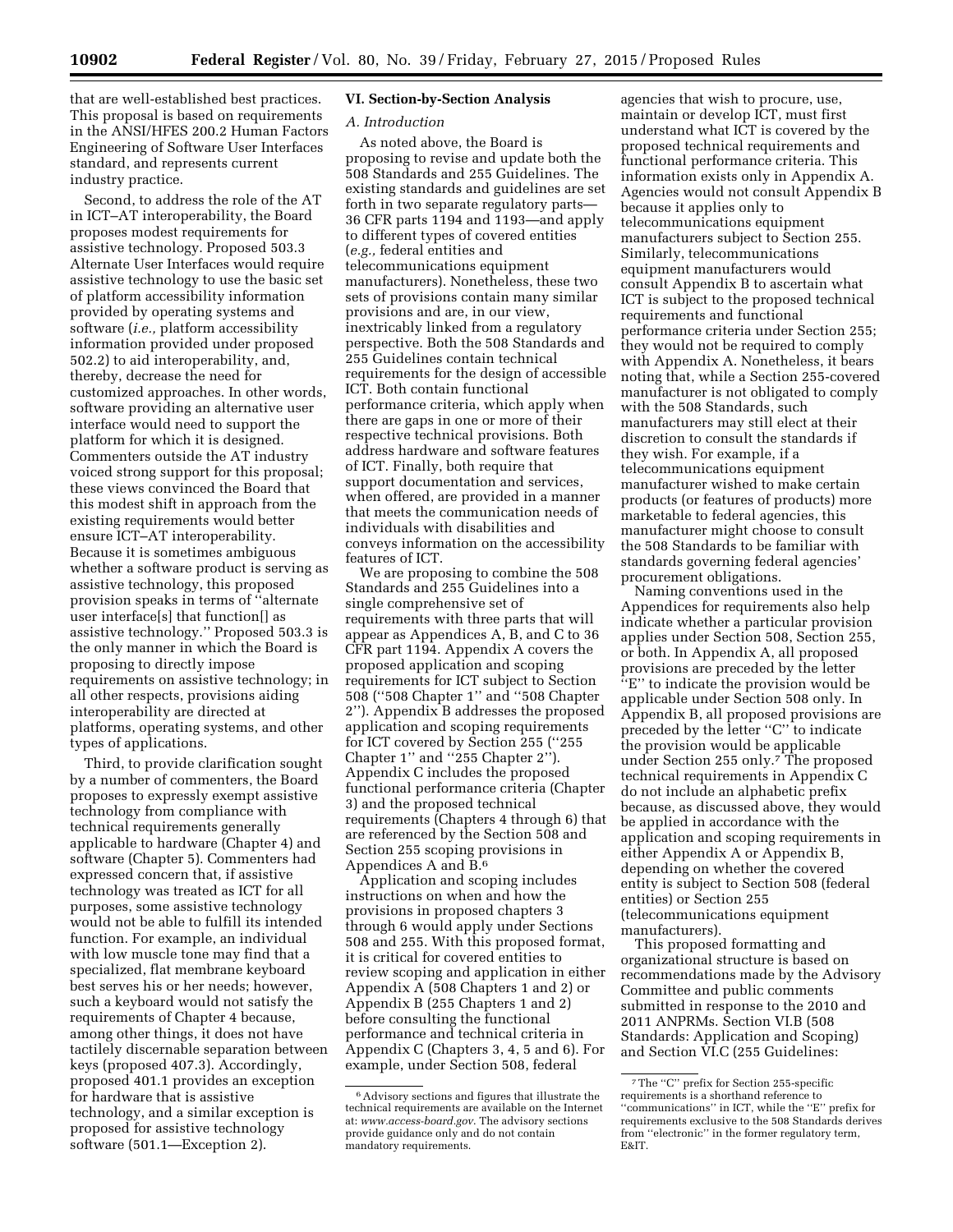Application and Scoping), below, summarize the proposed rule and explain any differences between the existing requirements for Section 508 and Section 255 and the proposed rule. Due to the overlapping nature of the proposed 508 Standards and 255 Guidelines, some of the following section-by-section discussions of particular standards also address a ''sister'' guideline. In addition, in a number of these sections, the Board poses questions soliciting comments, information, or data from the public.

*B. 508 Standards: Application and Scoping* 

# 508 Chapter 1: Application and Administration

This chapter proposes general requirements reflecting the purpose of the 508 Standards (E101.1). It also proposes criteria for equivalent facilitation (E101.2), lists referenced standards and where they may be obtained (E102), and provides definitions of terms used in the standards (E103). 508 Chapter 1 proposes, in large part, to simplify and reorganize similar provisions contained in existing 508 Standards §§ 1194.1 Purpose, 1194.4 Definitions, and 1194.5 Equivalent Facilitation.

# E101 General

This is an introductory section.

### E101.1 Purpose

This section states that the purpose of the 508 Standards is to provide scoping and technical requirements for ICT that is accessible to and usable by individuals with disabilities. Compliance with these requirements is mandatory for federal agencies subject to Section 508.

### E101.2 Equivalent Facilitation

This section is based on existing 508 Standards § 1194.5. It would permit the use of an alternative design or technology in lieu of conformance to the proposed technical requirements in Chapters 4 and 5, but only if the alternative design or technology provides substantially equivalent or greater accessibility and usability by persons with disabilities than would be provided by conforming to the proposed technical provisions. This section also would require the proposed functional performance criteria in Chapter 3 to be used to determine whether the alternative design or technology provides individuals with disabilities with substantially equivalent or greater accessibility and usability. The application of the functional performance criteria for this purpose

would fill in a gap in the existing 508 Standards, which do not explain how the functional performance criteria are to be used in relation to the technical provisions. We explain our approach in greater detail above in Section V.C (Major Issues—Functional Performance Criteria).

E101.3 Conventional Industry Tolerances

This section would provide that dimensions are subject to conventional industry tolerances except where dimensions are stated as a range. This proposed provision would be new to the 508 Standards and would clarify how dimensions are to be interpreted when specified in the text or a referenced standard.

# E101.4 Units of Measurement

This section would note measurements are stated in U.S. customary and metric units and that the values stated in each system (U.S. customary and metric units) may not be exact equivalents. This section would also provide that each system be used independently of the other. This proposed section is new to the 508 Standards and would clarify dimensions stated in the text of the proposed rule.

E102 Referenced Standards

This is an introductory section.

E102.1 Incorporation by Reference

This section lists the technical standards developed by voluntary consensus standard-setting bodies that the Board proposes to incorporate by reference in the proposed 508 Standards. It would require that where there is a difference between a provision of the proposed 508 Standards and the referenced standards, the 508 Standards would apply.

Incorporating these standards complies with the federal mandate—as set forth in the National Technology Transfer and Advancement Act of 1995 and OMB Circular A119—that agencies use voluntary consensus standards in their regulatory activities unless doing so would be legally impermissible or impractical. The standards proposed for incorporation would improve clarity because they are built on consensus standards developed by stakeholders. Most of these standards are widely used and, therefore, should be familiar to many regulated entities.

Incorporation by reference of these standards would be a distinct change and improvement from the existing 508 Standards, which contain no referenced standards. The Advisory Committee strongly recommended the adoption of

specific accessibility consensus standards in order to promote harmonization. The adoption of consensus standards results in a more unified regulatory environment in which all participants benefit from clarity and simplicity. As noted in the TEITAC Report:

Industry supports harmonization in principle because it allows the ICT market to address accessibility through a global process—one product developed to be sold world-wide—rather than by trying to meet unique, potentially conflicting standards required by different countries. Harmonization should result in more accessible products, delivered through a more economically efficient market. Consumers thus benefit directly from harmonization; they also benefit indirectly because harmonization allows advocates to focus their efforts on fewer standards development activities. It is this economy of focused effort that may offer the greatest net benefit to people with disabilities. (TEITAC Report, Part 4, section 4.3).

Once incorporated by reference, the referenced standards become part of the 508 Standards. We are unaware of any duplication or overlap among the parts of the proposed standards, including the standards incorporated by reference. However, in order to address any potential conflicts, proposed E102.1 (as well as C102.1) provide that, when a conflict occurs between the 508 Standards (or 255 Guidelines) and a standard incorporated by reference, the 508 Standards (or 255 Guidelines) apply.

While a discussion of the estimated economic impact of the proposed rule including the proposed incorporation by reference of the consensus technical standards listed in E102.1 and C102.1 follows below in Section VIII, two points bear noting here. First, the cost of implementing this proposed rule can be mitigated, in part, through use of an updated product accessibility template that includes WCAG 2.0 and the other referenced standards. The product accessibility template, available through the GSA Section508.gov site is intended to help agencies understand which provisions apply to particular products. We expect GSA will update this tool so that it will be available for use by agencies on or before the effective date of revised 508 Standards. Second, the W3C WCAG Web site provides readily available technical assistance—free of charge—that is linked to each technical requirement in WCAG 2.0. A great deal of third-party information is also available. Collectively, these resources should also greatly aid federal agencies and other regulated entities become conversant with the provisions in this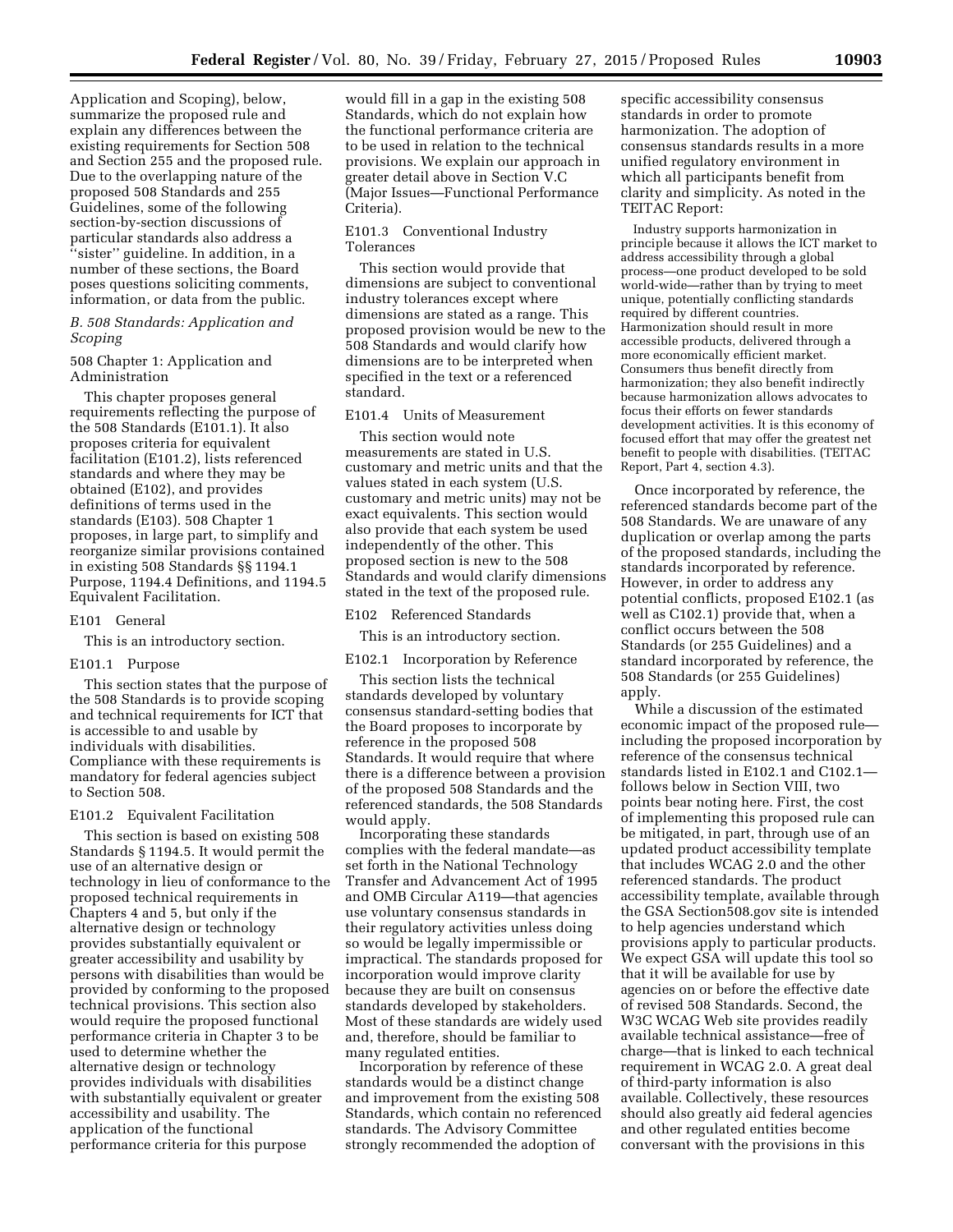standard, to the extent they are not already familiar with them.

The Office of the Federal Register recently promulgated a final rule requiring federal agencies to provide information to the public in regulatory preambles relating to the availability of materials to be incorporated by reference. In Section VII.G (Regulatory Process Matters—Availability of Materials Incorporated by Reference) below, the Board provides information on the availability of ten consensus standards proposed for incorporation by reference in the 508 Standards and 255 Guidelines.

The proposed 508 Standards would incorporate by reference the following standards:

# E102.2 ANSI/HFES

ANSI/HFES 200.2, Human Factors Engineering of Software User Interfaces—Part 2: Accessibility (2008), would be incorporated by reference at 502.4. This standard provides ergonomic guidance and specifications for the design of accessible software for use at work, in the home, in educational settings, and in public places. It covers issues associated with designing accessible software for people with a wide range of physical, sensory and cognitive abilities, including those who are temporarily disabled and the elderly.

This proposed standard would be new to both the 508 Standards and 255 Guidelines. Referencing this standard will ensure that ICT operating systems provide accessibility features (*e.g.,*  keyboard entry with a single finger, visual alerts paired with audible prompts) that users with disabilities expect and have come to rely upon. These features are commonly available in platform operating systems; the standard, therefore, serves mainly to codify current industry practices.

# E102.3 ANSI/IEEE

ANSI/IEEE C63.19–2011, American National Standard for Methods of Measurement of Compatibility between Wireless Communications Devices and Hearing Aids, would be incorporated by reference at 410.4.1. This standard is consistent with current telecommunications industry practices.

Products conforming to this standard minimize interference to hearing aids by wireless telephones. When telephone interference is not minimized, it can create noise in hearing aids that masks the sound of conversation. An added value of this standard is that it provides a uniform method of measurement for compatibility between hearing aids and wireless communications devices.

### E102.4 ATSC

A/53 Digital Television Standard, Part 5: AC–3 Audio System Characteristics (2010) would be incorporated by reference at 412.1.1. This standard provides technical requirements for digital television tuners when they process audio description. This standard is consistent with current telecommunications industry practice.

### E102.5 IETF

RFC 4103, RTP Payload for Text Conversation (2005), would be incorporated by reference at 410.6.3.2. This standard describes how to carry real-time text conversation session contents in RTP packets. Real-time text conversation is used alone, or in connection with other conversational modalities, to form multimedia conversation services. Examples of other conversational modalities are video and voice. When using RTT, text is received at the same time it is generated. For people who communicate without voice, RTT offers a way to interact that more closely resembles a live two-way call. This proposed standard would be new to the 508 Standards (as well as the 255 Guidelines), and represents a significant shift to better align with current technology. IP-based RTT is the only modern technology that offers the same functionality that TTYs have historically provided. Contemporary TTYs do not work with modern IP desk phones because the acoustic signal (Baudot) is garbled due to incompatible compression algorithms. When communication in real time is important, as in emergency situations, RTT allows users to communicate in a manner similar to a live two-way voice call. Parties exchange information in real time and can interrupt each other during the conversation. This technology most closely approximates the useful features of TTYs. Real-time text is also discussed in detail in Section V.D (Major Issues—Real-Time Text) above.

### E102.6 ISO

ISO 14289–1 (2012), Document management applications — Electronic document file format enhancement for accessibility — Part 1: Use of ISO 32000–1 (PDF/UA–1), would be incorporated by reference at E205.1 and 602.3.1. This is an international standard for accessible portable document format (PDF) files. PDF/UA– 1 provides a technical, interoperable standard for the authoring, remediation, and validation of PDF content to ensure accessibility for people with disabilities who use assistive technology such as

screen readers, screen magnifiers, joysticks and other assistive technologies to navigate and read content. This proposed standard is new to both the 508 Standards and the 255 Guidelines. It is offered as an option to WCAG 2.0 for accessible PDFs.

# E102.7 ITU–T

ITU–T Recommendation G.722, General Aspects of Digital Transmission Systems, Terminal Components, 7 kHz Audio-Coding within 64 kbits/s (Sept. 2012), would be incorporated by reference at 410.5. This standard is an ITU–T standard coder-decoder program that provides 7 kHz wideband audio at data rates from 48, 56, and 64 kbits/s. This standard provides a significant improvement in speech quality over earlier standards. It was previously proposed in the 2011 ANPRM and received no objections.

ITU–T Recommendation E.161: Arrangement of digits, letters and symbols on telephones and other devices that can be used for gaining access to a telephone network (Feb. 2001), would be incorporated by reference at section 407.3.2. This standard is an ITU–T standard that defines the assignment of the basic 26 Latin letters (A to Z) to the 12-key telephone keypad. It provides guidance for arranging alphabetic keys in a predictable, consistent manner. This proposed standard is new to the 508 Standards (as well as the 255 Guidelines), though it reflects current industry practice.

### E102.8 TIA

TIA 825–A (2003), A Frequency Shift Keyed Modem for Use on the Public Switched Telephone Network, would be incorporated by reference at 410.6.3.1. This is the standard for TTY signals on the public switched telephone network interface (PSTN). This standard is consistent with current industry practice in the telecommunications industry.

TIA 1083 (2007), Telephone Terminal Equipment Handset Magnetic Measurement Procedures and Performance Requirements, would be incorporated by reference at 410.4.2. This standard defines measurement procedures and performance requirements for the handset generated audio band magnetic noise of wire line telephones, including digital cordless telephones. This standard is consistent with current telecommunications industry practice.

### E102.9 W3C

Web Content Accessibility Guidelines (WCAG) 2.0, W3C Recommendation,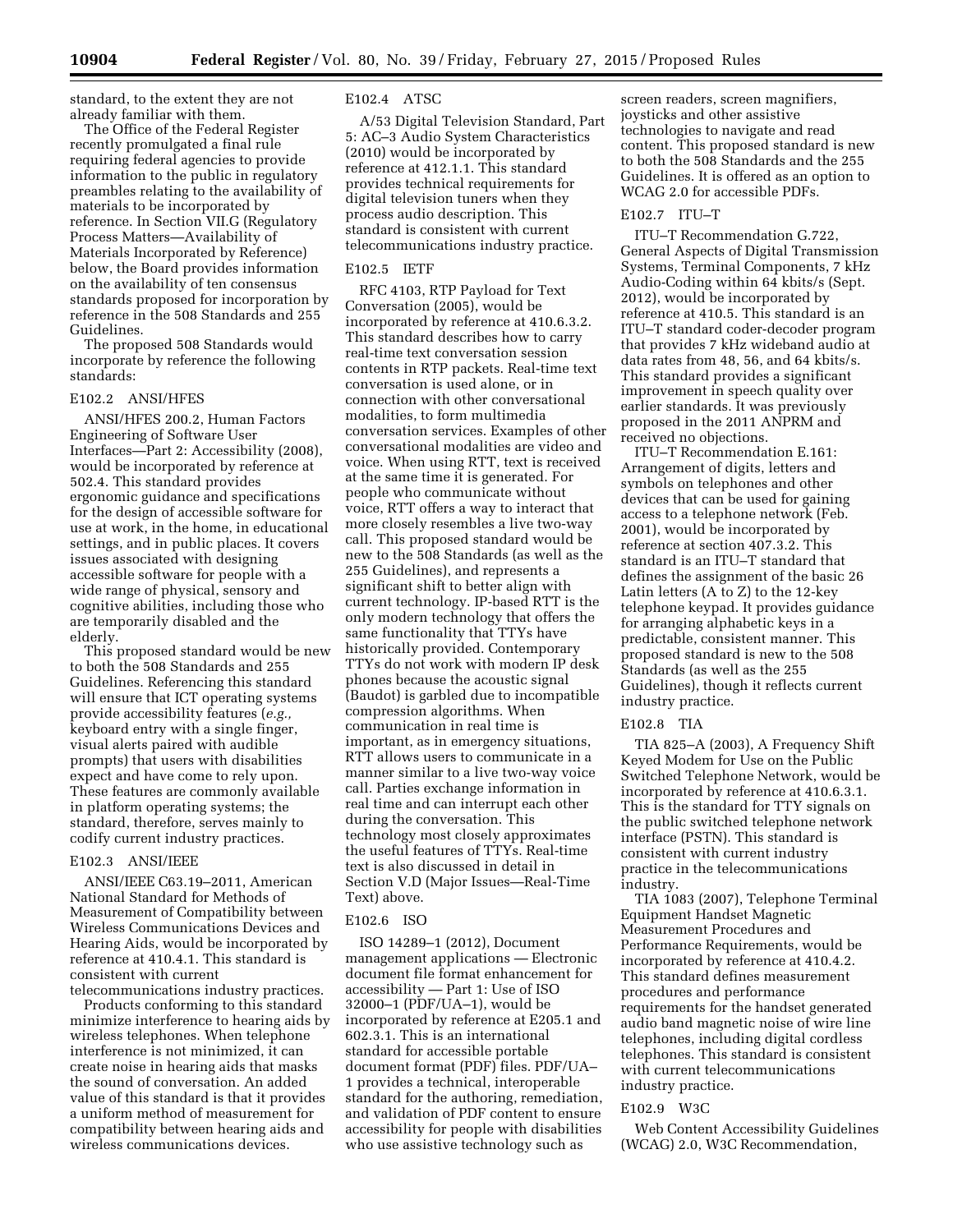December 11, 2008, would be incorporated by reference in sections E205.1, E207.2, 405.1 Exception, 501.1 Exception 1, 504.2, 504.3, 504.4, and 602.3.1. WCAG 2.0 offers a series of recommendations to make Web content more accessible to all users, including persons with disabilities. We discuss our proposal to incorporate WCAG 2.0 by reference in greater detail above in Section V.B (Major Issues—WCAG 2.0 Incorporation by Reference).

### E103 Definitions

This is an introductory section.

E103.1 Terms Defined in Referenced Standards

This section proposes that terms defined in referenced standards, which are not otherwise defined in section E103.4, would have the meaning given them in their respective referenced standards.

# E103.2 Undefined Terms

This section proposes that the meaning of terms not defined in section E103.4 or in referenced standards shall be given their ordinarily accepted meanings in the sense that the particular context implies.

# E103.3 Interchangeability

This section proposes that words, terms, and phrases used in the singular shall include the plural and those used in the plural shall include the singular.

### E103.4 Defined Terms

This section includes definitions for terms used in, or integral to, the proposed 508 Standards. Some of the definitions have been carried over in whole or in part from the existing 508 Standards, while others represent terms that are new to these standards. We also propose to delete several definitions from the existing 508 Standards that are either obsolete or no longer needed. A summary of the proposed definitions in E103.4 follows below. Terms that are not discussed remain unchanged from the existing 508 Standards.

For four terms in the existing 508 Standards, the Board proposes to retain the term, but make slight changes to their respective definitions to improve clarity or to account for technological advances. The definition of the term ''agency'' would be revised to expressly include agencies and departments of the United States as defined in 44 U.S.C. 3502 and the U.S. Postal Service. The term ''assistive technology'' would include minor editorial changes from the text in the existing 508 Standards. The term ''operable controls'' would be revised to ''operable part,'' which would

be defined as ''a component of ICT used to activate, deactivate, or adjust the ICT.'' The proposed definition would not include the requirement for physical contact found in the definition in the existing 508 Standards and would not include examples of controls. The term ''TTY'' would be updated to reflect modern technologies currently in use, and would specifically mention such examples as devices for real-time text communications, voice and text intermixed communications (*e.g.* voice carry over and hearing carry over), and computers with TTY-emulating software and a modem.

Two other terms are new to the proposed 508 Standards, but have close analogs in the existing standards. First, the term ''closed functionality'' would replace ''self-contained closed products.'' The proposed new definition would provide a more accurate description of the characteristics of the ICT that is addressed in the proposed provision in section 402 ''Closed Functionality.'' In addition, this term would address both those features of ICT that are closed by design and other features that are closed because of policies that may restrict specific functions of ICT, where the ICT might normally be capable of being made accessible to an individual with a disability. For example, a policy not allowing the attachment of data storage devices to ICT would, in the case of an individual with low vision, essentially block that person from being able to attach a device containing magnification software. The new definition would include examples of ICT with closed functionality, such as self-service machines and fax machines.

Second, the term ''information and communication technology'' (ICT) would replace ''electronic and information technology'' (E&IT), and revise the definition significantly. The proposed definition for ICT would be broader than the existing definition of E&IT in that it encompasses both electronic and information technology covered by Section 508, and telecommunications products, interconnected Voice over Internet Protocol (VoIP) products, and Customer Premises Equipment (CPE) covered by Section 255. Using a common term that is applicable to both the 508 Standards and 255 Guidelines supports one of the central goals of this rulemaking namely, development of a single set of comprehensive requirements for two substantive areas that are inseparable from regulatory and policy perspectives. Additionally, to address confusion regarding application of the existing 508 Standards to electronic documents, the

proposed ICT definition expressly clarifies that electronic content—such as Web pages and PDFs—falls within the definition of ICT. Lastly, this newly defined term provides an updated set of illustrative examples that better reflect today's technologies.

We developed the definition for ICT by using the concepts from the existing definitions of ''electronic and information technology,'' ''information technology,'' and ''telecommunications equipment," albeit with significantly revised language. Defining a common term that covers both Section 508 covered E&IT and Section 255-covered telecommunications products and services is consistent with the overall approach in the proposed rule of presenting a unitary set of regulatory requirements under these two statutes. The proposed definition of ICT is also consistent with the terminology used by the Advisory Committee in its TEITAC report. That report noted:

Section 255 covers telecommunications products and services. Section 508 covers electronic and information technologies (E&IT). For convenience and clarity, wherever these two categories are taken together, we are using the common term ''information and communication technologies, or ICT. (TEITAC Report, Part 1 & fn. 1.)

The TEITAC Report further noted that the 255 Guidelines developed by the Access Board ''cover customer premises equipment and telecommunications equipment, but do not address services.'' (See TEITAC Report, Part 1 & fn. 2.)

We proposed in the 2010 and 2011 ANPRMs that the term ''information and communication technology (ICT)'' be used to refer to electronic and information technology covered by Section 508 as well as to telecommunications products, interconnected Voice over Internet Protocol (VoIP) products, and Customer Premises Equipment (CPE) covered by Section 255. Commenters to the 2010 and 2011 ANPRMs supported this approach. In the proposed rule, the Board retains this approach.

The remaining 18 terms defined in proposed E103.4 have no counterparts in the existing 508 Standards. We propose adding these terms to the 508 Standards to provide definitions for key terms used in the proposed standards, reflect technological advances since promulgation of the existing 508 Standards, and aid stakeholder understanding. These new terms are described below.

The term ''508 Standards'' is defined in order to provide consistent crossreference within the standards to all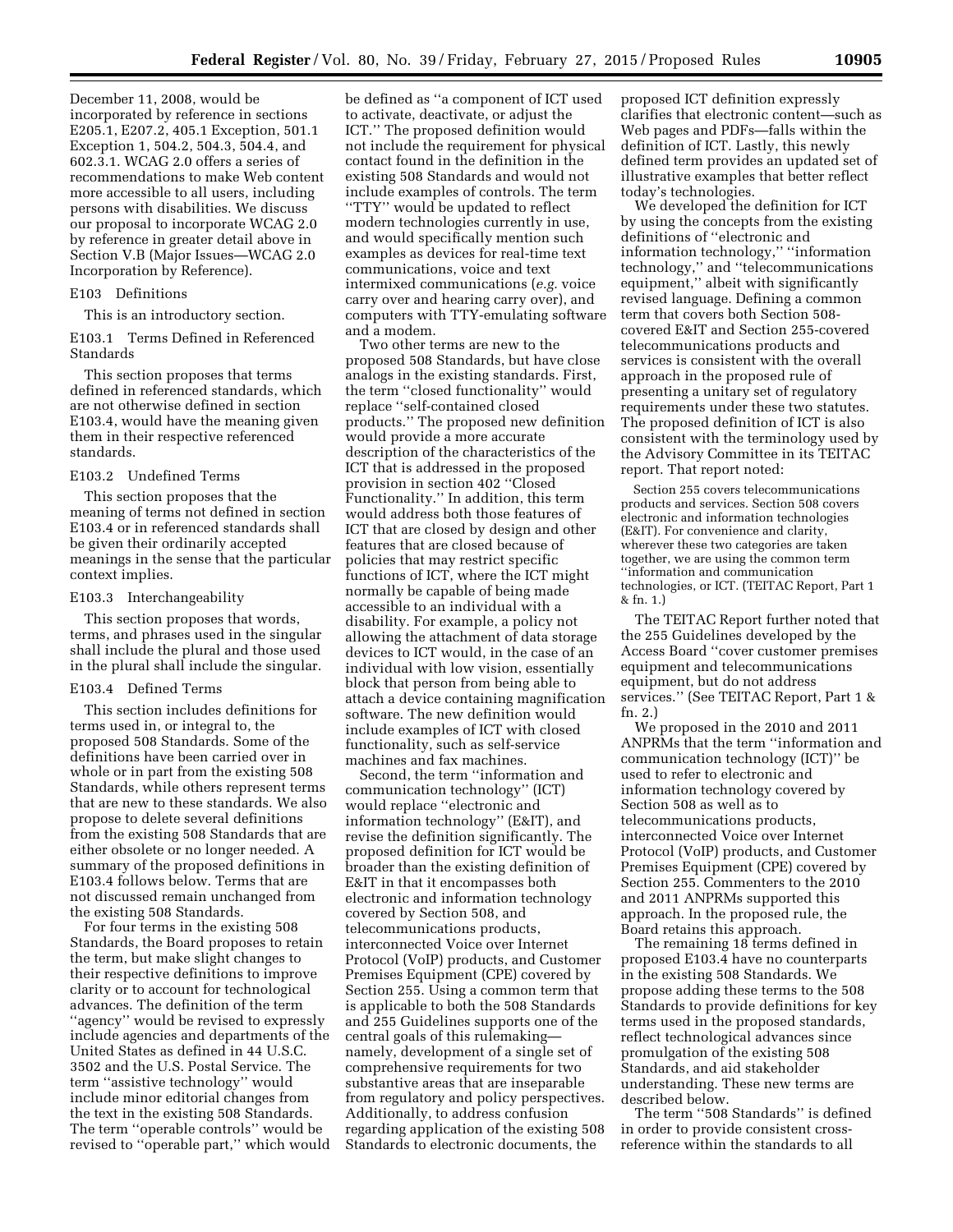chapters that apply to Section 508 covered federal entities, namely: 508 Chapters 1 and 2 (36 CFR part 1194, Appendix A), and Chapters 3 through 6 (36 CFR part 1194, Appendix C). This definition is consistent with proposed § 1194.1, as well as usage of the term throughout this NPRM.

The term ''audio description'' is used in existing 508 Standards § 1194.24(d) but not defined. We would add a definition derived from WCAG 2.0, which would in part explain that ''audio description'' is ''narration added to the soundtrack to describe important visual details that cannot be understood from the main soundtrack alone.''

The term ''authoring tool'' would be defined to mean ''any software, or collection of software components, that can be used by authors, alone or collaboratively, to create or modify content for use by others, including other authors,'' and would be included to explain the proposed provision in section 504, ''Authoring Tools.''

The term ''content'' would be defined as ''Electronic information and data, as well as the encoding that defines its structure, presentation, and interactions.'' The definition is based on WCAG 2.0, and is proposed to promote harmonization and greater clarity in the proposed Standards and Guidelines.

The term ''keyboard'' would be defined as ''a set of systematically arranged alphanumeric keys or a control that generates alphanumeric input by which a machine or device is operated.'' This proposed definition would also clarify that a ''keyboard'' includes ''tactilely discernible keys used in conjunction with the alphanumeric keys if their function maps to keys on the keyboard interfaces.'' This proposed new definition would clarify the use of the term ''keyboard'' in Chapter 4 (Hardware).

The term ''Voice over Internet Protocol (VoIP)'' is new and is defined consistent with current FCC regulations.

The remaining twelve proposed new terms would be added to aid stakeholder understanding of particular requirements or criteria in the 508 Standards. Definitions for the terms ''label,'' ''name,'' ''programmatically determinable,'' and ''text'' are taken from WCAG 2.0. Additionally, the terms ''application,'' ''hardware,'' and ''software'' are based on definitions provided in the FCC's regulations implementing Section 255 of the Communications Act. See 47 CFR part 14. Definitions for the terms ''menu,'' ''platform accessibility services,'' "platform software," "real-time text," and ''terminal'' were drawn from the work of the Advisory Committee and

other sources. ''Menu,'' ''platform accessibility services,'' and ''real-time text'' were proposed in the 2010 and 2011 ANPRMs. We received no public comments in response to these definitions in the two ANPRMs.

Lastly, proposed E103.4 would not include several terms that are defined in the existing 508 Standards. There terms are not included in this proposed rule because either the proposed technical requirement associated with the term sufficiently conveys its meaning (*i.e.,*  ''alternate formats'' and ''undue burden''), or because the term is not used in the proposed rule (*i.e.,*  ''alternate methods,'' ''product,'' and ''self-contained, closed products'').

# 508 Chapter 2: Scoping Requirements

This chapter proposes scoping for ICT that is procured, developed, maintained or used by federal agencies—that is, the types of ICT that would be required to conform to the proposed functional performance criteria and technical requirements in the 508 Standards, as well as the conditions under which these provisions would apply. Chapter 2 would contain provisions currently addressed in existing 508 Standards §§ 1194.2 ''Application'' and 1194.3 ''General Exceptions,'' thereby locating all scoping provisions in a single chapter.

### E201 Application

This is an introductory section.

### E201.1 Scope

This section proposes that ICT procured, developed, maintained, or used by agencies must conform to the proposed requirements set forth (or referenced) in 508 Chapter 2. This provision is consistent with existing 508 Standards § 1194.2.

# E202 General Exceptions

This section contains proposed exceptions to the general scoping provisions in proposed 201. The structure of the proposed standards reinforces the principle that, under the general scoping provision, all ICT procured, developed, maintained or used by agencies would be required to conform to the proposed requirements, unless otherwise exempted. General exceptions apply broadly and, where applicable, exempt ICT from conformance with the proposed 508 Standards. Most of the proposed general exemptions are the same as those in existing 508 Standards § 1194.3, with only minor editorial changes. A brief discussion of the proposed changes to the General Exceptions follows below.

The Board is proposing to exclude from this rule two exceptions that are contained in the existing 508 Standards: §§ 1194.3(c) and 1194.3(d). Section 1194.3(c) provides that assistive technology need not be provided at the workstations of all federal employees. However, there is no general rule in either the existing or proposed 508 Standards that requires agencies to provide assistive technology at all workstations. Instead, these standards require compatibility with assistive technology when ICT is not directly accessible. The exception in § 1194.3(c) is thus unnecessary and potentially confusing. Consequently, the Board is not retaining it in the proposed rule.

We are also proposing to exclude the exception in § 1194.3(d) of the existing 508 Standards, which provides that when agencies provide the public access to ICT, they are not required to make agency-owned ICT available to individuals with disabilities who are members of the public at non-public locations. We are proposing to remove this exception because there is nothing in the proposed 508 Standards that would require an agency to provide accessible ICT at a specific location, or that would require public access to locations not open to the public. Consequently, this exception is not needed, and its removal from the 508 Standards would have no practical impact. The Board intends to address the continuing obligation of agencies to provide accommodations under Sections 501 and 504 of the Rehabilitation Act in forthcoming guidance material to be posted on our Web site following publication of the final rule.

### E202.1 General

This section proposes that ICT is exempt from these requirements to the extent specified by section E202.

# E202.2 National Security Systems

This section proposes that ICT operated by agencies as part of a national security system, as defined by 40 U.S.C. 11103(a), is exempt from the requirements of this document. This is unchanged from existing 508 Standards § 1194.3(a).

### E202.3 Federal Contracts

This section proposes that ICT acquired by a contractor that is incidental to a contract would not be required to conform to this document. This proposed exception is unchanged from existing 508 Standards § 1194.3(b), and the Board's approach is discussed in greater detail above in Section IV.E.8 (Rulemaking History—2010 and 2011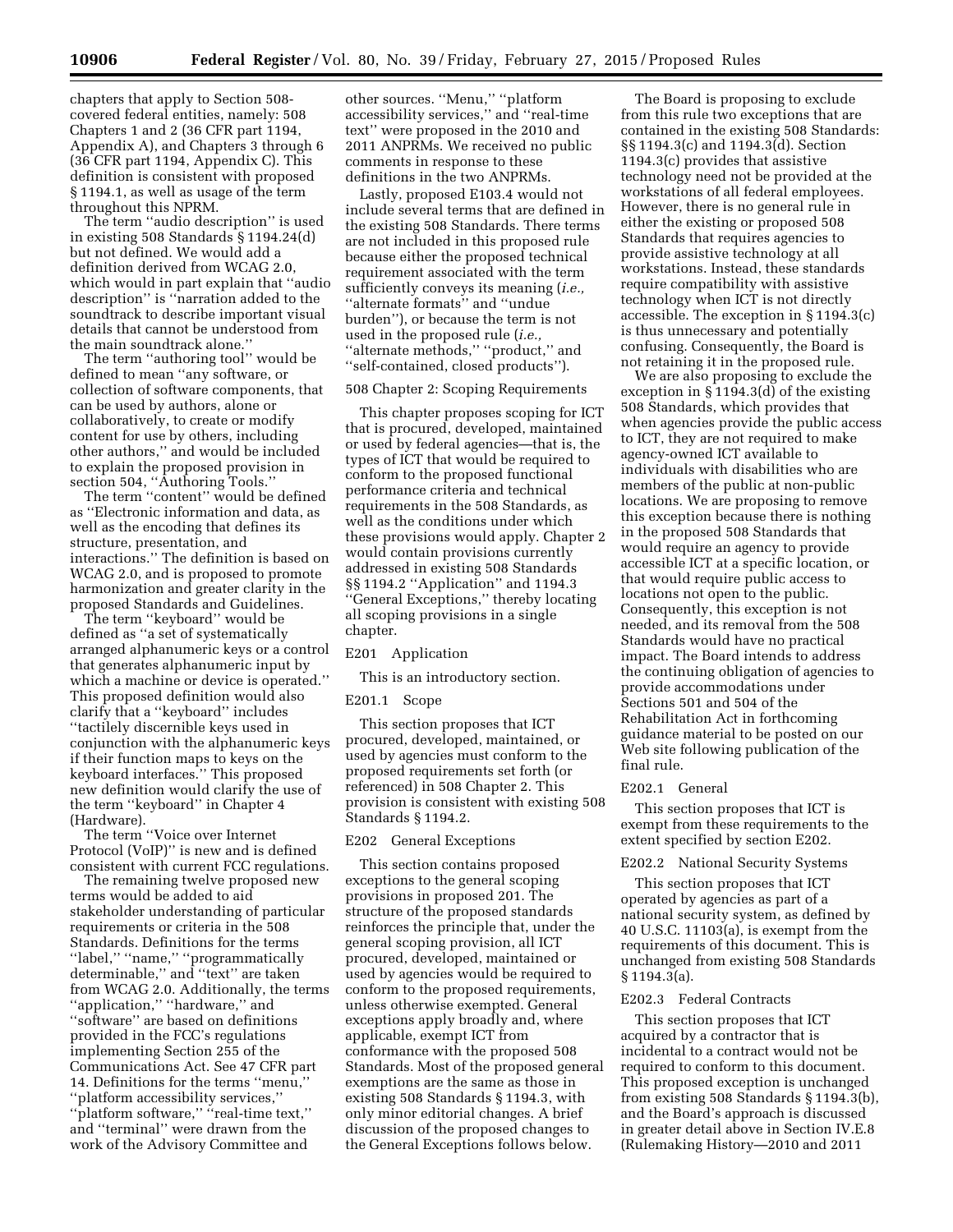ANPRMs: Significant Issues—Revisions to Exceptions under 508 Standards).

E202.4 Functions Located in Maintenance or Monitoring Spaces

This section proposes to revise § 1194.3(f) of the existing 508 Standards to clarify that, where status indicators and operable parts for ICT functions are located in spaces that are only frequented by service personnel for maintenance, such items need not conform to the requirements of 508 Chapter 2. Functions of ICT located in maintenance spaces that can be controlled remotely, however, would still be required to comply with applicable standards. For example, if a server is located on a tall rack in a maintenance closet accessed only by service personnel, the controls on the server need not be accessible. However, any network or other server functions that could be accessed remotely would be required to comply with the proposed 508 Standards. We discuss our approach with respect to this exception in greater detail above in Section IV.E.8 (Rulemaking History—Major Issues Addressed in the 2010 and 2011 ANPRMs—Revisions to Exceptions under 508 Standards).

E202.5 Undue Burden or Fundamental Alteration

This section proposes to retain the provisions in existing 508 Standards §§ 1194.3(e) and 1194.2(a)(1), but would combine them in a single provision. This section would require that agencies comply with the requirements of the 508 Standards up to the point where conformance would impose an undue burden on the agency or would result in a fundamental alteration in the nature of the ICT. Proposed subsections E202.5.1 and E202.5.2 respectively set forth criteria for undue burden determinations and establish requirements for written documentation of undue burden and fundamental alteration findings.

E202.5.1 Basis for a Determination of Undue Burden

This section proposes to incorporate language from the definition of ''undue burden'' in the existing 508 Standards § 1194.4 into a separate scoping provision. It would require that, when determining whether conformance to the proposed 508 Standards would impose an undue burden on the agency, the agency must consider the extent to which conformance would impose significant difficulty or expense taking into consideration the agency resources available to the program or component for which the ICT is to be procured,

developed, maintained, or used. The proposed organizational restructuring of the undue burden provision represents an editorial revision only that is not intended to have substantive impact.

# E202.5.2 Required Documentation

This section proposes to require responsible agency officials to document in writing the basis for determining that compliance with the proposed 508 Standards would either impose an undue burden or result in a fundamental alteration in the nature of the ICT. This proposed documentation requirement is derived from existing 508 Standards § 1194.2(a)(2) applicable to a determination of undue burden in the procurement context. Proposed 202.5.2 would, however, broaden this existing requirement by requiring written determinations in two new settings: (a) When an agency determines that conformance would result in a fundamental alteration in the nature of the ICT; and (b) when an agency determines that conforming to one or more provisions applicable to the development, maintenance, or use of ICT would impose an undue burden. This change is intended to ensure accountability and transparency in agencies' Section 508 implementation efforts by treating documentation obligations equally as between procurement and non-procurement contexts.

Under Section 508, it is the responsibility of each agency to establish policies and procedures describing how they will comply with the standards, including those for making undue burden and fundamental alteration determinations. The Department of Justice's 2012 Biennial Report on Section 508 notes that ''[n]early forty percent of agency components reported establishing a formal, written policy to document Section 508 exceptions claimed on [ICT] procurements. Many of these agency components reported that their [ICT] procurements met the Section 508 requirements and that reliance on an exception was unnecessary.'' 8

The Access Board anticipates that the burdens associated with broadening the scope of the documentation requirement will be minimal. First, proposed 202.5.3 deliberately does not prescribe criteria for needed documentation to ensure a deliberative and documented decisional process without being overly prescriptive. In this way, each agency is

free to develop documentation policies and practices that best suit its respective needs and resources. Such an approach is consistent with, and respectful of, Section 508's grant of independent responsibility for Section 508 enforcement to each agency.

Second, the Board expects that invocation of the undue burden and fundamental alteration exceptions will be infrequent, which would also mean an infrequent need for written determinations. For example, in the procurement context, the DOJ 2012 Biennial Report notes that many responding agency components reported having never relied on any exception. Agency components that did make occasional use of available exceptions, assertions of undue burden or fundamental alteration were, in turn, relatively uncommon. Use of these exceptions in procurements was limited to ''large'' and ''very large'' agencies; small and mid-size agencies (*i.e.,*  agencies with 10,000 employees or less) did not report using these exceptions. For larger agencies, only about 20 percent of agency components reported using the undue burden or fundamental alteration exceptions respectively. Thus, because proposed 202.5.2 broadens only agencies' respective obligation to document undue burden or fundamental alteration determinations, and does not change the underlying substantive criteria for these exceptions, it is expected that occasions in which agencies must document use of these exceptions will be infrequent in both procurement and non-procurement contexts.

### E202.5.3 Alternative Means

This section proposes that, when an agency determines that an undue burden or fundamental alteration exists, it must provide individuals with disabilities access to and use of information and data by an alternative means that meets identified needs. The proposed provision is taken from existing 508 Standards § 1194.2(a)(1) addressing undue burden, but adds the reference to fundamental alteration to clarify that agencies must still provide people with disabilities access to and use of information and data when either of these exceptions applies.

### E202.6 Best Meets

This section proposes that, where ICT conforming to one or more provisions of the 508 Standards is not commercially available, the agency must procure the product that best meets these standards consistent with its business needs. This section would editorially revise existing 508 Standards § 1194.2(b).

<sup>8</sup> Department of Justice, Section 508 Report to the President and Congress: Accessibility of Federal Electronic and Information Technology (Sept. 2012), available at: *[http://www.ada.gov/508/508](http://www.ada.gov/508/508_Report.htm)*\_ *[Report.htm](http://www.ada.gov/508/508_Report.htm)*.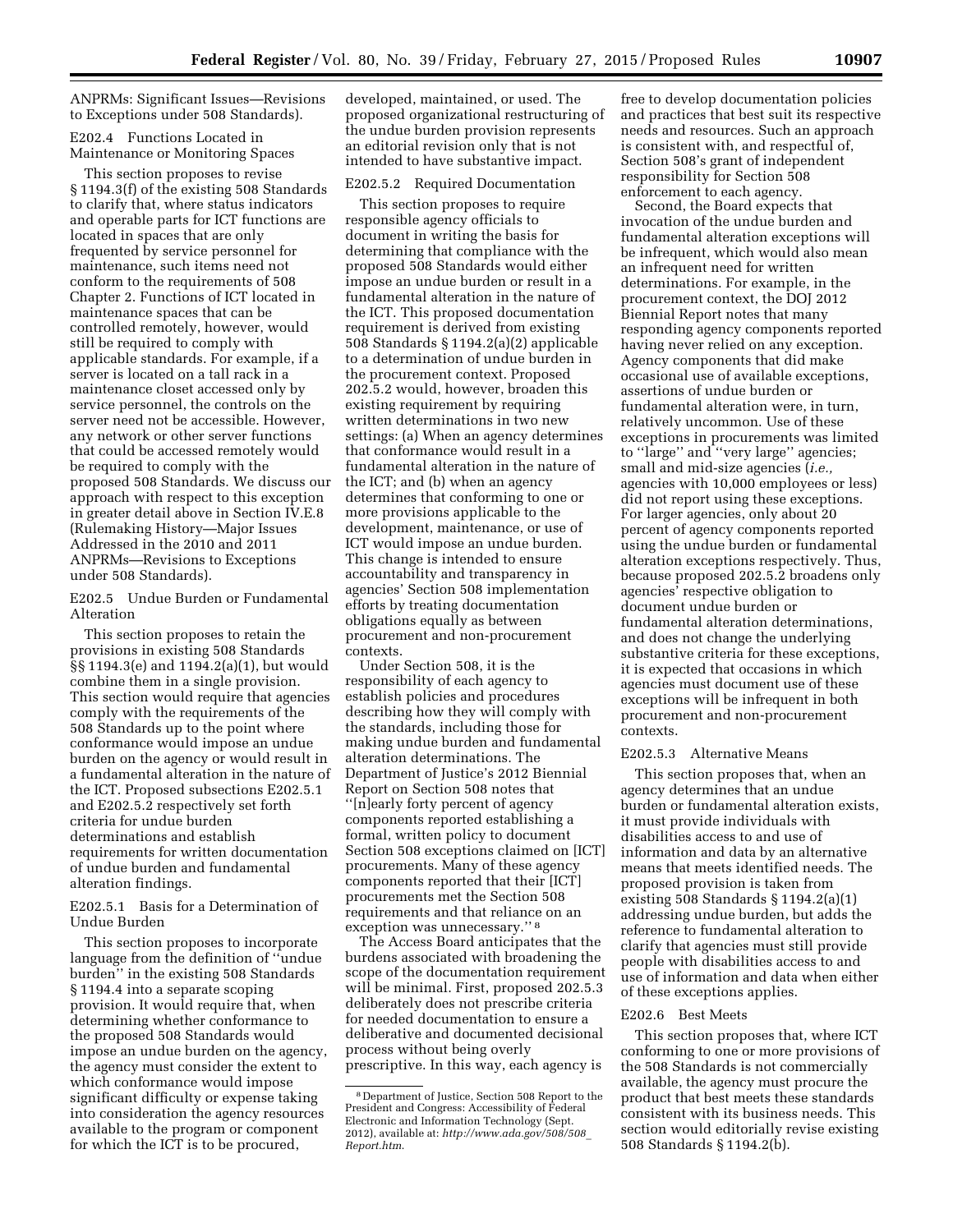*Question 12.* We are requesting information on how many times a year, on average, federal agencies respectively procure ICT that ''best meets'' the 508 Standards.

# E202.6.1 Required Documentation

This section proposes to require that agencies document in writing the basis for determining that ICT fully conforming to applicable 508 Standards is not commercially available. Documenting the exception for commercial non-availability is not a requirement in the existing 508 Standards, though such documentation is mandated under the current federal acquisition regulations. See 48 CFR 39.203. A number of commenters to the 2010 ANPRM requested this change and supported its inclusion in the 2011 ANPRM. A documentation requirement was proposed in the 2011 ANPRM, and the Board did not receive any negative comments.

*Question 13.* The Board seeks information from federal agencies on the estimated number of hours, on average, they anticipate needing to prepare each written documentation of commercial unavailability determination under proposed E202.6.1.

# E202.6.2 Alternative Means

This section proposes to require agencies to provide individuals with disabilities the information and data that would have been provided by fully conforming ICT when such ICT is commercially unavailable. Proposed E202.6.2 is similar in intent to proposed E202.5.3 (Undue Burden—Alternative Means), and would reinforce the statutory requirement for agencies to ensure that individuals with disabilities have comparable access to information and data.

# E203 Access to Functionality

This is an introductory section.

# E203.1 General

This section proposes to require agencies to ensure that all functionality of ICT is accessible to and usable by individuals with disabilities, either directly or by supporting the use of assistive technology. While this provision would be new to the 508 Standards, it is consistent with current agency practice. The Board interprets the statutory requirement to provide comparable access to information and data to be consistent with granting access to all functionality of ICT. This proposed requirement was strongly supported by the Advisory Committee, as well as commenters to the 2010 and 2011 ANPRMs.

# E203.2 Agency Business Needs

This section proposes that, when agencies procure, develop, maintain or use ICT, they must identify the business needs of individuals with disabilities affecting vision, hearing, color perception, speech, dexterity, strength, or reach, in order to determine how such users will perform the functions supported by such ICT. The provision would also require agencies to assess how the ICT will be installed, configured, and maintained to support users with disabilities. The list of disabilities in this provision parallels the functional performance criteria proposed in Chapter 3.

The Board intends, through this provision, to reinforce the fundamental principle that agencies have an affirmative, continuing obligation under Section 508 to maintain the accessibility of ICT. While this is not a new requirement under Section 508, it is not expressly addressed in the existing 508 Standards. The Board proposes to include this section in response to many concerns raised over the years about the requirements under Section 508 to maintain ICT accessibility over time. Proposed 203.2 would make clear, for example, that agencies have an affirmative duty to ensure that when an accessible operating system is updated, the current or an updated version of screen reading software is compatible with the updated operating system.

# E204 Functional Performance Criteria

This is an introductory section.

# E204.1 General

This section proposes that, when the technical provisions of Chapter 4 and 5 do not address one or more features of ICT, any unaddressed features must conform to the Functional Performance Criteria specified in Chapter 3. This proposed section is consistent with current agency practice. The Functional Performance Criteria, and the manner in which they are to be used in evaluating equivalent facilitation under proposed E101.2, is discussed in Section IV.E.3 (Rulemaking History—2010 and 2011 ANPRMs: Significant Issues— Relationship between Functional Performance Criteria and Technical Provisions), and Section V.C (Major Issues—Functional Performance Criteria).

# E205 Content

This is an introductory section.

# E205.1 General

This section proposes that publicfacing content, along with eight specific categories of non-public facing content,

must conform to proposed E205. In turn, proposed E205 requires conformance to the Level A and Level AA Success Criteria and Conformance Requirements specified for Web pages in WCAG 2.0 or ISO 14289–1 (PDF/UA–1), both of which are incorporated by reference in 508 Chapter 1 and 255 Chapter 1. An exception is provided for non-public facing records maintained by the National Archives and Records Administration (NARA) under federal recordkeeping statutes. These proposed requirements and related exception are also discussed in Section IV.E.1 (Rulemaking History—2010 and 2011 ANPRMs: Significant Issues—Evolving Approaches to Covered Electronic Content), and Section V.A (Major Issues—Electronic Content).

Some file formats, it should be noted, do not directly support accessibility. For example, the JPEG compression standard for digital images does not facilitate embedded text description (commonly referred to as ''alt tags''), and the MPEG–4 compression standard for audio and video digital data does not support closed captioning. Conformance may nonetheless be achieved through a variety of techniques, including providing requisite accessibility through the manner in which the inaccessible file is delivered or publicly posted. For example, JPEG photos posted to a Web site can be associated with descriptive identification using HTML. Photos attached to an email could have the text alternative provided in the body of the email. Similarly, there are commonly available methods for displaying caption text so that it is synchronized with MPEG–4 multimedia.

# E205.2 Public Facing

This section proposes that all publicfacing content must meet the accessibility requirements in E205.4, which, in turn, requires conformance to WCAG 2.0 Level A and Level AA Success Criteria and Conformance Requirements specified for Web pages or, where applicable, ISO 14289–1 (PDF/UA–1). Public-facing content subject to this provision would include, for example: agency Web sites; electronic documents, images or video posted on agency Web sites; and agency social media sites or postings. Content regardless of form or format—including draft electronic documents—would be covered under this proposed section when public facing. Central to the analysis of whether an electronic document should be considered public facing is the identity of the party making the electronic content available to the public. If a federal agency posts an electronic document on its own Web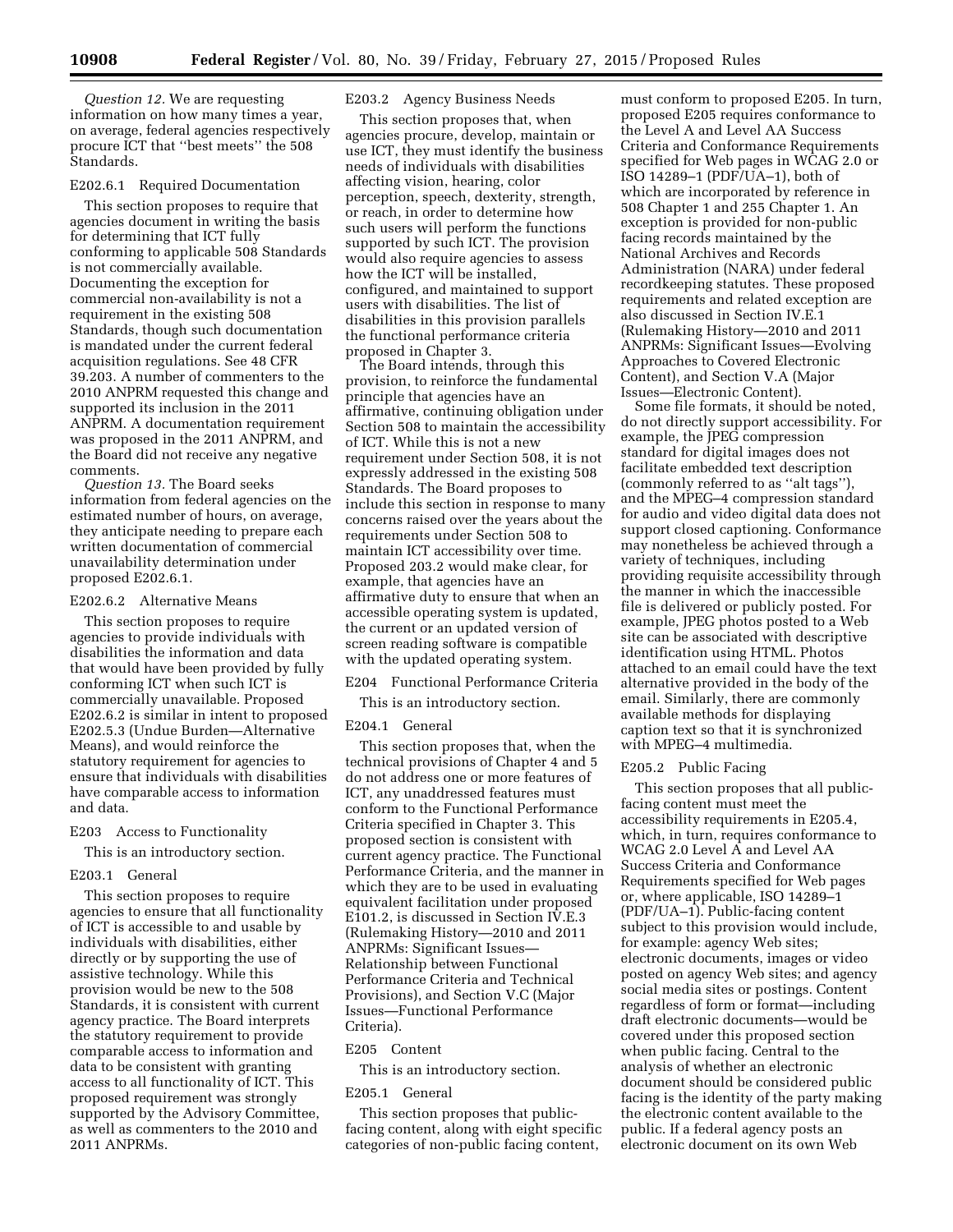site, third-party social media site, or other electronic public forum, that document—whether authored by the agency or a third party—is public facing and must comply with E205.2. Coverage of this broad category of agencysponsored content is important because the Rehabilitation Act mandates that persons with disabilities—both those employed by the federal government and members of the public—have comparable access to, and use of, electronic information and data relative to persons without disabilities.

*Question 14.* Is the scope of public facing content covered by proposed E205.2 sufficiently clear? Are there other issues the Board should consider in defining the scope of the term ''public facing''?

# E205.3 Agency Official Communication

This section proposes that an agency's non-public facing content be required to meet the accessibility requirements in E205.4 (*i.e.,* WCAG 2.0 Level A and Level AA Success Criteria or PDF/UA– 1) when such content (a) constitutes agency official business, and (b) falls within one or more of eight categories of communication. The eight proposed categories are: (1) Emergency notifications; (2) initial or final decisions adjudicating administrative claims or proceedings; (3) internal or external program or policy announcements; (4) notices of benefits, program eligibility, employment opportunities or personnel actions; (5) formal acknowledgements or receipts; (6) questionnaires or surveys; (7) templates or forms; and (8) educational or training materials.

While there is no express exception for draft content in E205.3, the Board expects that drafts, by their very nature, would typically fall outside the scope of agency official communications covered by this section. Generally speaking, only final documents and other electronic materials that are ready for dissemination to their intended audience would qualify as the type of content covered by categories 1 through 8. Draft content would, however, fall within the ambit of proposed E205.3 (and, therefore, be required to conform to WCAG 2.0 or PDF/UA–1) when an agency intends a draft to be ''final'' in the sense that it is being formally disseminated or published for input or comment by its intended audience. For example, if any agency task force is seeking to improve agency-wide telecommuting policies and circulates a draft policy memorandum by email to the office of human resources for review, neither the email nor draft

memorandum would be covered under proposed E205.3. However, if instead, the agency task force had completed its draft policy on telecommuting and circulated the draft policy as an email attachment sent to all agency employees soliciting their input and comments, then both the email and attached draft policy memorandum—regardless of format (*e.g.,* word processing document, PDF)—would be covered by this section and, accordingly, need to satisfy the accessibility requirements in E205.4.

Proposed E205.3 also provides an exception for non-public facing content maintained by NARA for archival purposes even if such content otherwise falls into one of the foregoing eight categories. Such electronic records would not need to conform to the accessibility requirements in proposed E205.4 so long as they remained nonpublic facing. The Board intends the scope of this exception to be limited, and anticipates that it will extend only to non-public facing electronic materials administered or maintained by NARA in compliance with federal recordkeeping statutes and implementing regulations.

### E206 Hardware

This is an introductory section.

### E206.1 General

This section proposes that components of ICT that are hardware, and transmit information or have a user interface, must conform to the applicable provisions of Chapter 4.

One hardware provision in the existing 508 Standards that has not been retained in the proposed rule is § 1194.23(a). This section has two parts. First, it requires telecommunications products that provide voice communication to provide a standard non-acoustic connection for a TTY unless the product includes a TTY. Second, it requires microphones to be capable of being turned on and off to allow a user to intermix speech with TTY use. Newer technologies for texting have made the requirement for a standard non-acoustic connection for a TTY obsolete. To address the use of TTYs by individuals also using speech or hearing, the Board is proposing to add section 410.6.5 (HCO and VCO Support). Proposed 410.6.5 would support real-time text functionality and address the capacity for users to intermix speech with text. See Section VI.D. (Section-by-Section Analysis— Technical Requirements—410.6). Comments received in response the 2011 ANPRM did not object to these proposed changes.

# E207 Software

This is an introductory section.

# E207.1 Software

This section proposes that components of ICT that transmit information or have a user interface such as are firmware, platforms, or software applications—must conform to the applicable provisions in Chapter 5.

# E207.2 WCAG Conformance

This section would require that user interface components, along with the content of platforms and applications, conform to Level A and AA Success Criteria and Conformance Requirements specified for Web pages in WCAG 2.0. For a more complete discussion of WCAG conformance requirements in the proposed rule, see the discussion in Section IV.E.2 (Rulemaking History— 2010 and 2011 ANPRMs: Significant Issues—Treatment of WCAG 2.0), and Section V.B (Major Issues—WCAG 2.0 Incorporation by Reference).

E208 Support Documentation and Services

This is an introductory section.

# E208.1 General

This section proposes to require agencies, when providing support services or documentation for ICT, to do so in conformance to the provisions of Chapter 6.

# *C. 255 Guidelines: Application and Scoping*

These two proposed chapters contain information on the application and administration of the 255 Guidelines. As discussed above, whereas the 508 Standards relate to the accessibility and usability of electronic and information technology, the 255 Guidelines relate to the accessibility and usability of telecommunications equipment and customer premises equipment, as defined by the Communications Act.

Because the technologies covered by the 508 Standards and 255 Guidelines often have similar features and functional and technical aspects, the standards and guidelines share common requirements. For ease of reference, the Board discusses here only those requirements in the 255 Guidelines that differ from those in the 508 Standards. Requirements not discussed in the section below (or mentioned only in brief detail) should be deemed to be the same for both the 255 Guidelines and 508 Standards.

Of note, there are two provisions in the existing 255 Guidelines which the Board proposes to not include in the proposed rule: §§ 1193.41(i) and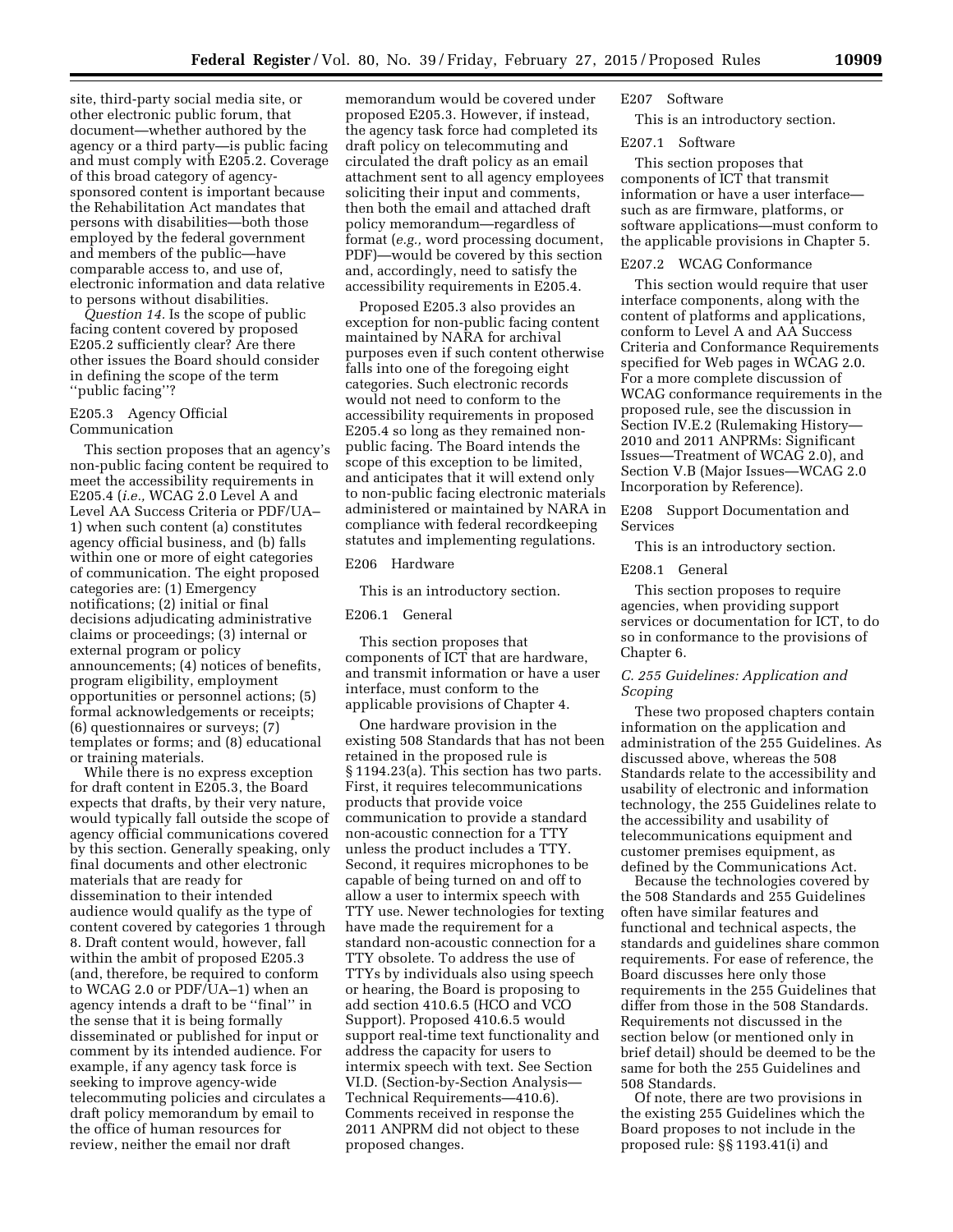1193.51(d). Section 1193.41(i) requires input controls on telecommunications equipment to provide at least one mode of operation that minimizes the cognitive skills needed by the user. The Advisory Committee was unable to reach consensus on recommendations for requirements to make ICT accessible for individuals with cognitive disabilities, citing a lack of common standards or testable metrics to verify conformance. Consequently, the Advisory Committee recommended deletion of the existing requirement pending future research.

In the 2010 ANPRM, the Board followed this recommendation and proposed removal of the existing functional performance criterion specifically directed to cognitive disabilities. The Board did, however, seek public input on whether other proposed functional performance criteria adequately addressed cognitive impairments, and solicited input on how updated ICT rules might best address such impairments. Commenters responded with a variety of views. Some commenters believed that cognitive disabilities were already sufficiently addressed through other criteria and requirements, while others preferred inclusion of a functional performance criterion for cognitive disabilities but offered no substantive proposals. Still other commenters—particularly those representing the IT community thought more research was needed before meaningful requirements could be crafted. Given the variety of commenters' views and the inherent difficulty in creating a single functional performance criterion that adequately covers the wide spectrum of cognitive and intellectual disabilities, the Board elected not to reinstate this functional performance criterion in either the 2011 ANPRM or this NPRM.

We also propose to exclude existing § 1193.51(d) of the 255 Guidelines relating to TTY connectability from the proposed rule for the reasons outlined above in the discussion regarding proposed E206.1 (which, in turn, addresses proposed deletion of a ''sister'' existing provision in the 508 Standards). See Section VI.B. (Sectionby-Section Analysis—508 Standards: Application and Scoping—E206.1).

# 255 Chapter 1: Application and Administration

This chapter proposes general requirements reflecting the purpose of the 255 Guidelines (C101.1). It lists referenced standards and where they may be obtained (C102), and provides definitions of terms used in the proposed 255 Guidelines (C103). 255

Chapter 1 proposes to simplify and reorganize similar provisions contained in existing §§ 1193.1 ''Purpose'' and 1193.3 ''Definitions'' of the 255 Guidelines.

# C101 General

This is an introductory section.

# C101.1 Purpose

In keeping with the Board's statutory charge under the Communications Act, this section states that the purpose of the proposed 255 Guidelines is the provision of scoping and technical requirements for telecommunications equipment and customer premises equipment to ensure that such equipment is accessible to and usable by individuals with disabilities. This section also emphasizes, moreover, that the proposed guidelines are to be applied to the extent required by regulations issued by the Federal Communications Commission under the Telecommunications Act of 1996 (47 U.S.C. 255). As noted previously, the FCC has exclusive authority to enforce Section 255 and issue implementing regulations; the FCC may—but is not required to—adopt the proposed guidelines when finalized as enforceable accessibility standards for manufacturers of telecommunications equipment and customer premises equipment.

# C101.2 Equivalent Facilitation

This proposed section addresses when telecommunications equipment manufacturers may use equivalent facilitation, and mirrors a corresponding provision in the proposed 508 Standards (E101.2). While the existing 255 Guidelines do not expressly address equivalent facilitation, the concept of allowing alternative technological solutions for accessibility beyond those specified in the guidelines derives from the Appendix to 36 CFR part 1193— Advisory Guidance, Introduction, paragraph 1, which notes that ''Manufacturers are free to use these [suggested strategies in the Appendix] or other strategies in addressing the guidelines.'' We proposed inclusion of this equivalent facilitation provision in the 2011 ANPRM and received no comments.

# C101.3 Conventional Industry Tolerances

This proposed section, which has a parallel provision in the proposed 508 Standards (E101.3), would provide that dimensions are subject to conventional industry tolerances except where dimensions are stated as a range. This proposed provision would be new to the

255 Guidelines. It is intended to clarify how dimensions should be interpreted when specified in the text of a guideline or referenced standard.

# C101.4 Units of Measurement

This proposed section, which also has a counterpart in the proposed 508 Standards (E101.4), provides that measurements are stated in metric and U.S. customary units and that the values stated in each system (metric and U.S. customary units) may not be exact equivalents. This section would also provide that each system be used independently of the other. This proposed section is new to the 255 Guidelines, and would clarify dimensions stated in the text of the guidelines or referenced standards.

# C102 Referenced Standards

This section identifies the consensus standards that would be incorporated by reference in the proposed 255 Guidelines. The section also proposes that, where there is a difference between a provision of the proposed 255 Guidelines and a referenced standard, the provision of the 255 Guidelines would take precedence.

Incorporation by reference of these standards would be an improvement from the existing 255 Guidelines, which contain no referenced standards. The Advisory Committee strongly recommended the adoption of specific accessibility consensus standards in order to promote harmonization. The adoption of consensus standards results in a more unified regulatory environment in which all participants benefit from clarity and simplicity.

The standards listed in proposed C102 would apply to ICT subject to the 255 Guidelines to the extent that it is readily achievable to do so. The Board is proposing to incorporate by reference the same standards as those incorporated in the proposed 508 Standards. For a discussion of these standards, see Section VI.B (Section-by-Section Analysis—508 Standards: Application and Scoping—E102).

As noted above, one of the standards proposed for incorporation is WCAG 2.0. As applied telecommunications equipment, this would require manufacturers to conform to WCAG 2.0 when providing electronic content integral to the use of their equipment (under proposed C203.1), a user interface (under proposed C205.2), or support documentation (under proposed C206.1 and 602.3). This would include, for example, consumer manuals for telecommunications equipment posted on manufacturer Web sites, online registration forms, and interactive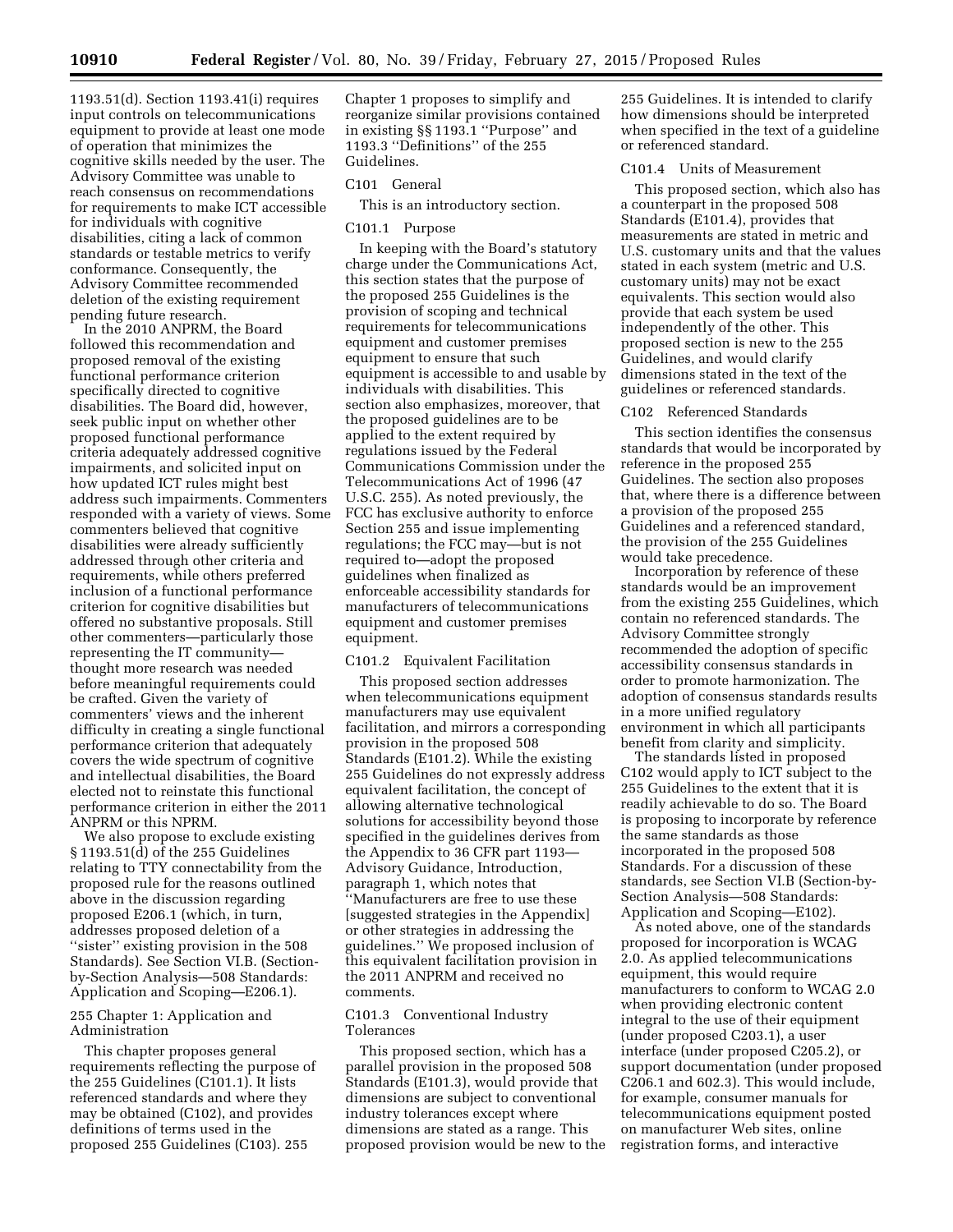consumer support interfaces. A similar provision was proposed in the 2011 ANPRM. Commenters strongly supported incorporation of WCAG 2.0 to web content, but some telecommunications industry groups objected to application of this standard outside the web environment. The Board's bases for applying WCAG 2.0 to non-web ICT is detailed above in the Major Issues section. See Section V.B.2 (Major Issues—WCAG 2.0 Incorporation by Reference—Justification for Applying WCAG 2.0 to Non-Web ICT).

*Question 15.* The Access Board requests data or other information from telecommunications equipment manufacturers regarding the potential costs and benefits of incorporating WCAG 2.0 by reference and applying its success criteria to both web and nonweb environments. What difficulties, if any, do telecommunications equipment manufacturers foresee in applying WCAG 2.0 outside the web environment? Does the WCAG2ICT Task Force's final report provide sufficient guidance concerning application of WCAG 2.0 to non-web ICT? If not, what additional guidance would telecommunications equipment manufacturers find helpful?

### C103 Defined Terms

This section sets forth definitions of terms used in, or integral to, the proposed 255 Guidelines. Some of the definitions have been carried over in whole or in part from the existing 255 Guidelines, while others represent terms that are new to these guidelines. Proposed C103 would include nearly all of the same defined terms in the proposed 508 Standards, with the exception of one term (*i.e.*, "agency") that has no application in the guidelines. We also propose to revise or delete several definitions from the existing 255 Guidelines. Highlighted below are notable changes to, or deletion of, defined terms in the existing 255 Guidelines. For a complete discussion of all defined terms, see Section VI.B. (Section-by-Section Analysis—508 Standards: Application and Scoping—E103.4).

As with the proposed 508 Standards, the Board proposes to replace the term ''electronic and information technology (E&IT)''—which appears in both the existing 255 Guidelines and the 508 Standards—with ''information and communication technology (ICT).'' The scope and application of the term ''ICT'' are discussed in detail in the Sectionby-Section Analysis of the proposed 508 Standards. See Section VI.B (Section-by-Section Analysis—508 Standards: Application and Scoping). We note here

that ICT is a broad term that encompasses not only information technology and other electronic systems and processes covered by the 508 Standards, but also telecommunications equipment and customer premises equipment subject to the 255 Guidelines. The term ''ICT,'' moreover, embraces not only telecommunications equipment, but also its related software and electronic content.

We also propose to revise definitions for ''customer premises equipment'' (CPE) and ''specialized customer premises equipment'' found in the existing 255 Guidelines to be consistent with current FCC regulations implementing Section 255 of the Communications Act. (See 47 CFR part 14 (2013)).

Additionally, the Board proposes to add several terms that would be new to the 255 Guidelines. As with the proposed 255 Guidelines, these newly defined terms are being proposed to reflect, among other things, new terminology used in the proposed guidelines or technological changes. One proposed new term is ''255 Guidelines.'' This term is newly defined in order to provide consistent crossreference within the guidelines to all chapters that apply to Section 255 covered manufacturers of telecommunications equipment and customer premises equipment, namely: 255 Chapters 1 and 2 (36 CFR part 1194, Appendix B), and Chapters 3 through 6 (36 CFR part 1194, Appendix C). This definition is consistent with proposed § 1194.2, as well as usage of the term throughout this NPRM.

Other newly defined terms in the proposed 255 Guidelines are: 'application," "assistive technologies," ''audio description,'' ''authoring tool,'' ''closed functionality,'' ''content,'' ''hardware,'' ''keyboard,'' ''label,'' ''name,'' ''operable part,'' ''programmatically determinable,'' ''text,'' ''menu,'' ''platform accessibility services," "platform software," "realtime text," "software," "terminal," and ''Voice over Internet Protocol (VOIP).'' Each of these new terms is discussed above in the context of the proposed 508 Standards. See Section VI.B. (Sectionby-Section Analysis—508 Standards: Application and Scoping—E103.4).

Lastly, proposed C103.4 would exclude several terms that are defined in the existing 255 Guidelines. These terms are not included in this proposed rule because either the proposed technical requirement associated with the term sufficiently conveys its meaning (*i.e.,*  ''accessible,'' ''readily achievable,'' ''alternate formats,'' ''manufacturer,'' and ''telecommunications equipment''),

or the term is not used in the proposed 255 Guidelines (*i.e.,* ''agency,'' ''alternate methods,'' ''peripheral devices,'' and ''product'').

# 255 Chapter 2: Scoping Requirements

This chapter proposes scoping for requirements applicable to telecommunications equipment manufacturers in the design, development, or fabrication of covered ICT that is newly released, upgraded, or substantially changed from an earlier version or model—that is, the types of ICT that would be required to conform to the proposed functional performance criteria and technical requirements in the 255 Guidelines, as well as the conditions under which these provisions would apply.

Proposed 255 Chapter 2 would differ substantially from its counterpart chapter in the proposed 508 Standards due to the exclusion of several provisions that are inapplicable in the context of Section 255. 255 Chapter 2 also simplifies and reorganizes provisions in existing 255 Guidelines §§ 1193.21, 1193.23, 1193.31, 1193.33, 1193.39 and 1193.41. All scoping provisions would now be located in this chapter.

### C201 Application

This is an introductory section.

### C201.1 Scope

This section proposes that telecommunications equipment and customer premises equipment, as well as related software, would be required to comply with applicable 255 Guidelines when newly released, upgraded, or substantially modified from an earlier version or model.

### C201.2 Readily Achievable

The section proposes that, when a telecommunications equipment manufacturer determines that conformance to one or more requirements in Chapter 4 (Hardware) or Chapter 5 (Software) would not be readily achievable, it shall ensure that the equipment or service is compatible with existing peripheral devices or specialized customer premises equipment commonly used by individuals with disabilities to the extent readily achievable. This section mirrors § 1193.21 of the existing 255 Guidelines.

### C201.3 Access to Functionality

This section proposes that telecommunications equipment manufacturers ensure that ICT is accessible to, and usable by, individuals with disabilities by providing direct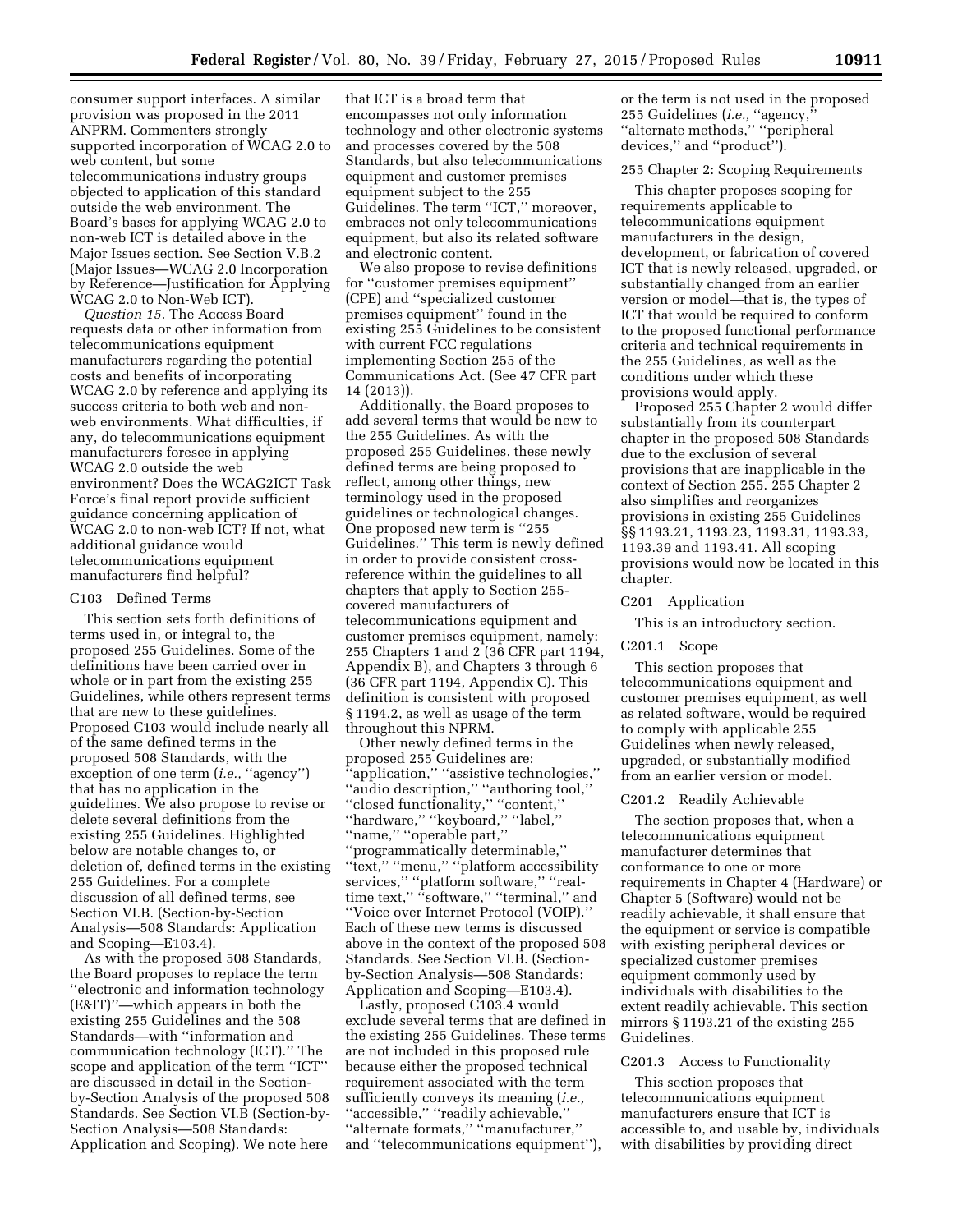access to all functionality of ICT where readily achievable. This provision is consistent with existing 255 Guidelines § 1193.31.

C201.4 Prohibited Reduction of Accessibility, Usability and Compatibility

This section proposes to prohibit changes in covered ICT that decreases, or has the effect of decreasing, its net accessibility, usability, or compatibility. This provision largely mirrors existing 255 Guidelines § 1193.39. Proposed C201.4 is intended to ensure that accessibility features in existing technology would not be compromised by later alterations in product design. An exception allows for the discontinuation of a product. This provision was proposed in the 2010 ANPRM, but inadvertently omitted from the 2011 ANPRM.

C201.5 Design, Development and Fabrication

This section proposes a general requirement that telecommunications equipment manufacturers evaluate the accessibility, usability, and interoperability of covered ICT during its design, development, and fabrication. This provision is largely based on § 1193.23(a) of the existing 255 Guidelines. We have not, however, retained § 1193.23(b) of the existing 255 Guidelines, which requires telecommunications equipment manufacturers to consider involving people with disabilities in various aspects of product design and development. We do not include this provision in the proposed 255 Guidelines because it is non-mandatory, advisory material only.

# C202 Functional Performance Criteria

This is an introductory section.

# C202.1 General

This section proposes that when the technical provisions of Chapter 4 and 5 do not address one or more features of covered ICT, the features not addressed must conform to the Functional Performance Criteria specified in Chapter 3. This proposed section is consistent with 255 Guidelines § 1193.41. For a more complete discussion of this section, see Section V.C (Major Issues—Relationship between Functional Performance Criteria and Technical Provisions).

C203 Electronic Content

This is an introductory section.

# C203.1 General

The section proposes to require content integral to the use of covered ICT to conform to Level A and Level AA Success Criteria and Conformance Requirements specified for Web pages in WCAG 2.0 or ISO 14289–1(PDF/UA– 1), both of which are incorporated by reference in 255 Chapter 1. The meaning and application of this provision is discussed in greater detail in Sections V.A (Major Issues—Covered Electronic Content). A similar provision was proposed in the 2011 ANPRM. We received no adverse comments.

# C204 Hardware

This is an introductory section.

# C204.1 General

This section proposes that, where covered ICT hardware transmits information or has a user interface, such hardware must conform to the applicable provisions in Chapter 4 (Hardware). Two of the main covered hardware components—real-time text and assistive technology—are discussed above in the Major Issues section. See Section V.D (Major Issues—Real-Time Text), and Section V.E (Major Issues— Assistive Technology).

While the requirements applicable to Section 255-covered hardware are generally the same as those applied in the 508 Standards, proposed C204.1 provides one exception, which in turn, excepts Section 255-covered ICT from conforming to five specific requirements. These exceptions are proposed due to considerations unique to telecommunications equipment. Features associated with these proposed exceptions are not typically found on hand-held portable devices subject to the 255 Guidelines, such as mobile phones. The five excepted requirements for which we are proposing relief, along with the underlying rationale, are listed below:<br>402

*402 Closed Functionality.* If applied to ICT covered by the 255 Guidelines, proposed 402 would require all products with displays to be speech enabled. It would be unreasonable to apply this requirement to consumer products that are less technologically advanced, and, moreover, doing so would likely eliminate less expensive telephony from the marketplace.

*407.11 Keys, Tickets and Fare Cards and 409 Transactional Outputs.* Keys, tickets, and fare cards are not typically used to operate ICT subject only to the 255 Guidelines. Similarly, these types of products do not typically provide transactional outputs covered by proposed 409.

*407.12 Reach Height and 408 Display Screens.* The technical requirements specified for reach ranges (proposed 407.12) and display screens (408) are only intended to apply to stationary ICT. It would thus be inappropriate to apply these requirements to mobile telecommunications equipment subject to the 255 Guidelines (*e.g.,* mobile phones, cable modems).

When these five provisions are applicable in the proposed 508 Standards, the exception for commercial non-availability would apply (under proposed E202.6.2), thereby requiring a federal agency to provide a user with disabilities access to, and use of, information by an alternative means that meets his or her identified needs.

*Question 16.* Is telecommunications equipment covered by Section 255 sufficiently unique to warrant exemption from the five hardwarerelated accessibility requirements listed in proposed C204.1? Should exceptions from other hardware requirements be added, or, conversely, should any of these five proposed exceptions be removed?

# C205 Software

This is an introductory section.

### C205.1 General

This section proposes that, where components of ICT transmit information or have a user interface, they must conform to the applicable provisions in Chapter 5 (Software).

# C205.2 WCAG Conformance

This section proposes that specified components of covered ICT—namely, user interface components, platform content, and application content—must conform to Level A and Level AA Success Criteria and Conformance Requirements specified for Web pages in WCAG 2.0, which is incorporated by reference in Chapter 1. This requirement is new to the 255 Guidelines. In the Major Issues section above, the Board discusses the benefits of, and issues attendant to, incorporation of WCAG 2.0 into the 255 Guidelines and 508 Standards. See Section V.B (Major Issues—WCAG 2.0 Incorporation by Reference).

C206 Support Documentation and Services

This is an introductory section.

### C206.1 General

This section proposes to require that where support documentation or services are provided, they must conform to the proposed provisions of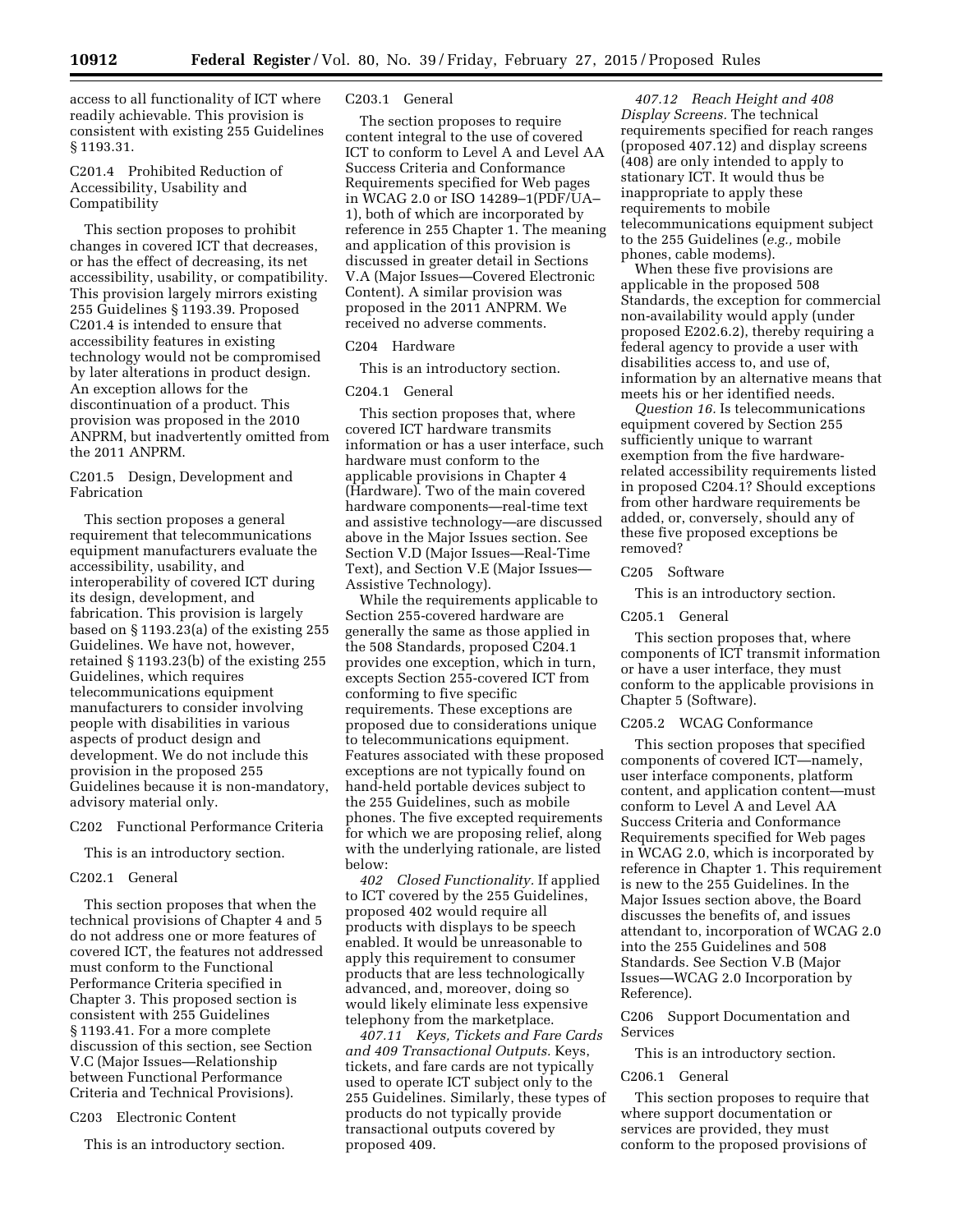Chapter 6. This proposed requirement is from the existing 255 Guidelines § 1193.33.

# *D. Functional Performance Criteria and Technical Requirements*

Appendix C sets forth proposed functional performance criteria (Chapter 3) and technical requirements (Chapters 4 through 6) that are referenced by, and applied in, the Application and Scoping provisions in the 508 Standards (Appendix A) and 255 Guidelines (Appendix B). The proposed requirements in Appendix C are based on recommendations from the Advisory Committee unless otherwise noted.

# Chapter 3: Functional Performance Criteria

Chapter 3 contains proposed functional performance criteria, which are outcome-based provisions that apply when applicable technical requirements (*i.e.,* Chapters 4 and 5) do not address one or more features of ICT. All sections of this chapter are referenced by scoping provisions in 508 Chapter 2 and in 255 Chapter 2. These functional performance criteria would also be used to determine equivalent facilitation under both the proposed 508 Standards and 255 Guidelines. Accordingly, they are referenced by the equivalent facilitation provisions in 508 Chapter 1 and 255 Chapter 1.

### 301 General

This is an introductory section.

### 301.1 Scope

This section proposes that the functional performance criteria in Chapter 3 be applied where either (a) required by 508 Chapter 2 or 255 Chapter 2, or (b) where referenced by other requirements.

# 302.1 Without Vision

This section proposes to revise the criterion for users who are blind. This provision would clarify the requirements in existing 508 Standards § 1194.31(a) and 255 Guidelines § 1193.41(a) by specifying that provision of a mode of operation without vision is required when the ICT otherwise provides a visual mode of operation.

# 302.2 With Limited Vision

This section proposes to revise the functional performance criterion for users with limited vision so that, where a visual mode of operation is provided, one mode of operation that magnifies, one mode that reduces the field of vision, and one mode that allows user control of contrast would be required. This provision contains significant

changes from the functional performance criteria in the existing 508 Standards § 1194.31(b) and existing 255 Guidelines § 1193.41(b). Existing 508 Standards § 1194.31(b) requires at least one mode of operation and information retrieval that does not require visual acuity greater than 20/70 to be provided in both audio and enlarged print output working together or independently. Existing 255 Guidelines § 1193.41(b) is similar, except that it defines users with limited vision as users possessing visual acuity that ranges between 20/70 and 20/200. For a further discussion of the history of these proposed changes, see Section IV.E.6 (Rulemaking History— 2010 and 2011 ANPRMs: Significant Issues—Modifications to the Functional Performance Criteria for Limited Vision).

*Question 17.* Some commenters raised concerns with proposed 302.2 With Limited Vision. They recommended that the Board establish thresholds for how much magnification, reduction, or contrast is sufficient to meet the provision. Should proposed 302.2 be more specific, and if so, what should the thresholds be? Please cite a scientific basis for threshold recommendations.

### 302.3 Without Perception of Color

This section proposes to add a new functional performance criterion for users with color blindness to better map to technical specifications in the 508 Standards and 255 Guidelines. Section 302.3 would require at least one mode of operation that does not require user perception of color where a visual mode of operation is provided. The technical provisions in existing 508 Standards §§ 1194.25(g) and 1194.21(i), existing 255 Guidelines § 1193.41(c), as well as proposed 407.7, prohibit color coding from being the only means of conveying information, indicating an action, prompting a response, or distinguishing a visual element.

# 302.4 Without Hearing

This section proposes to revise the criterion for users who are deaf. This provision would clarify the requirements in existing 508 Standards § 1194.31(c) and existing 255 Guidelines § 1193.41(d) by specifying that provision of a mode of operation without hearing is required when the ICT otherwise provides an auditory mode of operation.

### 302.5 With Limited Hearing

This section proposes to revise the criterion for users with limited hearing. The existing 508 Standards require at least one mode of operation and information retrieval to be provided in

an enhanced auditory fashion. The existing 255 Guidelines require that input, control, and mechanical functions be operable with limited or no hearing. Proposed 302.5 is more specific, and would require at least one mode of operation that improves clarity, one mode that reduces background noise, and one mode that allows user control of volume, when an auditory mode of speech is provided.

### 302.6 Without Speech

This proposed section would clarify the requirements in existing 508 Standards § 1194.31(e) and existing 255 Guidelines § 1193.41(h) by specifying that provision of a mode of operation without speech is only required when the ICT provides a spoken mode of operation. This section is primarily intended to address the needs of users who are unable to speak.

### 302.7 With Limited Manipulation

In this section, the Board proposes to address the functional performance criterion for users with limited manipulation. The provision would require that, when ICT provides a manual mode of operation, it must also provide at least one mode of operation that does not require fine motor control or operation of more than one control at the same time. The existing 508 Standards address the needs of users with limited manipulation and users with limited reach or strength in the same criterion (see § 1194.31(f)). By contrast, the existing 255 Guidelines address the needs of users with limited manual dexterity and users with limited reach or strength in different provisions (see §§ 1193.41(e) and (f)). Because these conditions do not necessarily exist together, their respective accessibility solutions are best presented separately. The criterion for users with limited reach or strength is set forth in proposed 302.8.

# 302.8 With Limited Reach and Strength

In this section, the Board proposes to address the functional performance criterion for users with limited reach or strength. The existing 508 Standards address the needs of users with limited manipulation and users with limited reach or strength in the same criterion (see § 1194.31(f)). By contrast, the existing 255 Guidelines address the needs of users with limited manual dexterity and users with limited reach or strength in different criteria (see §§ 1193.41(e) and (f)). Because these conditions do not necessarily exist together, their respective accessibility solutions are best presented separately.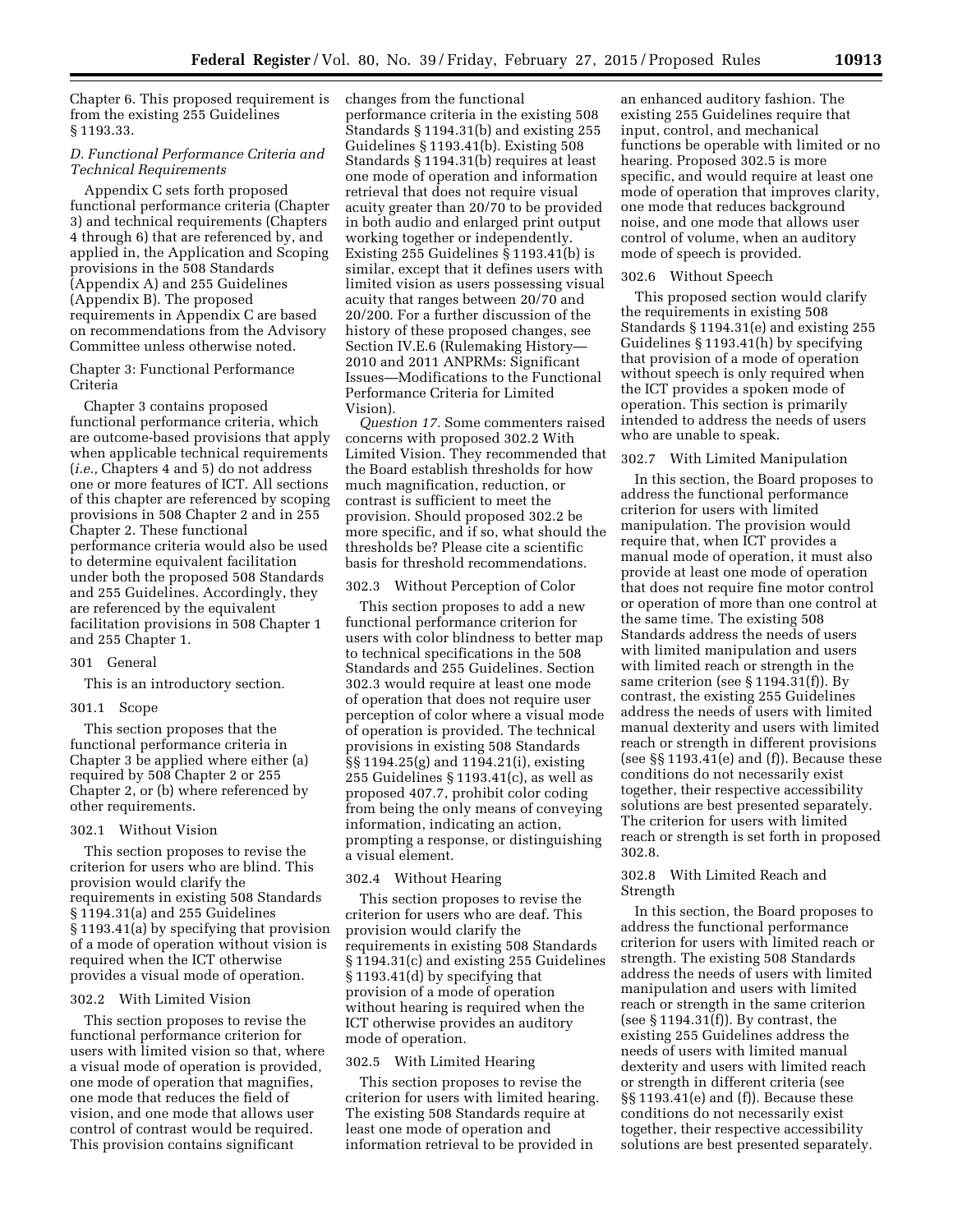The criterion for users with limited manipulation is set forth in proposed 302.7.

### Chapter 4: Hardware

Chapter 4 contains proposed requirements for hardware that transmits information or has a user interface. Examples of such hardware include computers, information kiosks, and multi-function copy machines. This chapter draws substantively from existing 508 Standards, as well as the technical requirements for automatic teller machines and fare machines in the ADA and ABA Accessibility Guidelines. See 36 CFR part 1191, Appendix D, section 707. The requirements in this chapter apply under both the proposed 508 Standards and 255 Guidelines absent an express exception.

Most of the proposed hardware requirements are new to the 255 Guidelines. This is because the existing 255 Guidelines parallel only existing 508 Standards §§ 1194.23 Telecommunications products, 1194.31 Functional performance criteria, and 1194.41 Information, documentation, and support. The existing 255 Guidelines do not currently address the other 508 requirements in Subpart B Technical Standards, namely 508 Standards §§ 1194.21 Software applications and operating systems, 1194.22 Web-based intranet and Internet information and applications, 1194.24 Video and multimedia products, 1194.25 Self-contained, closed products, and 1194.26 Desktop and portable computers. A major objective of this rulemaking is to harmonize the 255 Guidelines and 508 Standards.

Yet, while new to the 255 Guidelines, these proposed hardware rules are generally not expected to have a significant cost impact. Due to convergent technologies, a telecommunications product that previously stood alone may now be part of a more complex system. For example VoIP telephone systems may include a web interface used to operate the telephone. While these products have long been required under existing guidelines to be accessible, see, *e.g.,* 255 Guidelines § 1193.41(a) (requiring telecommunications products be operable without vision), the productby-product based structure of the guidelines results in a multiplicity of accessibility requirements. This proposed rule aims to address this problem by taking a functional approach across technologies, as well as by adding clarity and detail as to what accessible means. For these reasons, the proposed rule is not expected to impose material new costs on manufacturers of

telecommunications equipment and customer premises equipment.

With respect to an increasingly ubiquitous type of ICT hardware—selfservice transaction machines—the Board has worked collaboratively with the Departments of Justice (DOJ) and Transportation (DOT) to develop a common set of technical requirements that could be referenced and scoped by these agencies in their respective rulemaking initiatives. While each agency has different regulatory authority, self-service transaction machines can be found in a variety of settings, and the accessibility barriers are generally common across these settings. In late 2013, DOT published a final rule implementing the Air Carrier Access Act that addresses accessibility standards for airline Web sites and automated kiosks located at domestic airports. See 78 FR 67882 (Nov. 12, 2013). The DOT requirements for automated kiosks are consistent with existing 508 Standards for selfcontained, closed products. In 2010, DOJ published an ANPRM to solicit public comment on accessibility requirements under the Americans with Disabilities Act for furniture and equipment. See 75 FR 43452 (July 26, 2010). Such requirements would cover, among other things, kiosks, interactive transaction machines, and point-of-sale devices. In a future rulemaking, the Board may update the ADA and ABA Accessibility Guidelines to harmonize those guidelines with the proposed 508 Standards and the 255 Guidelines, once finalized.

# 401 General

This is an introductory section.

### 401.1 Scope

This section proposes that the technical requirements for hardware in Chapter 4 be applied where (a) required by 508 Chapter 2 or 255 Chapter 2, or (b) where referenced by other requirements. Assistive technology hardware would be excepted from conformance with this chapter. This exception is proposed in response to public comments to the 2010 and 2011 ANPRMs that sought clarification on this point. Commenters expressed the concern that, should this scoping section be read as obligating assistive technology hardware to meet the requirements of this chapter, some assistive technology would not be able to serve its function. For example, people with very low muscle tone might use a specialized membrane keyboard that is completely flat, with no tactilely discernible separation between the keys, because it is the most optimal input

device for them. This type of specialized keyboard, however, would not be permitted under proposed 407.3, which addresses tactilely discernible input controls. In light of the specialized nature of assistive technology, the Board proposes it be excepted from the technical requirements in this chapter.

# 402 Closed Functionality

This is an introductory section.

# 402.1 General

This section proposes to require ICT with closed functionality to be operable without requiring the user to attach or install assistive technology, with the exception of personal headsets or other audio couplers. This provision is needed because, when ICT has closed functionality, the end user typically does not have the option of installing or attaching assistive technology. Closed functionality can also apply to the platform user interface. This is sometimes referred to as ''firmware'' because it has a software aspect, but is not alterable by the end-user and the user interface is necessarily tied to the hardware platform. The proposed technical requirements for software (Chapter 5) do not specifically address closed functionality, except for the interoperability of software and assistive technology.

Components of ICT subject to the 255 Guidelines would be excepted from the requirements of this section (see C204.1 Exception) because such telecommunications equipment typically has closed functionality. For example, it is often impossible to attach or install assistive technology, such as a specialized keyboard.

Variable message signs (VMS) frequently are installed in federal buildings and facilities to provide information about ongoing events. Some VMS also convey information relevant to emergencies. VMS with closed functionality would be covered by this section. The Board is currently unaware of any VMS technology that provides audible output. However, there is one voluntary consensus standard addressing accessibility of VMS with respect to the needs of persons with low vision. The most recent edition of the International Code Council (ICC)'s ''Accessible and Usable Buildings and Facilities'' (ICC A117.1–2009) contains specifications for making highresolution and low-resolution VMS more accessible to people with low vision. For low-resolution signs, these requirements address signage characters (*e.g.,* case, style, height, width, stroke width, and spacing), as well as other characteristics relating to height above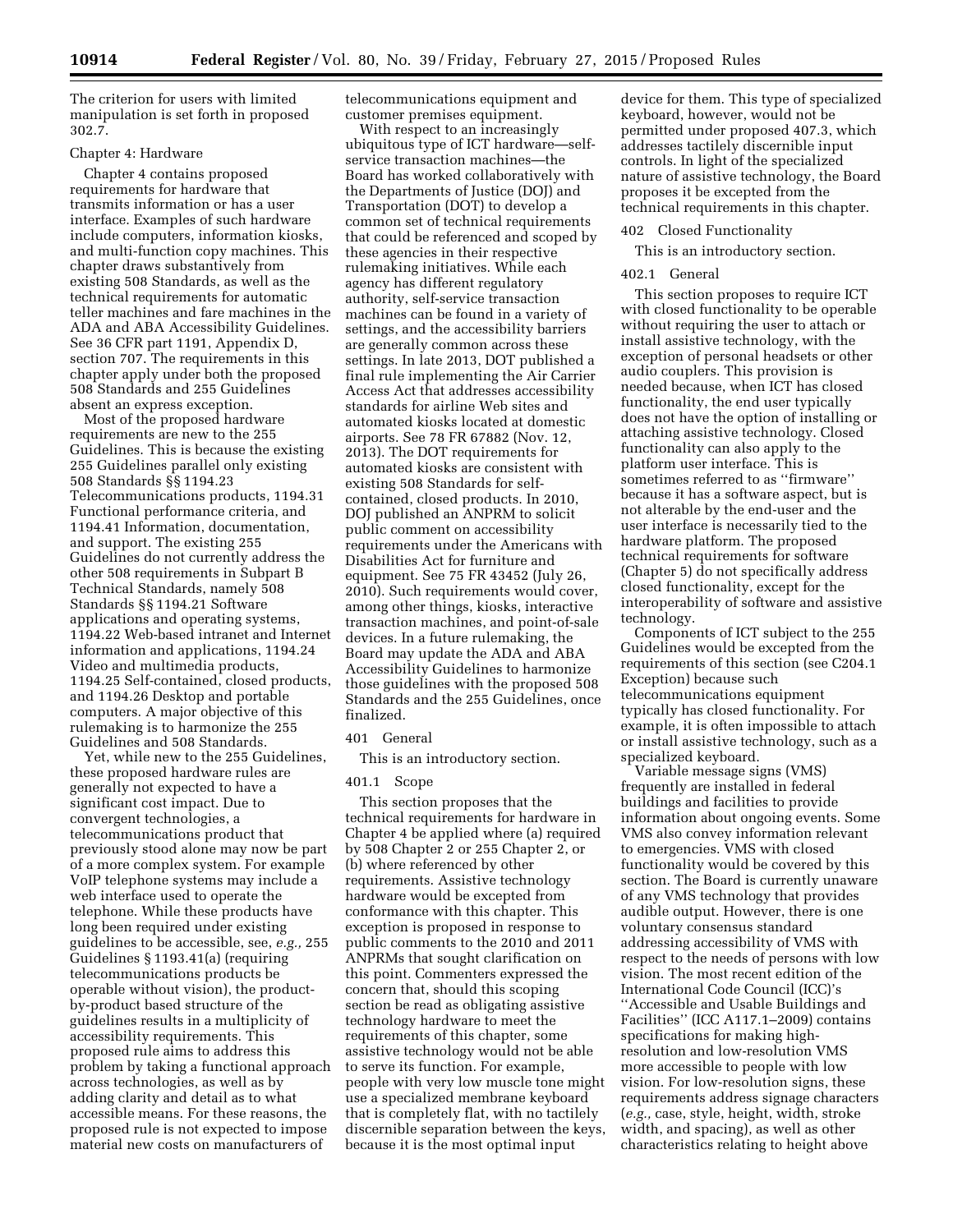the floor, finish, contrast, protective coverings, brightness, and rate of change. High-resolution VMS need only comply with the provisions for character case (uppercase), protective coverings, brightness, and rate of change since they typically meet or exceed the other specifications. In addition, section 1110.4 of the 2012 edition of the International Building Code requires VMS in transportation facilities and in emergency shelters to comply with ICC A117.1 unless equivalent information is provided audibly. The IBC, however, does not require the VMS, itself, to provide the audible message. For example, in a transportation facility, information equivalent to the VMS display can be provided through a public address system.

*Question 18.* In the final rule, the Board is considering incorporating by reference the requirements for VMS in ICC A117.1–2009—or its successor ICC A117.1–2015, if the standard has been finalized by that time—in order to make such signs more accessible to individuals who are blind or have low vision. The Board seeks comment on the advisability of incorporating by reference the requirements in ICC A117.1–2009 (or its successor) for variable message signs. Are there technologies that would allow a user to receive an audible message generated by the VMS sign? If so, the Board requests that commenters provide information regarding this technology. Until VMS can be made directly accessible to persons who are blind, we recognize that VMS would have to be paired with audible public address announcements. If VMS cannot be speech enabled, should the Board require VMS to, at least, be accessible to people with low vision?

# 402.2 Speech-Output Enabled

This section proposes to require ICT with closed functionality that has a display screen to be speech-output enabled. This means that operating instructions and orientation, visible transaction prompts, user input verification, error messages, and all displayed information necessary for full use, would have to be accessible to and usable by individuals with vision impairments. In actual practice, for all but the simplest ICT (*e.g.,* hardware without display screens), this means ensuring that the ICT has built-in speech output. This explicit requirement would be new to the 508 Standards. That is, while the requirement in existing 508 Standards § 1194.25(a) has been interpreted as requiring ICT with closed functionality to provide speech output since that is

the only means of making such products ''usable by people with disabilities without requiring an end-user to attach assistive technology,'' there is currently no express mandate for speech output. This proposed section contains two exceptions, which exempt specific types of information from speech output requirements, as discussed below.

# Exception 1 to 402.2 Speech-Output Enabled

This section proposes to exclude from the requirement for speech output any user inputted content that is not displayed as entered for security purposes, such as when asterisks are shown on-screen instead of personal identification numbers. Excluded material may be delivered as audible tones, rather than as speech.

# Exception 2 to 402.2 Speech-Output Enabled

This section proposes to permit visible output that is not necessary for the transaction being conducted—such as advertisements and similar material—from the requirement for audible output.

# 402.2.1 User Control

This section proposes requirements for user control of speech-enabled output concerning interruption upon selection of a transaction, as well as repeat and pause capabilities. This section is similar to § 1194.25(e) of the existing 508 Standards.

### 402.2.2 Braille Instructions

This section proposes that, where displays for ICT with closed functionality are required to have speech output, instructions for initiating the speech mode be provided in braille. Braille instructions would be required to conform to specifications for braille in the ADA and ABA Accessibility Guidelines. See ADA and ABA Accessibility Guidelines, 36 CFR part 1191, Appendix D, section 703.3. This requirement would be new to the 508 Standards. For telecommunications equipment and customer premises equipment subject to Section 255, this requirement is inapplicable; an exception to proposed C204.1 expressly exempts such ICT from this hardware requirement. This proposal was included in the 2011 ANPRM, and the Board received no comments.

# 402.3 Volume

This section proposes to require two alternate standards for volume control and output amplification on ICT with closed functionality that delivers sound, depending on whether such sound is

being conveyed for private or nonprivate listening. An exception also provides that ICT conforming to 410.2, which addresses volume gain for ICT with two-way voice communication, would be exempted from complying with this section.

### 402.3.1 Private Listening

This section proposes to require that, where ICT subject to 402.3 provides a mechanism for private listening—such as a handset or headphone jack—it must have a mode of operation for controlling the volume, and provide a means for effective magnetic wireless coupling to hearing technologies. This proposed requirement would be new to the 508 Standards.

### 402.3.2 Non-private Listening

This section proposes to require that, where ICT subject to 402.3 provides non-private listening, incremental volume control must be provided with output amplification up to a level of at least 65 dB. In addition, where the ambient noise level of the environment is above 45 dB, a volume gain of at least 20 dB above the ambient level would be required and must be user selectable. This provision would require a function to be provided to automatically reset the volume to the default level after every use. This section closely corresponds to § 1194.25(f) in the existing 508 Standards.

### 402.4 Characters

This section proposes to require that at least one mode of characters displayed on a screen be in sans serif font. In addition, where ICT does not provide a screen enlargement feature, characters would be required to have a minimum height requirement of 3/16 inch based on the uppercase letter ''I.'' This section would also require that characters contrast with their background with either light characters on a dark background or dark characters on a light background. This section would be new to the 508 Standards.

# 403 Biometrics

This is an introductory section.

### 403.1 General

This section proposes to prohibit biometrics from being the only means for user identification or control unless at least two different biometric options using different biological characteristics are provided. This new exception was recommended by the Advisory Committee. Without the added exception, the language in this section is substantially unchanged from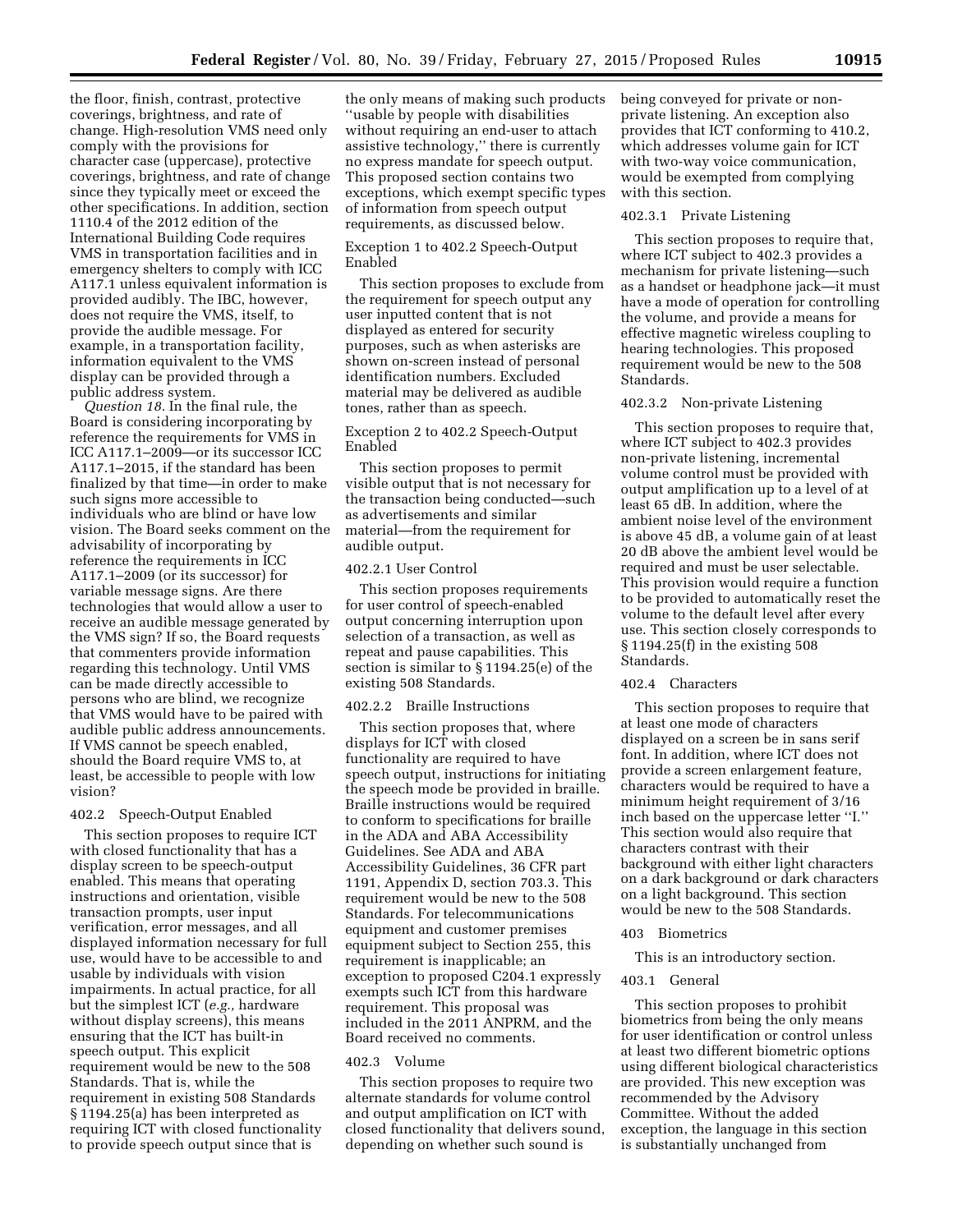§ 1194.25(d) of the 508 Standards, but would be new to the 255 Guidelines.

404 Preservation of Information Provided for Accessibility

This is an introductory section.

### 404.1 General

This section proposes to prohibit ICT that transmits or converts information or communication from removing nonproprietary information provided for accessibility or, if the non-proprietary information or communication is removed, this section would require that it be restored upon delivery. For example, a video or multimedia presentation with closed captioning would be required to retain the caption encoding, or, if removed in transmission, then restore such encoding upon delivery. This provision closely models §§ 1194.23(j) and 1193.37 of the 508 Standards and 255 Guidelines, respectively.

### 405 Flashing

This is an introductory section.

### 405.1 General

This section proposes that, where ICT emits lights in flashes, there can be no more than three flashes in any onesecond period. An exception would allow small flashes not exceeding the general flash and red flash thresholds defined in Success Criterion 2.3.1 of WCAG 2.0 because such flashes do not pose seizure risks to users. This requirement is based on recommendations from the Advisory Committee. This proposed section closely corresponds to existing 508 Standards §§ 1194.21(k), 1194.22(j), and 1194.25(i), and is similar to § 1193.43(f) of the existing 255 Guidelines. The flash rate specification in this section is supported by scientific studies on seizures and photosensitivity.<sup>9</sup>

# 406 Standard Connections

This is an introductory section.

# 406.1 General

This section proposes that, where ICT provides data connections used for

input and output, at least one of each type of data connection conform to industry standard non-proprietary formats, *e.g.,* jacks and plugs. This proposed section closely corresponds to § 1194.26(d) of the existing 508 Standards and § 1193.51(a) of the existing 255 Guidelines. The intent of this provision is to support compatibility with assistive technology hardware.

### 407 Operable Parts

This is an introductory section.

# 407.1 General

This section addresses accessibility features of operable parts—such as keys and controls—when part of the user interface is hardware. This section proposes to require operable parts of ICT to conform to the technical requirements in proposed 407.2, 407.3, and 407.4. This section is consistent with requirements in existing 508 Standards §§ 1194.21 and 1194.25, along with § 1193.41(f) of the existing 255 Guidelines.

# 407.2 Contrast

This section proposes that keys and controls, where provided, contrast visually from background surfaces. Characters and symbols would have to provide this contrast with either light characters or symbols on a dark background or dark characters or symbols on a light background. The goal of this section is to make operable parts of hardware on ICT more usable for persons with low vision. A contrast requirement for hardware was recommended by the Advisory Committee. It would be new to the 508 Standards and 255 Guidelines.

### 407.3 Tactilely Discernible

This section proposes to require that at least one tactilely discernible input control conforming to the requirements of this section be provided for each function. ICT containing touchscreens is widely used in the marketplace. Touchscreens currently are not generally tactilely discernible. This requirement would not prohibit use of touchscreens, membrane keys, or gesture input, provided there is at least one alternative method of input that is tactilely discernible. The intent of this proposed section is to address the difficulty certain people with visual and dexterity impairments often have when using touchscreens. This section, which contains subsections for three types of functions (*i.e.,* identification, alphabetic keys, and numeric keys) is new to the 255 Guidelines, but is consistent with existing 508 Standards §§ 1194.23(k)(1)– (k)(4), with some changes as discussed below.

The Board is also proposing an exception to the requirement for tactile discernibility for touchscreen-based devices in today's marketplace that have proven to be accessible to—and popular with—people with visual disabilities. Specifically, the proposed exception would exempt devices for personal use offering input controls that (a) are audibly discernible without activation, and (b) operable by touch. Examples of currently available devices without tactilely discernible keyboards that are still navigable and usable by individuals with visual disabilities include devices offered by Apple with the iOS-based VoiceOver feature, such as the iPhone® and iPad®. Technology has evolved to the point where touch screens can be made navigable by blind users. Keyboards are an optional design feature. This proposed exception would be a significant departure from the 508 Standards and 255 Guidelines, but more accurately reflects the state of current technology. We welcome comment on this proposed approach.

In addition, the Board is considering adding to the final rule a requirement that at least one type of input technology on ICT with touch screens be compatible with a prosthetic, similar to the requirement in existing 255 Guidelines § 1193.51(c).

*Question 19.* Does the proposed exception to the requirement for tactilely discernible input controls strike the appropriate balance so that it permits innovative accessibility approaches for individuals with visual impairments without being overbroad? Should there be additional requirements for touchscreens? For example, should the Board require touchscreens to be compatible with prosthetic devices?

### 407.3.1 Identification

This section proposes to require input controls to be tactilely discernible without activation, as well as operable by touch. It also would require key surfaces outside active areas of display screens to be raised above their surrounding surfaces. The Board notes that, by requiring raised key surfaces, it does not thereby intend to prohibit contouring of keys. Users with limited manual dexterity may prefer concave keys. Contoured keys would be permitted under proposed 407.3.1, for example, by providing keys with raised edges and concave centers, as is often used on computer keyboards and landline telephone keypads. This section is new to the 255 Guidelines, but is similar to existing 508 Standards §§ 1194.23(k)(1), 1194.25(c), and

<sup>9</sup>See, *e.g.,* Graham Harding, et al., Photic- and Pattern-Induced Seizures: Expert Consensus of the Epilepsy Foundation of America Working Group, 46 *Epilepsia* 1426 (2005); Arnold Wilkins, et al., Characterizing the Patterned Images That Precipitate Seizures and Optimizing Guidelines to Prevent Them, 46 *Epilepsia* 1212 (2005); see also Ofcom, Guidance Notes Section 2: Harm & Offence for Licensees on Flashing Images and Regular Patterns in Television (Issue Ten: July 2012), available at *[http://stakeholders.ofcom.org.uk/](http://stakeholders.ofcom.org.uk/binaries/broadcast/guidance/831193/section2.pdf) [binaries/broadcast/guidance/831193/section2.pdf](http://stakeholders.ofcom.org.uk/binaries/broadcast/guidance/831193/section2.pdf)*; Information about Photosensitive Seizure Disorders, Trace Research & Development Center (June 2009), *[http://trace. wisc. edu/peat/photosensitive.php](http://trace.wisc.edu/peat/photosensitive.php)*.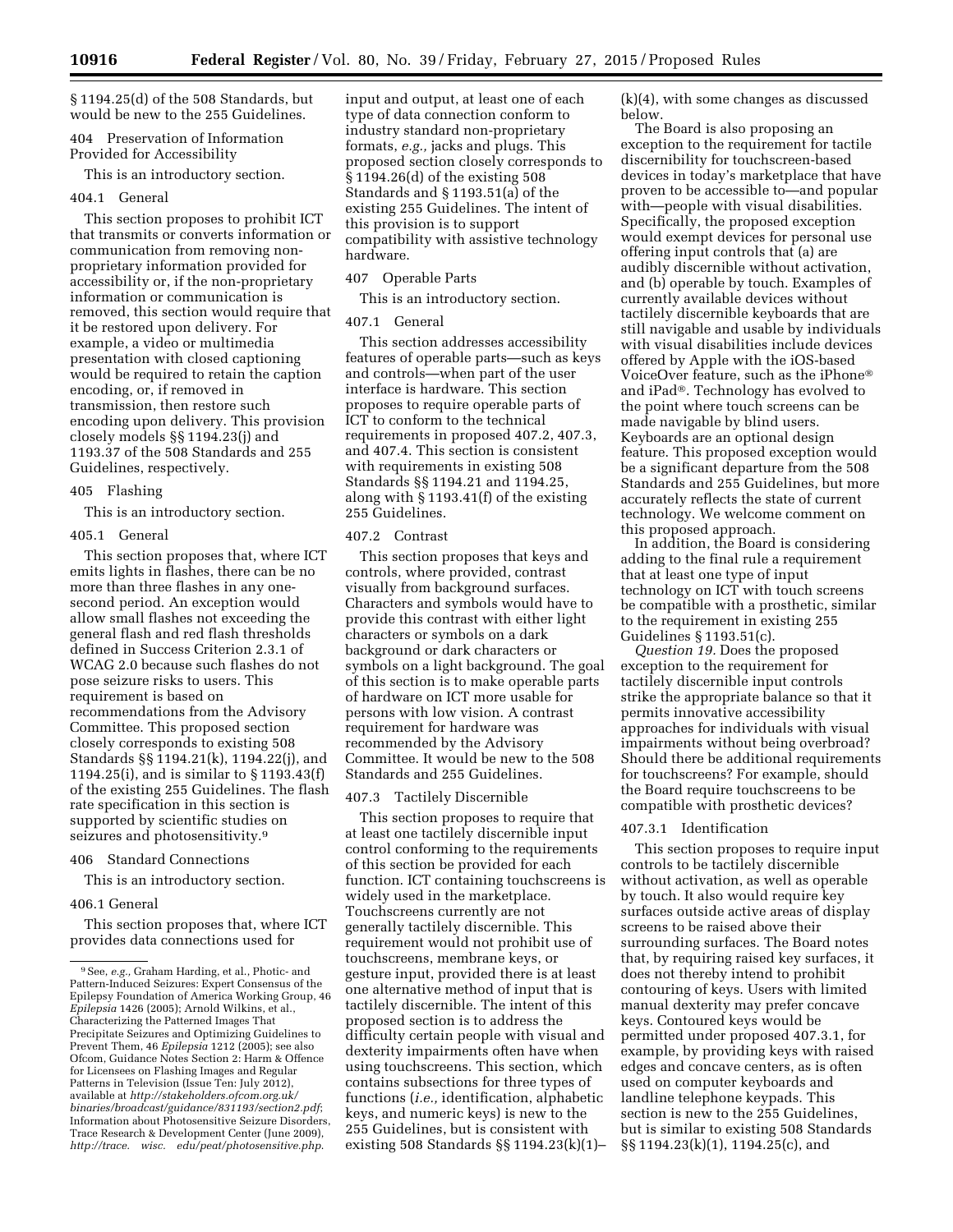1194.26(b). It is also consistent with the requirements for input controls in the ADA and ABA Accessibility Guidelines. See 36 CFR part 1191, Appendix D, section 707. This is not a material change from the existing standards, and therefore, imposes no new costs.

*Question 20.* Some industry commenters to the 2011 ANPRM suggested that the Board permit concave—as well as raised—key surfaces. What would be the impact on accessibility if proposed 407.3.1 instead prohibited key surfaces outside the active area of the display screen from being flush with surrounding surfaces?

### 407.3.2 Alphabetic Keys

This section proposes to require alphabetic keys, where provided, to be arranged in a traditional QWERTY layout, with tactilely distinct letter ''F'' and ''J'' keys. The requirement for tactilely discernible home row keys derives from existing 508 Standards § 1194.23(k)(1), but would be a new requirement for the 508 Standards and 255 Guidelines. The intent of this section is to address identification and orientation when alphabetic key entry is used. This section was added to the proposed rule at the request of commenters to the 2011 ANPRM, who suggested that a requirement for alphabetic keys was needed to complement the proposed requirement for numeric key layout (proposed 407.3.3). Where a numeric keypad with an alphabetic overlay is provided (such as on a telephone keypad), the relationships between letters and digits would be required to conform to ITU– T Recommendation E.161, as incorporated by reference in 508 Chapter 1 and 255 Chapter 1.

This requirement for a QWERTY layout in keyboards and conformance to ITU–T Recommendation E.161, while new to the 508 Standards and 255 Guidelines, represents current design practice. Accordingly, there should be no additional cost associated with this provision.

### 407.3.3 Numeric Keys

This section proposes to require numeric keys, where provided, to be arranged in a 12-key ascending or descending keyboard layout, with a tactilely distinct number ''5'' key. The requirement for a tactilely discernible ''5'' key derives from existing 508 Standards § 1194.23(k)(1), but would be a new requirement for the 508 Standards and 255 Guidelines. The intent of this section is to address identification and orientation when numeric data entry is used.

# 407.4 Key Repeat

This section proposes to require that, where a keyboard with a key repeat feature is provided, the delay before activation of the key repeat feature must be fixed at, or adjustable to, 2 seconds minimum. The intent of this section is to address the unintentional activation of keys by people with dexterity impairments. The proposed requirement closely corresponds to existing 508 Standards §§ 1194.23(k)(3), 1194.25(c), and 1194.26(b), but is new to the 255 Guidelines. Because telecommunications products generally do not have a key repeat feature, the Board expects the impact of this provision on telecommunications equipment manufacturers to be negligible.

# 407.5 Timed Response

This section proposes to require that where a timed response is required, ICT would have to alert the user visually, as well as by touch or sound. It would also have to provide the user an opportunity to indicate that more time is needed. The intent of this section is to afford people with certain disabilities namely, those relating to manual dexterity, cognitive disabilities, or otherwise affecting response time additional time to complete a task, if needed. The proposed requirement is consistent with existing 255 Guidelines § 1193.41(g), and closely corresponds to existing 508 Standards §§ 1194.25(b) and 1194.22(p).

### 407.6 Status Indicators

This section would require status indicators, including all locking or toggle controls or keys, such as ''Caps Lock'' and ''Num Lock,'' to be discernible visually and by either touch or sound. The intent is to ensure that users who are blind can determine the status of locking or toggle keys audibly or by touch, and that users who are deaf can make this determination visually. This proposed provision closely corresponds to existing 508 Standards §§ 1194.23(k)(4), 1194.25(c), and 1194.26(b), but would be new to the 255 Guidelines. While new to the 255 Guidelines, status indicators for Caps Lock and Num Lock controls represent current design practice. Accordingly, there should be no additional cost associated with this provision.

### 407.7 Color

This section proposes to prohibit color-coding from being the only means of conveying information, indicating an action, prompting a response, or distinguishing a visual element. The proposed section is the same as existing

508 Standards § 1195.25(g), and is consistent with 255 Guidelines § 1193.41(c). The use of color is also addressed in existing 508 Standards § 1194.22(c), which requires that Web pages ''be designed so that all information conveyed with color is also available without color, for example from context or mark up.'' The intent of the proposed section is to address the needs of people who are color blind or have low vision. The proposed prohibition on color-coding represents current practice in the design of electronic content and, therefore, should not result in any additional cost.

### 407.8 Audio Signaling

This section proposes to prohibit audio signaling from being the only means of conveying information, indicating an action, or prompting a response. For example, when a landline telephones provides a stutter tone to indicate a voice mail message, such a tone is typically accompanied by an activated light on the phone. This proposal closely parallels the prohibition in existing 508 Standards § 1194.25(g) against use of color as the only means of conveying information. The section is intended to address the needs of individuals with hearing impairments in the same way that proposed 407.7 addresses the needs of persons who have color blindness. Although an express prohibition on audio signaling would be new to the 508 Standards and 255 Guidelines, such a prohibition is implied by the existing functional performance criteria (508 Standards § 1194.31(c)), and represents current industry practice. This proposed provision should not, therefore, result in any significant cost increase.

### 407.9 Operation

This section would require ICT with operable parts to provide at least one mode of operation that is operable with one hand, and prohibits operable parts requiring tight grasping, pinching, or twisting of the wrist. The force required to activate operable parts would be limited to 5 lbs. (22.2 N) maximum. The proposed requirement closely corresponds to existing 508 Standards §§ 1194.23(k)(2), 1194.25(c), and 1194.26(b), and is consistent with existing 255 Guidelines §§ 1193.41(e) and (f). This section is aimed at addressing the needs of people with manual dexterity impairments when using operable parts.

# 407.10 Privacy

This proposed section would require the same degree of privacy of input and output for all individuals. For example,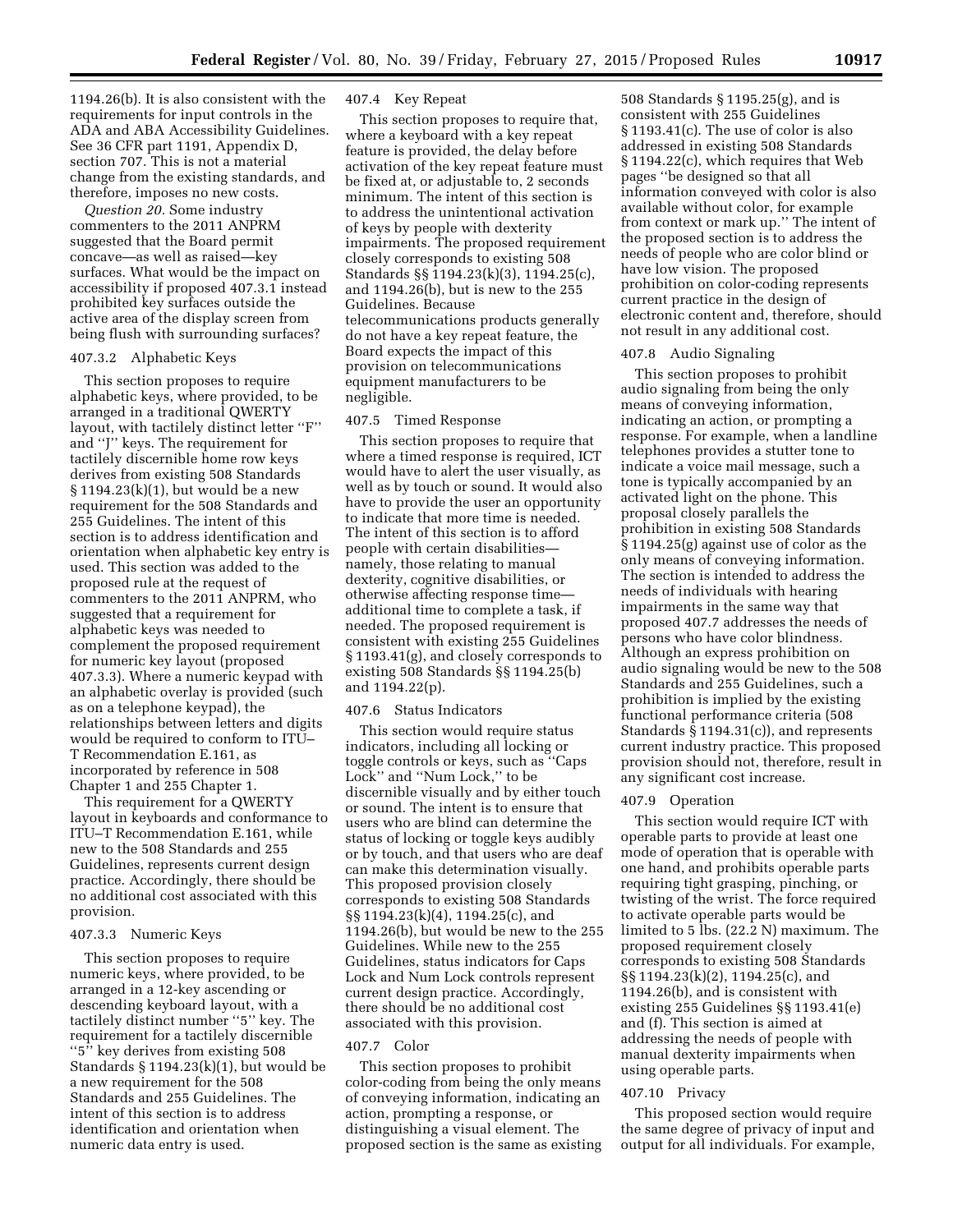individuals using a speech output mode must be afforded the same degree of privacy as those using a display screen. The proposed requirement would be new to both the 508 Standards and 255 Guidelines. ATMs and Fare Vending Machines, as addressed in the ADA and ABA Accessibility Guidelines (36 CFR part 1191, Appendix D, section 707.4), typically support compliance with this requirement by providing a handset or audio jack. Additionally, this proposed section would prohibit screens from automatically going blank when the speech function is engaged. Many people with low vision use speech output to supplement or reinforce onscreen prompts. Consequently, automatically blanking the screen would render the ICT less accessible to these users. Provision of an option for users to blank the screen, however, may be helpful to individuals who desire greater privacy.

# 407.11 Keys, Tickets, and Fare Cards

This section would require that, when kiosks or other ICT provide a key, ticket, or fare card, those objects have a tactilely discernible orientation, if orientation is important to the object's further use. This requirement would be new to the 508 Standards and 255 Guidelines, and is intended to address the needs of individuals with visual impairments. This section is identical to the recently issued final rule by the Department of Transportation concerning the accessibility of tickets and boarding passes issued by shareduse automated kiosks at airport facilities. See Nondiscrimination on the Basis of Disability in Air Travel: Accessibility of Web sites and Automated Kiosks at U.S. Airports, 78 FR 67882 (Nov. 12, 2013) (to be codified at 49 CFR part 27). ICT subject to the 255 Guidelines would be expressly exempted from the requirements of this section (by proposed C204.1 Exception) because telecommunications equipment does not typically issue keys, tickets, or fare cards.

### 407.12 Reach Height

This section proposes requirements for the height of side and forward reaches that would enable persons using wheelchairs or other mobility aids to reach and operate at least one of each type of operable part. This proposed section would apply only to ICT that is stationary. By ''stationary,'' the Board means that the ICT, once put in place, is not intended to be relocated for routine use. Proposed 407.12 parallels existing 508 Standards § 1194.25(j), which applies side reach requirements to ICT that is ''freestanding, non-

portable, and intended to be used in one location.'' We are proposing to use the term ''stationary'' to address concerns that the word ''freestanding'' implies an independent supporting structure that may not always be in place, such as with a multifunction printer specifically designed for table-top or desk-top use.

Specifically, this section would establish requirements for position (*i.e.,*  vertical reference plane), forward reach, and side reach. This section proposes maximum and minimum reach heights for either forward (over the lap) or side reaches to stationary ICT. Existing 508 Standards § 1194.25(j) only provides specifications for side reaches to operable parts of ICT. This section would provide greater design flexibility by permitting controls to be configured for either forward reach (407.12.3) or side reach (407.12.2). This flexibility would allow manufacturers to assess conformance prior to sale and independent of factors outside their control. For example, a manufacturer cannot control the installation location once ICT is purchased. However, because controls are designed to be within reach, the purchaser can then ensure that the ICT is located so that at least one of each type of control is accessible to individuals with disabilities. ICT subject to the 255 Guidelines would be expressly exempted from the requirements of this section (by proposed C204.1 Exception) because it is not typically stationary.

*Question 21.* Should the requirements for reach height in proposed 407.12 apply to ICT subject to the 255 Guidelines, such as, for example, routers attached to racks? The Board asks that telecommunications equipment manufacturers provide information on the costs of such a requirement. Are there alternative ways of making these components accessible? We welcome comments on suggested approaches.

# 407.12.1 Vertical Reference Plane

This section proposes that the positioning of operable parts for side reaches and forward reaches be determined with respect to a vertical reference plane, with the location and length of the plane dependent on the type of reach. The provisions for a side reach in existing 508 Standards § 1194.25(j)(1) contain references to this same vertical reference plane.

# 407.12.1.1 Vertical Plane for Side Reach

This section proposes that, where a side approach is provided, the vertical reference plane must have a minimum length of 48 inches. The 48-inch

dimension is based on the length of a stationary occupied wheelchair. This side reach requirement mirrors existing 508 Standards § 1194.25(j)(1) and Figure 1.

407.12.1.2 Vertical Plane for Forward Reach

This section proposes that, where a forward reach is provided, the vertical reference plane must be, at a minimum, 30 inches long. The 30-inch dimension is based on the width of a stationary occupied wheelchair. This dimension is consistent with the ADA and ABA Accessibility Guidelines (36 CFR part 1191, Appendix D, section 305.5).

### 407.12.2 Side Reach

This section specifies proposed requirements for operable parts providing unobstructed or obstructed side reaches. It proposes to limit the height of the portion of the ICT over which a person must reach to access controls to 34 inches maximum in height. Although the existing 508 Standards do not include a maximum height for the portion of the ICT over which a person must reach, the proposed 34 inches maximum height is consistent with ICC A117.1–2009, as well as the ADA and ABA Accessibility Guidelines (36 CFR part 1191, Appendix D, section 308). Without such a height limitation, controls at 48 inches could be out of reach if an obstruction blocked a user's arm and impeded his or her reach to the controls.

### 407.12.2.1 Unobstructed Side Reach

This section proposes that, where the operable part is located 10 inches or less behind the vertical reference plane, the operable part must be 48 inches high maximum and 15 inches high minimum above the floor. Although existing 508 Standards § 1194.25(j)(2) permits a maximum reach height of 54 inches, it contains the same minimum height (15 inches) and 10-inch reach depth. The proposed lowering of the maximum height for unobstructed side reach (*i.e.,*  from 54 inches in the existing 508 Standards to 48 inches in this proposed rule) reflects a similar change in 2004 to the ADA and ABA Accessibility Guidelines. See 36 CFR part 1191, Appendix D, section 308.3. This proposed maximum height is also consistent with accessible reaches specified in the 1998 edition, as well as two subsequent editions, of the ICC A117.1.

# 407.12.2.2 Obstructed Side Reach

This section proposes that, where the operable part is located more than 10 inches, but not more than 24 inches,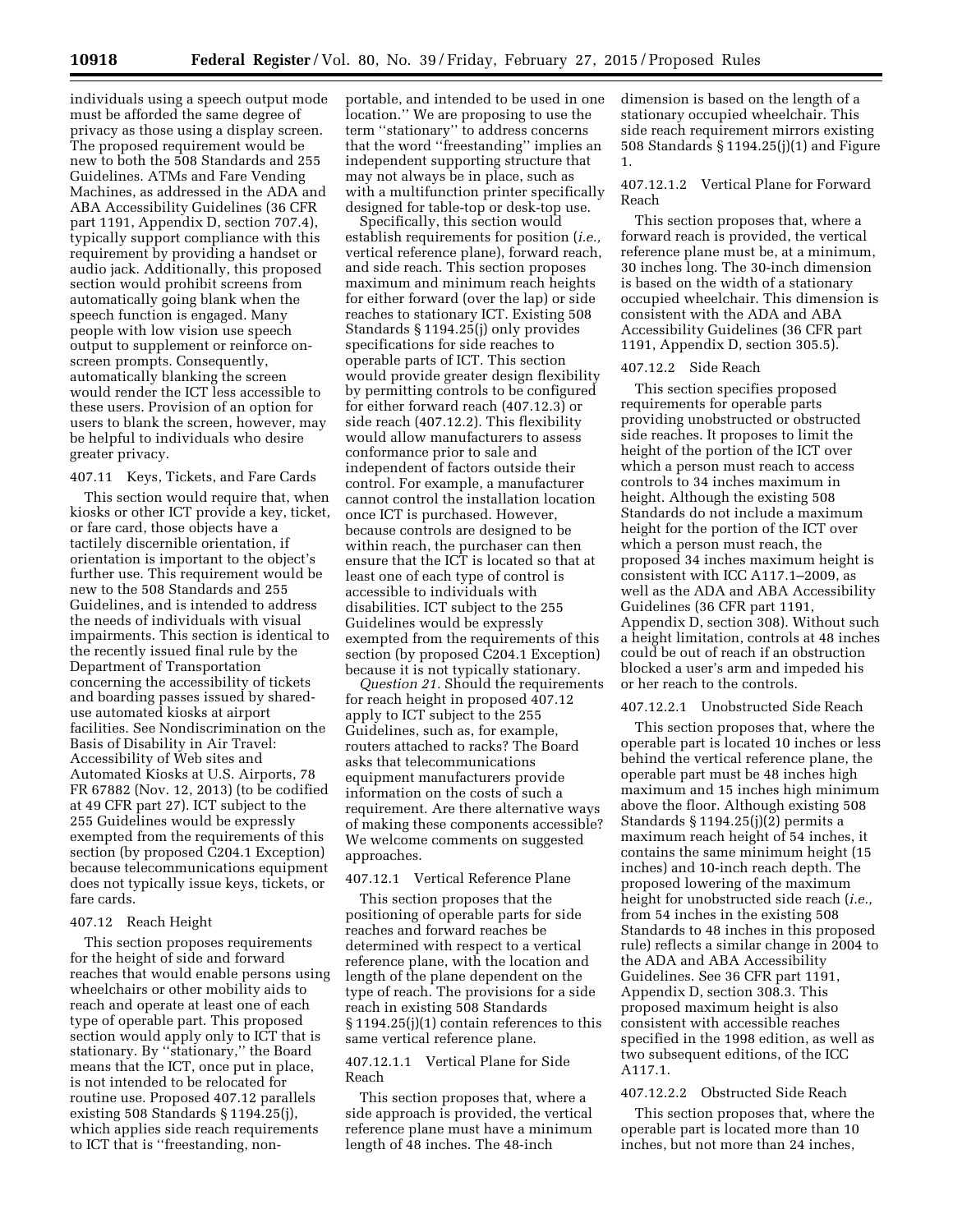behind the vertical reference plane, the height of the operable part must be 46 inches maximum and 15 inches minimum above the floor. In addition, the operable part would not be permitted to be located more than 24 inches behind the vertical reference plane. Although it is editorially revised, this section is the same as existing 508 Standards §§ 1194.25(j)(3) and 1194.25(j)(4).

### 407.12.3 Forward Reach

This section contains proposed requirements for operable parts providing either an unobstructed or obstructed forward reach. This section proposes to limit the height of an obstruction that must be reached over to operate the control to 34 inches in height. The 34-inch height restriction is consistent with the ADA and ABA Accessibility Guidelines. See 36 CFR part 1191, Appendix D, section 308. The proposed provision would also require the vertical reference plane to be centered on, and intersect with, the operable part.

As noted previously, the existing 508 Standards do not provide specifications for forward reaches. While this requirement (and its subsections) would thus be new to the existing 508 Standards, it nonetheless would provide greater design flexibility by permitting controls to be configured for forward reach (or, alternatively, side reach), at the manufacturer's discretion.

### 407.12.3.1 Unobstructed Forward Reach

This section proposes that, where an unobstructed forward reach is provided, the operable part must be located 48 inches high maximum and 15 inches high minimum above the floor. An unobstructed forward reach, for purposes of this section, occurs when the operable part is located at the leading edge of the maximum protrusion within the length of the vertical reference plane of the ICT. These dimensions and their resulting geometry are consistent with the ADA and ABA Accessibility Guidelines (36 CFR part 1191, Appendix D, sections 306 and 308).

# 407.12.3.2 Obstructed Forward Reach

This section proposes that, where an obstructed forward reach is provided, the maximum allowable forward reach to an operable part would be 25 inches. An obstructed forward reach, for purposes of this section, occurs when the operable part is located behind the leading edge of the maximum protrusion within the length of the vertical reference plane of the ICT. In

addition, this proposed section also contains subsections, as discussed below, establishing maximum heights for operable parts with obstructed forward reaches, as well as dimensions for knee and toe spaces. These dimensions and their resulting geometry are consistent with the ADA and ABA Accessibility Guidelines (36 CFR part 1191, Appendix D, sections 306 and 308).

### 407.12.3.2.1 Height

This section, presented in tabular form (Table 407.12.3.2.1), proposes alternative maximum heights for operable parts with obstructed forward reaches depending on reach depth. As specified in this table, if the reach depth of the operable part is less than 20 inches, then the operable part must be no higher than 48 inches. If the reach depth of the operable part is 20 inches to 25 inches, then the operable part must be no higher than 44 inches. These dimensions and their resulting geometry are consistent with the ADA and ABA Accessibility Guidelines (36 CFR part 1191, Appendix D, sections 306 and 308).

# 407.12.3.2.2 Knee and Toe Space

This section proposes dimensions for knee and toe space under ICT when an obstructed forward reach is provided. The dimensions necessary to accommodate the full knee and toe space under ICT would be 27 inches high minimum, 25 inches deep maximum, and 30 inches wide minimum. This knee and toe space would also have to be clear of obstructions. These dimensions and their resulting geometry are consistent with the ADA and ABA Accessibility Guidelines (36 CFR part 1191, Appendix D, sections 306 and 308).

There are two proposed exceptions to this knee and toe space requirement. First, toe space with a reduced clear height of 9 inches (rather than 27 inches) would be permitted for a depth of no more than 6 inches. Building on this exception, the second exception would allow further reduction in the height of the space along the profile of the knee to the toe sloping at 6:1 toward the maximum protrusion of the ICT. This means that, for every 6 inches of height, the line can move toward the maximum protrusion of the ICT up to 1 inch or, put another way, 6 inches of rise to 1 inch of run. These two exceptions allow ICT to provide space beneath operable controls for ICT for knees and toes, or a portion of knees and toes, depending on the location of the controls.

### 408 Display Screens

# This is an introductory section.

### 408.1 General

This section proposes to require that, where stationary ICT provides one or more display screens, at least one of each type of screen must be visible from a point located 40 inches above the floor space where the display screen is to be viewed. The word ''stationary'' in this proposed section would have the same meaning as in proposed 407.12. The intent of this provision is to ensure that display screens are viewable by individuals who use wheelchairs or other mobility aids. This would be a new requirement for the 508 Standards. ICT subject to the 255 Guidelines would be expressly exempted from the requirements of this section (by proposed C204.1 Exception) because such equipment is not typically stationary.

*Question 22.* The visibility requirements for display screens in section 408.1 apply only to stationary ICT (*i.e.,* ICT that is not intended to be moved once put in place), and, consequently, would not generally apply to telecommunications equipment subject to the 255 Guidelines—such as cable modems and routers. Should the requirements for display screens apply to ICT subject to the 255 Guidelines?

In addition to the proposed requirements above, the Board is considering establishing a requirement for the angle of the display screen to be adjustable, so that a person using a wheelchair or other mobility aid could see the entire viewable area of the display screen and minimize the effect of glare.

*Question 23.* Should the Board add a requirement that the viewing angle of display screens be adjustable to permit wheelchair users or persons of small stature to see the entire viewable area of such screens and minimize glare? Are there other characteristics of display screens that would make them more viewable to persons who use wheelchairs or other mobility aids?

409 Transactional Outputs

This is an introductory section.

# 409.1 General

This section proposes that, where transactional outputs—such as tickets and receipts—are provided by ICT with speech output, the speech output must contain all information necessary to complete or verify a transaction. As applied to ICT with closed functionality and display screens required to be speech-output enabled under proposed 402.2, this section would require all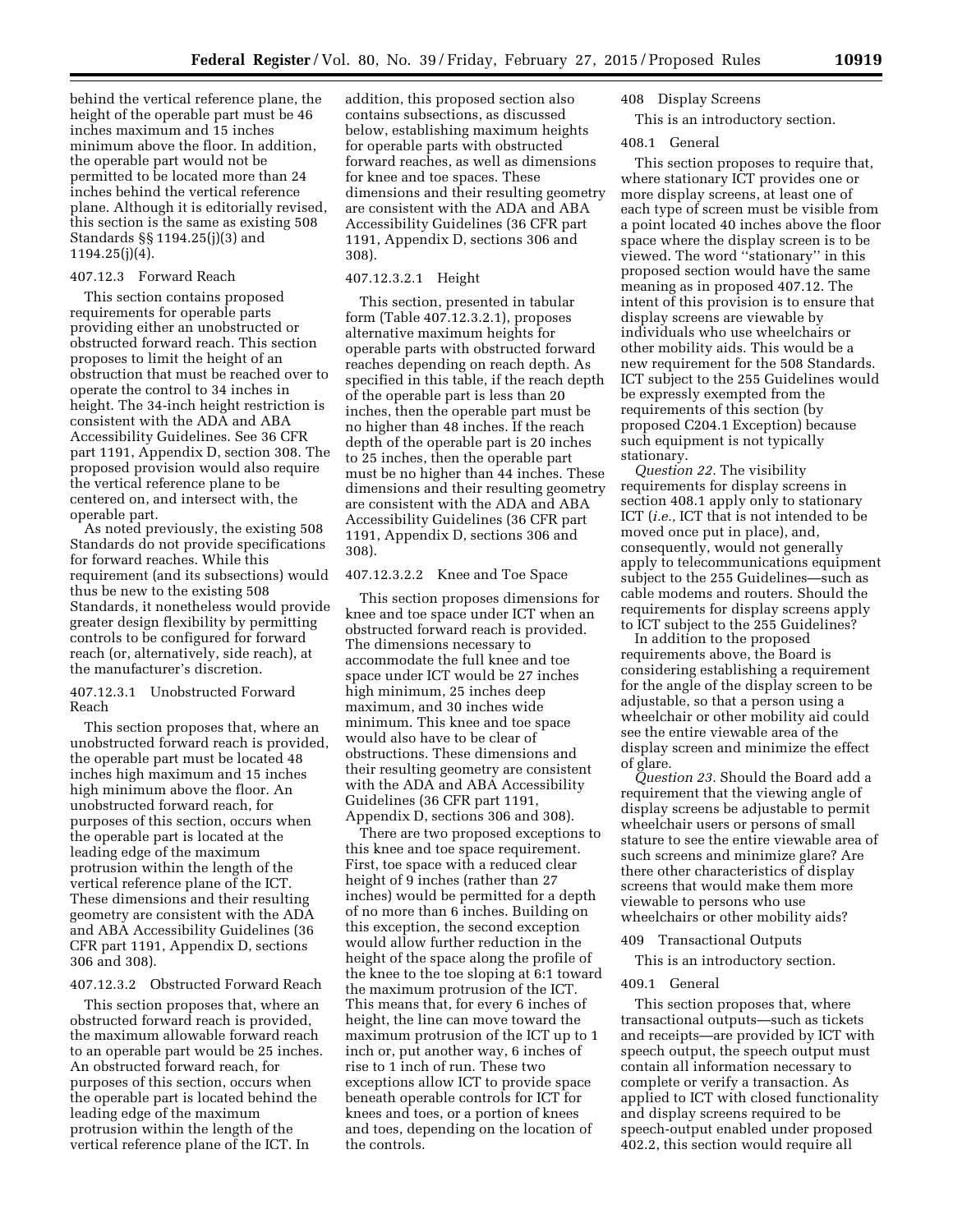information necessary to complete or verify a transaction, including information printed on receipts or tickets, to be provided audibly.

This proposed requirement in 409.1 would be new to the 508 Standards. ICT subject to the 255 Guidelines would be expressly exempted from the requirements of this section (by proposed C204.1 Exception) because telecommunications equipment generally does not provide transactional outputs. For ICT covered by the 508 Standards, there would be exceptions for three specific types of transactional outputs: Information unrelated to the substance of particular transactions (*e.g.,* machine location and identifier, time of transaction); information already presented audibly during the same transaction; and, lastly, itineraries, maps, and other visual images. Each of these exceptions is discussed below.

*Question 24.* Do the three proposed exceptions to 409.1 adequately cover the types of information that should be exempted from the requirement for audible presentation of transactional outputs? Are there other types of information typically provided on transaction outputs that should be exempted? Should the Board limit the types of transactional outputs required to be presented audibly to certain types of outputs, *e.g.,* tickets or sales receipts?

# Exception 1 to 409.1

Proposed Exception 1 would exempt information regarding the machine location, date and time of transaction, customer account number, and the machine identifier from the proposed requirement for audible transaction output. Although this information may be on printed receipts and other transactional outputs, it is not typically consulted by the user during, or immediately following, a transaction. This proposed exception is based on an exception to the requirements for speech output at Automated Teller Machines and Fare Vending Machines in the ADA and ABA Accessibility Guidelines. See 36 CFR part 1191, Appendix D, section 707.5.2 Exception 1.

# Exception 2 to 409.1

Proposed Exception 2 would exempt all information that is part of a transactional output from the proposed requirement if it has already been presented audibly at another point during the same transaction. For example, if a user purchasing stamps on a self-service U.S. Post Office machine selected a particular commemorative stamp and the selected stamp name was presented in an audible format

previously in that same transaction, it need not be repeated when the machine issues the stamp.

# Exception 3 to 409.1

Proposed Exception 3 would exempt itineraries, maps, or other visual images that are provided on ticketing machines from being required to be presented in an audible format. This exception is proposed in recognition of the technical challenges posed by audible presentation of visual images.

*Question 25.* Are there requirements in proposed Exception 3 to 409.1 sufficiently clear?

# 410 ICT With Two-Way Voice Communication

This is an introductory section.

# 410.1 General

This section addresses the accessibility of telecommunications equipment that offers two- way voice communication (*i.e.,* an interactive, multi-party voice communication occurring in real time), including both older technologies (such as landline telephones and two-way pagers) and more modern ICT (such as mobile wireless devices). It would also apply to two-way video communication when the video also transmits voice communication. Proposed 410.1 would require ICT with two-way voice communication functionality to conform to the technical requirements in proposed 410.2 through 410.8, which cover, among other things: Volume gain magnetic coupling, minimization of interference, real-time text functionality, and video communication.

### 410.2 Volume Gain

This section proposes to require ICT with two-way communication to provide volume gain conforming to the FCC's current regulation at 47 CFR 68.317, which establishes technical standards for volume control on analog and digital telephones to facilitate hearing aid compatibility. The proposed section would replace existing 508 Standards § 1194.23(f) and existing 255 Guidelines § 1193.43(e). The Advisory Committee recommended that the Board adopt the FCC's volume gain requirements for landline ICT with twoway voice communication.

In July 2013, the FCC issued a request for comment on a petition for rulemaking filed by a telecommunications industry group requesting that the agency revise its hearing aid compatibility volume control gain requirements for analog and

digital telephones.10 The Telecommunications Industry Association (TIA) petition urged the Commission to issue a notice of proposed rulemaking to, among other things, update its Part 68 rule to incorporate the most recent TIA standard for hearing aid compatibility volume control on telephones: ANSI/ TIA–4965, Receive Volume Control Requirements for Digital and Analog Wireline Handset Terminals (2012). 28 FCC Rcd. at 10338–39. At present, the Commission's regulation at § 68.317 sets forth separate requirements for analog and digital telephones based on speech amplification metrics known as ''Receive Objective Loudness Rating'' (ROLR). ANSI/TIA–4965, on the other hand, uses a new amplification metric referred to as ''conversational gain''—to establish requirements for both analog and digital telephones.

While the ''conversational gain'' method of measuring amplification for wireline phones in ANSI/TIA–4965 may hold promise, it would be premature for the Board to reference this standard unless and until it is adopted by the FCC. As the lead regulatory agency on hearing aid compatibility standards for wireline telephones, the FCC is in the best position to assess the technical merits, as well as costs and benefits, of referencing this new TIA standard in any subsequent revisions to its existing regulation in Part 68.

*Question 26.* The Board proposes to adopt 47 CFR 68.317, which is the FCC's current regulatory standard addressing volume control for analog and digital telephones. In the future, should the FCC revise its regulation and incorporate by reference ANSI/TIA– 4965 (or any other consensus standard) for wireline phones, the Board plans to update its regulations—as needed—to reflect revisions by the Commission. We seek comment on this proposed course of action.

### 410.3 Magnetic Coupling

This section proposes to require that, where ICT with two-way voice communication delivers output by an audio transducer that is typically held up to the ear, it provide a means for effective magnetic wireless coupling to hearing technologies, such as hearing aids, cochlear implants, and assistive listening devices. This section is equivalent to §§ 1194.23(h) and

<sup>10</sup>See Request for Comment on Petition for Rulemaking filed by the Telecommunications Industry Association Regarding Hearing Aid Compatibility Volume Control Requirements, 28 FCC Rcd. 10338 (July 19, 2013) (TIA Petition). The comment period on this petition closed in September 2013. Id.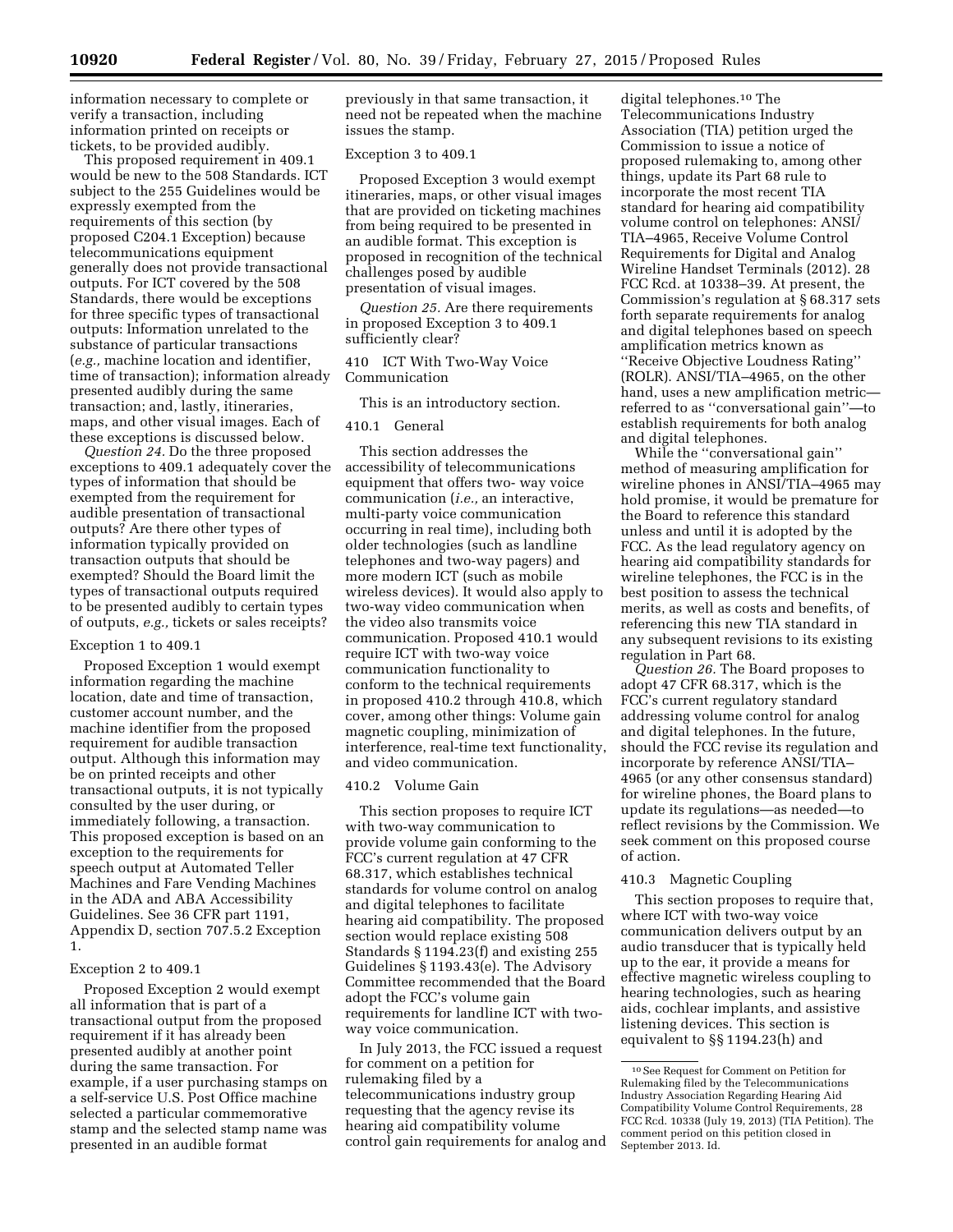1193.43(i) of the existing 508 Standards and 255 Guidelines, respectively.

### 410.4 Minimize Interference

This proposed section would require wireless handsets and digital wireless devices to reduce interference with hearing technologies to the lowest possible level, with interference specifications set forth in proposed subsections 410.4.1 (wireless handsets) and 410.4.2 (digital wireline). This section closely corresponds to existing 508 Standards § 1194.23(i) and 255 Guidelines § 1193.43(h), but also incorporates by references consensus standards developed since the 508 Standards and 255 Guidelines were published.

The proposed subsections 410.4.1 and 410.4.2 refer to industry-accepted standards for performance requirements for mobile and landline telephones.

### 410.4.1 Wireless Handsets

This section proposes that ICT in the form of wireless handsets—that is, cellular telephones—would be required to conform to ANSI/IEEE C63.19–2011, as incorporated by reference in 508 Chapter 1 and 255 Chapter 1.

# 410.4.2 Digital Wireline

This section proposes that ICT in the form of digital wireline devices (such as VoIP-based office desk telephones) would be required to conform to TIA 1083, as incorporated by reference in 508 Chapter 1 and 255 Chapter 1.

# 410.5 Digital Encoding of Speech

This section proposes to require ICT with two-way voice communication to transmit and receive digitally encoded speech in the manner specified by ITU– T Recommendation G.722, a consensus standard for encoding and storing digital audio information that is incorporated by reference in 508 Chapter 1 and 255 Chapter 1. An exception for closed systems would exempt such systems from conformance to ITU–T Recommendation G.722 provided that they conform to another standard that ensures equivalent or better acoustic performance and support conversion to ITU–T Recommendation G.722 at their borders. This provision was recommended by the Advisory Committee to help improve auditory clarity for persons with hearing impairments. It is new to both the 508 Standards and 255 Guidelines.

# 410.6 Real-Time Text Functionality

This proposed section establishes requirements for RTT functionality for ICT that provides real-time voice communication. As noted previously,

both the Advisory Committee and the Board believe that RTT represents an important technological advance that provides an equivalent alternative to voice communications for persons who are deaf, as well as those with limited hearing or speech impairments. RTT delivers a more interactive, conversational communication experience compared to standard text messaging. It also provides superior speed and reliability in emergency situations. Furthermore, RTT permits the user to communicate using mainstream devices—such as mobile phones—rather than having to use specialized and expensive devices (such as TTYs). See discussion above in Section IV.E.4 (Rulemaking History— 2010 and 2011 ANPRMs: Significant Issues—Coverage of Real-Time Text), and Section V.D (Major Issues—Real-Time Text).

Proposed 410.6 would require that, where ICT supports real-time voice communication, it must also support RTT functionality. Subsections of this proposed provision would, in turn, establish technical requirements for display, text generation, and interoperability. Importantly, proposed 410.6 would not mandate that all ICT provide RTT functionality. Rather, only those ICT that already have real-time voice communication capabilities would be required to support RTT functions. In this way, the Board's approach to requirements for RTT in the proposed rule mirrors the approach taken in the existing 508 Standards and 255 Guidelines toward TTY compatibility. Neither the existing standards and guidelines nor the proposed rule establish an across-theboard command that telecommunications equipment or devices ''build in'' text capability. Instead, both sets of rules simply require that, when such equipment or devices offer voice communication functions, they must also ensure compatibility with certain types of text communication (*i.e.,* TTY and RTT) by supporting use of specified crossmanufacturer, non-proprietary signals. See 36 CFR 1193.51((e), 1194.23(b).

### 410.6.1 Display of Real-Time Text

This proposed section is new to the 508 Standards and 255 Guidelines and would require that, wherever ICT provides real-time voice communication and includes a multi-line screen, the ICT must also support the display of real-time text. This provision would not apply to telecommunications devices that either do not have display screens, or only have display screens capable of showing one line of text at a time.

# 410.6.2 Text Generation

This proposed section is new to the 508 Standards and 255 Guidelines and would require that, wherever ICT provides real-time voice communication and includes a keyboard, the ICT must also support the generation of real-time text.

### 410.6.3 Interoperability

This section proposes that, where ICT with real-time two-way voice communication operates outside of a closed network or connects to another system, such ICT must ensure real-time text interoperability by using one of two cross-manufacturer, non-proprietary consensus standards depending on the nature of the system with which it is exchanging information—namely, a traditional telephone network or Internet-based telephony.

# 410.6.3.1 PSTN

This section proposes that, where ICT with real-time two-way voice communication interoperates with the publicly switched telephone network (PSTN), real-time text conform to TIA 825–A (incorporated by reference in 508 Chapter 1 and 255 Chapter 1). This is the current industry standard for TTY signals (also known as Baudot) at the PSTN interface.

# 410.6.3.2 VoIP Using SIP

This section proposes that, where ICT with real-time two-way voice communication interoperates with ''Voice over Internet Protocol'' (VoIP) products or systems that use Session Initiated Protocol (SIP), real-time text conform to RFC 4103 (incorporated by reference in 508 Chapter 1 and 255 Chapter 1). In Question 8 above, see Section V.D., the Board seeks comment regarding the potential benefits, costs, and drawbacks associated with referencing other standards in addition to RFC 4103.

410.6.4 Voice Mail, Auto-Attendant, and IVR Compatibility

This section proposes that, where ICT provides real-time two-way voice communication, any associated voice mail, auto-attendant, and interactive voice response systems must be compatible with real-time text functionality. This section derives from existing 508 Standards §§ 1194.23(c)– (e), as well as existing 255 Guidelines §§ 1193.51(d)–(e).

### 410.6.5 HCO and VCO Support

This section proposes that, where ICT provides real-time two-way voice communication, it must permit users to intermix speech with the use of real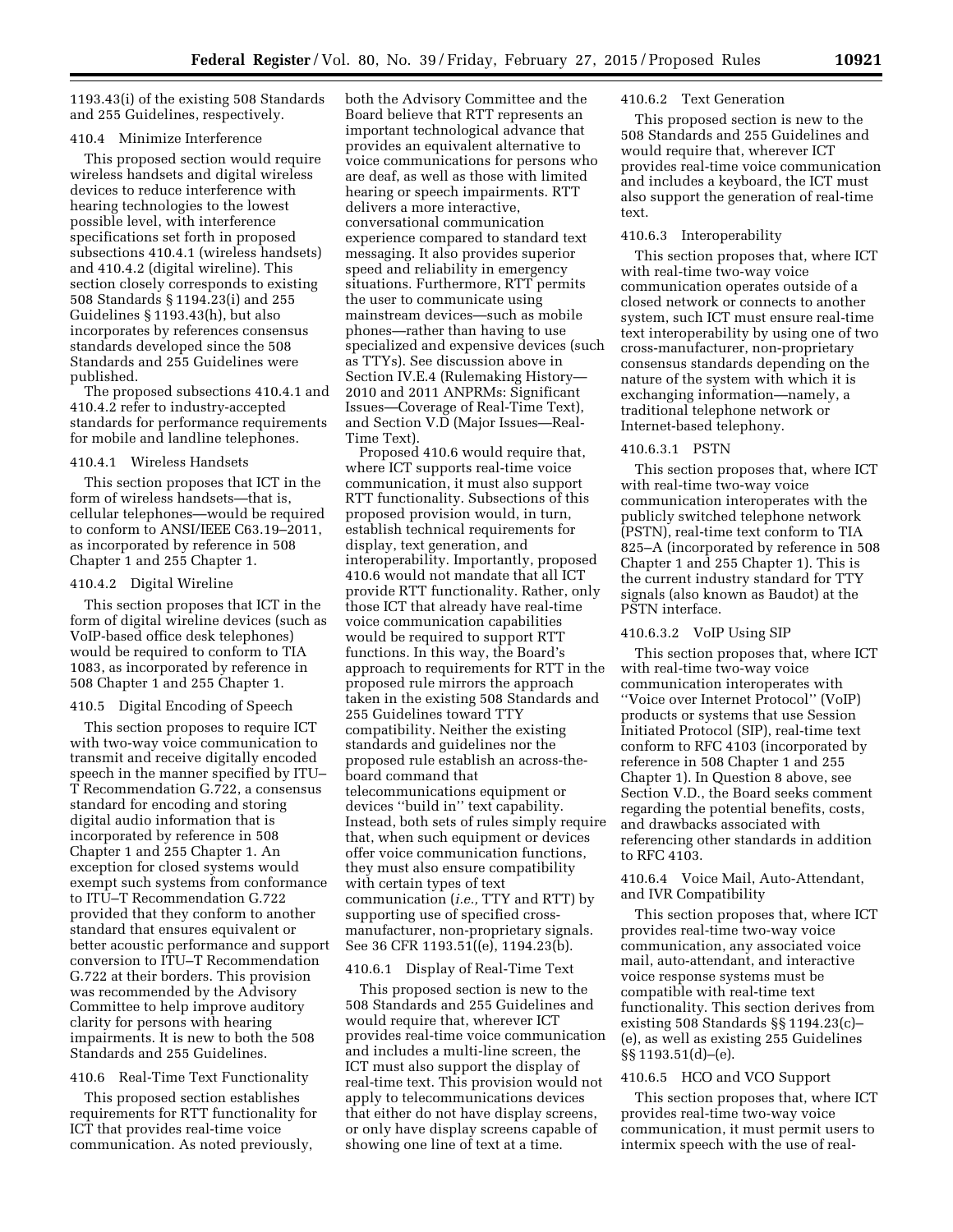time text. Such ICT would also be required to support modes that are compatible with Hearing Carry Over (HCO) and Voice Carry Over (VCO). This provision is collectively derived from existing 508 Standards § 1194.23(a) and 255 Guidelines § 1193.51(d), and is consistent with changes in technology over time from TTYs to real-time text functionality. It is particularly significant in preserving the use of HCO/VCO with evolving technology.

# 410.7 Caller ID

This section proposes that, where ICT provides two-way voice communication, any associated caller identification or similar telecommunications functions must be presented in both visual (*e.g.,* text) and auditory formats. This requirement would be new to the 255 Guidelines, but corresponds to a similar requirement in § 1194.23(e) of the existing 508 Standards. This proposed requirement could be met, for example, by having the system provide Caller ID in an auditory format, or by ensuring that Caller ID is available to assistive technology. Presentation of Caller ID in both visible and auditory forms ensures that individuals with visual impairments, hearing loss, or both, could use Caller ID and similar services, when provided.

### 410.8 Video Communication

This section proposes that ICT with real-time video functionality must ensure that the quality of the video is sufficient to support communication through sign language. This proposed section would be new to both the 508 Standards and 255 Guidelines. The Advisory Committee recommended that the Board include a provision requiring ICT used to transmit video communications in real-time to meet certain specifications for video quality and fluidity (*i.e.,* speed, data stream, and latency). See TEITAC Report, Part 6. Subpt. C, Rec. 6–E.

The Board's proposals relating to the requisite quality of real-time video communications have received mixed reviews from commenters. In the 2010 ANPRM, the Board proposed specifications for the quality of real-time video communication that largely mirrored the Advisory Committee's recommendation. Many commenters expressed support for the general concept of a video quality requirement as important for ensuring the accessibility of a means of communication, which, for persons who are deaf or hard of hearing, is the functional equivalent of voice communication. Some commenters, on

the other hand, were critical of the Board's proposed technical specifications as overly prescriptive or unsupported by research. In light of such concerns, in the 2011 ANPRM, the Board simply proposed—as here in this proposed rule—that the quality of video must be sufficient to support sign language communication. Commenters to the 2011 ANPRM, while again generally supportive of the effort to ensure real-time video communications were usable by persons with hearing impairments, largely took issue with the proposal's lack of testable measures.

While the Board is mindful of commenters' criticisms to the 2011 ANPRM's performance-based standard for video quality of real-time video functionality, the Board has nonetheless retained this standard in this proposed rule. This provision would cover video communication via the web on dedicated videophones, as well as commonly used ICT such as smartphones. We are not aware of standards or specifications for video quality that would provide testable and achievable metrics to assess the quality and transmission of real-time video communications. However, technologies—as well as standards development—have progressed greatly in recent years. We welcome public comment on technological improvements or useful metrics relating to real-time video communication developed since the 2011 ANPRM.

*Question 27.* Does the performancebased standard in proposed 410.8 ensure that video quality would be sufficient to support a real-time video conversation in which one or more parties use sign language? If not, are there standards for video quality or transmission that would better implement the accessibility goal of this proposed requirement? Would it be readily achievable for manufacturers of telecommunications equipment to comply with section 410.8?

411 Closed Caption Processing Technologies

This is an introductory section.

### 411.1 General

This section addresses the accessibility of audio-visual technologies—including analog and digital televisions, tuners, personal video display devices, converter boxes, and computer equipment—by requiring such technologies to support closed and open captions. Captioning is critical for persons with hearing impairments to use and understand information presented in a video format. Specifically, proposed 411.1 provides

that, where audio-visual players and displays process video with synchronized audio, they must either decode closed caption data and display open captions, or pass-through the closed captioning data stream in an accessible format. This proposal largely corresponds to existing 508 Standards §§ 1194.23(j) and 1194.24(a), and existing 255 Guidelines § 1193.37, though it differs in a few notable respects. Due to advances in technology, this proposed section neither distinguishes between analog and digital televisions, nor conditions the requirement for closed caption decoder circuitry on screen size. Additionally, the proposal substitutes the term ''synchronized audio information'' for ''multimedia'' because it is more precise and consistent with current terminology.

*Question 28.* Would compliance with section 411 be readily achievable for manufacturers of mobile telecommunications equipment?

411.1.1 Decoding of Closed Captions

This section proposes that, where audio-visual players and displays process video with synchronized audio, they must decode closed caption data and support display of open captions.

411.1.2 Pass-Through of Closed Caption Data

This section proposes that, where audio-visual players and displays process video with synchronized audio, cabling and ancillary equipment would be required to pass through caption data. High-definition multimedia cables (HDMI) carry audio and video signals, and are technically capable of passing through caption data; typically, however, caption data is not included with the audio-visual stream.

412 Audio Description Processing Technology

This is an introductory section.

### 412.1 General

This proposed section would require that, where ICT displays or processes video with synchronized audio, ICT must provide a mode of operation that plays associated audio description. This requirement draws from the audio description requirement in existing 508 Standards § 1194.24(b), but would include a specification for digital television tuners. This would be a new requirement to the 255 Guidelines.

*Question 29.* Would compliance with section 412 be readily achievable for manufacturers of mobile telecommunications equipment?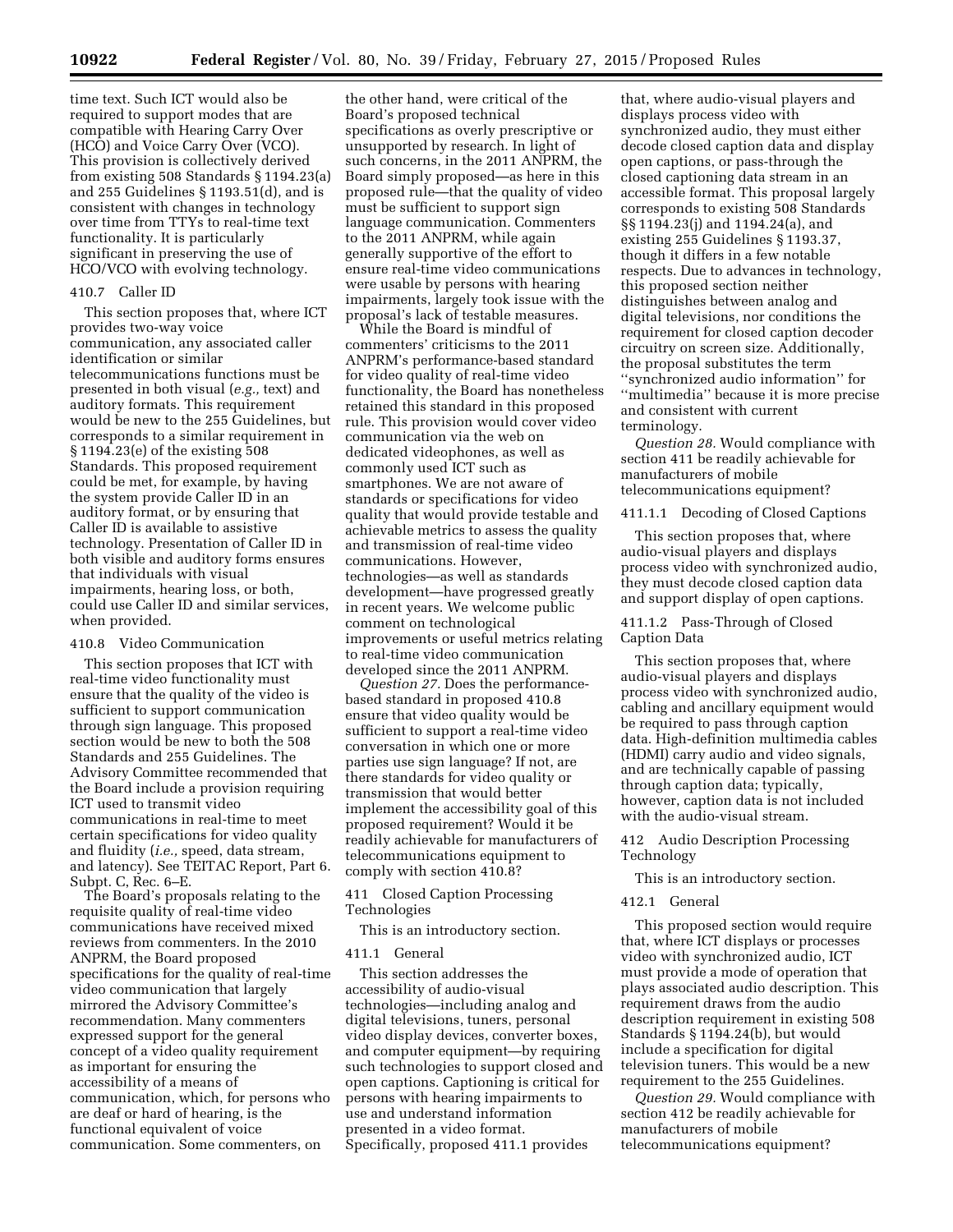### 412.1.1 Digital Television Tuners

This section proposes that, where audio description is played through a digital television tuner, that such tuner conform to Part 5 of the ATSC A/53 Digital Television Standard (incorporated by reference in 508 Chapter 1 and 255 Chapter 1). The provision then goes on to require that tuners provide processing for audio description when encoded as a Visually Impaired (VI) associated audio service. This is the industry-wide accepted method for delivery of audio description content and the means to identify audio as a VI associated audio service.

413 User Controls for Captions and Audio Description

This is an introductory section.

### 413.1 General

This proposed section addresses the accessibility of controls for captioning and audio description on devices used to watch video programming, including analog and digital televisions, tuners, personal video display devices, converter boxes, and computer equipment. Specifically, this provision would require hardware displaying video with synchronized audio to locate user controls for closed captions and audio description in specified locations of equal prominence to common user controls (*i.e.,* volume and program selection), as set forth in two accompanying subsections (proposed 413.1.1 and 413.1.2). An exception would be provided for devices for personal use when closed captions and audio description can be enabled through system-wide platform settings. This exception is proposed in recognition of the fact that the small size of most mobile devices would make compliance particularly challenging.

The requirements in proposed 413.1 would be new to the 508 Standards and the 255 Guidelines. The Advisory Committee recommended inclusion of this provision to ensure that persons with hearing- and vision-related disabilities can find—and use captioning and audio description controls. See TEITAC Report, Part 6, Subpt. C, Rec. 4–C. (Complimentary provisions governing software-based onscreen controls for captions and audio description are addressed in proposed 503.4.)

This proposed requirement, albeit with slightly different wording, was included in the 2010 and 2011 ANPRMs. Comments from organizations representing persons with disabilities lauded this proposed requirement as a significant step toward improving the

accessibility of captioning and audio description controls. These organizations characterized consumers with disabilities as having long struggled with varying methods among manufacturers for accessing such controls, describing them as typically more complex and less ''user friendly'' compared to the control of other core functions. They also noted that difficulties locating and using caption and audio description controls is of particular concern for persons with disabilities when in unfamiliar locations (*e.g.,* television in hotel room), or an emergency situation when accessing captioned or audio described information could be life-saving.

Commenters with connections to the ICT industry, on the other hand, expressed concern with the broad scope of the proposed provision. These commenters noted that the proposed requirement governing location of controls for captions and audio description would apply not only to televisions and remote controls, but also a wide range of ''general purpose'' devices—such as desktop computers, laptops, and other mobile devices—for which multimedia output is an incidental function. They suggested that either the scoping of the requirement be modified, or ''general purpose'' devices be exempted from providing physical buttons for closed captions and audio description. Others simply noted more generally that providing caption controls with equal prominence to volume controls could be problematic for some types of hardware-based ICT.

In late 2013, the FCC issued a final rule addressing, among other things, the accessibility of user interfaces on digital devices and software used to view video programming, including closed captioning and audio description (which, in the Commission's rule, is referred to as ''video description'').11 To implement the Twenty-First Century Communications and Video Accessibility Act of 2010 (CVAA), Public Law 111–260 (2010) (codified in scattered sections of 47 U.S.C.), the FCC, in pertinent part, promulgated rules requiring ''digital apparatus'' designed to receive or play back video programming to provide access to closed captioning and video description through a mechanism that is reasonably

comparable to a button, key or icon.12 ''Navigation devices''—which include digital cable ready televisions, set-top boxes, computers with CableCARD slots, and cable modems—are required to provide similar access to closed captioning (but not, at this juncture, video description) for on-screen menus and guides. The Commission declined, however, to adopt technical standards, performance objectives, or other specific metrics to evaluate accessibility. Establishment of such standards, the Commission determined, was beyond its statutory authority, and would, in any event, potentially stifle innovative approaches.

Proposed 413.1, in the Board's view, complements the approach taken by the FCC in its final rule on accessibility of user interfaces. As with the FCC's rule, the Board proposes to require that ICT with the capability of displaying video with synchronized audio ensure that controls for closed captions and audio description are accessible to persons with disabilities. Unlike the FCC, however, the Board does propose technical standards—namely, placement of caption and audio description controls—that govern how accessibility must be achieved. This is consistent with the Board's statutory mandate under both the Rehabilitation Act and Communications Act. See 29 U.S.C. 794d(2)(A)(ii), 794d(B); 47 U.S.C. 255(e). Thus, while the FCC may have been statutorily constrained by the CVAA with respect to technical standards for user interfaces, the Board is not. Indeed, one of Board's core missions is the establishment of technical standards. In this way, proposed 413.1 may be seen as complimenting the FCC's recent final rule. Both agencies establish an accessibility mandate for user interfaces on certain ICT that displays video with synchronized audio, but the Board, in this proposed rule, goes one step further by establishing a metric to assess accessibility—namely, placement of user controls for closed captions and audio description in locations of equal prominence to other core functions (*i.e.,*  volume control and program selection).

<sup>11</sup>See Accessibility of User Interfaces, and Programming Guides, 78 FR 77210 (Dec. 20, 2013); Report and Order and Further Notice of Proposed Rulemaking, MB Docket No. 12–108, 28 FCC Rcd. 17330 (Oct. 31, 2013) (to be codified at 47 CFR pt. 79) (hereafter, FCC User Interface Accessibility Order).

 $^{12}$  ''Digital apparatus,'' as defined by the FCC, encompasses devices or software designed to receive or play back video programming that does not have built-in capacity to access cable programming or services. This term includes: Televisions and computers that are not designed to be cable ready; removable media players; mobile devices (such as tablets and smartphones) without pre-installed applications to access cable; and, ''video players and user interfaces of video applications, such as Netflix, Hulu, and Amazon, when such applications are pre-installed . . . by the manufacturer.'' FCC User Interface Accessibility Order at ¶¶ 2, 39.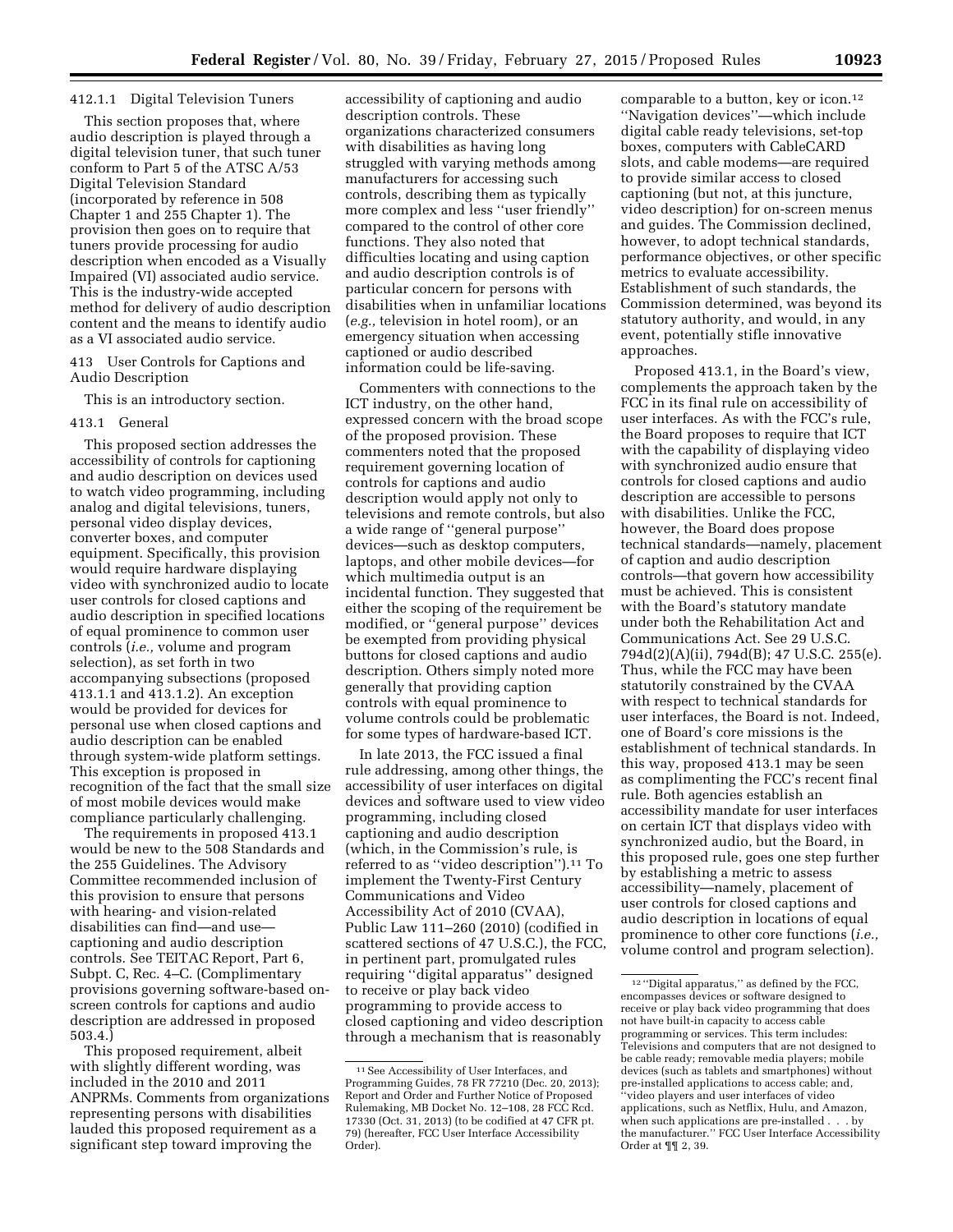*Question 30.* Does proposed 413.1 strike an appropriate balance between ensuring users with hearing or vision impairments can readily find and use controls for closed captioning and audio description, while also affording device manufacturers sufficient design flexibility? Should the requirement for a captioning button be limited to devices that have both up/down volume controls and a mute button? Or, more generally, should the provision of caption controls be limited to certain types of hardware?

# 413.1.1 Caption Controls

This proposed section would require that, where video-capable hardware provides physical volume adjustment controls, such ICT must also have a control for closed captioning in at least one location of comparable prominence to the volume adjustment controls. So, for example, if a television had physical volume controls on the display panel, as well as its accompanying remote control, this proposed requirement would be satisfied so long as a user control for captions was located either, at the manufacturer's discretion, on the display or remote control in an equally prominent location to the volume control. (If this television also had a feature to adjust volume by way of an on-screen tool or menu, caption control requirements for this on-screen control would be governed by the softwarebased requirements in proposed 503.4.)

*Question 31.* While the Board believes that proposed 413.1.1 would greatly benefit persons who are deaf or hard of hearing, we did not monetize the benefits or costs of providing caption controls on covered hardware. The Board seeks data and other information from the public in order to estimate the monetized costs and benefits of this proposal. For commenters who do not view this proposed requirement as beneficial, how should the accessibility barriers faced by individuals with hearing impairments who seek to locate and operate closed caption features be addressed? Commenters should provide concrete suggestions for improving proposed 413.1.1.

# 413.1.2 Audio Description Controls

This proposed section would require that, where video-capable hardware provides controls for program selection, such ICT must have user controls for audio description in at least one location of comparable prominence to the program selection controls. This requirement would be new to the 508 Standards. Locating audio description controls in a prominent location is not currently a common design practice,

though the Board does not anticipate that it will add substantial cost. In practice, this would require one extra button on a remote control. While not as common as products featuring controls for captioning, there are already products commercially available that feature user controls for audio description.

*Question 32.* While the Board believes that proposed 413.1.2 would greatly benefit consumers who are blind or have low vision, we did not monetize the benefits or costs of providing audio description controls on covered hardware. The Board seeks data and other information in order to estimate the monetized costs and benefits of this proposal. For commenters who do not view this proposed requirement as beneficial, how should the accessibility barriers faced by individuals with vision impairments who seek to locate and operate audio description features be addressed? Commenters should provide concrete suggestions for improving proposed 413.1.2.

### Chapter 5: Software

Chapter 5 contains proposed technical requirements for software, applications, platforms, and software tools. The requirements in this chapter, along with the scoping provisions in proposed E207 and C205, collectively form the ''suite'' of accessibility requirements for these types of ICT. This chapter is largely drawn from existing 508 Standards § 1194.21, but with updating to harmonize with WCAG 2.0.

# 501 General

This is an introductory section.

# 501.1 Scope

This section proposes that the technical requirements for software in this chapter be applied where either (a) required by 508 Chapter 2 or 255 Chapter 2, or (b) where otherwise referenced in any other chapters. There are two exceptions. Exception 1, as proposed, provides that Web applications conforming to all Level A and AA Success Criteria and all Conformance Requirements in WCAG 2.0 need not conform to proposed 502 (Interoperability with Assistive Technology) or 503 (Applications). This exception is provided because software that conforms to WCAG 2.0 AA is already accessible. The value of promoting a single harmonized standard outweighs any small benefit that might be achieved by conforming to overlapping, but separate, standards.

Exception 2 proposes that software that (1) is assistive technology and (2) supports the accessibility services of the

platform for which it is designed need not conform with the provisions of this chapter. This exception is included because assistive technology frequently needs flexibility in order to perform well for end-users with disabilities. For example, a switch-activated on-screen keyboard might not have a mode that makes it usable by someone who is blind. This exception is also deliberately limited to software that follows platform specifications because it is important that assistive technology be compatible with other assistive technology.

502 Interoperability With Assistive Technology

This is an introductory section.

### 502.1 General

This section proposes that platforms, software tools provided by platform developers, and applications must conform to the requirements in the accompanying subsections related to documented accessibility features (502.2), accessibility services (502.3), and platform accessibility services (502.4). An exception is provided for platforms and applications that have closed functionality.

This section has implications for both platform developers and federal procurement officials. Agencies would have to ensure that all operating systems they purchase have an associated set of documented accessibility services. Software developers would have to provide accessibility services when creating platforms and their software tools.

# 502.2 Documented Accessibility Features

This section addresses the compatibility of software and assistive technology. Specifically, under proposed 502.2, platform features that are defined in the platform documentation as accessibility features would be required to conform to requirements in accompanying subsections related to user control (502.2.1) and non-disruption (502.2.2) of accessibility features.

# 502.2.1 User Control of Accessibility Features

This section proposes that platforms must provide user control over platform features when such features are defined in platform documentation as serving an accessibility purpose. This provision would be new to the 508 Standards and 255 Guidelines, though it draws on the prohibition in § 1194.21(b) of the existing 508 Standards against disrupting or disabling accessibility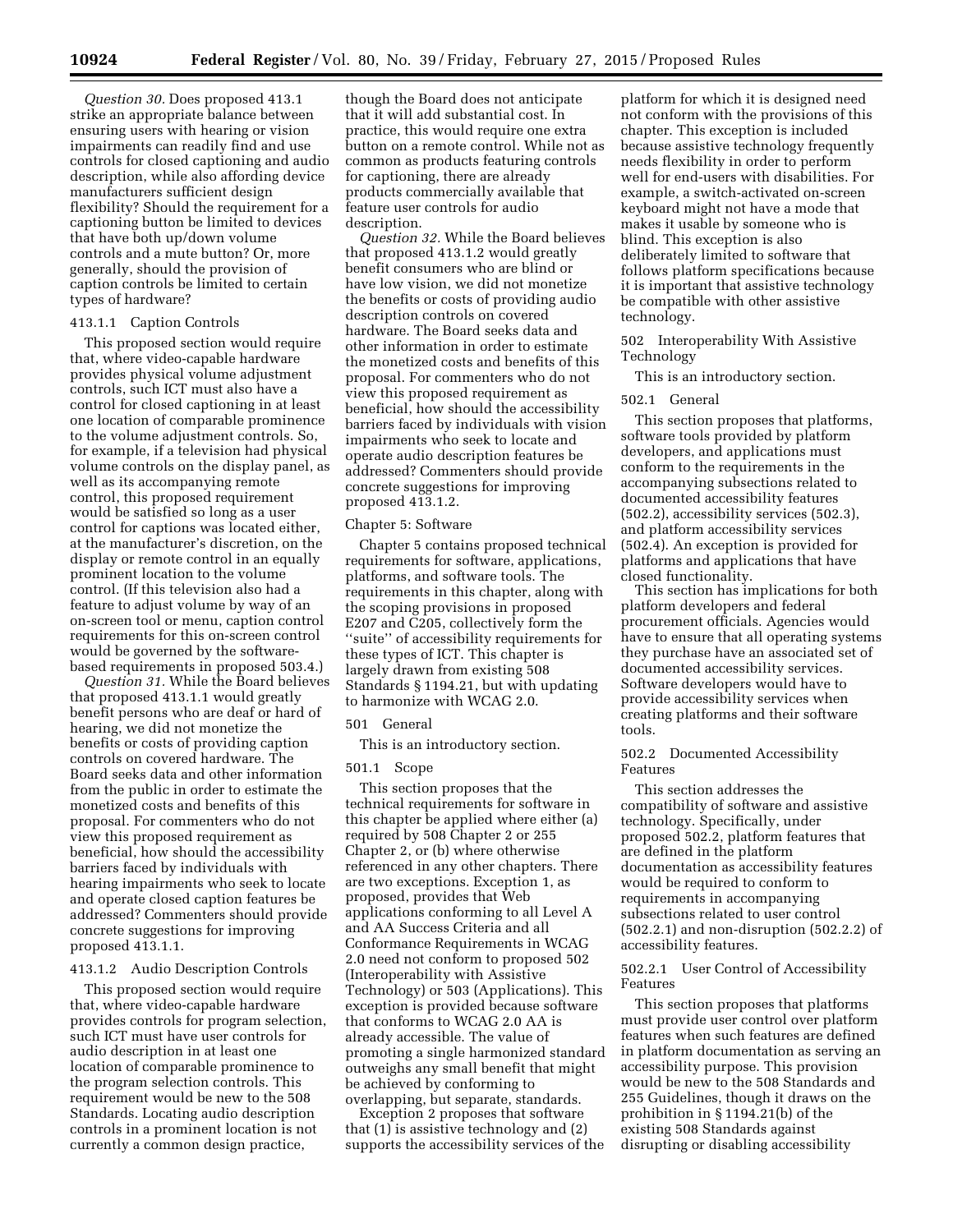features. The Advisory Committee recommended that the Board include an express provision ensuring that persons with disabilities are able to activate and use features or settings—such as font size, or color—that preclude network or system-wide configurations from ''locking down'' needed accessibility features. See TEITAC Report, Part 6, Subpt. C, Rec. 2–C. This proposal was included in the 2010 and 2011 ANPRMs, and the only comments received related to minor editorial changes.

# 502.2.2 No Disruption of Accessibility Features

This section proposes that, where accessibility features are defined in platform documentation, applications must not disrupt them. This provision mirrors existing 508 Standards § 1194.21(b). The Advisory Committee strongly recommended that the Board include this requirement in the proposed rule not only to ensure accessibility, but also to avoid platform developers from being responsible for incompatibilities that derived from undocumented platform services or hidden requirements of assistive technology. See TEITAC Report, Part 6, Subpt. C, Rec. 3–Q. This proposal was included in the 2010 and 2011 ANPRMs and received no adverse comments.

### 502.3 Accessibility Services

This section proposes that platforms (such as operating systems) and software tools provided by the platform developer furnish a documented set of accessibility services—usually referred to as Application Programming Interfaces (APIs)—in order to enable applications running on the platform to interoperate with assistive technology. Additionally, applications that are themselves platforms would be required to expose underlying platform accessibility services or implement other document accessibility services.

This proposal does not have an analog in the existing 508 Standards because, at the time the standards were issued in 2000, mainstream operating systems had a well-established track record of providing APIs. Since then, some platforms, particularly those used by first generation mobile devices, stopped providing these requisite components of baseline accessibility. This proposed provision would not represent a significant change from widespread industry practice, since all major platforms have well-developed APIs that incorporate accessibility. Consequently, it is important to expressly require APIs. A documented set of accessibility services is important

to end-users because, without them, developers are likely to provide inconsistent access to assistive technology, thereby leaving end-users with disabilities without access to needed features. Well-documented accessibility services are especially important for developers new to accessibility, and can serve to alert all developers to the importance of the accessibility features of platforms.

### 502.3.1 Object Information

This section proposes that particular programming elements—namely object role, state, boundary, name, and description—must be programmatically determinable. Moreover, user-adjustable states would be required to be set programmatically, including through assistive technology. This proposal, along with proposed 502.3.3, corresponds to WCAG 2.0 Success Criteria 4.1.2 Name, Role, and Value. It is also consistent with existing 508 Standards § 1194.21(d), but more explicitly provides for the user to be able to change data values, not just read them. Making the specified states programmatically determinable is already a widespread industry practice and is a standard feature provided in software designed to be accessible. Nonetheless, it is important to address this issue in the proposed rule because, on occasion, users of assistive technology find that they can read data in fields, but cannot make changes.

### 502.3.2 Row, Column, and Headers

This section proposes that, where a programming object is in a table, occupied rows and columns (*i.e.,* those populated with data), as well as any headers associated with such rows or columns, must be programmatically determinable. This provision corresponds to §§ 1194.22(g) and 1194.22(h) of the existing 508 Standards. A similar requirement is set forth in WCAG 2.0 Success Criteria 1.3.1 Info and Relationships. See W3C, Understanding SC 1.3.1, Understanding WCAG 2.0 (Sept. 16, 2014), *[http://www.](http://www.w3.org/TR/UNDERSTANDING-WCAG20/content-structure-separation-programmatic.html) [w3.org/TR/UNDERSTANDING-](http://www.w3.org/TR/UNDERSTANDING-WCAG20/content-structure-separation-programmatic.html)[WCAG20/content-structure-separation](http://www.w3.org/TR/UNDERSTANDING-WCAG20/content-structure-separation-programmatic.html)[programmatic.html](http://www.w3.org/TR/UNDERSTANDING-WCAG20/content-structure-separation-programmatic.html)*.

### 502.3.3 Values

This section proposes that current values, as well as any set or range of allowable values associated with a programming object, must be programmatically determinable. This proposal would also require values that can be set by the user to be capable of being set programmatically, including through assistive technology. This proposal, along with proposed 502.3.1,

corresponds to WCAG 2.0 Success Criteria 4.1.2 Name, Role, and Value. An express requirement for values to be set programmatically would be new to the 508 Standards. However, existing industry practice in response to existing standards (*i.e.,* 508 Standards § 1194.21(d)) is to permit values to be set programmatically.

# 502.3.4 Label Relationships

This section proposes that relationships between components must be programmatically exposed to assistive technology where a component labels, or is labeled by, another component. This provision corresponds to §§ 1194.21(l) and 1194.22(n) in the existing 508 Standards, though it is broader in scope since, unlike these current requirements, its coverage extends beyond forms. A similar requirement is set forth in WCAG 2.0 Success Criteria 1.3.1 Info and Relationships. See W3C, Understanding SC 1.3.1, Understanding WCAG 2.0 (Sept. 16, 2014), *[http://www.w3.org/TR/](http://www.w3.org/TR/UNDERSTANDING-WCAG20/content-structure-separation-programmatic.html)  [UNDERSTANDING-WCAG20/content](http://www.w3.org/TR/UNDERSTANDING-WCAG20/content-structure-separation-programmatic.html)[structure-separation](http://www.w3.org/TR/UNDERSTANDING-WCAG20/content-structure-separation-programmatic.html)[programmatic.html](http://www.w3.org/TR/UNDERSTANDING-WCAG20/content-structure-separation-programmatic.html)*.

# 502.3.5 Hierarchical Relationships

This section proposes that any hierarchical (parent-child) relationship between components be programmatically exposed to assistive technology. This is important for individuals who use assistive technology so they can understand the relationships or interdependencies between menu options, database entries, or other software elements that have parent-child relationships. For example, word processing and email software commonly use one or more sub-menus that cascade from a ''main'' menu item, which permit the user to perform desired actions such as saving a file in a specific format or altering font styles. Requiring components to expose (*i.e.,*  provide) hierarchical relationships to assistive technology ensures that an individual using a screen reader, for example, could understand these relationships and, thereby, perform the desired function or action. This provision corresponds to existing 508 Standards §§ 1194.21(l) and 1194.22(n). In addition, in response to existing 508 Standards § 1194.21(d), current industry practice is to ensure that any parentchild relationship that components have to other components is programmatically exposed to assistive technology. This requirement closely parallels Success Criterion 1.3.1 in WCAG 2.0, but has greater specificity because software is more structured than Web content.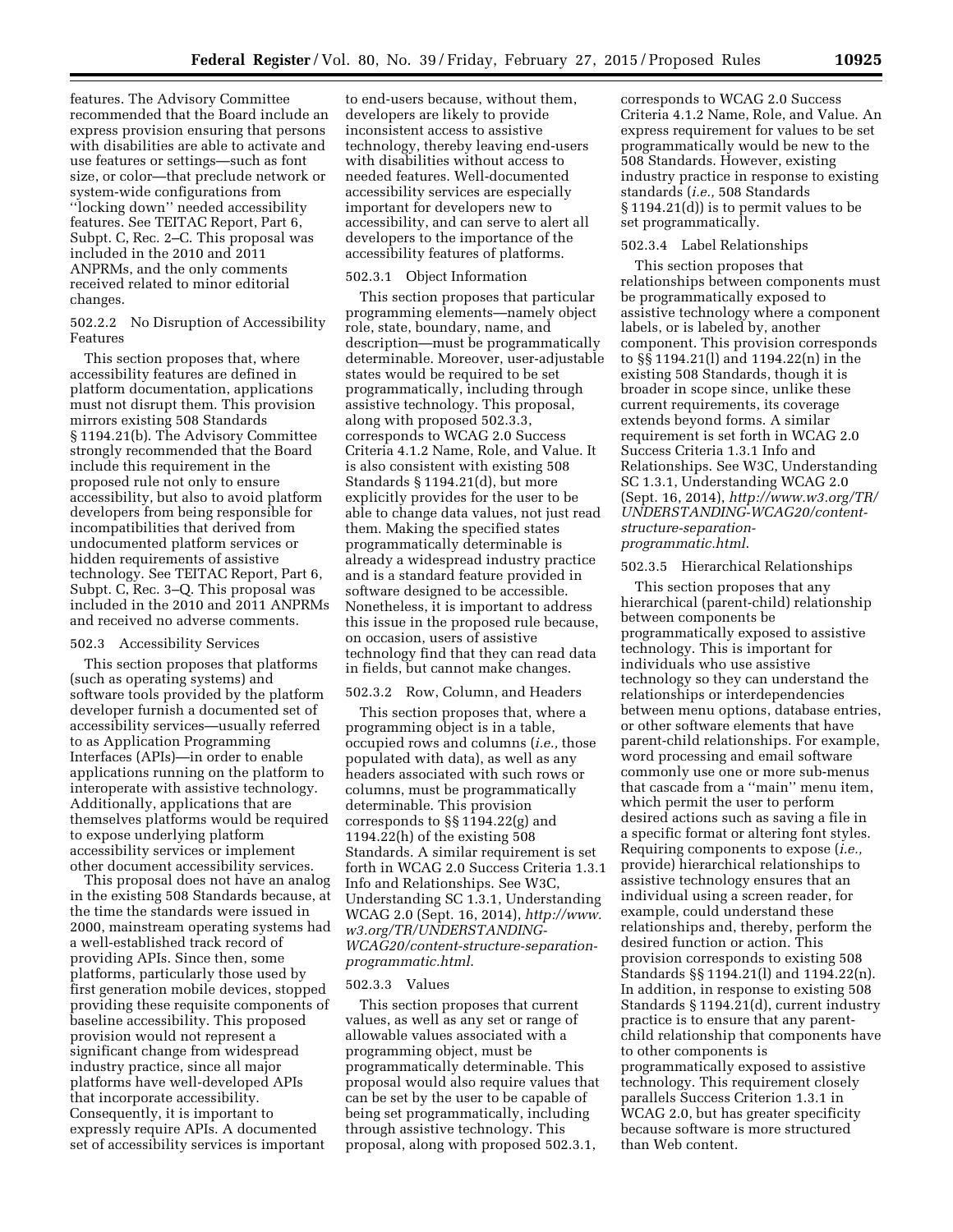### 502.3.6 Text

This section proposes that the content of text objects, text attributes, and onscreen text boundaries be programmatically determinable. Additionally, text that can be set by the user would have to be capable of being set programmatically, including through assistive technology. This provision would be useful for a screen-reader user, for example, when filling in a field on a form. It would be quite frustrating to be able to navigate to a form field, and perhaps even read placeholder text in that field, but then not be able to enter text as needed. This provision corresponds to § 1194.21(f) in the existing 508 Standards.

### 502.3.7 Actions

This section proposes that a list of all actions that can be executed on an object must be programmatically determinable. An example of an ''object'' is a drop-down menu of states and U.S. territories in an online form. Applications would also be required to allow assistive technology to programmatically execute available actions on objects. While this requirement is new to the 508 Standards, it represents widespread industry practice. It is also already a feature provided by software designed to be accessible. This proposed requirement is important because, on occasion, developers new to accessibility overlook this need.

# 502.3.8 Focus Cursor

This section proposes that software be required to expose information and mechanisms necessary to programmatically track and modify keyboard focus, text insertion point, and selection attributes of user interface components. An example of ''focus cursor'' is a database, which, as the user hits the tab key, displays a visible box outlining the various fields. This provision corresponds to § 1194.21(c) in the existing 508 Standards.

# 502.3.9 Event Notification

This section proposes that programmatic notification of events relevant to user interactions—including changes in a component's state, value, name, description, or boundary—must be available to assistive technologies. This proposal complements existing 508 Standards § 1194.21(d), but more explicitly requires that changes to onscreen user interfaces be done in a way that such changes, otherwise known as events, are exposed to assistive technology. Such event notification is already a widespread industry practice, and, moreover, a feature provided by

software designed to be accessible. This proposed requirement is important to address this issue in these proposed requirements because, on occasion, developers new to accessibility overlook this need.

### 502.4 Platform Accessibility Features

This section addresses specifications for capabilities that users with disabilities have come to expect as core accessibility features when using today's platforms and operating systems, such as allowing adjustment of delay before key acceptance and displaying provided captions. These features include: sticky keys; bounce keys; delay keys; show sounds; the ability to produce synthesized speech; and, the capability to display captions included in content. Specifically, this proposal would require platforms and platform software to conform to seven specific sections in ANSI/HFES 200.2, Human Factors Engineering of Software User Interfaces (incorporated by reference in 508 Chapter 1 and 255 Chapter 1). While this proposed requirement (and accompanying incorporation by reference of ANSI/ HFES 200.2) is new to the 508 Standards and 255 Guidelines, it does not represent a material change from current industry practice. The seven enumerated features were first available as an add-on for the IBM DOS 3.3 operating system (which was publicly released in the mid-1980s), and have been incorporated into every release of the Microsoft Windows® operating system since then.

*Question 33.* The Board is requesting information from covered entities and other stakeholders on the potential costs or benefits from incorporation of ANSI/ HFES 200.2, Human Factors Engineering of Software User Interfaces—Part 2: Accessibility (2008). Are there suggestions for other standards that would result in the same level of accessibility?

### 503 Applications

### This is an introductory section.

### 503.1 General

This section addresses specifications for non-Web software—that is, programs with a user interface that are executed on a computing platform—related to certain user preferences, interfaces, and controls. The proposed requirements in this section are separate from, and in addition to, any required conformance to WCAG 2.0 success criteria that may be otherwise required under the proposed 508 Standards (under E207) or the 255 Guidelines (under C205).

# 503.2 User Preferences

This section proposes that applications must permit user preferences to carry over from platform settings for text color, contrast, font type, font size, and focus cursor. This closely corresponds to § 1194.21(g) in the existing 508 Standards.

An exception is provided that would exempt software designed to be isolated from the underlying operating system. Lightweight applications (often called  $``\text{applets}''$ ) using the Adobe® Flash® Platform, Oracle® Java Platform, W3C HTML 5 platform, and similar technologies, are commonly isolated in this way for security reasons. Accordingly, it would be a fundamental alteration to require such applications to carry over platform settings.

# 503.3 Alternative User Interfaces

This section proposes to require that, when applications provide alternative user interfaces that function as assistive technology, such applications must use platform accessibility services (*i.e.,*  APIs). Examples of alternative user interfaces include on-screen keyboards for a single switch user, and screen reading software for a person who is blind. This proposed requirement would be new to the 508 Standards and 255 Guidelines. It is included in this proposed rule to address the accessibility gap that would occur should developers of novel interfaces not consider their products to be assistive technology and, consequently, conclude they may ignore the requirements for interoperability with assistive technology (proposed 502). By clarifying that alternative user interfaces functioning as assistive technology need to satisfy interoperability requirements, the section aims to forestall the rare, but problematic, situation where there is a question about whether a product should be treated as assistive technology or another type of software.

503.4 User Controls for Captions and Audio Description

This proposed section addresses the accessibility of on-screen controls for captioning and audio description. Specifically, this provision would require software displaying video with synchronized audio to locate user controls for closed captions and audio description at the same menu level as common user controls (*i.e.,* volume, program selection), as set forth in two accompanying subsections (proposed 503.4.1 and 503.4.2).

These proposed requirements for accessibility of software-based on-screen controls for captions and audio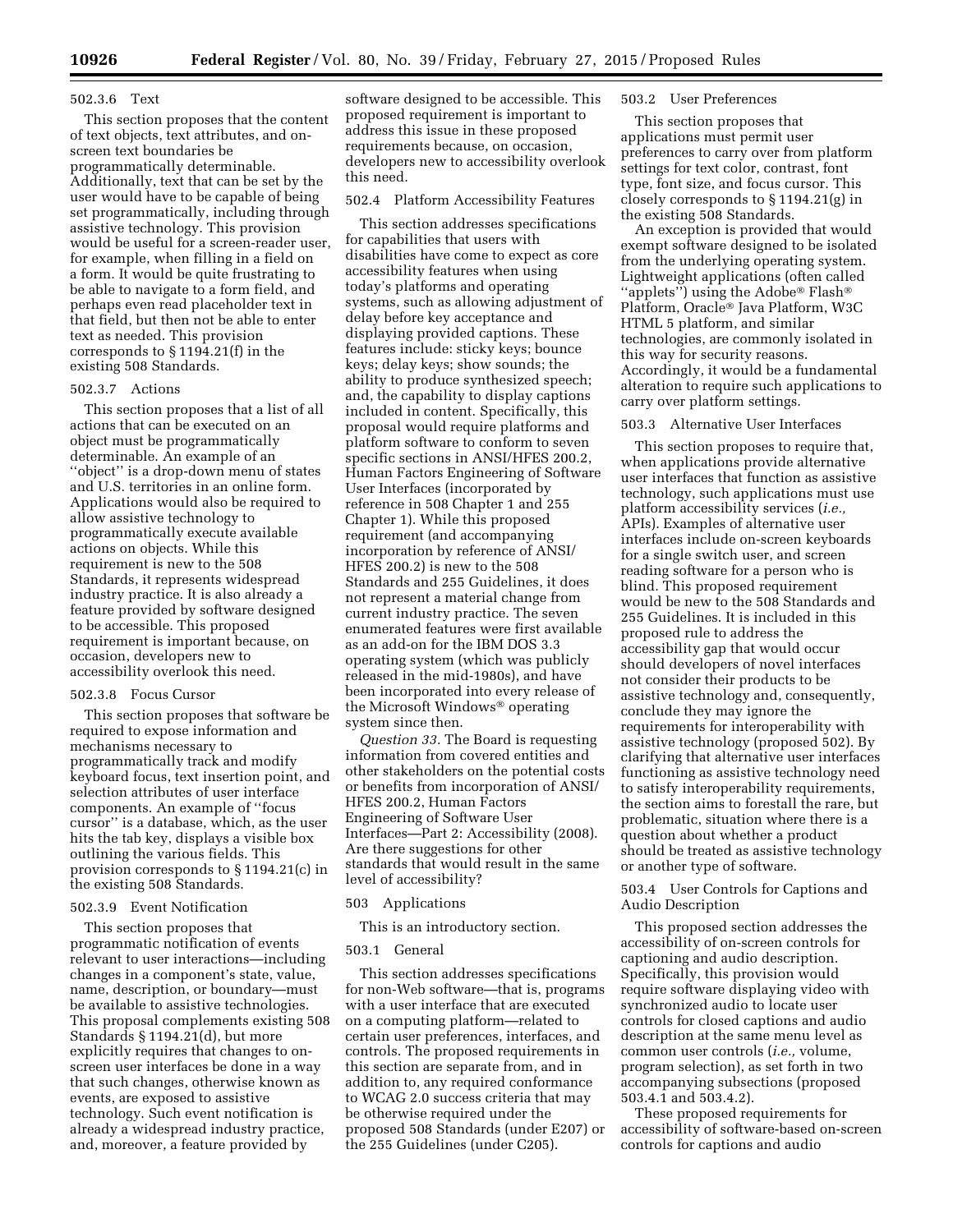description serve as a complement to the near-identical requirements for hardware-related controls in Chapter 4. See discussion above in Section VI.C (Section-by-Section Analysis—section 413 User Controls for Captions and Audio Description). These proposed requirements would be new to the 508 Standards and 255 Guidelines. The Advisory Committee recommended inclusion of these provisions to ensure that persons with hearing- and visionrelated disabilities can find—and use captioning and audio description controls. See TEITAC Report, Rec. 4–C.

# 503.4.1 Caption Controls

This proposed section would require that, where video-capable software provides on-screen volume adjustment controls, such ICT must also have a control for closed captioning at the same menu level as the volume adjustment controls.

### 503.4.2 Audio Description Controls

This proposed section would require that, where video-capable software provides on-screen controls for program selection, such software must have user controls for audio description at the same menu level as the volume or program selection controls.

# 504 Authoring Tools

This is an introductory section.

### 504.1 General

This section proposes requirements for software used to create or edit electronic content—which is generally referred to as authoring tools—to ensure the accessibility of this content. Specifically, authoring tools would be required to conform to accessibility requirements related to content creation and editing (504.2), prompts (504.3), and templates (504.4) to the extent supported by the destination format. Authoring tools include applications that allow users to develop new Web pages, edit video, or create electronic documents. Authoring tools can also be used to create and publish content for use with telecommunications products or services. One example of a telecommunications equipment-based authoring tool is an interactive voice response system (IVR) that uses software capable of creating content used to populate menu choices.

These proposed requirements for authoring tools are new to the 508 Standards and 255 Guidelines. The Advisory Committee discussed authoring tools and offered recommendations on certain provisions, but did not achieve consensus on others. See TEITAC Report, Part 7,

Subpt. C, Rec. 7. Industry is already trending toward providing mainstream document creation tools that facilitate accessible output. For example, two mainstream authoring tools that support accessible document creation and accessibility checking tools are Adobe Acrobat® XI Pro and Microsoft® Office software products. Any cost increases for this requirement should be quite modest for products that already support accessibility. It is not uncommon for developers of niche products to first learn about Section 508 because their product exports reports to PDF, and government customers are likely to encounter end-user complaints when such reports are inaccessible. In this way, while a particular authoring tool may be used only by a small number of people, its outputs—such as government reports—may be widely distributed to the public.

Benefits of accessible content created or edited with authoring tools conforming to proposed 504.1 would accrue to a wide range of disabilities, and the costs associated with making such tools capable of producing accessible output are likely to be minimal. Developers already understand how to make electronic documents accessible in commonly used formats (*i.e.,* HTML, PDF, MS-Word), and it is typically much less expensive to ''build in'' accessibility when an authoring tool is first developed as opposed to remediating after a product has been developed.

# 504.2 Content Creation or Editing

This section proposes to require authoring tools to include at least one mode of operation for creating or editing content that conforms to WCAG 2.0 Success Criteria for all features and formats supported by the authoring tool. Additionally, authoring tools must provide users with the option of overriding information required for accessibility to provide flexibility during the authoring process. A proposed exception would exempt authoring tools from compliance when authoring tools are used to directly edit plain text source code (*e.g.,* Emacs and Windows Notepad). This exception is needed because plain text is fundamentally limited in its ability to encode accessibility features.

# 504.2.1 Preservation of Accessibility Information in Format Conversion

This section proposes that authoring tools, when converting content or saving content in multiple formats, must preserve information required for accessibility to the extent supported by the destination format. This proposed

requirement is similar to § 1194.23(j) in the existing 508 Standards. Because not all authoring tools support different file formats, this provision would only apply when such a tool provides a file conversion feature.

### 504.3 Prompts

This proposed section would require authoring tools to proactively support the creation of accessible content by providing a mode of operation that prompts users—either during initial content creation or when content is saved—to create accessible content that conforms to all applicable Level A and AA Success Criteria in WCAG 2.0. This requirement is intended to ensure that users have access to accessibility features supported by their authoring tools.

### 504.4 Templates

This proposed section would require that, where authoring tools provide templates, templates that facilitate the creation of accessible content conforming to all applicable WCAG 2.0 Level A and Level AA Success Criteria must be provided for a range of template uses. It is much easier to start with an accessible template as compared to adding accessibility features to otherwise finished content. Remediating accessibility problems after content development increases the cost and time necessary to produce accessible content.

Chapter 6: Support Documentation and Services

Chapter 6 covers accessibility requirements for ICT support documentation and services. This section also would require support services such as help desks, call centers, training services, and automated selfservice technical support systems that provide documentation to make available (in accessible formats) the documentation regarding accessibility and compatibility features. Support services would also be required to accommodate the communication needs of individuals with disabilities.

The proposed requirements in this chapter are largely consistent with existing 508 Standards § 1194.41 and existing 255 Guidelines § 1193.33, but would enhance specifications, as discussed below, for certain types of support documentation and services. The Advisory Committee recommended inclusion of provisions on support documentation and services in the proposed rule. See TEITAC Report, Part 6, Subpt. D, Rec. 1.

### 601 General

This is an introductory section.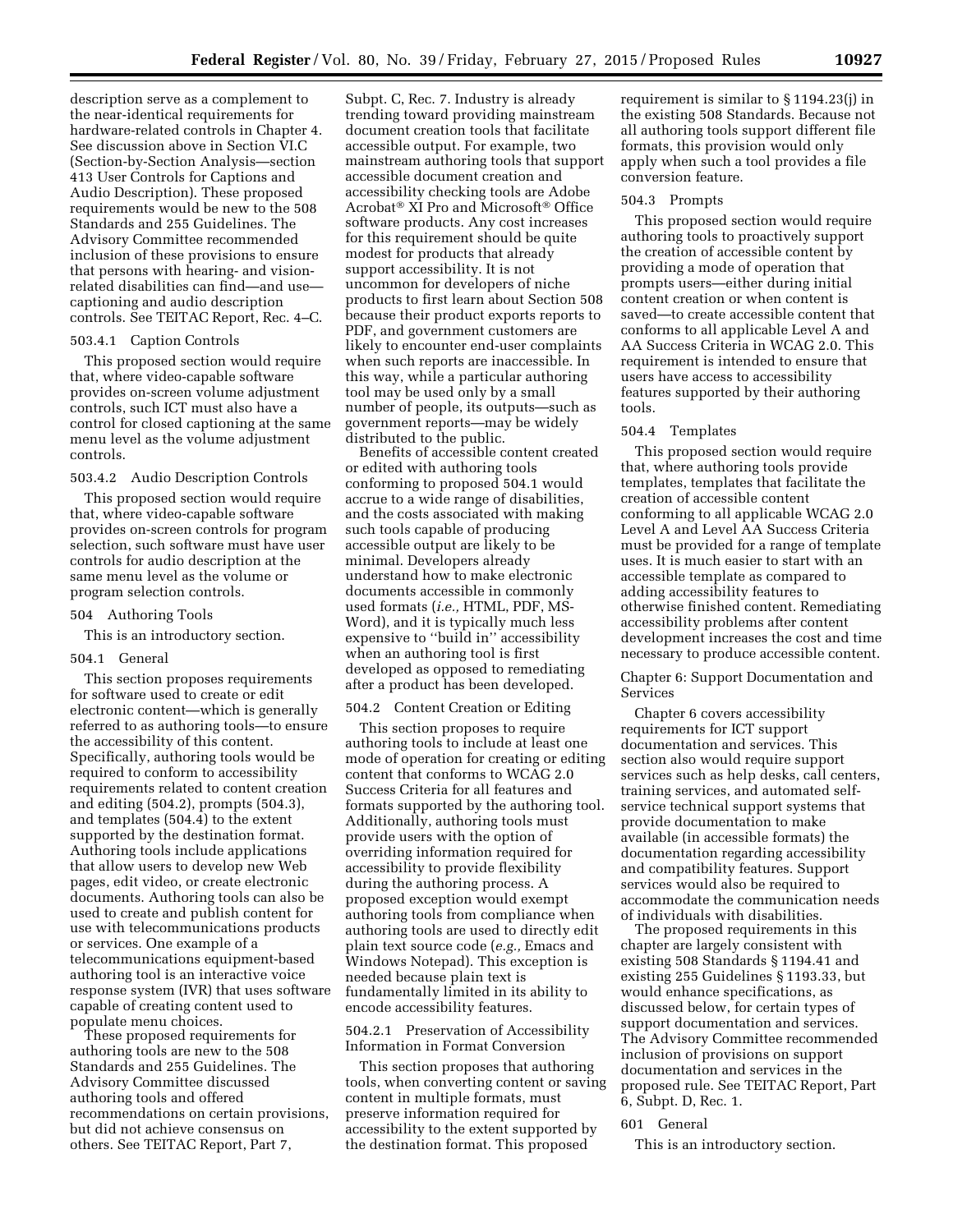### 601.1 Scope

This section proposes that the technical requirements for support documentation and services in this chapter be applied where either (a) required by 508 Chapter 2 or 255 Chapter 2, or (b) where otherwise referenced in any other chapters.

# 602 Support Documentation

This is an introductory section.

# 602.1 General

This section proposes to require documentation supporting the use of ICT to conform to the requirements in the accompanying subsections concerning identification of accessibility and compatibility features (602.2), electronic support documentation (602.3), and alternate formats for non-electronic support documentation (602.4). These proposals for accessible support documentation are derived from §§ 1194.41 and 1193.33 of the existing 508 Standards and 255 Guidelines respectively, but the requirement that electronic documentation comply with WCAG 2.0 or PDF/UA–1 would be new to both the standards and the guidelines. Requiring that comprehensive product information be available to users with disabilities is important because product installation and configuration can often impact its accessibility.

602.2 Accessibility and Compatibility Features

This section provides specifications for ICT documentation in terms of accessibility and compatibility features that assist users with disabilities. Such documentation includes installation guides, user guides, online support, and manuals that describe features of a product and how it is used. All formats of documentation are covered, including printed and electronic documents, and Web-based product support pages.

Proposed 602.2 would require documentation to identify, as well as explain how to use, accessibility features that are required by the 508 Standards or 255 Guidelines. The requirements of this section derive from §§ 1194.41(b) and 1193.33 of the existing 508 Standards and 255 Guidelines, respectively, and are essentially unchanged.

This provision is proposed because some users with disabilities have complained about a lack of information available to help them understand the accessibility and compatibility features of some ICT. Documentation of accessibility features may include, for example, instructions on use of the voice guidance system of a

multifunction office machine, or guidance on using software designed for compatibility with commonly used assistive technologies (such as screen readers, refreshable braille displays, and voice recognition software).

### 602.3 Electronic Support Documentation

This section proposes to require documentation in electronic formats including Web-based self-service support and electronic documents—to conform to all Level A and AA Success Criteria and Conformance Requirements in WCAG 2.0 or ISO 14289–1 (PDF/UA– 1), which are each incorporated by reference in 508 Chapter 1 and 255 Chapter 1. This proposal for accessible electronic support documentation is derived from §§ 1194.41 and 1193.33 of the existing 508 Standards and 255 Guidelines respectively, but the requirement that electronic documentation comply with WCAG 2.0 or PDF/UA–1 would be new to both the standards and the guidelines. The purpose of this requirement is to ensure that support documentation is held to the same accessibility requirements as other types of covered content. The Board included similar provisions in the 2010 and 2011 ANPRMs, and received no adverse comments objecting to this approach.

*Question 34.* The Board requests that telecommunications equipment manufacturers provide information on the costs associated with producing documentation on the accessible features of products in a format consistent with the WCAG 2.0 Success Criteria. Is it readily achievable to provide this information in an accessible format? If not, how would it be provided?

602.4 Alternate Formats for Non-Electronic Support Documentation

This section proposes that, where documentation is provided in written (*i.e.,* hard copy) format, such documentation must also be made available, upon request, in alternate formats usable by individuals who are blind or have low vision. This proposed requirement is taken from §§ 1194.41(a) and 1193.33(a)(2) of the existing 508 Standards and 255 Guidelines, respectively, with minor editorial changes.

603 Support Services

This is an introductory section.

### 603.1 General

This section addresses the accessibility of ICT support services, such as help desks, call centers, training

centers, and automated self-service technical support. Such support services would be required to conform to the requirements concerning information on accessibility and compatibility features (603.2), as well as accommodation for the communication needs of persons with disabilities (603.3). These proposed requirements for accessible support services are drawn from §§ 1194.41 and 1193.93 of the existing 508 Standards and 255 Guidelines respectively, but have been revised—as supported by the Advisory Committee—to specify methods of delivery for support services. See TEITAC Report, Pt. 6, Subpt. D, Recs. 1.1–A & 1.2–A.

603.2 Information on Accessibility and Compatibility Features

This proposed section complements the product documentation requirements in section 602 by proposing that ICT support services include information on the accessibility and compatibility features for which documentation is required under proposed 602.2.

# 603.3 Accommodation of Communication Needs

This proposed section would permit compliant support services to be delivered through either of two methods: Directly to the user or through referral to a point of contact. This section also would require ICT support services to accommodate the communication needs of individuals with disabilities. The portion of this proposal relating to two specific methods for delivery of support services is based on existing 255 Guidelines §§ 1193.33(a)(3) and 1193.33(b), and would be new to the 508 Standards. The portion of the proposal relating to accommodation of communication needs derives from §§ 1194.41(c) and 1193.33 of the 508 Standards and 255 Guidelines, respectively.

# **VII. Effective Date**

The Board is considering making the 508 Standards effective six months after publication of the final rule in the **Federal Register**, with one exception: Federal procurement of ICT products or services. A six-month delay in the effective date of the Access Board's final rule will provide federal agencies with an opportunity to more fully understand the updated 508 Standards. This action is consistent with the legislative intent underlying section 508 which provides a six-month period between publication of the Board's standard and the incorporation of such standard in the Federal Acquisition Regulations. By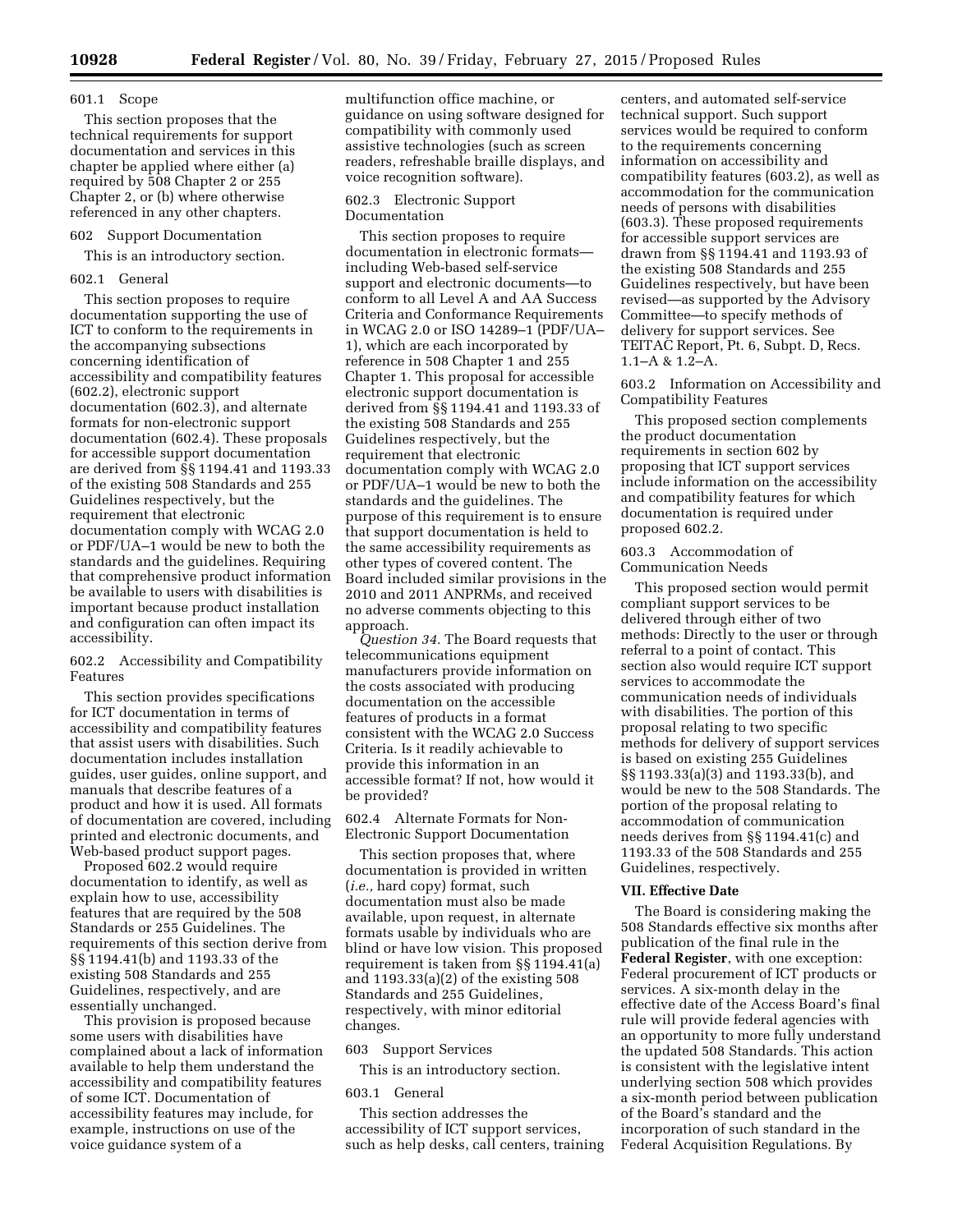making the revised 508 Standards effective six months after publication in the **Federal Register**, they would go into effect at the same time as the FAR Council revisions to the Federal Acquisition Regulations.

With respect to federal ICT contracts, the Board proposes deferring to the FAR Council for establishment of the date on which the revised 508 Standards apply to new ICT-related contracts awarded after publication of the Council's final rule, as well as existing ICT contracts with award dates that precede that final rule.

*Question 35.* The Board seeks comment on its proposed approach to making its revised 508 Standards effective six months after publication in the **Federal Register**, with the exception of federal ICT-related procurements. The Board also seeks comment on deferring to the FAR Council to establish the effective date for application of the revised 508 Standards to ''new'' ICT contracts (*i.e.,* contracts awarded after publication the FAR Council's final rule), as well as existing ICT contracts.

With respect to Section 255, application of the Board's final revised 255 Guidelines to new telecommunications products and customer premises equipment designed, developed, and fabricated after their publication is a matter for the FCC to determine since the FCC has exclusive responsibility for enforcement of Section 255 and issuance of implementing regulations. Nonetheless, in keeping with the Board's past practice in promulgating the existing 255 Guidelines, see 63 FR 5608 (Feb. 3, 1998), the Board proposes making the final revised 255 Guidelines effective 30 days after publication in the **Federal Register**. Manufacturers of Section 255 covered telecommunications equipment and customer premises equipment need not comply with the Board's revised 255 Guidelines until incorporated into revised FCC regulations.

### **VIII. Regulatory Process Matters**

# *A. Preliminary Regulatory Impact Analysis (Executive Order 12866)*

Executive Orders 13563 and 12866 direct agencies to propose or adopt a regulation only upon a reasoned determination that its benefits justify its costs; tailor the regulation to impose the least burden on society, consistent with obtaining the regulatory objectives; and

in choosing among alternative regulatory approaches, select those approaches that maximize net benefits. Important goals of regulatory analysis are to (1) establish whether federal regulation is necessary and justified to achieve a market failure or other social goal and (2) demonstrate that a range of reasonably feasible regulatory alternatives have been considered and that the most efficient and effective alternative has been selected. Executive Order 13563 also recognizes that some benefits are difficult to quantify and provides that, where appropriate and permitted by law, agencies may consider and discuss qualitatively values that are difficult or impossible to quantify, including equity, human dignity, fairness, and distributive impacts.

The Board contracted with an economic consulting firm, Econometrica, Inc. (Econometrica), to assess, among other things, whether the impact of the proposed rule would likely be economically ''significant.'' Economic significance is defined as any regulatory action that is likely to result in ''an annual effect on the economy of \$100 million or more or adversely affect in a material way the economy, a sector of the economy, productivity, competition, jobs, the environment, public health or safely, or State, local, or tribal governments or communities.''

Econometrica prepared a preliminary regulatory impact analysis (Preliminary RIA). This Preliminary RIA determined, among other things, that the proposed rule is economically significant within the meaning of Executive Order 12866. Below we provide a summary of the preliminary RIA's methodology and results. A complete copy of this regulatory assessment is available on the Access Board's Web site (*[www.access](http://www.access-board.gov)[board.gov](http://www.access-board.gov)*), as well the federal government's online rulemaking portal (*[www.regulations.gov](http://www.regulations.gov)*). Interested parties are encouraged to review the full Preliminary RIA, and to provide data and other information responsive to requests for comment posed separately in that document. Moreover, while the Board welcomes comments on any aspect of the Preliminary RIA, several areas on which the Board particularly seeks input are identified at the end of this section.

# 1. Summary of Results

The focus of the Preliminary RIA is to define and, where possible, quantify

and monetize the potential economic benefits and costs of the proposed Section 508 Standards and 255 Guidelines. On the benefits side, the Preliminary RIA monetizes incremental benefits under the proposed 508 Standards attributable to: (a) Increased productivity of federal employees with certain disabilities who are expected to benefit from improved ICT accessibility; (b) time saved by members of the public with vision disabilities when using more accessible federal Web sites; and (c) reduced phone calls to federal agencies as members of the public with certain disabilities shift their inquiries and transactions online due to improved accessibility of federal Web sites. The Preliminary RIA, for analytical purposes, defines the beneficiary population as persons with vision, hearing, and speech disabilities, as well as those with manipulation, reach, or strength limitations. The Preliminary RIA does not formally quantify or monetize benefits accruing from the proposed 255 Guidelines due to insufficient data and methodological constraints.

From the cost perspective, the Preliminary RIA monetizes likely incremental compliance costs under both the proposed 508 Standards and 255 Guidelines. Monetizable costs under the 508 Standards are expected to be incurred by federal agencies, contractors, and vendors in five broad areas: policy development; employee training; development of accessible ICT; evaluation of ICT; and, development of accessible electronic content. With respect to the 255 Guidelines, the Preliminary RIA monetizes the likely costs to telecommunications equipment manufacturers of ensuring that their respective Web sites and electronic support documentation conform to accessibility requirements. Insufficient data were available to assess incremental costs related to other new requirements in the proposed 255 Guidelines, including support for realtime text (RTT) functionality.

Table 4 below summarizes the results from the Preliminary RIA with respect to the likely monetized benefits and costs, on an annualized basis, from the proposed 508 Standards and 255 Guidelines. All monetized benefits and costs are incremental to the applicable baseline, and were estimated for a 10 year time horizon using discount rates of 7 and 3 percent.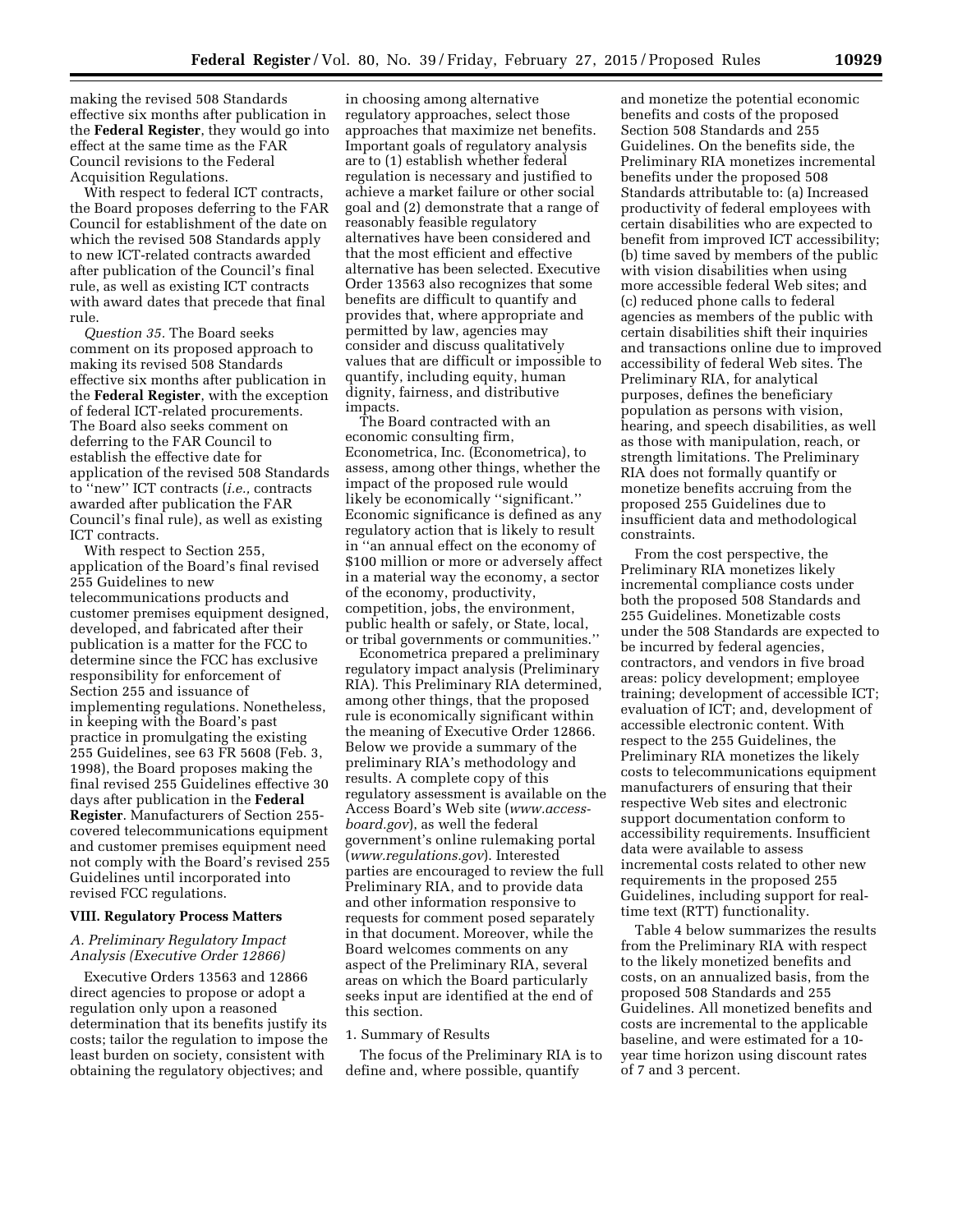# TABLE 4—ANNUALIZED VALUE OF MONETIZED BENEFITS AND COSTS UNDER THE PROPOSED 508 STANDARDS AND 255 GUIDELINES, 2015–2024

[In 2015 dollars]

|                                                                                                                                                                                                                                                                                                                                                                                                                                                                                                                                                                                      | 7-Percent<br>discount rate<br>(in millions) | 3-Percent<br>discount rate<br>(in millions) |
|--------------------------------------------------------------------------------------------------------------------------------------------------------------------------------------------------------------------------------------------------------------------------------------------------------------------------------------------------------------------------------------------------------------------------------------------------------------------------------------------------------------------------------------------------------------------------------------|---------------------------------------------|---------------------------------------------|
| <b>Monetized Incremental Benefits</b>                                                                                                                                                                                                                                                                                                                                                                                                                                                                                                                                                |                                             |                                             |
| Benefits to federal agencies from increased productivity by federal employees with addressable disabilities                                                                                                                                                                                                                                                                                                                                                                                                                                                                          | \$46.6<br>2.4<br>20.1<br>69.1               | \$45.3<br>2.3<br>19.8<br>67.5               |
| <b>Monetized Incremental Costs</b>                                                                                                                                                                                                                                                                                                                                                                                                                                                                                                                                                   |                                             |                                             |
| Costs to federal agencies, contractors, and vendors:<br>$\begin{minipage}{.4\linewidth} \begin{tabular}{l} \bf{(a) In-house} \end{tabular} \end{minipage} \begin{minipage}{.4\linewidth} \begin{tabular}{l} \bf{(a) In-house} \end{tabular} \end{minipage} \end{minipage} \begin{minipage}{.4\linewidth} \begin{tabular}{l} \bf{(b) Procured ICT} \end{tabular} \end{minipage} \end{minipage} \end{minipage} \begin{minipage}{.4\linewidth} \begin{tabular}{l} \bf{(c) In-Provered ICT} \end{tabular} \end{minipage} \end{minipage} \begin{minipage}{.4\linewidth} \begin{tabular}{$ | 155.0<br>80.6<br>74.4<br>10.6               | 146.8<br>76.3<br>70.5<br>9.8                |
|                                                                                                                                                                                                                                                                                                                                                                                                                                                                                                                                                                                      | 165.6                                       | 156.6                                       |

(\* **Note:** Totals may not sum due to rounding.)

It is also important to note that some potentially significant benefits and costs from the proposed 508 Standards and 255 Guidelines are not evaluated in the Preliminary RIA, either because they could not be quantified or monetized (due to lack of data or for other methodological reasons) or are inherently qualitative. These unquantified benefits and costs are described qualitatively below.

Evaluation of the economic impact of the proposed Section 508 and 255 requirements is, moreover, complicated by the rapid evolution of ICT devices, platforms, applications, and consensus standards. The benefits and costs of the proposed standards and guidelines ultimately depend not only on technologies that are currently available to achieve compliance, but also on emerging technologies that may provide more cost-effective ways in the future to ensure equal access to ICT for people with disabilities.

# 2. General Framework of Assessment

Some of the main components of the Preliminary RIA's methodology are as follows:

*Estimating the beneficiary population:*  To estimate the number of federal employees and members of the public with disabilities who could potentially benefit from updated and improved ICT accessibility standards, the Preliminary RIA primarily draws from two data sources. Public data on federal workers with disabilities was obtained from the Office of Personnel Management. Data on the prevalence of various disabilities within the U.S population were obtained from the U.S. Census Bureau's

Survey of Income and Program Participation (SIPP) data set, which provides statistics on the noninstitutionalized U.S. population.

*Identifying incremental changes in the proposed rule:* To assess the potential incremental impact of the proposed rule, the Preliminary RIA identifies provisions in the proposed standards and guidelines that would likely increase compliance costs for covered entities (*e.g.,* federal agencies, federal contractors, and manufacturers of telecommunications equipment), as well as provisions that could be expected to reduce the amount of time and effort required for compliance relative to existing requirements.

*Developing baseline compliance costs:* Estimates of ''baseline'' compliance costs to covered entities under the existing 508 Standards and 255 Guidelines are drawn from current spending levels for relevant ICT-related products, services, and personnel. For federal agencies, baseline compliance costs under Section 508 include both inhouse ICT (*e.g.,* policy development, employee training, development and remediation of Web sites and electronic documents to ensure accessibility under current standards), and procured ICT (*e.g.,* procurement of Section 508 compliant hardware, software, services from federal contractors and vendors). For telecommunications equipment manufacturers, baseline costs under the existing 255 Guidelines are based on the monetized value of the estimated time manufacturers currently spend making support documentation accessible using estimates developed by the Access Board for the Paperwork Reduction Act.

See Section VIII.F (Regulatory Process Matters—Paperwork Reduction Act).

*Monetizing expected incremental benefits and costs of the proposed 508 Standards:* The Preliminary RIA quantifies and monetizes the expected incremental benefits to federal agencies and members of the public with vision disabilities likely to benefit from the proposed standards. For persons with vision disabilities, benefit calculations are based on the value of time saved due to improved accessibility of federal Web sites. Benefits to federal agencies are assessed based on the monetized value of reduced call volumes and increased productivity of employees with disabilities owing to ICT accessibility improvements. Compliance costs for federal agencies are classified as either one-time or annual, and are assessed based on various fixed percentages of baseline costs depending on the nature of the cost component at issue (*e.g.,* Web site remediation, employee training, development of accessible electronic content). Incremental costs and benefits are calculated relative to the applicable baseline over a 10-year analysis period from 2015 through 2024.

*Monetizing expected incremental costs of the proposed 255 Guidelines:*  The Preliminary RIA quantifies and monetizes the expected incremental costs to manufacturers of telecommunications equipment and customer premises equipment (CPE) of complying with new requirements in the proposed guidelines related to accessible electronic support documentation. Benefits attributable to new or updated requirements in the proposed 255 Guidelines—such as the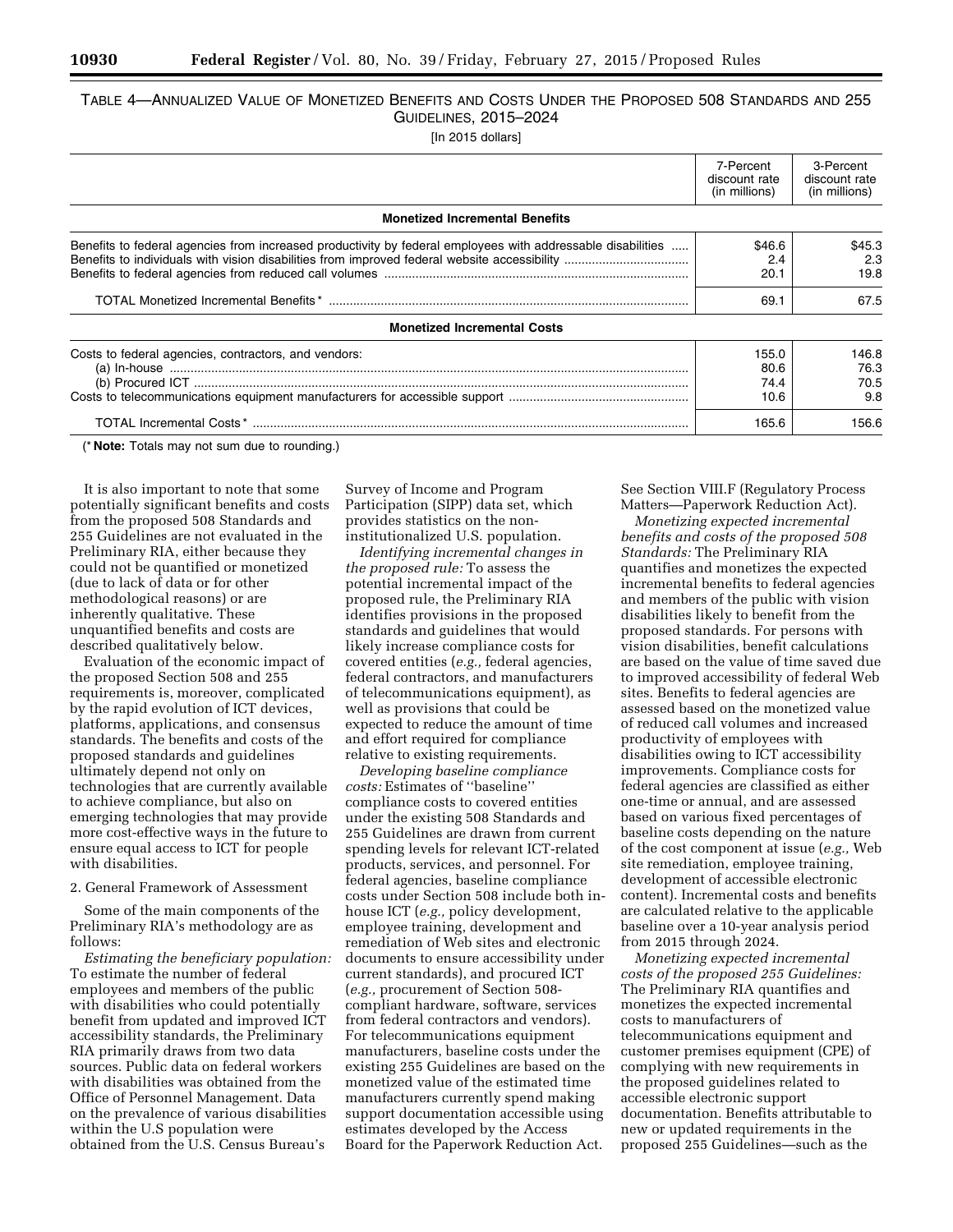value of improved accessibility for persons with disabilities or cost savings to telecommunications equipment manufacturers— were not evaluated due to insufficient data and the methodological complexity of ''mapping'' proposed new requirements to particular cost elements in a dynamic and evolving telecommunications marketplace. Compliance costs to telecommunications equipment manufacturers and CPE are classified as either one-time or annual, and are assessed based on various fixed percentages of baseline costs for development of accessible support documentation depending on firm size. Incremental costs are calculated relative to the baseline over a 10-year analysis period from 2015 through 2024.

*Describing unquantifiable costs and benefits:* For benefits and costs that could be neither quantified nor monetized, the Preliminary RIA qualitatively describes, and assesses the significance of, such costs and benefits.

3. Baseline Compliance Costs

The total costs that federal agencies, vendors, and contractors incur to

comply with the current 508 Standards are estimated at \$2.0 billion annually. This amount represents about 2 percent of annual ICT spending, which is estimated at \$80 billion to \$120 billion, depending on which products and services are included in the total. Baseline costs for telecommunications equipment manufacturers to conform to the current 255 Guidelines related to product documentation and user support are estimated at \$114 million annually. Taken all together, the overall baseline compliance costs are therefore estimated at \$2.1 billion annually.

4. Benefits of the Proposed Rule

Overall, results from the Preliminary RIA demonstrate that the proposed 508 Standards will likely have substantial monetizable benefits to federal agencies and persons with disabilities. As shown in Table 4 above, the annualized value of monetized benefits from these proposed standards is estimated to be \$69.1 million over the 10-year analysis period (assuming a 7 percent discount rate). In calculating these monetized benefits, the Preliminary RIA makes the

following assumptions: (a) One-half of the recurring annual benefits derived from accessible ICT would be realized in the first year of implementation; and (b) the number of individuals with disabilities who visit federal agency Web sites will increase every year, but a constant proportion of those individuals will visit such Web sites every year.

It is also important to note that the proposed rule is expected to generate significant benefits that were not evaluated in the Preliminary RIA, either because they could not be quantified or monetized (due to lack of data or for other methodological reasons) or are inherently qualitative. Estimating the economic impact of a civil rights-based regulatory initiative in an area—and marketplace—as dynamic as ICT is a complex and difficult task. Some of these unquantified (or inherently unquantifiable) benefits of the proposed 508 Standards are listed in Table 5 below. The fact that these benefits could not be formally assessed in this Preliminary RIA should not diminish their importance or value.

# TABLE 5—UNQUANTIFIED BENEFITS OF THE PROPOSED RULE

Time savings by people with hearing, cognitive, speech, and manual dexterity or motor impairments from improved federal Web sites. Improved accessibility of electronic documents on federal Web sites for persons with addressable disabilities, particularly PDFs and videos. Increased employment of individuals with disabilities.

Increased ability of individuals with disabilities to obtain information on federal agency Web sites and conduct transactions electronically. Greater independence for individuals with disabilities to access information and services on federal agency Web sites without assistance. More civic engagement by individuals with disabilities due to improved access to information and services on federal agency Web sites. Increased ability of persons with hearing impairments to have faster and more natural conversation with real-time text than is possible with cur-

rent text-messaging systems. Increased ability of individuals with disabilities to evaluate, purchase, and make full use of telecommunications products due to increased acces-

sibility of support documentation and services. Increased ability of individuals without disabilities to access information and conduct their business electronically when they face situational limi-

tations (in a noisy place, in a low-bandwidth environment, or in bright sunlight).

Potential cost savings to federal agencies due to reduced levels of in-person visits and mail correspondence.

Larger pool of ICT developers and content creators with accessibility knowledge and skills, providing more choice to federal agencies due to use of internationally recognized, industry-driven standards.

Potential cost savings to manufacturers of telecommunications and CPE, state and local governments, and non-profit entities, as internationally harmonized standards reduce costs for ICT manufacturers and allow them to sell a single line of accessible products and services across all types of markets.

Intrinsic existence value that individuals both with and without disabilities derive from the non-discrimination and equity values served by Sections 508 and 255.

# 5. Costs of the Proposed Rule

The Preliminary RIA shows that the proposed standards and guidelines will likely increase compliance costs substantially when first implemented, but will thereafter result in only a small percentage increase in recurring annual costs in later years. Overall, the Preliminary RIA estimates that the total incremental cost of the proposed 508

Standards and 255 Guidelines is expected to be \$165.6 million on an annualized basis over the 10-year analysis period, based on a 7 percent discount rate (see Table 4 above).

The Preliminary RIA does not, however, quantify and monetize all potential compliance costs arising from the proposed rule—due primarily to insufficient data or for other methodological limitations. The impact

of the proposed 255 Guidelines on telecommunications equipment manufacturers is, as the Preliminary RIA notes, particularly difficult to quantify. (Information on the impact of the proposed guidelines was solicited unsuccessfully in both the 2010 and 2011 ANPRMs.) Some of these unquantified costs of the proposed 508 Standards and 255 Guidelines are listed in Table 6 below.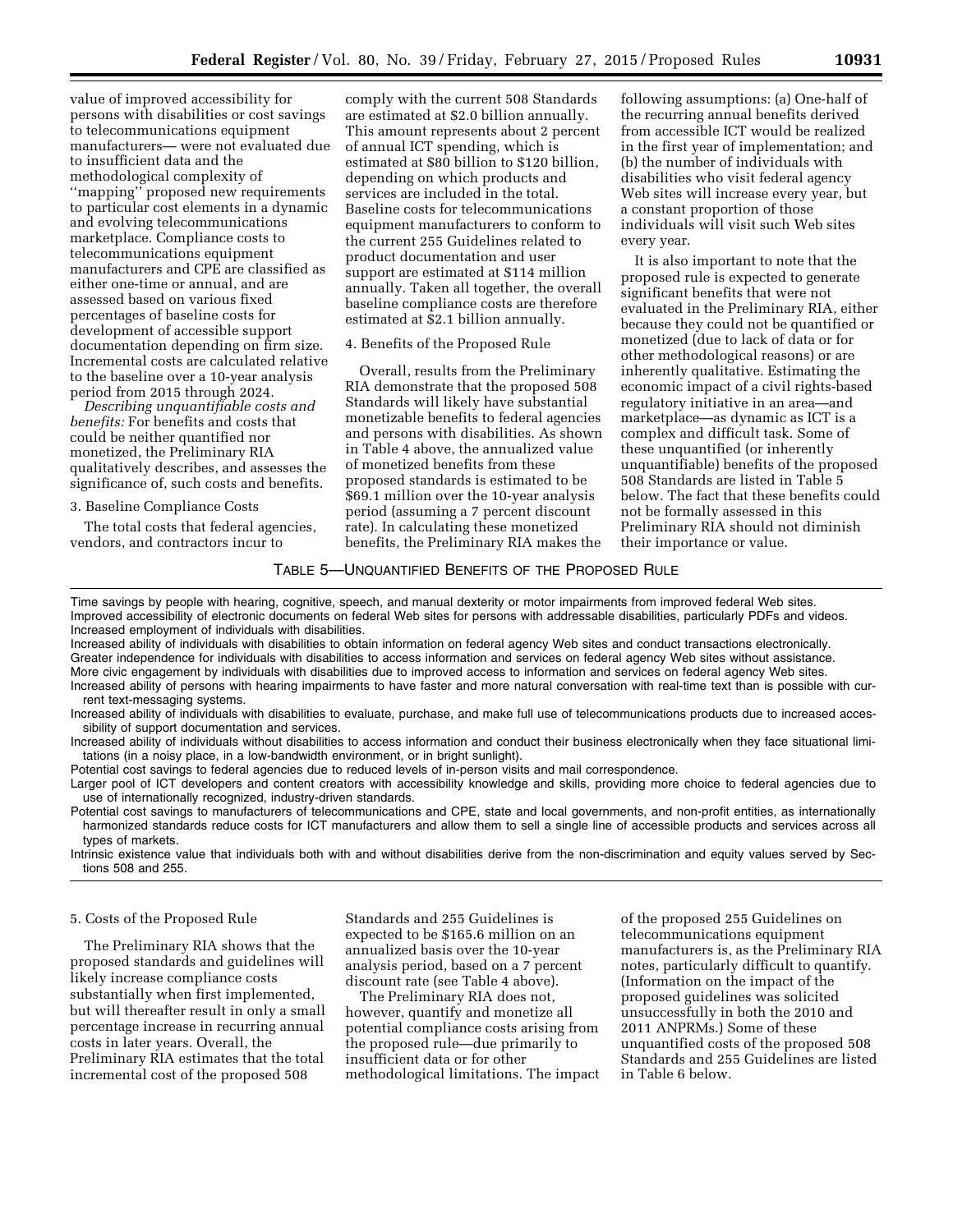# TABLE 6—UNQUANTIFIED COSTS OF THE PROPOSED RULE

Possible increase in federal government expenditures to provide accommodations if the government hires more people with addressable disabilities.

Possible decrease in the amount or variety of electronic content produced, as government seeks to reduce Section 508 compliance costs. Potential costs to state and local governments and non-profit organizations that may be required to make electronic content accessible in order to do businesses with federal agencies.

Costs to ICT manufacturers of developing and producing hardware and telecommunications products that comply with proposed requirements. Costs to telecommunications firms to implement and support real-time text on telecommunications devices with text display capabilities.

In addition, incremental cost estimates in the Preliminary RIA do not reflect other potentially influential factors that may occur over time—such as future changes in the fiscal environment and its effect on ICT budgets, the impact of recent government-wide initiatives to manage ICT more strategically, efforts to harmonize standards for a global ICT market, and trends in technological innovation.

# 6. Conclusion

While the Preliminary RIA estimates that incremental costs, as assessed and monetized in the assessment, exceed the monetized benefits of the proposed rule, this finding represents only a piece of the regulatory story. Today, though ICT is now woven into the very fabric of everyday life, millions of Americans with disabilities often find themselves unable to use—or use effectively computers, mobile devices, federal agency Web sites, or electronic content. The Board's existing standards and guidelines are greatly in need of a ''refresh'' to keep up with technological changes over the past fifteen years. The Board expects this proposed rule to be a major step toward ensuring that ICT is more accessible to and usable by individuals with disabilities—both in the federal workplace and society generally. Indeed, much—if not most of the benefits expected to accrue from the proposed rule are difficult if not impossible to quantify or monetize, including: greater social equality, human dignity, and fairness. These are all values that, under Executive Order 13563,13 may properly be considered in the benefit-cost calculus.

Moreover, American companies that manufacture telecommunications equipment and ICT-related products would likely derive significant benefits from the harmonized accessibility standards. Given the relative lack of existing national and globallyrecognized standards for accessibility of mobile technologies, telecommunications equipment manufacturers would greatly benefit from harmonization of the 255 Guidelines with consensus standards. Similar benefits would likely accrue more generally to all ICT-related products as a result of harmonization. These manufacturers would earn return on investments in accessibility technology, remain competitive in the global marketplace, and achieve economies of scale created by wider use of nationally and internationally recognized technical standards.

Accordingly, when considering all unquantified benefits and costs, the Access Board, along with its consulting economic firm (Econometrica), jointly conclude that the benefits of the proposed update of the 508 Standards and 255 Guidelines justify its costs.

The Access Board welcomes comments on any aspect of the Preliminary RIA to improve the assumptions, methodology, and estimates of the incremental benefits and costs (baseline and incremental) of the proposed rule. The full Preliminary RIA sets forth numerous regulatory assessment-related questions or areas for public comment. In addition, the Board provides below several additional questions on which it seeks input:

*Question 36.* The Board requests information from telecommunications equipment manufacturers concerning expected one-time and ongoing costs associated with implementation of the proposed technical requirements related to support for real-time text (RTT) functionality. Please be as specific as possible. The Board is also interested in hearing from other stakeholders particularly persons with disabilities about the nature and scope of benefits provided by RTT in emergency and nonemergency settings. How might the Board quantify or monetize such benefits?

*Question 37.* The Board requests information from telecommunications equipment manufacturers concerning potential benefits that would accrue from harmonization of technical requirements in the proposed rule with national and international consensus

standards? Both cost savings data and qualitative information are requested.

*Question 38.* The proposed rule would, among other things, require federal agency Web sites and electronic content to conform to WCAG 2.0 or PDF/UA–1. Do federal agencies believe that the Preliminary RIA adequately captures their potential costs to comply with these requirements? If not, how might the analysis be improved? Are there significant cost elements missing from the Preliminary RIA? Please be as specific as possible.

*Question 39.* The Preliminary RIA does not monetize benefits for persons with non-vision disabilities due to a lack of data on which to base estimated time savings. The Board requests data and other information on the likely time savings for persons with hearing, motor or dexterity, speech, or cognitive disabilities from using accessible Web sites as compared to Web sites with low accessibility. Are there empirical research studies from which time savings estimates may be derived?

*Question 40.* The Board also seeks information from persons with disabilities who would benefit from improved accessibility of federal agency Web sites. How frequently do they visit federal agency Web sites, and for what duration and purposes? Are there other suggested methods of quantifying benefits accruing from accessible agency Web sites other than (or in addition to) monetizing time savings? To the extent that benefits from accessible agency Web sites cannot be quantified, the Board welcomes examples of personal or anecdotal experience that illustrate the value of improved accessibility of federal Web sites.

*Question 41.* In addition to the questions for public comment posed in the Preliminary RIA and elsewhere in this NPRM, the Board is interested in hearing from the public more generally with information that would aid analysis of the costs and benefits of individual requirements in the 508 Standards and 255 Guidelines at the final rule stage. Is there a better way than the methodology used in the Preliminary RIA to "map" the incremental costs and benefits of particular technical and functional

<sup>13</sup>See also Office of Management and Budget, Circular A–4 (2003); Office of Management and Budget, Regulatory Impact Analysis: A Primer 3 (2011), available at: *[http://www.whitehouse.gov/](http://www.whitehouse.gov/sites/default/files/omb/inforeg/regpol/circular-a-4_regulatory-impact-analysis-a-primer.pdf) [sites/default/files/omb/inforeg/regpol/circular-a-4](http://www.whitehouse.gov/sites/default/files/omb/inforeg/regpol/circular-a-4_regulatory-impact-analysis-a-primer.pdf)*\_ *[regulatory-impact-analysis-a-primer.pdf](http://www.whitehouse.gov/sites/default/files/omb/inforeg/regpol/circular-a-4_regulatory-impact-analysis-a-primer.pdf)*.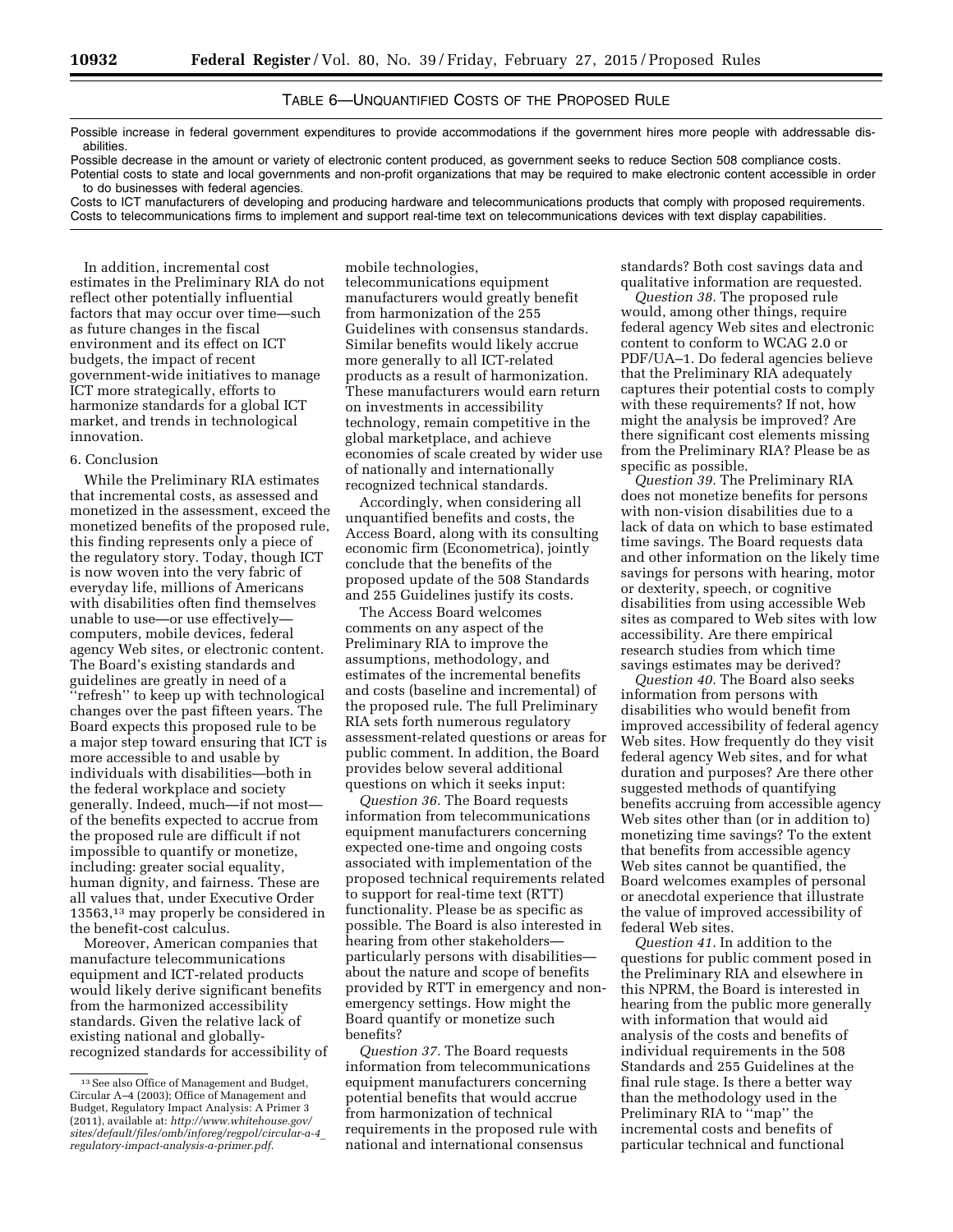requirements to various stakeholders? If so, how might the analysis be improved? Are there other suggested sources for unit cost data other than those cited in the Preliminary RIA?

# 7. Alternatives

We considered two alternative approaches to updating the existing 508 Standards and 255 Guidelines:

• In the 2010 ANPRM, the Board proposed a set of requirements that were based on, but not identical to, the WCAG 2.0 standards and other voluntary consensus standards. Comments received from the public indicated that this approach was potentially confusing, as federal agencies, contractors, and vendors would have to make specific compliance determinations in cases where the language used in the proposed 508 Standards differed from that in the referenced standard.

• The Board also considered requiring ICT to comply with the full set of functional performance criteria, which state in general terms the features of ICT that ensure its accessibility to people with one or more of different types of disabilities. Comments indicated that this approach would make it difficult for ICT producers to be able to determine whether or not their products and services were compliant with the proposed 508 Standards.

Based on the public feedback on the two policy alternatives, we determined that the clearest and most cost-effective way to set out the proposed accessibility requirements was to identify and reference existing, voluntary consensus standards directly, wherever possible.

# *B. Regulatory Flexibility Act*

The Regulatory Flexibility Act of 1980 (RFA), as amended (5 U.S.C. 601–612) requires agencies to evaluate the potential effects of their rulemakings on small entities.<sup>14</sup> Section 603 of the RFA requires agencies to prepare and make available for public comment an initial regulatory flexibility analysis describing the impact of proposed rules on small entities. Because the proposed 255 Guidelines regulate non-federal entities

(*e.g.,* telecommunications equipment manufacturers), these guidelines fall within the purview of the RFA. The proposed 508 Standards, on the other hand, directly regulate only federal entities that are not covered by the RFA. Accordingly, the Access Board evaluates here only the impact of the proposed 255 Guidelines on small entities. The Board provides below an initial regulatory flexibility analysis (Initial RFA) for these proposed guidelines.

*Description of the reasons why the Access Board is considering regulatory action.* Section 255 of the Communications Act of 1934 (47 U.S.C. 255), as amended, requires telecommunication equipment to be accessible to and usable by individuals with disabilities, where readily achievable. The Access Board is statutorily responsible for developing accessibility guidelines for telecommunications equipment and customer premises equipment (CPE). The Access Board is also required to review and update the guidelines periodically. The Federal Communications Commission (FCC), however, is solely responsible for issuing implementing regulations and enforcing Section 255. The FCC is not bound to adopt the Access Board's guidelines as its own or to use them as minimum standards.

In 1998, the Board issued the existing 255 Guidelines (36 CFR part 1193). Since then, telecommunications technology and commercial markets have changed dramatically, along with the usage of telecommunications equipment. Given these tremendous changes, the Board is proposing to update the 255 Guidelines.

*Objectives of, and legal basis for, the proposed rule.* The Board's proposed 255 Guidelines would provide a muchneeded ''refresh'' of the existing 255 Guidelines, and, thereby, better support the access needs of individuals with disabilities, while also taking into account incremental compliance costs to covered manufacturers of CPE and telecommunications equipment. The proposed guidelines would be applicable only to new products to the

extent that compliance is readily achievable; they would not require retrofitting of existing equipment or retooling. Manufacturers may consider costs and available resources when determining whether, and the extent to which, compliance is required.

*Description and estimate of the number of small entities to which the proposed rule will apply.* The proposed 255 Guidelines cover manufacturers of telecommunications equipment and CPE, as well as the manufacturers of equipment that functions as telecommunications and CPE.15 The Board used publicly available data from the Office of Advocacy of the Small Business Administration (SBA) to estimate the number of small businesses that may be affected by the proposed guidelines. The North American Industry Classification System (NAICS) is the standard used by federal statistical agencies in classifying business establishments.16

To determine the number of small businesses potentially subject to the proposed 255 Guidelines, the Board reviewed NAICS industry classifications and SBA small business size standards. The Board determined that three NAICS-based industry classifications may be subject to the proposed 255 Guidelines. These industry categories and their accompanying six-digit NAICS codes are: (a) NAICS Code 334210— Telephone Apparatus Manufacturing; (b) NACIS Code 334220—Radio and Television Broadcasting and Wireless Communications Equipment Manufacturing; and (c) NACIS Code 334111—Electronic and Computer Manufacturing. The Board then matched these three NAICS classifications with SBA small business size standards (based on number of employees) to determine the number of small business within each of the respective classifications.17

Table 7 below provides the potential number of small businesses, based on SBA size standards, for each of the three types of equipment manufacturers (by NACIS code) that may be affected by the proposed 255 Guidelines.

16The U.S. Census Bureau provides detailed information on the National Industry Classification System on the agency's Web site. See U.S. Census

<sup>14</sup>See also Small Business Regulatory Enforcement Fairness Act of 1996, Public Law 104– 121, 110 Stat. 857 (codified at 5 U.S.C. 601 *et seq.*); E.O. 13272, 67 FR 53,461 (Aug. 16, 2012).

<sup>15</sup>Examples of CPE include wireline and wireless telephones or computers when employed on the premises of a person to originate, route, or terminate telecommunications (*e.g.,* Internet telephony, interconnected VoIP). Only a computer with a modem can function as telecommunications equipment and only the modem functions are

associated with telecommunications. Therefore, the requirements of the proposed rule apply only to the modem functions and incidental functions required for turning the computer on and launching the telecommunications programs. All other functions of the computer not related to telecommunications would not be covered, such as word processing or file searching or video conferencing.

Bureau, Introduction to NAICS, *[http://www.census.](http://www.census.gov/eos/www/naics/) [gov/eos/www/naics/](http://www.census.gov/eos/www/naics/)*.

<sup>17</sup>SBA provides, on its Web site, small business size standards for each NAICS code, as well as firm size information based on census data. See, *e.g.,*  U.S. Small Business Administration, Table of Small Business Size Standards, *[https://www.sba.gov/](https://www.sba.gov/content/small-business-size-standards) [content/small-business-size-standards](https://www.sba.gov/content/small-business-size-standards)* (last accessed Dec. 15, 2014); Office of Advocacy, SBA, Firm Size Data, *[https://www.sba.gov/advocacy/](https://www.sba.gov/advocacy/firm-size-data) [firm-size-data](https://www.sba.gov/advocacy/firm-size-data)* (last accessed Dec. 15, 2014).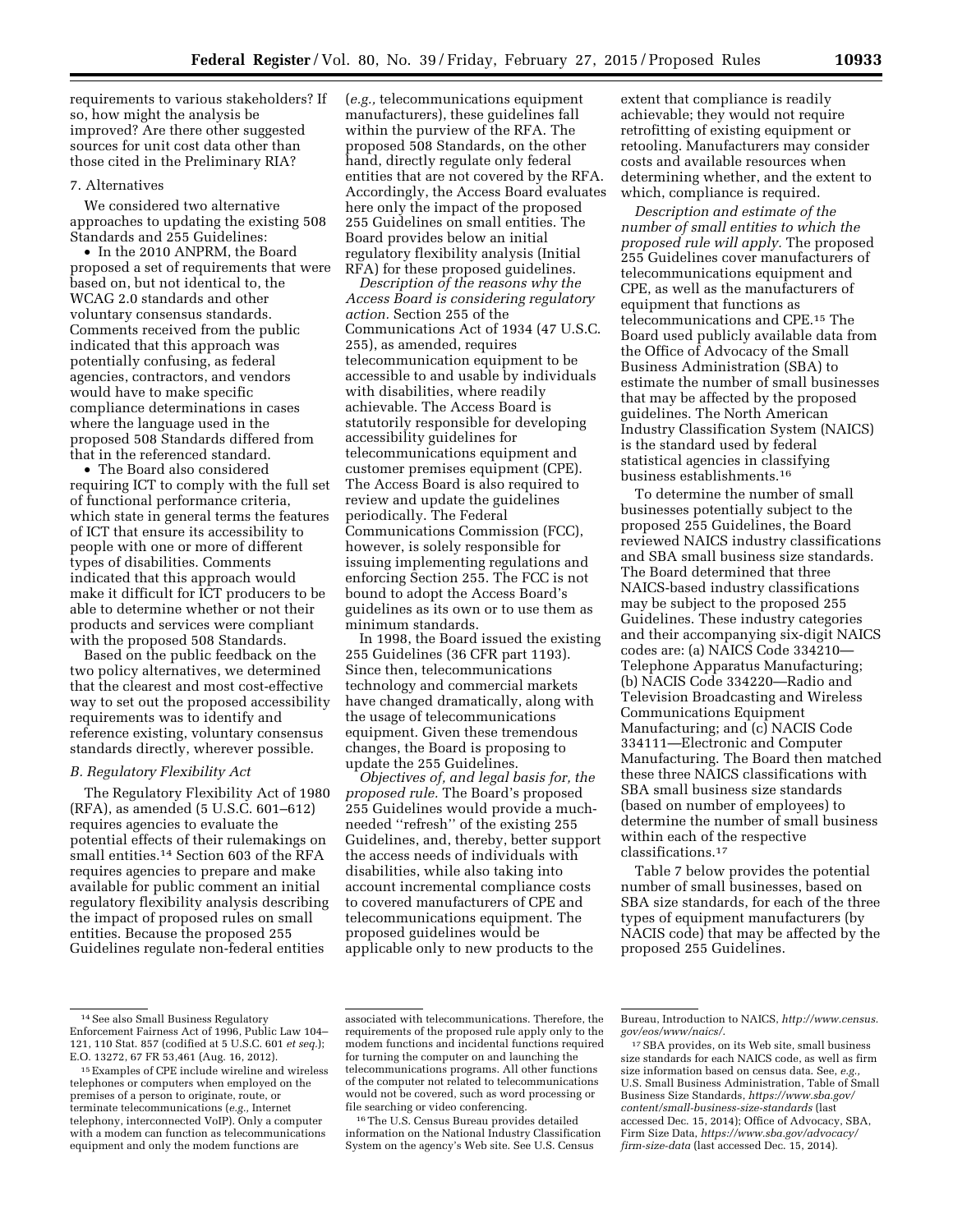| NAICS code | Industry title                                          | SBA size standard                                            | Number of<br>firms | Number of<br>small firms |
|------------|---------------------------------------------------------|--------------------------------------------------------------|--------------------|--------------------------|
|            | Apparatus Manufac-<br>Telephone<br>turina.              | $1,000$ or fewer employees                                   | 263                | 242                      |
| 334220     | and Wireless Communications<br>Equipment Manufacturing. | Radio and Television Broadcasting   750 or fewer employees   | 730                | 675                      |
| 334111     |                                                         | Electronic Computer Manufacturing   1,000 or fewer employees | 391                | 374                      |
| TOTAI      |                                                         |                                                              | 1.384              | 1.291                    |

# TABLE 7—SMALL BUSINESSES POTENTIALLY AFFECTED BY THE PROPOSED 255 GUIDELINES

A few notes are in order about the foregoing estimates of the number of small firms potentially affected by the 255 Guidelines. First, because all telephone equipment is covered by Section 255, all entities included in the telephone apparatus manufacturing category (334210) are necessarily subject to the guidelines. However, not all entities in the remaining two industry categories (334220 and 334111) are covered by the proposed guidelines because many of these entities may manufacture only equipment that falls outside the scope of Section 255. For example, only radio and broadcasting equipment that meets the statutory definition of telecommunications (that is, ''the transmission, between or among points specified by the user, of information of the user's choosing, without change in the form or content of the information as sent and received''), is covered by the proposed guidelines. Also, computers lacking modems or Internet telephony software are not covered by the proposed guidelines. However, the Board lacks quantitative information to differentiate regulated from non-regulated manufacturing firms within these two NAICS categories, as well as to determine how many of the ''small businesses'' in each NAICS category are subject to the proposed guidelines. The number of small entities listed in Table 7 that may be affected by the proposed 255 Guidelines should, therefore, be considered an upper-bound estimate.

Second, given that manufacturers of telecommunications equipment and CPE must comply with Section 255 only to the extent such compliance is ''readily achievable'' (*i.e.,* easily accomplishable and able to be carried out without much difficulty or expense), there will likely be some small firms for which compliance with the proposed guidelines will prove too difficult or expensive. This is not a new proposition. Under both the existing guidelines and current FCC regulations, compliance for manufacturing firms of all sizes is limited by the readily

achievable exception, though such exception necessarily applies with greater frequency to smaller entities. (See 36 CFR 1193.21; 47 CFR 6.3(g)). The Board also understands that many small firms in the three NAICS categories listed above serve as partners or suppliers to larger firms that provide a full range of products and services. For these reasons, the Board assumes that many small firms identified in Table 7—particularly those with fewer than 20 employees—likely would not incur new costs under the proposed 255 Guidelines. Accordingly, the mid-point estimate for the number of small businesses that may be affected by the proposed 255 Guidelines is assumed to be small firms that meet the SBA size standards and employ twenty or more workers.

*Description of the projected reporting, recordkeeping, and other compliance requirements for small entities.* As discussed above, the proposed 255 Guidelines contain many requirements that are similar to the existing guidelines. There are, however, two new proposed requirements that would apply to manufacturers of telecommunications equipment and CPE: 410.6 (real-time text functionality) and 602.3 (electronic support documentation). These two new requirements would potentially impose new costs on small manufacturing firms.

Regarding real time text (RTT) requirements under proposed 410.6, the Board lacks quantitative cost information. We requested information on RTT costs in the 2010 and 2011 ANPRMs, but did not receive specific cost data. Accordingly, we cannot, at this time, quantify or monetize the potential cost impact of the proposed RTT requirements in the 255 Guidelines. The Board does, however, seek comment on how to estimate the cost impact of the RTT requirements on small businesses subject to the 255 Guidelines so that we may use such information to prepare, as needed, a final regulatory flexibility analysis.

With respect to the new obligation in proposed 602.3 for Section 255-covered manufacturers to ensure the accessibility of electronic support documentation (such as web-based selfservice support and electronic manuals), the Preliminary RIA develops estimated incremental costs, heavily relying on the cost methodology used by the Department of Transportation (DOT) in the regulatory assessment of its recent final rule requiring, among other things, airlines to make their Web sites accessible to persons with disabilities.18 (See Section VIII.A—Regulatory Process Matters—Preliminary Regulatory Impact Analysis).

Based on the methodology and estimates used in the Preliminary RIA, the Board's Initial RFA assesses potential compliance costs for small manufacturers of telecommunications equipment and CPE based on estimated (a) one-time costs to create accessible electronic support documentation and Web sites, and (2) recurring, annual maintenance costs. One-time costs are assumed to be spread equally over the first two years (*i.e.,* half of covered firms realizing costs in the first year, and the other half in year two), with annual maintenance costs incurred thereafter for the remainder of the 10-year regulatory horizon. Estimated compliance costs are based on firm size. For small businesses with 100 or more employees, average one-time costs are assumed to be \$125,000 for bringing their respective support documentation and Web sites into compliance with the proposed 255 Guidelines. For firms with fewer than 100 employees, average perfirm one-time costs under the proposed guidelines are assumed to be \$25,000. Annual recurring maintenance costs are

<sup>18</sup> Dept. of Transportation, Nondiscrimination on the Basis of Disability in Air Travel: Accessibility of Web sites and Automated Kiosks at U.S. Airports, 78 FR 67882 (Nov. 12, 2013); Econometrica, Inc., Final Regulatory Analysis on the Final Rule on Accessible Kiosks and Web sites (Oct. 23, 2013), available at: *[http://www.regulations.gov/#](http://www.regulations.gov/#!documentDetail;D=DOT-OST-2011-0177-0108) [!documentDetail;D=DOT-OST-2011-0177-0108](http://www.regulations.gov/#!documentDetail;D=DOT-OST-2011-0177-0108)*; see also Preliminary RIA, Sections 6.3, 8.11.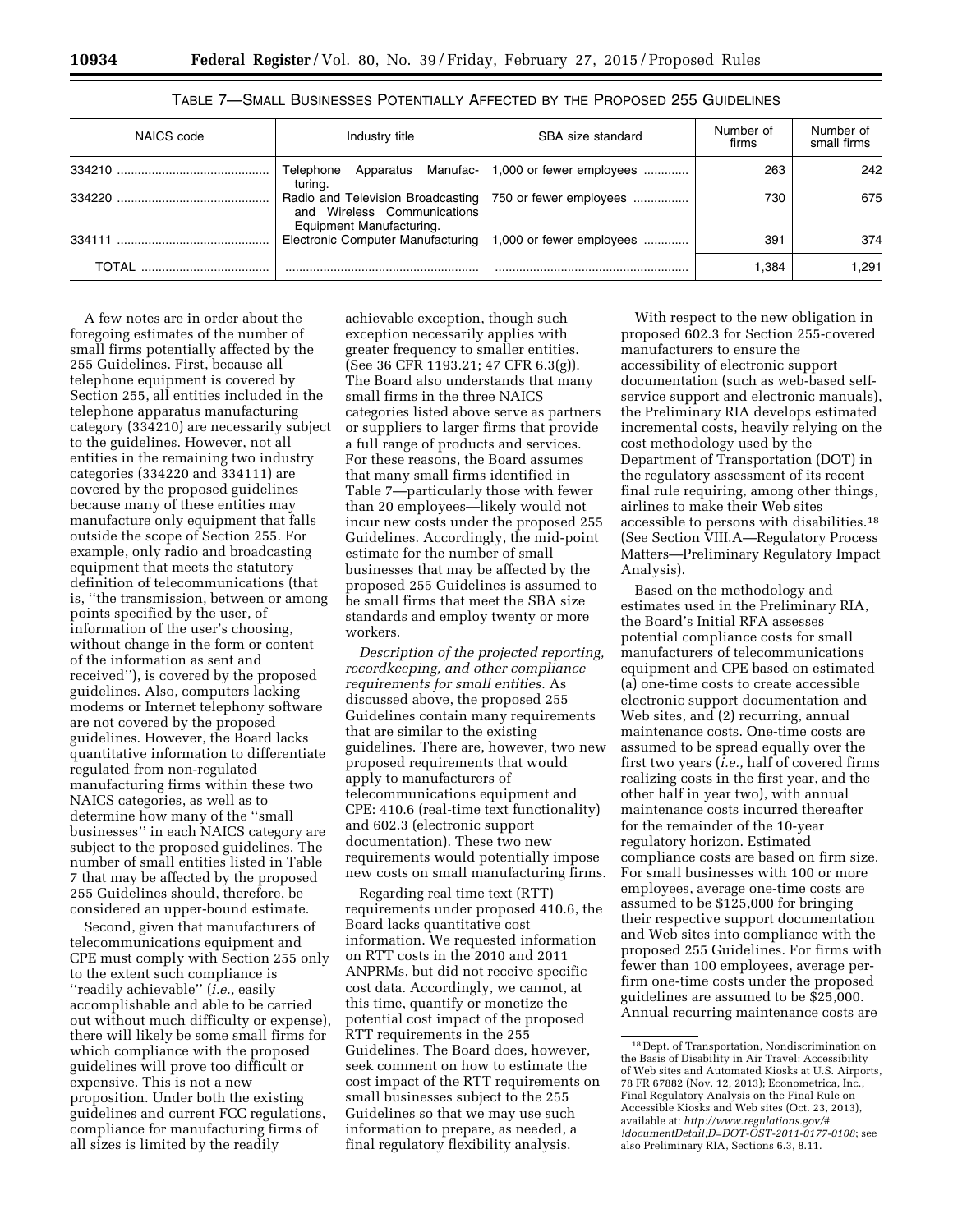estimated as twenty percent of one-time costs regardless of firm size.

Using these cost assumptions, the Initial RFA evaluates the monetary impact of the proposed 255 Guidelines from three perspectives. The first

scenario uses the upper-bound estimate for small businesses that may be affected by the proposed guidelines (*i.e.,*  all small firms meeting SBA size standards) to assess total one-time and

annual maintenance costs across all affected industry categories. These costs, which should be considered an upper-bound estimate, are reflected below:

# TABLE 8—ESTIMATED INCREMENTAL COSTS FOR SMALL MANUFACTURING FIRMS SUBJECT TO THE PROPOSED 255 **GUIDELINES**

[Scenario 1—all firms]

| Firm size | Firms meeting<br>SBA size<br>standards | Average<br>one-time cost<br>per firm | Total one-time<br>costs    | Average<br>annual<br>maintenance<br>cost per firm | Total annual<br>maintenance<br>costs |
|-----------|----------------------------------------|--------------------------------------|----------------------------|---------------------------------------------------|--------------------------------------|
|           | 124<br>1.167                           | \$125,000<br>25.000                  | \$15,500,000<br>29,175,000 | \$25,000<br>5.000                                 | \$3,100,000<br>5,835,000             |
| Total     | 1.291                                  |                                      | 44.675.000                 |                                                   | 8,935,000                            |

Second, to reflect the reality that compliance may not be readily achievable for the smallest firms (and, as well, the fact that such firms often serve as suppliers to larger firms and thus may not be covered by Section

255), the second scenario uses the midpoint estimate for small businesses that may be affected by the proposed guidelines (*i.e.,* small firms that meet the SBA size standards and have twenty or more employees) to assess total one-

time and annual maintenance costs across all industry categories. These costs, which should be considered a mid-point estimate, are reflected below:

TABLE 9—ESTIMATED INCREMENTAL COSTS FOR SMALL MANUFACTURING FIRMS SUBJECT TO THE PROPOSED 255 GUIDELINES

[Scenario 2—firms with 20 or more employees]

| Firm size | Firms meeting<br>SBA size<br>standards | Average<br>one-time cost<br>per firm | Total one-time<br>costs   | Average<br>annual<br>maintenance<br>cost per firm | Total annual<br>maintenance<br>costs |
|-----------|----------------------------------------|--------------------------------------|---------------------------|---------------------------------------------------|--------------------------------------|
|           | 124<br>278                             | \$125,000<br>25.000                  | \$15,500,000<br>6.950.000 | \$25,000<br>5.000                                 | \$3,100,000<br>1,390,000             |
| Total     | 402                                    |                                      | 22.450.000                |                                                   | 4,490,000                            |

Third, to assess the magnitude of potential compliance costs for small businesses under the proposed 255 Guidelines relative to annual receipts, the third scenario evaluates the ratio of average annualized costs per-firm to average receipts per firm for each of the three NAICS codes. Average annualized costs represent the per-firm stream of estimated one-time and recurring annual costs over the 10-year regulatory horizon at a 7 percent discount rate.

Annualized costs are assumed to be consistent across the three NAICS codes for each of the two studied small firm sizes (*i.e.,* more or less than 100 employees) because the Board does not have NAICS code-based data differentiating receipts by firm size. Annual estimated average per-firm receipts for each NAICS code, in turn, are derived from publicly-available SBA data. The ratio of average per-firm annualized costs and annual per-firm

receipts is then calculated for each NACIS code and firm size, with the resulting percentage serving as a metric to evaluate the relative economic significance of compliance costs to small businesses under the proposed 255 Guidelines.

The results are presented below in two separate tables by the size (in terms of number of employees) of small firms covered by Section 255.

TABLE 10—RATIO OF ANNUALIZED PER-FIRM COSTS TO RECEIPTS FOR SMALL FIRMS WITH 100 OR MORE EMPLOYEES

[By NAICS code]

| NAICS code       | Industry title                                                                              | Average<br>annualized<br>costs per<br>small firm<br>(7% discount<br>rate) | Average<br>estimated<br>per-firm<br>annual<br>receipts | Ratio of<br>average<br>annualized<br>per-firm costs/<br>per-firm<br>eceipts<br>(percent) |
|------------------|---------------------------------------------------------------------------------------------|---------------------------------------------------------------------------|--------------------------------------------------------|------------------------------------------------------------------------------------------|
| 334210<br>334220 | Radio and Television Broadcasting and Wireless Communications Equip-<br>ment Manufacturing. | \$28.782<br>28.782                                                        | \$58,969,940<br>46.860.776                             | .049<br>.060                                                                             |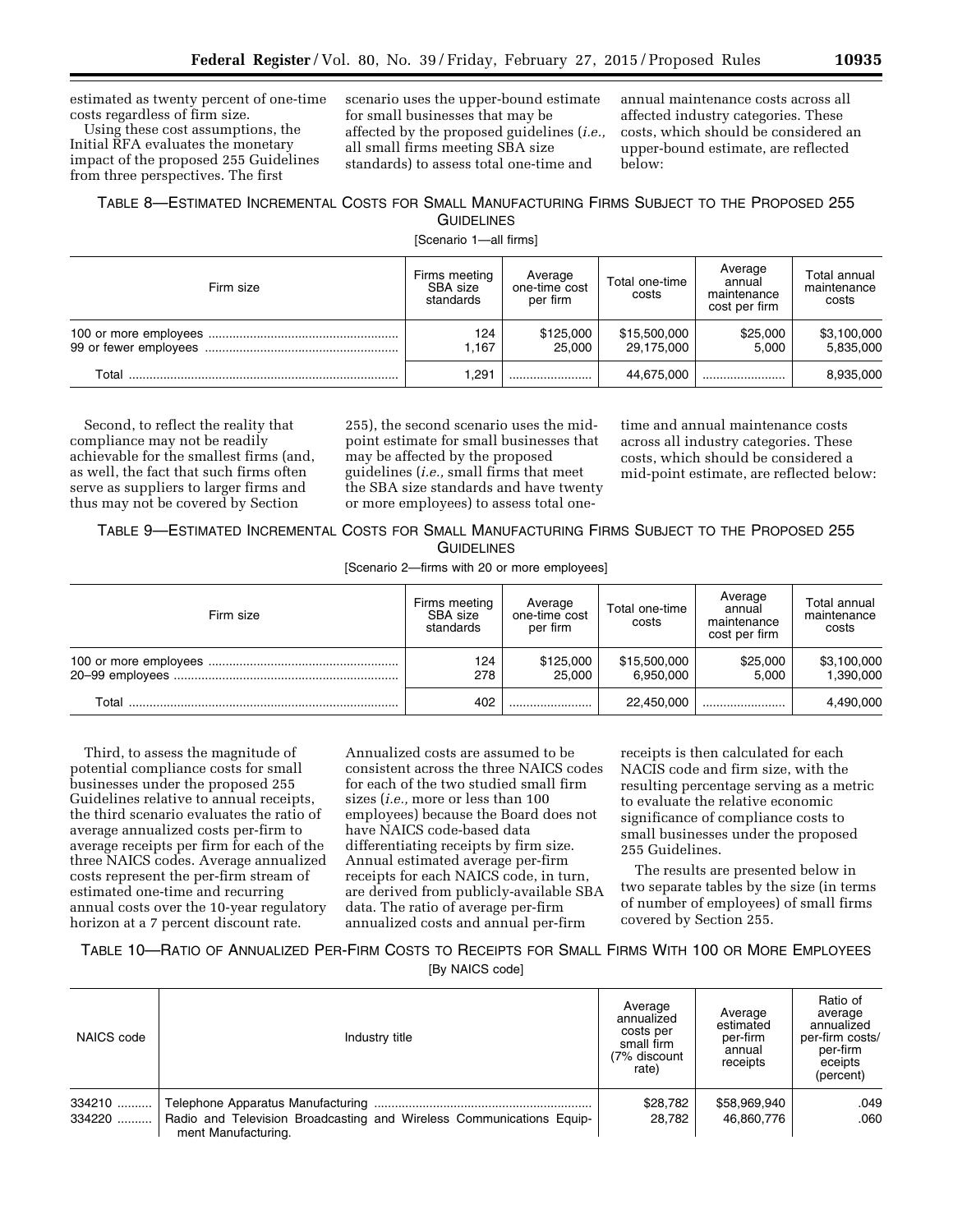# TABLE 10—RATIO OF ANNUALIZED PER-FIRM COSTS TO RECEIPTS FOR SMALL FIRMS WITH 100 OR MORE EMPLOYEES— **Continued**

[By NAICS code]

| NAICS code | Industry title | Average<br>annualized<br>costs per<br>small firm<br>(7% discount<br>rate) | Average<br>estimated<br>per-firm<br>annual<br>receipts | Ratio of<br>average<br>annualized<br>per-firm costs/<br>per-firm<br>eceipts<br>(percent) |
|------------|----------------|---------------------------------------------------------------------------|--------------------------------------------------------|------------------------------------------------------------------------------------------|
| 334111     |                | 28.782                                                                    | 75,919,848                                             | .038                                                                                     |

\* Annual receipts based on data from the Small Business Administration, U.S. Small Business Administration, Firm Size Data—Statistics of U.S. Businesses (SUSB), *<https://www.sba.gov/advocacy/firm-size-data>*(last accessed Dec. 15, 2014). SUSB employer data is collected and produced by the U.S Census and contains, for each NAICS code such information as the number of firms, employment figures, estimated annual receipts, and annual payroll.

# TABLE 11—RATIO OF ANNUALIZED PER-FIRM COSTS TO RECEIPTS FOR SMALL FIRMS WITH LESS THAN 100 EMPLOYEES [By NAICS code]

| NAICS code | Industry title                                                                              | Average<br>annualized<br>costs per<br>small firm<br>(7% discount<br>rate) | Average<br>estimated<br>per-firm<br>annual<br>receipts | Ratio of<br>average<br>annualized<br>per-firm costs/<br>per-firm<br>receipts<br>(percent) |
|------------|---------------------------------------------------------------------------------------------|---------------------------------------------------------------------------|--------------------------------------------------------|-------------------------------------------------------------------------------------------|
| 334210     |                                                                                             | \$5,756                                                                   | \$58,969,940                                           | .010                                                                                      |
| $334220$   | Radio and Television Broadcasting and Wireless Communications Equip-<br>ment Manufacturing. | 5.756                                                                     | 46.860.776                                             | .010                                                                                      |
| 334111     |                                                                                             | 5.756                                                                     | 75,919,848                                             | .008                                                                                      |

\* Annual receipts based on data from the Small Business Administration, U.S. Small Business Administration, Firm Size Data—Statistics of U.S. Businesses (SUSB), *<https://www.sba.gov/advocacy/firm-size-data>*(last accessed Dec. 15, 2014). SUSB employer data is collected and produced by the U.S Census and contains, for each NAICS code such information as the number of firms, employment figures, estimated annual receipts, and annual payroll.

The results of these average cost/ receipt analyses demonstrate that incremental costs of the proposed 255 Guidelines for small businesses whether larger or smaller than 100 employees—are expected to be minimal relative to firm receipts. In no case would this ratio exceed about one-half of a percent, with ratios ranging from a low of 0.008 to a high of 0.049. Accordingly, based on the foregoing analysis, the Board does not believe that the proposed 255 Guidelines are likely to have a significant economic impact on a substantial number of small entities.

*Question 42.* The Board requests input from manufacturers of telecommunications equipment and customer premises equipment, as well as other interested parties, on the small business cost estimation methodology and assumptions used in this Initial RFA. The Board will use relevant information provided in public comments to determine whether or how to revise our estimates for the final regulatory flexibility analysis.

*Duplication with other federal rules.*  To the Board's knowledge, there are no relevant federal rules that duplicate,

overlap, or conflict with the proposed 255 Guidelines.

*Description of significant alternatives to the proposed 255 Guidelines.* In the Board's view, there are no alternatives to the proposed guidelines that would accomplish the goal of meeting the access needs of individuals with disabilities, while taking into account compliance costs of manufacturers of telecommunications equipment and CPE.

### *C. Executive Order 13132: Federalism*

The proposed rule adheres to the fundamental federalism principles and policy making criteria in Executive Order 13132. The proposed 508 Standards apply to the development, procurement, maintenance, or use of ICT by federal agencies. The proposed 255 Guidelines apply to manufacturers of telecommunications equipment and customer premises equipment and require that equipment is designed, developed, and fabricated to be accessible to and usable by individuals with disabilities, if it is readily achievable to do so. As such, the Board has determined that the proposed rule does not have federalism implications within the meaning of Executive Order 13132.

# *D. Executive Order 13609: Promoting International Regulatory Cooperation*

Executive Order 13609 serves to promote international regulatory cooperation and harmonization. The Access Board has tried to promote the principles of the executive order by making concerted efforts with a number of foreign governments throughout the development of the proposed 508 Standards and 255 Guidelines. For example, the Board and the European Commission have made every effort to coordinate development of their respective ICT standards. This cooperation began with the 2005 EU–US Economic Initiative (*[http://trade.ec.](http://trade.ec.europa.eu/doclib/docs/2006/june/tradoc_127643.pdf) [europa.eu/doclib/docs/2006/june/](http://trade.ec.europa.eu/doclib/docs/2006/june/tradoc_127643.pdf) tradoc*\_*[127643.pdf](http://trade.ec.europa.eu/doclib/docs/2006/june/tradoc_127643.pdf)*) and continued through the work of the Access Board with representatives from the European Commission, Canada, Australia, and Japan serving on the Telecommunications and Electronic and Information Technology Advisory Committee which informed the proposed 508 Standards and 255 Guidelines. In our view, the proposed 508 Standards and 255 Guidelines are the product of the Board's coordination with international regulatory partners,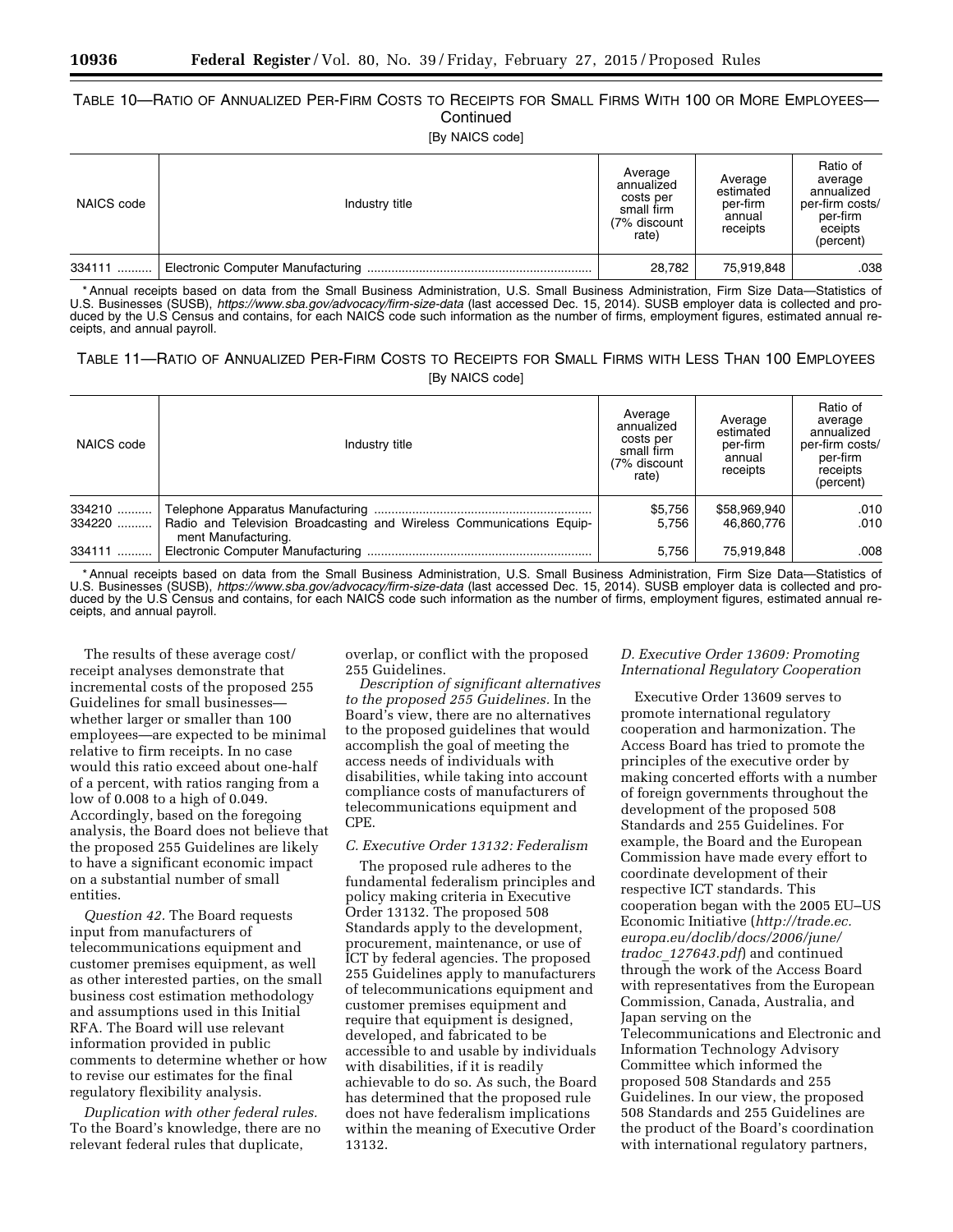which will ultimately help American companies better compete globally.

# *E. Unfunded Mandates Reform Act*

The Unfunded Mandates Reform Act does not apply to proposed or final rules that enforce constitutional rights of individuals or enforce statutory rights that prohibit discrimination on the basis of race, color, sex, national origin, age, handicap, or disability. The proposed 508 Standards are issued pursuant to the Rehabilitation Act. When federal agencies develop, procure, maintain, or use electronic and information technology, they are required to ensure that the electronic and information technology allows federal employees with disabilities to have access to and use of information and data that is comparable to the access enjoyed by federal employees without disabilities, unless doing so would impose an undue burden on the agency. The statute also requires that members of the public with disabilities seeking information or services from a federal agency have access to and use of information and data that is comparable to that provided to other members of the public unless doing so would impose an undue burden on the agency. We have issued the proposed 255 Guidelines pursuant to Section 255 of the Communications Act of 1934 which requires manufacturers of telecommunications equipment and customer premises equipment to ensure that the equipment is designed, developed, and fabricated to be accessible to and usable by individuals with disabilities, if it is readily achievable to do so.

Accordingly, an assessment of the effect of the proposed 508 Standards and 255 Guidelines on state, local, and tribal governments is not required by the Unfunded Mandates Reform Act.

### *F. Paperwork Reduction Act*

The Paperwork Reduction Act of 1995 (PRA) (44 U.S.C. 3501–3521) requires federal agencies to obtain approval from the Office of Management and Budget (OMB) before requesting or requiring a ''collection of information'' from the public. As part of the PRA process, agencies are generally required to provide a 60-day notice in the **Federal Register** concerning each proposed collection of information to solicit, among other things, comment on the necessity of the information collection and its estimated burden. 44 U.S.C.  $3506(c)(2)(A)$ . To comply with this requirement, the Board publishes here a notice of proposed collection of information in the proposed 255 Guidelines.

Proposed C206, along with several provisions in Chapter 6 (Support Documentation and Services), collectively obligate manufacturers of telecommunications equipment and customer premises equipment to provide accessible support documentation and services, which constitute ''collection of information'' under the PRA. More specifically, the proposed rule requires covered manufacturers, when providing support documentation and services, to ensure accessibility for individuals with disabilities with respect to four categories of information as follows: (1)

Support documentation must list and explain how to use accessibility and compatibility features of telecommunications products (602.2); (2) electronic support documentation must conform to WCAG 2.0 or PDF/UA– 1 (602.3); (3) non-electronic support documentation in alternate formats (*e.g.,*  braille, large print), which is available upon request, must be usable by users with vision impairments (602.4); and (4) support services (*e.g.,* help desks, call centers) must offer information on accessibility and compatibility features, as well as ensure a contact method that accommodates the communication needs of individuals with disabilities (603.2 and 603.3).

These four proposed information collection requirements are generally similar to those under existing 255 Guidelines § 1193.33, which were previously reviewed and approved by the Office of Management and Budget (OMB) in accordance with the PRA (OMB Control Number 3014–0010), though compliance with WCAG 2.0 (or PDF/UA–1) is new. The newly proposed information collection is the requirement that telecommunications equipment manufacturers ensure that any electronic documentation (such as web-based self-service support or PDF user guides) provided to end users must meet specified accessibility standards (602.3).

The Board estimates the annual burden on manufacturers of telecommunications equipment and customer premises equipment for the four categories of information collection under the proposed rule as follows:

| TABLE 12-ESTIMATED ANNUAL RECORDKEEPING AND DOCUMENTATION BURDEN |  |
|------------------------------------------------------------------|--|
|------------------------------------------------------------------|--|

| Section of proposed rule | Number of re-<br>spondents   | Annual number of responses per respondent | Average<br>response time<br>(hours) | Fstimated<br>annual burden<br>(hours)  |
|--------------------------|------------------------------|-------------------------------------------|-------------------------------------|----------------------------------------|
|                          | .384<br>.384<br>.384<br>.384 | 6                                         | 1.5<br>300<br>25                    | 12.456<br>2,366,640<br>10.375<br>4.152 |
|                          |                              |                                           |                                     |                                        |

These estimates are based on the Board's experience with the current information collection requirements under the existing 255 Guidelines, as well as public comment received in response to the 2010 and 2011 ANPRMs. Highlighted below are the key assumptions used in the burden estimation calculus.

*Number of respondents.* The number of manufacturers of telecommunications equipment and customer premises

equipment (1,384) is based on the number of firms assumed to be affected by the proposed rule using the North American Industry Classification System (NAICS). See Section IV.B (Regulatory Process Matters—Regulatory Flexibility Act).

*Number of responses annually per manufacturer.* The number of annual responses for each manufacturer (6) is based on the estimated number of new products released in 2013 according to the Consumer Electronic Association.

*Average response time.* 

• *Section 602.2:* The estimated response time assumes that documenting the accessibility and compatibility features will take 1.5 hours for each new product.

• *Section 602.3:* The estimated response time assumes that development of accessible electronic support documentation will take 300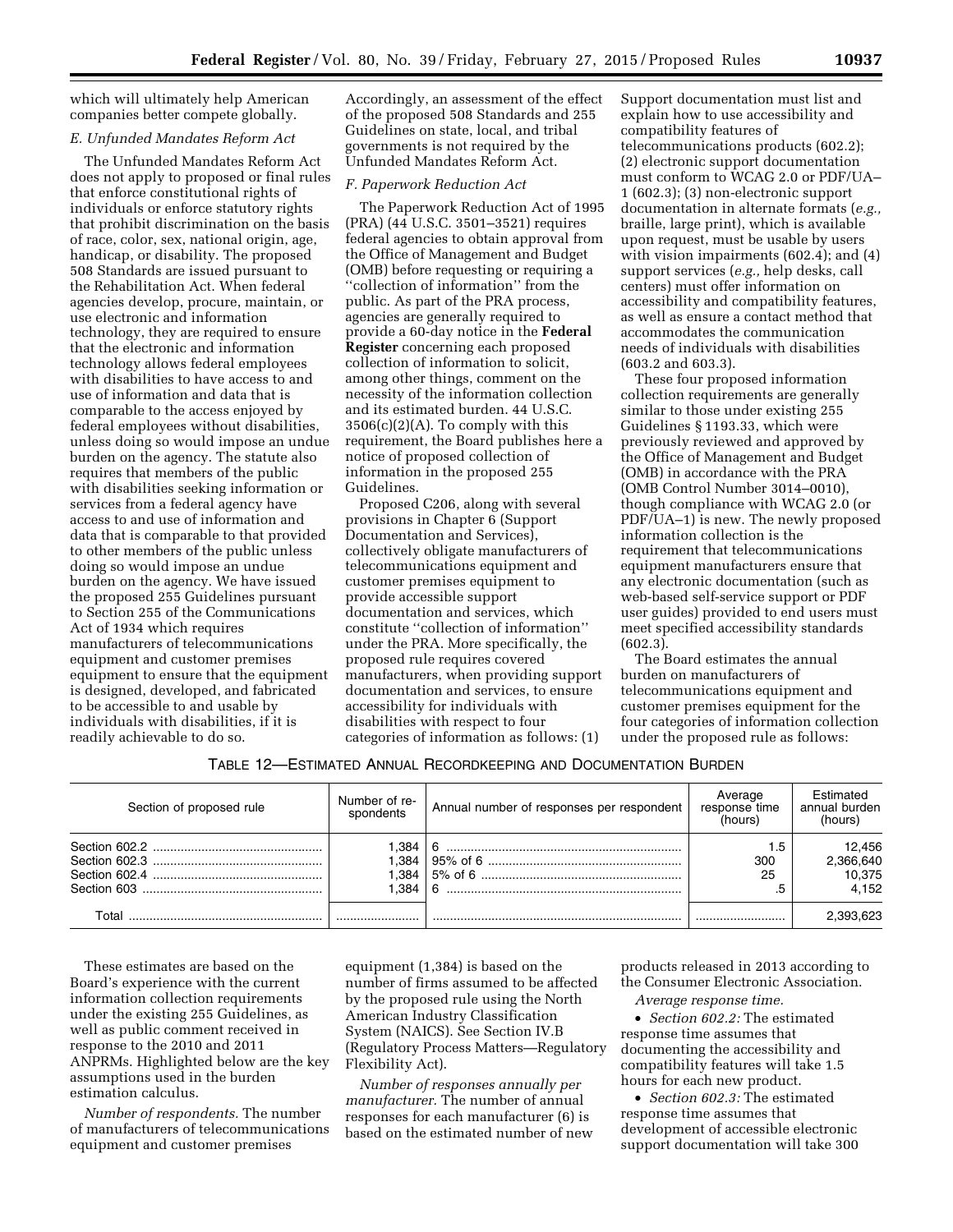hours for each new product. This estimate, in turn, is based on the assumption that each product will have, on average, 200 pages of electronic documentation, and that each page will require 1.5 hours of formatting and editing to comply with WCAG 2.0 or PDF/UA–1, as applicable. With respect to the annual number of responses for each manufacturer, it is assumed that support documentation for nearly all new products will be provided in an electronic format given current trends in the telecommunications industry. Specifically, it is estimated that 95 percent of the six new products introduced annually by each manufacturer (7,889 products) will have electronic support documentation that must conform to proposed 602.3.

• *Section 602.4:* The estimated response time assumes that development of accessible nonelectronic support documentation in alternate formats (*e.g.,* braille, large print) will take 25 hours for each new product. With respect to the annual number of responses for each manufacturer, it is assumed that support documentation for only a few new products will have support documentation in a non-electronic format in recognition of the fact that most support documentation is now posted online or otherwise provided in electronic formats. Thus, it is assumed that only 5 percent of the six new products introduced annually by each manufacturer (415 products) will have non-electronic support documentation that must conform to proposed 602.4.

• *Section 603:* The estimated response time assumes that, for each new product in a given year, manufacturers will receive three 10 minute telephone calls to support centers (or emails or chat-based interactions) from individuals with disabilities seeking information on the accessibility and compatibility features of these products.

The Board seeks comment on the methods and assumptions used in estimating the annual burden associated with the information collection requirements in the proposed 255 Guidelines. Organizations and individual desiring to submit comments on this information collection requirements should direct them to the Office of Information and Regulatory Affairs, OMB, Room 10235, New Executive Office Building, Washington, DC 20503; Attention: Desk Officer for the Access Board.

The Board requests comments on these proposed collections of information in:

• Evaluating whether the proposed collection of information is necessary for the proper implementation of Section 255, including whether the information will have a practical use;

• Evaluating the accuracy of the Board's estimate of the burden of the proposed collection of information, including the validity of the methodology and assumptions used;

• Enhancing the quality, usefulness, and clarity of the information to be collected; and

• Minimizing the burden of collection of information of those who are to respond, including through the use of appropriate automated electronic, mechanical, or other technological collection techniques or other forms of information technology (*e.g.,* permitting electronic submission of responses).

OMB is required to make a decision concerning the collection of information contained in these proposed guidelines between 30 and 60 days after publication of this document in the **Federal Register**. Therefore, a comment to OMB is best assured of having its full effect if OMB receives it within 30 days of publication. This does not affect the deadline for the public to comment to the Board on the NPRM.

# *G. Availability of Materials Incorporated by Reference*

As noted previously in the Sectionby-Section Analysis for proposed E102 and C102, the Access Board is proposing to incorporate by reference ten consensus standards in the 508 Standards and 255 Guidelines. See Section VI.B (Section-by-Section Analysis—508 Standards: Application and Scoping—E102) and Section VI.C (Section-by-Section Analysis—255 Guidelines: Application and Scoping— C102). The Office of the Federal Register recently promulgated a final rule requiring federal agencies to provide additional information to the public in regulatory preambles for materials to be incorporated by reference.19

In keeping with these new obligations for materials proposed for incorporation by reference, the Access Board provides below: (a) Information on the public availability of these ten standards (or, alternatively, how Access Board staff attempted to secure the availability of these materials to the public at no cost or reduced cost, if not already publicly available free of charge by the standards development organization); and (b) summaries of the materials to be incorporated by reference. In addition to

the information provided below relating to public availability, a copy of each referenced standard is available for inspection at our agency's office, 1331 F Street NW., Suite 1000, Washington, DC 20004.

*ANSI/HFES 200.2 (2008) Human Factors Engineering of Software User Interfaces—Part 2: Accessibility (referenced in: E102.2, C102.2, 502.4).*  This standard provides design specifications for human-system software interfaces to increase accessibility for persons with disabilities. It covers the design of accessible software for people with a wide range of physical, sensory and cognitive abilities, including those with temporary disabilities and older adults. Availability: Copies of this standard may be obtained from Human Factors and Ergonomics Society (HFES), P.O. Box 1369, Santa Monica, CA 90406– 1369. This standard is also available for purchase on the HFES Web site (*[http://](http://www.hfes.org)  [www.hfes.org](http://www.hfes.org)*). Additionally, HFES has agreed to make a read-only copy of this standard available during the comment period upon request.

*ANSI/IEEE C63.19–2011 American National Standard for Methods of Measurement of Compatibility between Wireless Communications Devices and Hearing Aids (see E102.3, C102.3, 410.4.1).* This standard provides a uniform method of measurement for compatibility between hearing aids and wireless communications devices. Availability: Copies of this standard may be obtained from the Institute of Electrical and Electronics Engineers (IEEE), 10662 Los Vaqueros Circle, P.O. Box 3014, Los Alamitos, CA 90720– 1264. This standard is also available for purchase on the IEEE Web site (*[http://](http://www.ieee.org)  [www.ieee.org](http://www.ieee.org)*). IEEE has also agreed to make a read-only version of this standard available on the organization's Web site during the comment period.

*A/53 Digital Television Standard, Part 5: 2010 AC–3 Audio System Characteristics (2010) (see E102.4, C102.4, 412.1.1).* The standard for digital television provides the system characteristics for advanced television systems. The document and its normative parts provide detailed specification of system parameters. Part 5 provides the audio system characteristics and normative specifications. It includes the Visually Impaired (VI) associated service, which is a complete program mix containing music, effects, dialogue and a narrative description of the picture content. ATSC also publishes a companion technical assistance guide for its television standard. Availability: Copies of this standard may be obtained from the

<sup>19</sup>Office of the Federal Register, Incorporation by Reference, 79 FR 66267 (Nov. 7, 2014) (to be codified at 1 CFR part 51).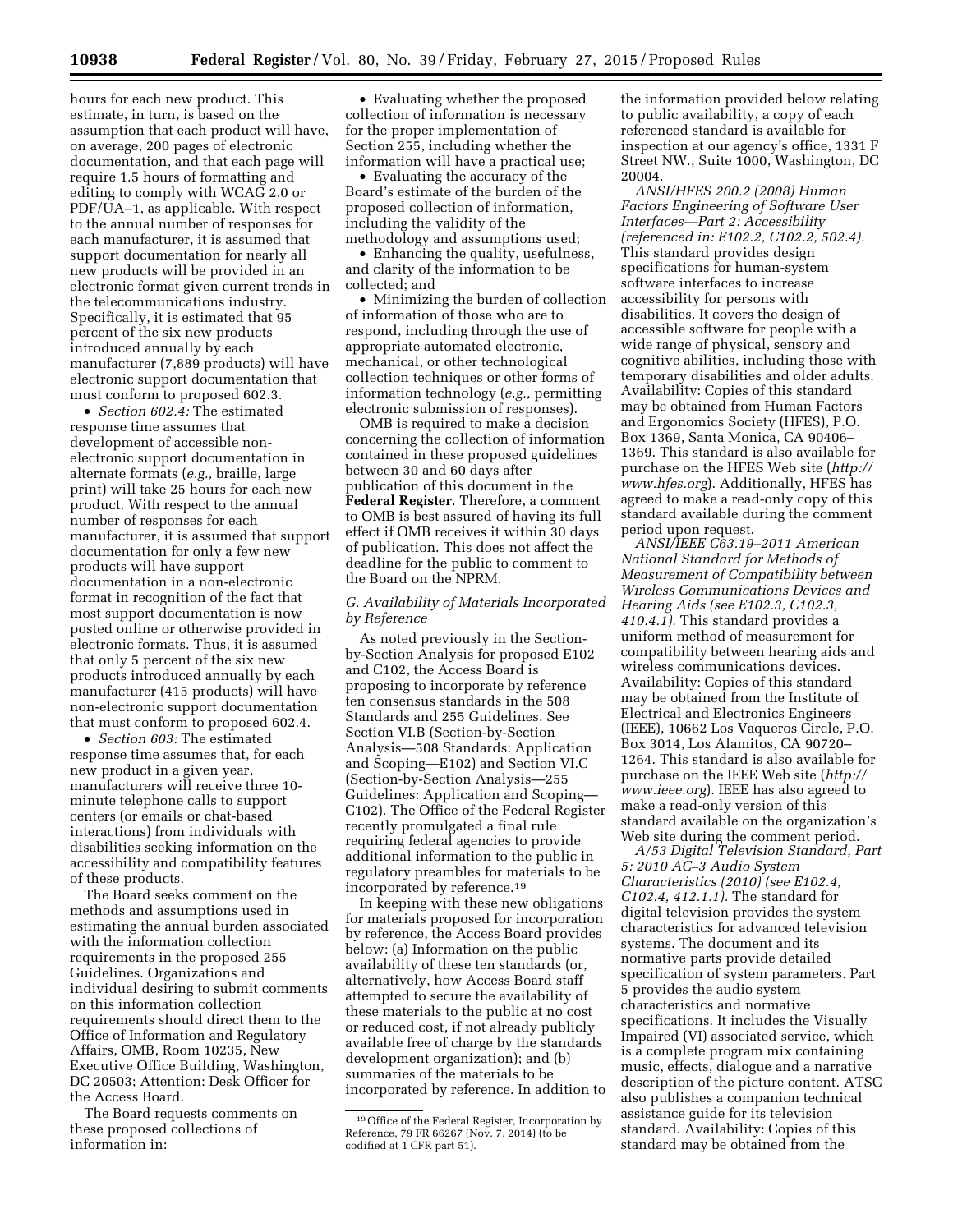Advanced Television Systems Committee (ATSC), 1776 K Street NW., Suite 200, Washington, DC 20006–2304. Free copies of A/53 Digital Television Standard are available online at the organization's Web site: (*[http://www.](http://www.atsc.org/cms/standards/a53/a_53-Part-5-2010.pdf) [atsc.org/cms/standards/a53/a](http://www.atsc.org/cms/standards/a53/a_53-Part-5-2010.pdf)*\_*53-Part-[5-2010.pdf\)](http://www.atsc.org/cms/standards/a53/a_53-Part-5-2010.pdf).* 

*Request for Comment (RFC) 4103, Real-Time Transport Protocol Payload for Text Conversation (2005) (see E102.5, C102.5, 410.6.3.2).* This standard establishes specifications for how to carry real-time text (RTT) conversation session contents in Realtime Transport Protocol (RTP) packets. RTT is used alone or in connection with other conversational modalities to form multimedia conversation services. RTT in multimedia conversation sessions is sent character-by-character as soon as it is available, or with a small delay for buffering. Availability: Free copies of this standard are available online at the Internet Engineering Task Force's Web site (*[http://www.rfc-base.org/txt/rfc-](http://www.rfc-base.org/txt/rfc-4103.txt)[4103.txt](http://www.rfc-base.org/txt/rfc-4103.txt)*).

*ISO 14289–1 (PDF/UA–1) Document management applications—Electronic document file format enhancement for accessibility—Part 1: Use of ISO 32000– 1 (2014) (see E102.6, C102.6, E205.1, 602.3.1).* This standard is the consensus international specification for accessible PDF. PDF/UA–1 provides a technical, interoperable standard for the authoring, remediation and validation of PDF content to ensure accessibility for people with disabilities who use assistive technology, such as screen readers, screen magnifiers, joysticks and other technologies used to navigate and read electronic content. Availability: Copies of this standard may be obtained from the International Organization for Standardization (ISO), ISO Central Secretariat, 1, ch. de la Voie-Creuse, CP 56—CH–1211 Geneva 20, Switzerland. This standard is also available for purchase on the ISO Web site (*[http://](http://www.iso.org) [www.iso.org](http://www.iso.org)*). Access Board staff is in discussion with ISO about making a read-only version of this standard available on the organization's Web site during the comment period. Please consult the Access Board Web site for updates on the availability of this standard during the comment period.

*ITU–T Recommendation G.722: Series G: Transmission Systems and Media, Digital Systems and Networks Digital Terminal Equipments [sic]—Coding of voice and audio signals, 7 kHz Audio-Coding within 64 Kbits/s (September 2012) (see E102.7.1, C102.7.1, 410.5).*  This standard specifies a coder-decoder program that provides 7 kHz wideband audio at data rates from 48, 56, and 64 kbits/s. Availability: This standard may

be obtained from the International Telecommunication Union, Telecommunications Standardization Sector (ITU–T), Place des Nations CH– 1211, Geneva 20, Switzerland. Free copies of ITU–T Recommendation G.72 are available online at the organization's Web site (*[http://www.itu.int/rec/T-REC-](http://www.itu.int/rec/T-REC-G.722-201209-I/en)[G.722-201209-I/en](http://www.itu.int/rec/T-REC-G.722-201209-I/en)*).

*ITU–T Recommendation E.161: Arrangement of digits, letters and symbols on telephones and other devices that can be used for gaining access to a telephone network (February 2001) (see E102.7.2, C107.2, 407.3.2).*  This standard defines the assignment of the basic 26 Latin letters (A to Z) to the 12-key telephone keypad. Availability: This standard may be obtained from ITU–T, Place des Nations CH–1211, Geneva 20, Switzerland. Free copies of ITU–T Recommendation E.161 are available online at the organization's Web site (*[https://www.itu.int/rec/T-](https://www.itu.int/rec/T-REC-E.161-200102-I/en)[REC-E.161-200102-I/en](https://www.itu.int/rec/T-REC-E.161-200102-I/en)*).

*TIA 825–A, A Frequency Shift Keyed Modem for Use on the Public Switched Telephone Network (2003) (see E102.8.1, C102.8.1, 410.6.3.1).* This standard is a specification for TTY signals on the public switched telephone network interface. Availability: Copies of this standard, which is published by the Telecommunications Industry Association (TIA), may be obtained from the IHS Standard Store (IHS), 15 Inverness Way East, Englewood, CO 80112. This standard is also available for purchase on the IHS Web site (*<https://www.global.ihs.com>*). Additionally, TIA has agreed to make a read-only version of this standard available, upon request, through TIA's Web site (*[www.tiaonline.org](http://www.tiaonline.org)*) during the comment period.

*TIA 1083 Telephone Terminal Equipment Handset Magnetic Measurement Procedures and Performance Requirements (2007) (see E102.8.2, C102.8.2, 410.4.2).* This standard defines measurement procedures and performance requirements for the handset generated audio band magnetic noise of wire line telephones, including digital cordless telephones. Availability: Copies of this standard, which is published by the Telecommunications Industry Association (TIA), may be obtained from the IHS Standard Store (IHS), 15 Inverness Way East, Englewood, CO 80112. This standard is also available for purchase on the IHS Web site (*<https://www.global.ihs.com>*). Additionally, TIA has also agreed to make a read-only version of this standard available, upon request, through TIA's Web site

(*[www.tiaonline.org](http://www.tiaonline.org)*) during the comment period.

*Web Content Accessibility Guidelines (WCAG) 2.0, W3C Recommendation (December 2008) (see E102.9, C102.9, E205.1, E207.2, 405.1 Exception, 501.1 Exception 1, 504.2, 504.3, 504.4, 602.3.1).* WCAG 2.0, published by the W3C Web Accessibility Initiative (W3C), specifies success criteria and requirements to make Web content more accessible to all users, including persons with disabilities. The W3C Web site also provides online technical assistance materials linked to each success criteria and technical requirement. Availability: Copies of this standard may be obtained from the W3C Web Accessibility Initiative, Massachusetts Institute of Technology, 32 Vassar Street, Room 32–G515, Cambridge, MA 02139. Free copies of WCAG 2.0, and its related technical assistance materials, are available online at W3C's Web site (*[http://www.w3.org/](http://www.w3.org/TR/WCAG20) [TR/WCAG20](http://www.w3.org/TR/WCAG20)*).

### **List of Subjects**

### *36 CFR Part 1193*

Communications, Communications equipment, Individuals with disabilities, Reporting and recordkeeping requirements, Telecommunications.

# *36 CFR Part 1194*

Civil rights, Communications, Communications equipment, Computer technology, Electronic products, Government employees, Government procurement, Individuals with disabilities, Reporting and recordkeeping requirements, Telecommunications.

# **David M. Capozzi,**

*Executive Director.* 

For the reasons stated in the preamble, under the authority of 47 U.S.C. 255(e), the Board proposes to amend 36 CFR chapter XI, as follows:

# **PART 1193 [REMOVED]**

- 1. Remove part 1193.
- 2. Revise part 1194 to read as follows:

# **PART 1194—INFORMATION AND COMMUNICATION TECHNOLOGY (ICT) STANDARDS AND GUIDELINES**

Sec.

- 1194.1 Standards for Section 508 of the Rehabilitation Act.
- 1194.2 Guidelines for Section 255 of the Communications Act.
- Appendix A to Part 1194—Section 508 of the Rehabilitation Act: Application and Scoping Requirements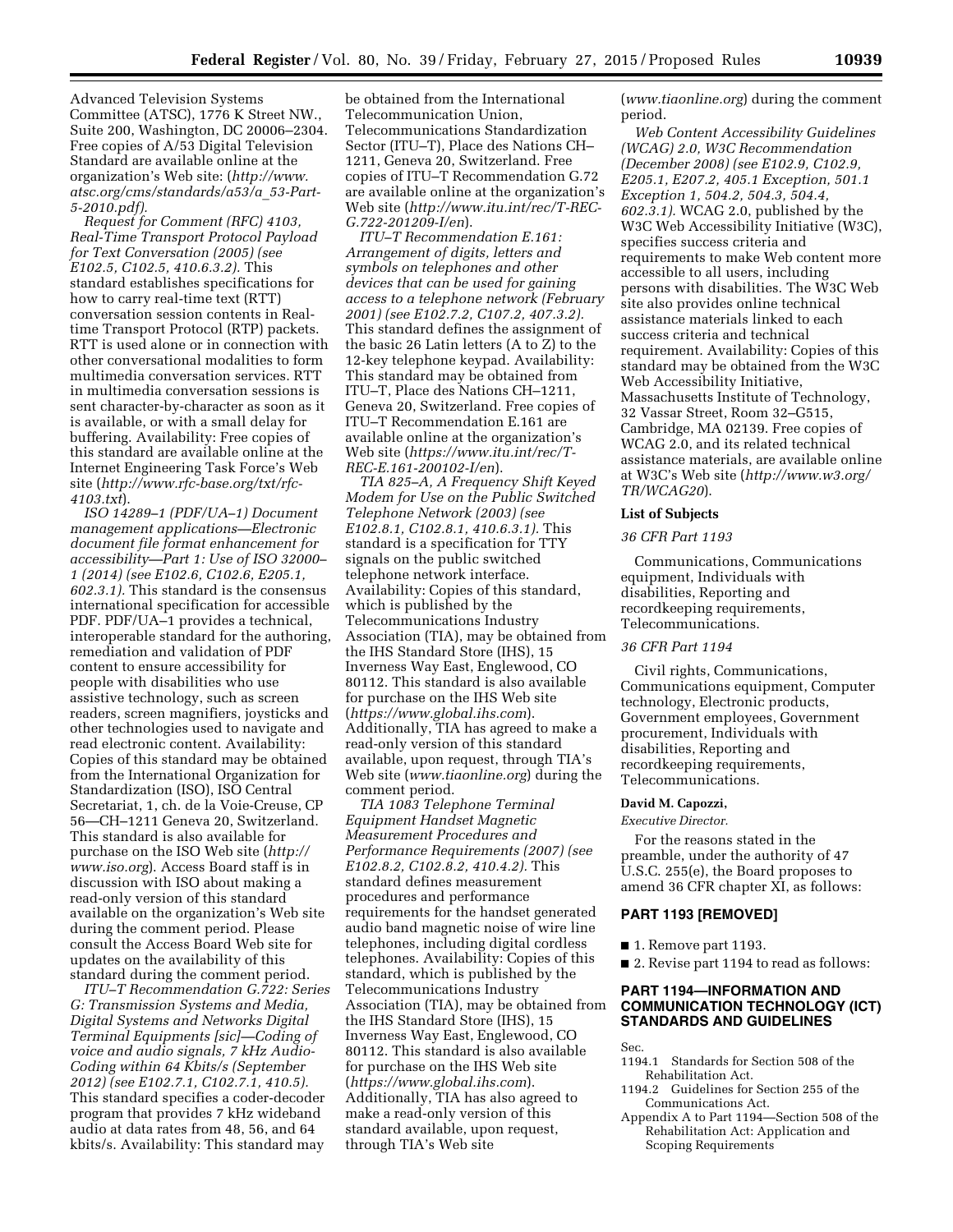Appendix B to Part 1194—Section 255 of the Communications Act: Application and Scoping Requirements

Appendix C to Part 1194—Technical Requirements

**Authority:** 29 U.S.C. 794d, 47 U.S.C. 255.

# **§ 1194.1 Standards for Section 508 of the Rehabilitation Act.**

The standards for information and communication technology developed, procured, maintained, or used by federal agencies covered by Section 508 of the Rehabilitation Act are set forth in Appendices A and C to this part.

# **§ 1194.2 Guidelines for Section 255 of the Communications Act.**

The guidelines for telecommunications equipment and customer premises equipment covered by Section 255 of the Communications Act are set forth in Appendices B and C to this part.

# **Appendix A to Part 1194—Section 508 of the Rehabilitation Act: Application and Scoping Requirements**

# **508 CHAPTER 1: APPLICATION AND ADMINISTRATION**

### *E101 General*

E101.1 Purpose. These 508 Standards, which consist of 508 Chapters 1 and 2 (Appendix A), along with Chapters 3 through 6 (Appendix C), contain scoping and technical requirements for information and communication technology (ICT) that is accessible to and usable by individuals with disabilities. Compliance with these standards is mandatory for federal agencies subject to Section 508 of the Rehabilitation Act of 1973, as amended (29 U.S.C. 794d).

E101.2 Equivalent Facilitation. The use of an alternative design or technology that results in substantially equivalent or greater accessibility and usability by individuals with disabilities than would be provided by conformance to one or more of the requirements in Chapters 4 and 5 of the 508 Standards is permitted. The functional performance criteria in Chapter 3 shall be used to determine whether substantially equivalent or greater accessibility and usability is provided to individuals with disabilities.

E101.3 Conventional Industry Tolerances. Dimensions are subject to conventional industry tolerances except where dimensions are stated as a range.

E101.4 Units of Measurement. Measurements are stated in metric and U.S. customary units. The values stated in each system (metric and U.S. customary units) may not be exact equivalents, and each system shall be used independently of the other.

### *E102 Referenced Standards*

E102.1 Incorporation by Reference. The specific editions of the standards and guidelines listed in E102 are incorporated by reference in the 508 Standards and are part of the requirements to the prescribed extent

of each such reference. Where conflicts occur between the 508 Standards and the referenced standards, these standards apply. The Director of the Office of the Federal Register has approved the standards for incorporation by reference in accordance with 5 U.S.C. 552(a) and 1 CFR part 51. Copies of the referenced standards may be inspected at the Access Board's office, 1331 F Street NW., Suite 1000, Washington, DC 20004.

E102.2 American National Standards Institute/Human Factors and Ergonomics Society (ANSI/HFES). Copies of the referenced standard may be obtained from Human Factors and Ergonomics Society, P.O. Box 1369, Santa Monica, CA 90406–1369 (*[http://www.hfes.org/Publications/Product](http://www.hfes.org/Publications/ProductDetail.aspx?Id=76) [Detail.aspx?Id=76](http://www.hfes.org/Publications/ProductDetail.aspx?Id=76)*).

ANSI/HFES 200.2 Human Factors Engineering of Software User Interfaces — Part 2: Accessibility, (2008), IBR proposed for Section 502.4.

E102.3 American National Standards Institute/Institute of Electrical and Electronics Engineers (ANSI/IEEE). Copies of the referenced standard may be obtained from the Institute of Electrical and Electronics Engineers, 10662 Los Vaqueros Circle, P.O. Box 3014, Los Alamitos, CA 90720–1264 (*<http://www.ieee.org>*).

ANSI/IEEE C63.19–2011 American National Standard for Methods of Measurement of Compatibility between Wireless Communications Devices and Hearing Aids, Committee C63— Electromagnetic Compatibility, May 27, 2011, IBR proposed for Section 410.4.1.

E102.4 Advanced Television Systems Committee (ATSC). Copies of the referenced standard may be obtained from the Advanced Television Systems Committee, 1776 K Street NW., Suite 200, Washington, DC 20006–2304 (*<http://www.atsc.org>*).

A/53 Digital Television Standard, Part 5: AC–3 Audio System Characteristics, (2010), IBR proposed for Section 412.1.1.

E102.5 Internet Engineering Task Force (IETF). Copies of the referenced standard may be obtained from the Internet Engineering Task Force (*<http://www.ietf.org>*).

Request for Comments (RFC) 4103, Realtime Transport Protocol (RTP) Payload for Text Conversation (2005), G. Hellstrom, Omnitor AB, and P. Jones, Cisco Systems, IBR proposed for Section 410.6.3.2.

E102.6 International Standards Organization (ISO). Copies of the referenced standards may be obtained from International Organization for Standardization, ISO Central Secretariat, 1, ch. de la Voie-Creuse, CP 56— CH–1211 Geneva 20, Switzerland (*[http://](http://www.iso.org/iso/catalogue_detail.htm?csnumber=54564) [www.iso.org/iso/catalogue](http://www.iso.org/iso/catalogue_detail.htm?csnumber=54564)*\_*detail.htm [?csnumber=54564](http://www.iso.org/iso/catalogue_detail.htm?csnumber=54564)*).

ISO 14289–1 Document management applications—Electronic document file format enhancement for accessibility—Part 1: Use of ISO 32000–1 (PDF/UA–1), Technical Committee ISO/TC 171, Document Management Applications, Subcommittee SC 2, Application Issues, (2014), IBR proposed for Sections E205.1 and 602.3.1.

E102.7 International Telecommunications Union Telecommunications Standardization Sector (ITU–T). Copies of the referenced standards may be obtained from the

International Telecommunication Union, Telecommunications Standardization Sector, Place des Nations CH–1211, Geneva 20, Switzerland (*<http://www.itu.int/en/ITU-T>*).

E102.7.1 ITU-T Recommendation G.722: General Aspects of Digital Transmission Systems, Terminal Components, 7 kHz Audio-Coding within 64 Kbits/s, (September 2012), IBR proposed for Section 410.5.

E102.7.2 ITU-T Recommendation E.161: Arrangement of digits, letters and symbols on telephones and other devices that can be used for gaining access to a telephone network, ITU–T Study Group 2, (February 2001), IBR proposed for Section 407.3.2.

E102.8 Telecommunications Industry Association (TIA). Copies of the referenced standards, published by the Telecommunications Industry Association, may be obtained from IHS, 15 Inverness Way East, Englewood, CO 80112 (*[http://](http://global.ihs.com) [global.ihs.com](http://global.ihs.com)*).

E102.8.1 TIA 825–A A Frequency Shift Keyed Modem for Use on the Public Switched Telephone Network, (2003), IBR proposed for Section 410.6.3.1.

E102.8.2 TIA 1083 Telephone Terminal Equipment Handset Magnetic Measurement Procedures and Performance Requirements, (March 2007), IBR proposed for Section 410.4.2.

E102.9 Worldwide Web Consortium (W3C). Copies of the referenced guidelines may be obtained from the W3C Web Accessibility Initiative, Massachusetts Institute of Technology, 32 Vassar Street, Room 32–G515, Cambridge, MA 02139 (*<http://www.w3.org/TR/WCAG20>*).

Web Content Accessibility Guidelines (WCAG) 2.0, W3C Recommendation, December 2008, IBR proposed for Sections E205.1, E207.2, 405.1 Exception, 501.1 Exception 1, 504.2, 504.3, 504.4, and 602.3.1.

### *E103 Definitions*

E103.1 Terms Defined in Referenced Standards. Terms defined in referenced standards and not defined in E103.4 shall have the meaning as defined in the referenced standards.

E103.2 Undefined Terms. Any term not defined in E103.4 or in referenced standards shall be given its ordinarily accepted meaning in the sense that the context implies.

E103.3 Interchangeability. Words, terms, and phrases used in the singular include the plural and those used in the plural include the singular.

E103.4 Defined Terms. For the purpose of the 508 Standards, the terms defined in E103.4 have the indicated meaning.

*508 Standards.* The standards for ICT developed, procured, maintained, or used by agencies subject to Section 508 of the Rehabilitation Act as set forth in 508 Chapters 1 and 2 (36 CFR part 1194, Appendix A), and Chapters 3 through 6 (36 CFR part 1194, Appendix C).

*Agency.* Any agency or department of the United States as defined in 44 U.S.C. 3502, and the United States Postal Service.

*Application.* Software designed to perform, or to help the user to perform, a specific task or tasks.

*Assistive Technology (AT).* Any item, piece of equipment, or product system, whether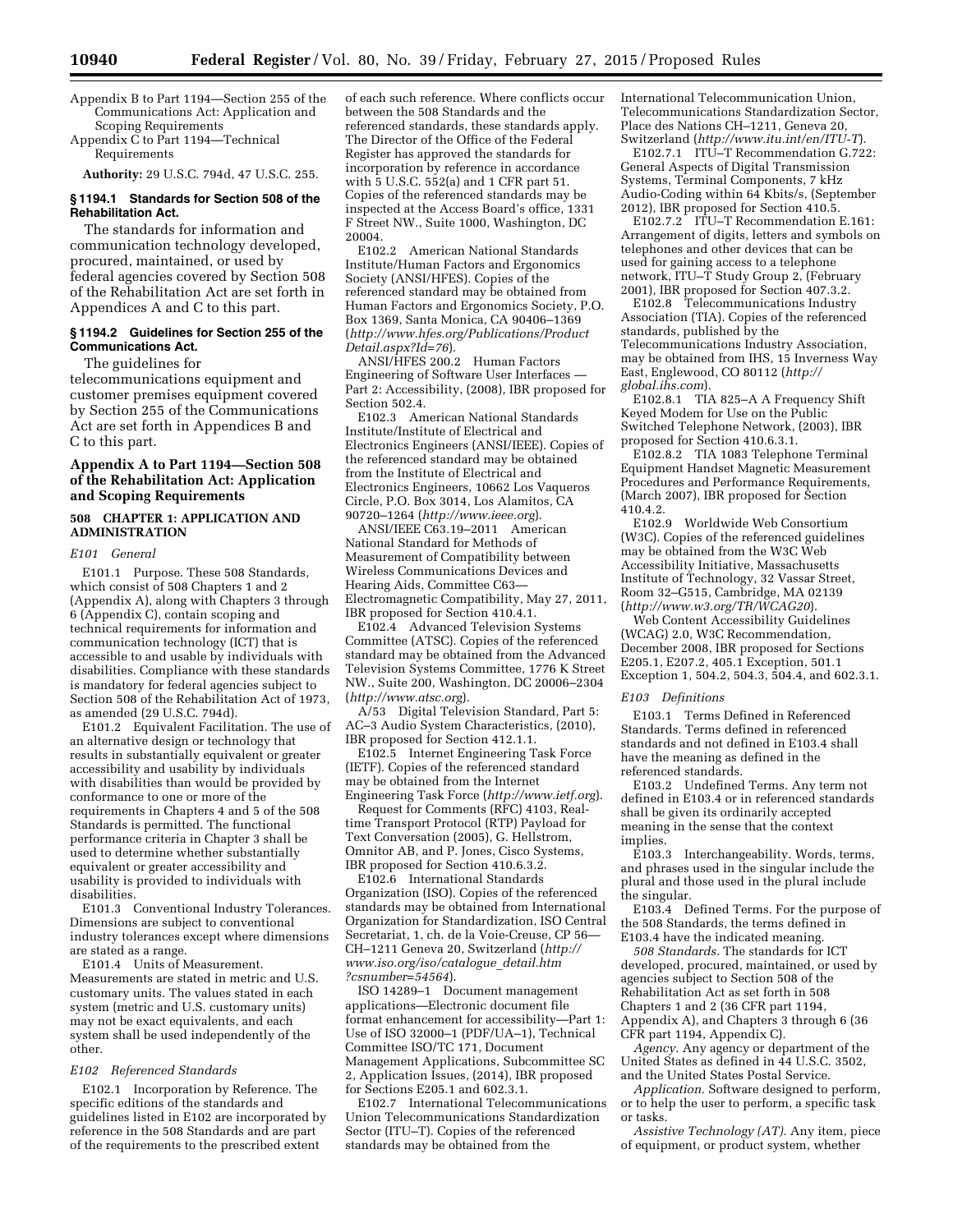acquired commercially, modified, or customized, that is used to increase, maintain, or improve functional capabilities of individuals with disabilities.

*Audio Description.* Narration added to the soundtrack to describe important visual details that cannot be understood from the main soundtrack alone. Audio description is a means to inform individuals who are blind or who have low vision about visual content essential for comprehension. Audio description of video provides information about actions, characters, scene changes, onscreen text, and other visual content. Audio description supplements the regular audio track of a program. Audio description is usually added during existing pauses in dialogue. Audio description is also called ''video description'' and ''descriptive narration''.

*Authoring Tool.* Any software, or collection of software components, that can be used by authors, alone or collaboratively, to create or modify content for use by others, including other authors.

*Closed Functionality.* Characteristics that limit functionality or prevent a user from attaching or installing assistive technology. Examples of ICT with closed functionality are self-service machines, information kiosks, set-top boxes, fax machines, calculators, and computers that are locked down so that users may not adjust settings due to a policy such as Desktop Core Configuration.

*Content.* Electronic information and data, as well as the encoding that defines its structure, presentation, and interactions.

*Hardware.* A tangible device, equipment, or physical component of ICT, such as telephones, computers, multifunction copy machines, and keyboards.

*Information technology.* Shall have the same meaning as the term ''information technology'' set forth in 40 U.S.C. 11101(6).

*Information and Communication Technology (ICT).* Information technology and other equipment, systems, technologies, or processes, for which the principal function is the creation, manipulation, storage, display, receipt, or transmission of electronic data and information, as well as any associated content. Examples of ICT include, but are not limited to: Computers and peripheral equipment; information kiosks and transaction machines; telecommunications equipment; customer premises equipment; multifunction office

machines; software; applications; Web sites; videos; and, electronic documents. *Keyboard.* A set of systematically arranged

alphanumeric keys or a control that generates alphanumeric input by which a machine or device is operated. A keyboard includes tactilely discernible keys used in conjunction with the alphanumeric keys if their function maps to keys on the keyboard interfaces.

*Label.* Text, or a component with a text alternative, that is presented to a user to identify content. A label is presented to all users, whereas a name may be hidden and only exposed by assistive technology. In many cases, the name and the label are the same.

*Menu.* A set of selectable options.

*Name.* Text by which software can identify a component to the user. A name may be

hidden and only exposed by assistive technology, whereas a label is presented to all users. In many cases, the label and the name are the same. Name is unrelated to the name attribute in HTML.

*Operable Part.* A component of ICT used to activate, deactivate, or adjust the ICT.

*Platform Accessibility Services.* Services provided by a platform enabling interoperability with assistive technology. Examples are Application Programming Interfaces (API) and the Document Object Model (DOM).

*Platform Software.* Software that interacts with hardware, or provides services for other software. Platform software may run or host other software, and may isolate them from underlying software or hardware layers. A single software component may have both platform and non-platform aspects. Examples of platforms are: Desktop operating systems; embedded operating systems, including mobile systems; Web browsers; plug-ins to Web browsers that render a particular media or format; and sets of components that allow other applications to execute, such as applications which support macros or scripting.

*Programmatically Determinable.* Ability to be determined by software from authorsupplied data that is provided in a way that different user agents, including assistive technologies, can extract and present the information to users in different modalities.

*Public Facing.* Content made available by an agency to members of the general public. Examples include, but are not limited to, an agency Web site, blog post, or social media pages.

*Real-Time Text (RTT).* Communications using the transmission of text by which characters are transmitted by a terminal as they are typed. Real-time text is used for conversational purposes. Real-time text also may be used in voicemail, interactive voice response systems, and other similar applications.

*Software.* Programs, procedures, rules and related data and documentation that direct the use and operation of ICT and instruct it to perform a given task or function.

*Telecommunications.* The signal transmission, between or among points specified by the user, of information of the user's choosing, without change in the form or content of the information as sent and received.

*Terminal.* Device or software with which the end user directly interacts and that provides the user interface. For some systems, the software that provides the user interface may reside on more than one device such as a telephone and a server.

*Text.* A sequence of characters that can be programmatically determined and that expresses something in human language.

*TTY.* Equipment that enables interactive text based communications through the transmission of frequency-shift-keying audio tones across the public switched telephone network. TTYs include devices for real-time text communications and voice and text intermixed communications. Examples of intermixed communications are voice carry over and hearing carry over. One example of a TTY is a computer with TTY emulating software and modem.

*Voice over Internet Protocol (VoIP).* A technology that provides real-time voice communications. VoIP requires a broadband connection from the user's location and customer premises equipment compatible with Internet protocol.

# **508 Chapter 2: Scoping Requirements**

### *E201 Application*

E201.1 Scope. ICT that is procured, developed, maintained, or used by agencies shall conform to the 508 Standards.

### *E202 General Exceptions*

E202.1 General. ICT shall be exempt from compliance with the 508 Standards to the extent specified by E202.

E202.2 National Security Systems. The 508 standards do not apply to ICT operated by agencies as part of a national security system, as defined by 40 U.S.C. 11103(a).

E202.3 Federal Contracts. ICT acquired by a contractor incidental to a contract shall not be required to conform to the 508 Standards.

E202.4 ICT Functions Located in Maintenance or Monitoring Spaces. Where status indicators and operable parts for ICT functions are located in spaces that are frequented only by service personnel for maintenance, repair, or occasional monitoring of equipment, such status indicators and operable parts shall not be required to conform to the 508 Standards.

E202.5 Undue Burden or Fundamental Alteration. Where an agency determines in accordance with E202.5 that conformance to requirements in the 508 Standards would impose an undue burden or would result in a fundamental alteration in the nature of the ICT, conformance shall be required only to the extent that it does not impose an undue burden or result in a fundamental alteration in the nature of the ICT.

E202.5.1 Basis for a Determination of Undue Burden. In determining whether conformance to requirements in the 508 Standards would impose an undue burden on the agency, the agency shall consider the extent to which conformance would impose significant difficulty or expense considering the agency resources available to the program or component for which the ICT is to be procured, developed, maintained, or used.

E202.5.2 Required Documentation. The responsible agency official shall document in writing the basis for determining that conformance to requirements in the 508 Standards constitute an undue burden on the agency, or would result in a fundamental alteration in the nature of the ICT. The documentation shall include an explanation of why and to what extent compliance with applicable requirements would create an undue burden or result in a fundamental alteration in the nature of the ICT.

E202.5.3 Alternative Means. Where conformance to one or more requirements in the 508 Standards imposes an undue burden or a fundamental alteration in the nature of the ICT, the agency shall provide individuals with disabilities access to and use of information and data by an alternative means that meets identified needs.

E202.6 Best Meets. Where ICT conforming to one or more requirements in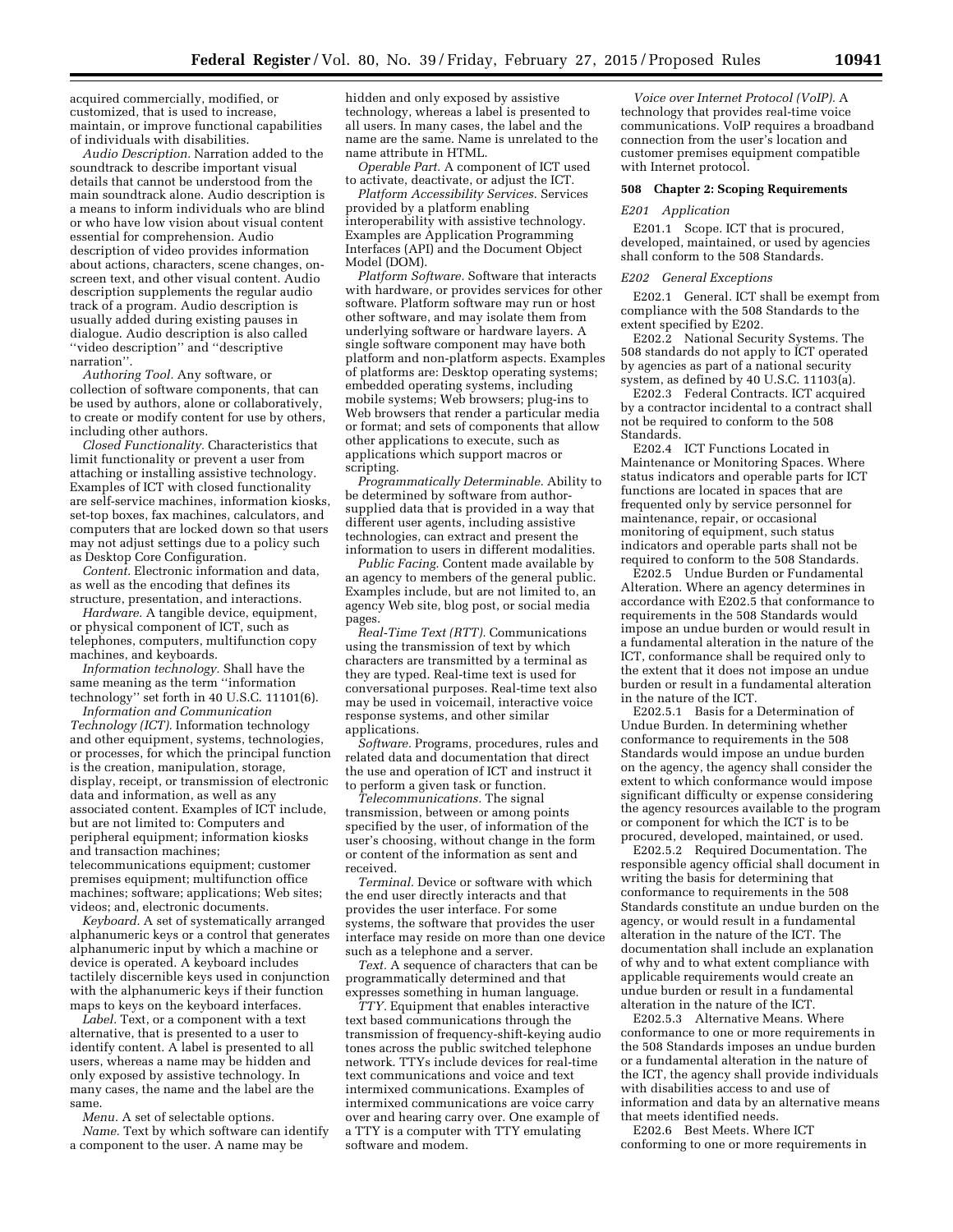the 508 Standards is not commercially available, the agency shall procure the product that best meets the 508 Standards consistent with the agency's business needs.

E202.6.1 Required Documentation. The responsible agency official shall document in writing: (a) The nonavailability of conforming ICT, including a description of market research performed and which provisions cannot be met, and (b) the basis for determining that the ICT to be procured best meets the requirements in the 508 Standards consistent with the agency's business needs.

E202.6.2 Alternative Means. Where ICT that fully conforms to the 508 Standards is not commercially available, the agency shall provide individuals with disabilities access to and use of information and data by an alternative means that meets identified needs.

### *E203 Access to Functionality*

E203.1 General. Agencies shall ensure that all functionality of ICT is accessible to and usable by individuals with disabilities, either directly or by supporting the use of assistive technology, and shall comply with E203. In providing access to all functionality of ICT, agencies shall ensure the following:

a. That federal employees with disabilities have access to and use of information and data that is comparable to the access and use by federal employees who are not individuals with disabilities; and

b. That members of the public with disabilities who are seeking information or data from a federal agency have access to and use of information and data that is comparable to that provided to members of the public who are not individuals with disabilities.

E203.2 Agency Business Needs. When agencies procure, develop, maintain or use ICT they shall identify the business needs of users with disabilities affecting vision, hearing, color perception, speech, dexterity, strength, or reach to determine:

a. How users with disabilities will perform the functions supported by the ICT; and

b. How the ICT will be installed, configured, and maintained to support users with disabilities.

### *E204 Functional Performance Criteria*

E204.1 General. Where the requirements in Chapters 4 and 5 do not address one or more features of ICT, the features not addressed shall conform to the Functional Performance Criteria specified in Chapter 3.

### *E205 Content*

E205.1 General. Content shall comply with E205.

E205.2 Public Facing. Content that is public facing shall conform to the accessibility requirements specified in E205.4.

E205.3 Agency Official Communication. Content that is not public facing shall conform to the accessibility requirements specified in E205.4 when such content constitutes official business, and is communicated by an agency through one or more of the following:

1. An emergency notification;

2. An initial or final decision adjudicating an administrative claim or proceeding; 3. An internal or external program or

policy announcement;

4. A notice of benefits, program eligibility, employment opportunity, or personnel action;

5. A formal acknowledgement or receipt;

6. A questionnaire or survey;

7. A template or form; or

8. Educational or training materials. EXCEPTION: Records maintained by the National Archives and Records Administration (NARA) pursuant to federal recordkeeping statutes shall not be required to conform to the 508 Standards unless public facing.

E205.4 Accessibility Standards. Content shall conform to Level A and Level AA Success Criteria and Conformance Requirements specified for Web pages in WCAG 2.0 (incorporated by reference in Chapter 1) or, where applicable, ISO 14289– 1 (PDF/UA–1) (incorporated by reference in Chapter 1).

### *E206 Hardware*

E206.1 General. Where components of ICT are hardware and transmit information or have a user interface, such components shall conform to applicable requirements in Chapter 4.

### *E207 Software*

E207.1 General. Where components of ICT are software and transmit information or have a user interface, such components shall conform to E207 and applicable requirements in Chapter 5.

E207.2 WCAG Conformance. User interface components, as well as the content of platforms and applications, shall conform to Level A and Level AA Success Criteria and Conformance Requirements specified for Web pages in WCAG 2.0 (incorporated by reference in Chapter 1).

*E208 Support Documentation and Services* 

E208.1 General. Where an agency provides support documentation or services for ICT, such documentation and services shall conform to the requirements in Chapter 6.

# **Appendix B to Part 1194—Section 255 of the Communications Act: Application and Scoping Requirements**

# **255 Chapter 1: Application and Administration**

### *C101 General*

C101.1 Purpose. These 255 Guidelines, which consist of 255 Chapters 1 and 2 (Appendix B), along with Chapters 3 through 6 (Appendix C), contain scoping and technical requirements for the design, development, and fabrication of telecommunications equipment and customer premises equipment, and related software, content, and support documentation and services, to ensure their accessibility to and usability by individuals with disabilities. These 255 Guidelines are to be applied to the extent required by regulations issued by the Federal Communications Commission under Section

255 of the Communications Act of 1934, as amended (47 U.S.C. 255).

C101.2 Equivalent Facilitation. The use of an alternative design or technology that results in substantially equivalent or greater accessibility and usability by individuals with disabilities than would be provided by conformance to one or more of the requirements in Chapters 4 and 5 of the 255 Guidelines is permitted. The functional performance criteria in Chapter 3 shall be used to determine whether substantially equivalent or greater accessibility and usability is provided to individuals with disabilities.

C101.3 Conventional Industry Tolerances. Dimensions are subject to conventional industry tolerances except where dimensions are stated as a range.

C101.4 Units of Measurement. Measurements are stated in metric and U.S. customary units. The values stated in each system (metric and U.S. customary units) may not be exact equivalents, and each system shall be used independently of the other.

### *C102 Referenced Standards*

C102.1 Incorporation by Reference. The specific editions of the standards and guidelines listed in C102 are incorporated by reference in the 255 Guidelines and are part of the requirements to the prescribed extent of each such reference. Where conflicts occur between the 255 Guidelines and the referenced standards, these guidelines apply. The Director of the Office of **Federal Register**  has approved the standards for incorporation by reference in accordance with 5 U.S.C. 552(a) and 1 CFR part 51. Copies of the referenced standards may be inspected at the Access Board's office, 1331 F Street NW., Suite 1000, Washington, DC 20004.

C102.2 American National Standards Institute/Human Factors and Ergonomics Society (ANSI/HFES). Copies of the referenced standard may be obtained from Human Factors and Ergonomics Society, P.O. Box 1369, Santa Monica, CA 90406–1369 (*[http://www.hfes.org/Publications/Product](http://www.hfes.org/Publications/ProductDetail.aspx?Id=76) [Detail.aspx?Id=76](http://www.hfes.org/Publications/ProductDetail.aspx?Id=76)*).

ANSI/HFES 200.2 Human Factors Engineering of Software User Interfaces—Part 2: Accessibility, (2008), IBR proposed for Section 502.4.

C102.3 American National Standards Institute/Institute of Electrical and Electronics Engineers (ANSI/IEEE). Copies of the referenced standard may be obtained from the Institute of Electrical and Electronics Engineers, 10662 Los Vaqueros Circle, P.O. Box 3014, Los Alamitos, CA 90720–1264 (*<http://www.ieee.org>*).

ANSI/IEEE C63.19–2011 American National Standard for Methods of Measurement of Compatibility between Wireless Communications Devices and Hearing Aids, Committee C63— Electromagnetic Compatibility, May 27, 2011, IBR proposed for Section 410.4.1.

C102.4 Advanced Television Systems Committee (ATSC). Copies of the referenced standard may be obtained from the Advanced Television Systems Committee, 1776 K Street NW., Suite 200, Washington, DC 20006–2304 (*<http://www.atsc.org>*).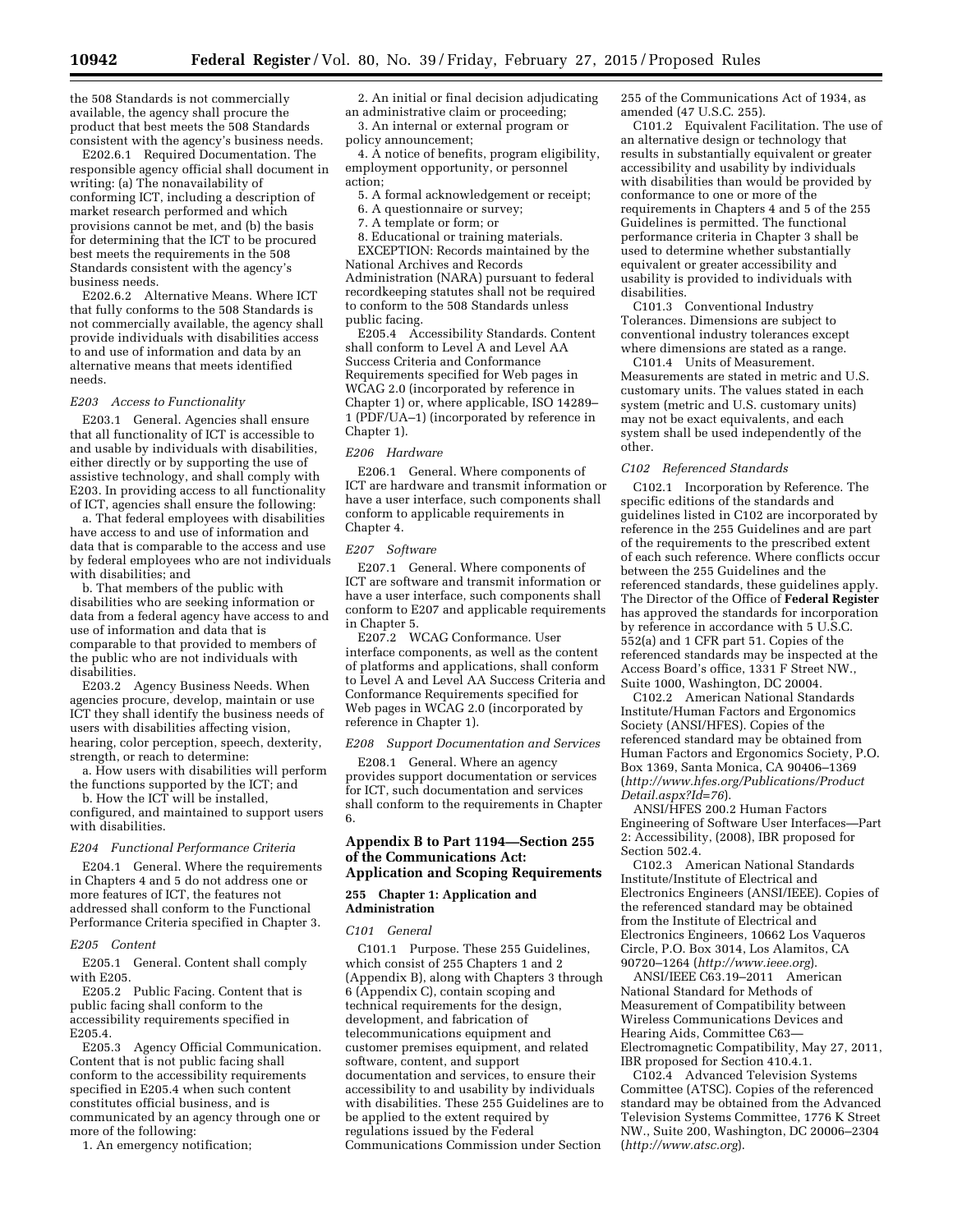A/53 Digital Television Standard, Part 5: AC–3 Audio System Characteristics, (2010), IBR proposed for Section 412.1.1.

C102.5 IETF.—Internet Engineering Task Force (IETF). Copies of the referenced standard may be obtained from the Internet Engineering Task Force (*<http://www.ietf.org>*).

Request for Comments (RFC) 4103, Realtime Transport Protocol (RTP) Payload for Text Conversation (2005), G. Hellstrom, Omnitor AB, and P. Jones, Cisco Systems, IBR proposed for Section 410.6.3.2.

C102.6 International Standards Organization (ISO). Copies of the referenced standards, may be obtained from International Organization for Standardization, ISO Central Secretariat, 1, ch. de la Voie-Creuse, CP 56—CH–1211 Geneva 20, Switzerland (*[http://www.iso.org/](http://www.iso.org/iso/catalogue_detail.htm?csnumber=54564) iso/catalogue*\_*[detail.htm?csnumber=54564](http://www.iso.org/iso/catalogue_detail.htm?csnumber=54564)*).

ISO 14289–1 Document management applications—Electronic document file format enhancement for accessibility—Part 1: Use of ISO 32000–1 (PDF/UA–1), Technical Committee ISO/TC 171, Document Management Applications, Subcommittee SC 2, Application Issues, (2014), IBR proposed for Sections E205.1 and 602.3.1.

C102.7 International

Telecommunications Union Telecommunications Standardization Sector (ITU–T). Copies of the referenced standards may be obtained from the International Telecommunication Union, Telecommunications Standardization Sector, Place des Nations CH–1211, Geneva 20, Switzerland (*<http://www.itu.int/en/ITU-T>*).

C102.7.1 ITU-T-Recommendation G.722: General Aspects of Digital Transmission Systems, Terminal Components, 7 kHz Audio-Coding within 64 Kbits/s, (September 2012), IBR proposed for Section 410.5.

C102.7.2 ITU–T—Recommendation E.161: Arrangement of digits, letters and symbols on telephones and other devices that can be used for gaining access to a telephone network, ITU–T Study Group 2, (February 2001), IBR proposed for Section 407.3.2.

C102.8 Telecommunications Industry Association (TIA). Copies of the referenced standards, published by the Telecommunications Industry Association, may be obtained from IHS, 15 Inverness Way East, Englewood, CO 80112 (*[http://](http://global.ihs.com) [global.ihs.com](http://global.ihs.com)*).

C102.8.1 TIA 825–A—A Frequency Shift Keyed Modem for Use on the Public Switched Telephone Network, (2003), IBR proposed for Section 410.6.3.1.

C102.8.2 TIA 1083—Telephone Terminal Equipment Handset Magnetic Measurement Procedures and Performance Requirements, (March 2007), IBR proposed for Section 410.4.2.

C102.9 Worldwide Web Consortium (W3C). Copies of the referenced guidelines may be obtained from the W3C Web Accessibility Initiative, Massachusetts Institute of Technology, 32 Vassar Street, Room 32–G515, Cambridge, MA 02139 (*<http://www.w3.org/TR/WCAG20>*).

Web Content Accessibility Guidelines (WCAG) 2.0, W3C Recommendation, December 2008, IBR proposed for Sections E205.1, E207.2, 405.1 Exception, 501.1 Exception 1, 504.2, 504.3, 504.4, and 602.3.1. *C103 Definitions* 

C103.1 Terms Defined in Referenced Standards. Terms defined in referenced standards and not defined in C103.4 shall have the meaning as defined in the referenced standards.

C103.2 Undefined Terms. Any term not defined in C103.4 or in referenced standards shall be given its ordinarily accepted meaning in the sense that the context implies.

C103.3 Interchangeability. Words, terms, and phrases used in the singular include the plural and those used in the plural include the singular.

C103.4 Defined Terms. For the purpose of the 255 Guidelines, the terms defined in C103.4 have the indicated meaning.

*255 Guidelines.* The guidelines for telecommunications equipment and customer premises equipment covered by Section 255 of the Communications Act as set forth in 255 Chapters 1 and 2 (36 CFR part 1194, Appendix B), and Chapters 3 through 6 (36 CFR part 1193, Appendix C).

*Application.* Software designed to perform, or to help the user perform, a specific task or tasks.

*Assistive Technology (AT).* Any item, piece of equipment, or product system, whether acquired commercially, modified, or customized, that is used to increase, maintain, or improve functional capabilities of individuals with disabilities.

*Audio Description.* Narration added to the soundtrack to describe important visual details that cannot be understood from the main soundtrack alone. Audio description is a means to inform individuals who are blind or who have low vision about visual content essential for comprehension. Audio description of video provides information about actions, characters, scene changes, onscreen text, and other visual content. Audio description supplements the regular audio track of a program. Audio description is usually added during existing pauses in dialogue. Audio description is also called ''video description'' and ''descriptive narration.''

*Authoring Tool.* Any software, or collection of software components, that can be used by authors, alone or collaboratively, to create or modify content for use by others, including other authors.

*Closed Functionality.* Characteristics that limit functionality or prevent a user from attaching or installing assistive technology. Examples of ICT with closed functionality are self-service machines, information kiosks, set-top boxes, fax machines, calculators, and computers that are locked down so that users may not adjust settings due to a policy such as Desktop Core Configuration.

*Content.* Electronic information and data, as well as the encoding that defines its structure, presentation, and interactions.

*Customer Premises Equipment (CPE).*  Equipment used on the premises of a person (other than a carrier) to originate, route, or terminate telecommunications or interconnected VoIP service. Examples of CPE are telephones, routers, switches, residential gateways, set-top boxes, fixed mobile convergence products, home networking adaptors and Internet access

gateways which enable consumers to access communications service providers' services and distribute them around their house via a Local Access Network (LAN).

*Hardware.* A tangible device, equipment, or physical component of ICT, such as telephones, computers, multifunction copy machines, and keyboards.

*Information and Communication Technology (ICT).* Information technology and other equipment, systems, technologies, or processes, for which the principal function is the creation, manipulation, storage, display, receipt, or transmission of electronic data and information, as well as any associated content. Examples of ICT include, but are not limited to: Computers and peripheral equipment; information kiosks and transaction machines; telecommunications equipment; customer premises equipment; multifunction office

machines; software; applications; Web sites; videos; and, electronic documents.

*Keyboard.* A set of systematically arranged alphanumeric keys or a control that generates alphanumeric input by which a machine or device is operated. A keyboard includes tactilely discernible keys used in conjunction with the alphanumeric keys if their function maps to keys on the keyboard interfaces.

*Label.* Text, or a component with a text alternative, that is presented to a user to identify content. A label is presented to all users, whereas a name may be hidden and only exposed by assistive technology. In many cases, the name and the label are the same.

*Menu.* A set of selectable options.

*Name.* Text by which software can identify a component to the user. A name may be hidden and only exposed by assistive technology, whereas a label is presented to all users. In many cases, the label and the name are the same. Name is unrelated to the name attribute in HTML.

*Operable Part.* A component of ICT used to activate, deactivate, or adjust the ICT.

*Platform Accessibility Services.* Services provided by a platform enabling interoperability with assistive technology. Examples are Application Programming Interfaces (API) and the Document Object Model (DOM).

*Platform Software.* Software that interacts with hardware, or provides services for other software. Platform software may run or host other software, and may isolate them from underlying software or hardware layers. A single software component may have both platform and non-platform aspects. Examples of platforms are: Desktop operating systems; embedded operating systems, including mobile systems; Web browsers; plug-ins to Web browsers that render a particular media or format; and sets of components that allow other applications to execute, such as applications which support macros or scripting.

*Programmatically Determinable.* Ability to be determined by software from authorsupplied data that is provided in a way that different user agents, including assistive technologies, can extract and present the information to users in different modalities.

*Real-Time Text (RTT).* Communications using the transmission of text by which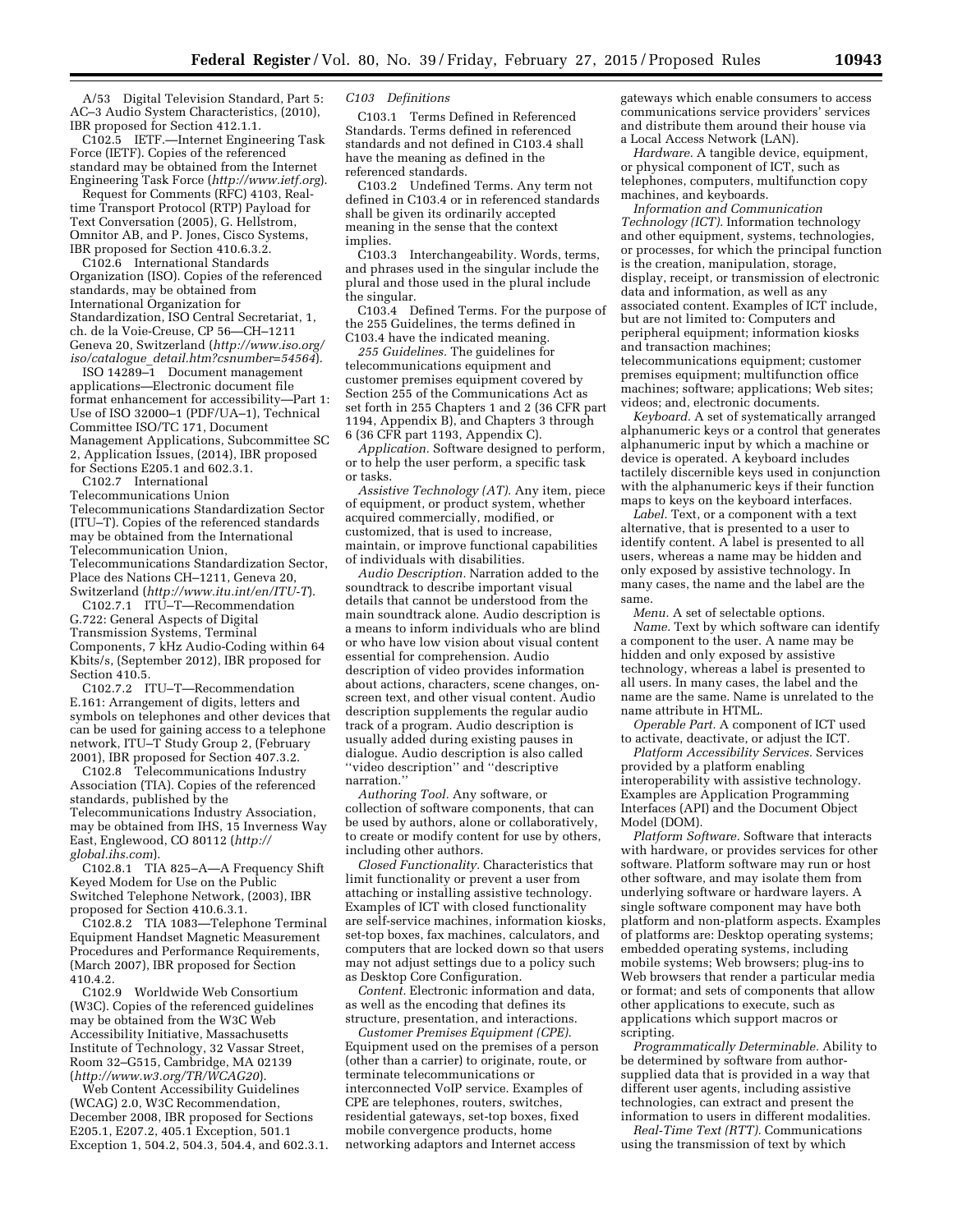characters are transmitted by a terminal as they are typed. Real-time text is used for conversational purposes. Real-time text also may be used in voicemail, interactive voice response systems, and other similar applications.

*Software.* Programs, procedures, rules and related data and documentation that direct the use and operation of ICT and instruct it to perform a given task or function.

*Specialized Customer Premises Equipment.*  Assistive technology used by individuals with disabilities to originate, route, or terminate telecommunications or interconnected VoIP service. Examples are TTYs and amplified telephones.

*Telecommunications.* The signal transmission between or among points specified by the user of information and of the user's choosing without change in the form or content of the information as sent and received.

*Telecommunications Equipment.*  Equipment, other than customer premises equipment, used by a carrier to provide telecommunications services, and includes software integral to such equipment (including upgrades).

*Telecommunications Equipment Manufacturer.* A manufacturer of ICT that is telecommunications equipment or customer premises equipment.

*Terminal.* Device or software with which the end user directly interacts and that provides the user interface. For some systems, the software that provides the user interface may reside on more than one device such as a telephone and a server.

*Text.* A sequence of characters that can be programmatically determined and that expresses something in human language.

*TTY.* Equipment that enables interactive text based communications through the transmission of frequency-shift-keying audio tones across the public switched telephone network. TTYs include devices for real-time text communications and voice and text intermixed communications. Examples of intermixed communications are voice carry over and hearing carry over. One example of a TTY is a computer with TTY emulating software and modem.

*Voice over Internet Protocol (VoIP).* A technology that provides real-time voice communications. VoIP requires a broadband connection from the user's location and customer premises equipment compatible with Internet protocol.

# **255 Chapter 2: Scoping Requirements**

### *C201 Application*

C201.1 Scope. Manufacturers of telecommunications equipment shall comply with the requirements in the 255 Guidelines applicable to such equipment when newly released, upgraded, or substantially changed from an earlier version or model. Manufacturers of telecommunications equipment shall also conform to the requirements in the 255 Guidelines for software, content, and support documentation and services where associated with the use of such equipment.

C201.2 Readily Achievable. When a telecommunications equipment manufacturer determines that conformance to one or more

requirements in Chapter 4 (Hardware) or Chapter 5 (Software) would not be readily achievable, it shall ensure that the equipment or software is compatible with existing peripheral devices or specialized customer premises equipment commonly used by individuals with disabilities to the extent readily achievable.

C201.3 Access to Functionality. Telecommunications equipment manufacturers shall ensure that ICT is accessible to and usable by individuals with disabilities by providing direct access to all functionality of ICT. Where telecommunications equipment manufacturers can demonstrate that it is not readily achievable for ICT to provide direct access to all functionality, ICT shall support the use of assistive technology and specialized customer premises equipment where readily achievable.

C201.4 Prohibited Reduction of Accessibility, Usability, and Compatibility. No change shall be undertaken that decreases, or has the effect of decreasing, the net accessibility, usability, or compatibility of ICT.

EXCEPTION: Discontinuation of a product shall not be prohibited.

C201.5 Design, Development, and Fabrication. Telecommunications equipment manufacturers shall evaluate the accessibility, usability, and interoperability of ICT during its product design, development, and fabrication.

### *C202 Functional Performance Criteria*

C202.1 General. Where the requirements in Chapters 4 and 5 do not address one or more features of ICT, the features not addressed shall conform to the Functional Performance Criteria specified in Chapter 3.

### *C203 Electronic Content*

C203.1 General. Regardless of the medium or the method of transmission and storage, electronic content integral to the use of ICT shall conform to Level A and Level AA Success Criteria and Conformance Requirements specified for Web pages in WCAG 2.0 (incorporated by reference in Chapter 1) or ISO 14289–1 (PDF/UA–1) (incorporated by reference in Chapter 1).

### *C204 Hardware*

C204.1 General. Where components of ICT are hardware, and transmit information or have a user interface, those components shall conform to applicable requirements in Chapter 4.

EXCEPTION: Components of ICT shall not be required to conform to 402, 407.11, 407.12, 408, and 409.

### *C205 Software*

C205.1 General. Where components of ICT are software and transmit information or have a user interface, those components shall conform to C205 and applicable requirements in Chapter 5.

C205.2 WCAG Conformance. User interface components and content of platforms and applications shall conform to Level A and Level AA Success Criteria and Conformance Requirements specified for Web pages in WCAG 2.0 (incorporated by reference in Chapter 1).

*C206 Support Documentation and Services* 

C206.1 General. Where support documentation and services are provided for ICT, telecommunications equipment manufacturers shall provide such documentation and services in conformance with Chapter 6, upon request and at no additional charge.

# **Appendix C to Part 1194—Functional Performance Criteria and Technical Requirements**

# **Chapter 3: Functional Performance Criteria**

### *301 General*

301.1 Scope. The requirements of Chapter 3 shall apply to ICT where required by 508 Chapter 2 (Scoping Requirements), 255 Chapter 2 (Scoping Requirements), and where otherwise referenced in any other chapter of the 508 Standards or 255 Guidelines.

### *302 Functional Performance Criteria*

302.1 Without Vision. Where a visual mode of operation is provided, ICT shall provide at least one mode of operation that does not require user vision.

302.2 With Limited Vision. Where a visual mode of operation is provided, ICT shall provide at least one mode of operation that magnifies, one mode that reduces the field of vision required, and one mode that allows user control of contrast.

302.3 Without Perception of Color. Where a visual mode of operation is provided, ICT shall provide at least one mode of operation that does not require user perception of color.

302.4 Without Hearing. Where an auditory mode of operation is provided, ICT shall provide at least one mode of operation that does not require user hearing.

302.5 With Limited Hearing. Where an auditory mode of operation is provided, ICT shall provide at least one mode of operation that improves clarity, one mode that reduces background noise, and one mode that allows user control of volume.

302.6 Without Speech. Where a spoken mode of operation is provided, ICT shall provide at least one mode of operation that does not require user speech.

302.7 With Limited Manipulation. Where a manual mode of operation is provided, ICT shall provide at least one mode of operation that does not require fine motor control or operation of more than one control at the same time.

302.8 With Limited Reach and Strength. Where a manual mode of operation is provided, ICT shall provide at least one mode of operation that is operable with limited reach and limited strength.

### **Chapter 4: Hardware**

### *401 General*

401.1 Scope. The requirements of Chapter 4 shall apply to ICT that is hardware where required by 508 Chapter 2 (Scoping Requirements), 255 Chapter 2 (Scoping Requirements), and where otherwise referenced in any other chapter of the 508 Standards or 255 Guidelines.

EXCEPTION: Hardware that is assistive technology shall not be required to conform to the requirements of this chapter.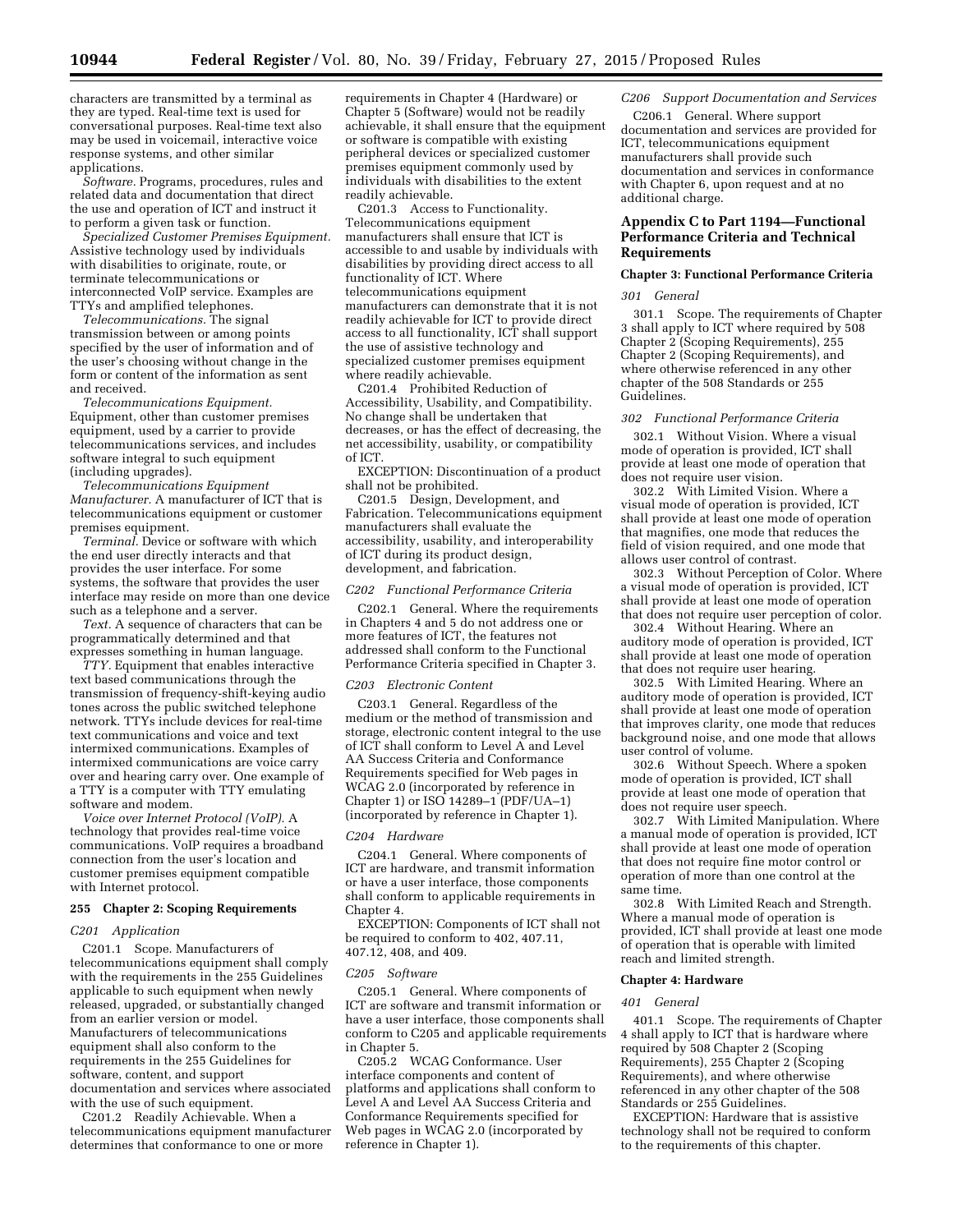### *402 Closed Functionality*

402.1 General. Except for personal headsets and other audio couplers, closed functionality of ICT shall be operable without requiring the user to attach or install assistive technology and shall conform to 402.

402.2 Speech-Output Enabled. ICT with a display screen shall be speech-output enabled. Operating instructions and orientation, visible transaction prompts, user input verification, error messages, and all displayed information for full use shall be accessible to, and independently usable by, individuals with vision impairments. Speech output shall be delivered through a mechanism that is readily available to all users, including, but not limited to, an industry standard connector or a telephone handset. Speech shall be recorded or digitized human, or synthesized. Speech output shall be coordinated with information displayed on the screen.

EXCEPTIONS: 1. Audible tones shall be permitted instead of speech where the content of user input is not displayed as entered for security purposes, including, but not limited to, asterisks representing personal identification numbers. 2. Advertisements and other similar information shall not be required to be audible unless conveying information necessary for the transaction being conducted.

402.2.1 User Control. Speech output for any single function shall be automatically interrupted when a transaction is selected. Speech output shall be capable of being repeated and paused.

402.2.2 Braille Instructions. Where speech output is required by 402.2, braille instructions for initiating the speech mode of operation shall be provided. Braille shall conform to 36 CFR part 1191, Appendix D, Section 703.3.

402.3 Volume. ICT that delivers sound, including speech required by 402.2, shall provide volume control and output amplification conforming to 402.3.

EXCEPTION: ICT conforming to 410.2 shall not be required to conform to 402.3.

402.3.1 Private Listening. Where ICT provides private listening, it shall provide a mode of operation for controlling the volume and a means for effective magnetic wireless coupling to hearing technologies.

402.3.2 Non-private Listening. Where ICT provides non-private listening, incremental volume control shall be provided with output amplification up to a level of at least 65 dB. Where the ambient noise level of the environment is above 45 dB, a volume gain of at least 20 dB above the ambient level shall be user selectable. A function shall be provided to automatically reset the volume to the default level after every use.

402.4 Characters. At least one mode of characters displayed on the screen shall be in a sans serif font. Where ICT does not provide a screen enlargement feature, characters shall be 3⁄16 inch (4.8 mm) high minimum based on the uppercase letter ''I''. Characters shall contrast with their background with either light characters on a dark background or dark characters on a light background.

### *403 Biometrics*

403.1 General. Biometrics shall not be the only means for user identification or control.

EXCEPTION: Where at least two biometric options that use different biological characteristics are provided, ICT shall be permitted to use biometrics as the only means for user identification or control.

### *404 Preservation of Information Provided for Accessibility*

404.1 General. ICT that transmits or converts information or communication shall not remove non-proprietary information provided for accessibility or shall restore it upon delivery.

### *405 Flashing*

405.1 General. Where ICT emits lights in flashes, there shall be no more than three flashes in any one-second period.

EXCEPTION: Flashes that do not exceed the general flash and red flash thresholds defined in WCAG 2.0 (incorporated by reference in Chapter 1) are not required to conform to 405.

### *406 Standard Connections*

406.1 General. Where data connections used for input and output are provided, at least one of each type of connection shall conform to industry standard non-proprietary formats.

### *407 Operable Parts*

407.1 General. Where provided, operable parts of ICT shall conform to 407.

407.2 Contrast. Where provided, keys and controls shall contrast visually from background surfaces. Characters and symbols shall contrast visually from background surfaces with either light characters or symbols on a dark background or dark characters or symbols on a light background.

407.3 Tactilely Discernible. At least one tactilely discernible input control shall be provided for each function and shall conform to 407.3.

EXCEPTION: Devices for personal use with input controls that are audibly discernable without activation and operable by touch shall not be required to be tactilely discernible.

407.3.1 Identification. Input controls shall be tactilely discernible without activation and operable by touch. Where provided, key surfaces outside active areas of the display screen shall be raised above surrounding surfaces.

407.3.2 Alphabetic Keys. Where provided, individual alphabetic keys shall be arranged in a QWERTY keyboard layout and the "F" and "J" keys shall be tactilely distinct from the other keys. Where the ICT provides an alphabetic overlay on numeric keys, the relationships between letters and digits shall conform to ITU–T Recommendation E.161 (incorporated by reference in Chapter 1).

407.3.3 Numeric Keys. Where provided, numeric keys shall be arranged in a 12-key ascending or descending keypad layout. The number five key shall be tactilely distinct from the other keys.

407.4 Key Repeat. Where a keyboard with key repeat is provided, the delay before the key repeat feature is activated shall be fixed at, or adjustable to, 2 seconds minimum.

407.5 Timed Response. Where a timed response is required, the user shall be alerted visually, as well as by touch or sound, and shall be given the opportunity to indicate that more time is needed.

407.6 Status Indicators. Status indicators, including all locking or toggle controls or keys (*e.g.,* Caps Lock and Num Lock keys), shall be discernible visually and by touch or sound.<br>407.7

Color. Color coding shall not be used as the only means of conveying information, indicating an action, prompting a response, or distinguishing a visual element.

407.8 Audio Signaling. Audio signaling shall not be used as the only means of conveying information, indicating an action, or prompting a response.

407.9 Operation. At least one mode of operation shall be operable with one hand and shall not require tight grasping, pinching, or twisting of the wrist. The force required to activate operable parts shall be 5 pounds (22.2 N) maximum.

407.10 Privacy. The same degree of privacy of input and output shall be provided to all individuals. When speech output required by 402.2 is enabled, the screen shall not blank automatically.

407.11 Keys, Tickets, and Fare Cards. Where keys, tickets, or fare cards are provided, keys, tickets, and fare cards shall have an orientation that is tactilely discernible if orientation is important to further use of the key, ticket, or fare card.

407.12 Reach Height. At least one of each type of operable part of stationary ICT shall be at a height conforming to 407.12.2 or 407.12.3 according to its position established in 407.12.1 for a side reach or a forward reach.

407.12.1 Vertical Reference Plane. Operable parts shall be positioned for a side reach or a forward reach determined with respect to a vertical reference plane. The vertical reference plane shall be located in conformance to 407.12.2 or 407.12.3.

407.12.1.1 Vertical Plane for Side Reach. Where a side reach is provided, the vertical reference plane shall be 48 inches (1220 mm) long minimum.

407.12.1.2 Vertical Plane for Forward Reach. Where a forward reach is provided, the vertical reference plane shall be 30 inches (760 mm) long minimum.

407.12.2 Side Reach. Operable parts of ICT providing a side reach shall conform to 407.12.2.1 or 407.12.2.2. The vertical reference plane shall be centered on the operable part and placed at the leading edge of the maximum protrusion of the ICT within the length of the vertical reference plane. Where a side reach requires a reach over a portion of the ICT, the height of that portion of the ICT shall be 34 inches (865 mm) maximum.

407.12.2.1 Unobstructed Side Reach. Where the operable part is located 10 inches (255 mm) or less beyond the vertical reference plane, the operable part shall be 48 inches (1220 mm) high maximum and 15 inches (380 mm) high minimum above the floor.

407.12.2.2 Obstructed Side Reach. Where the operable part is located more than 10 inches (255 mm), but not more than 24 inches (610 mm), beyond the vertical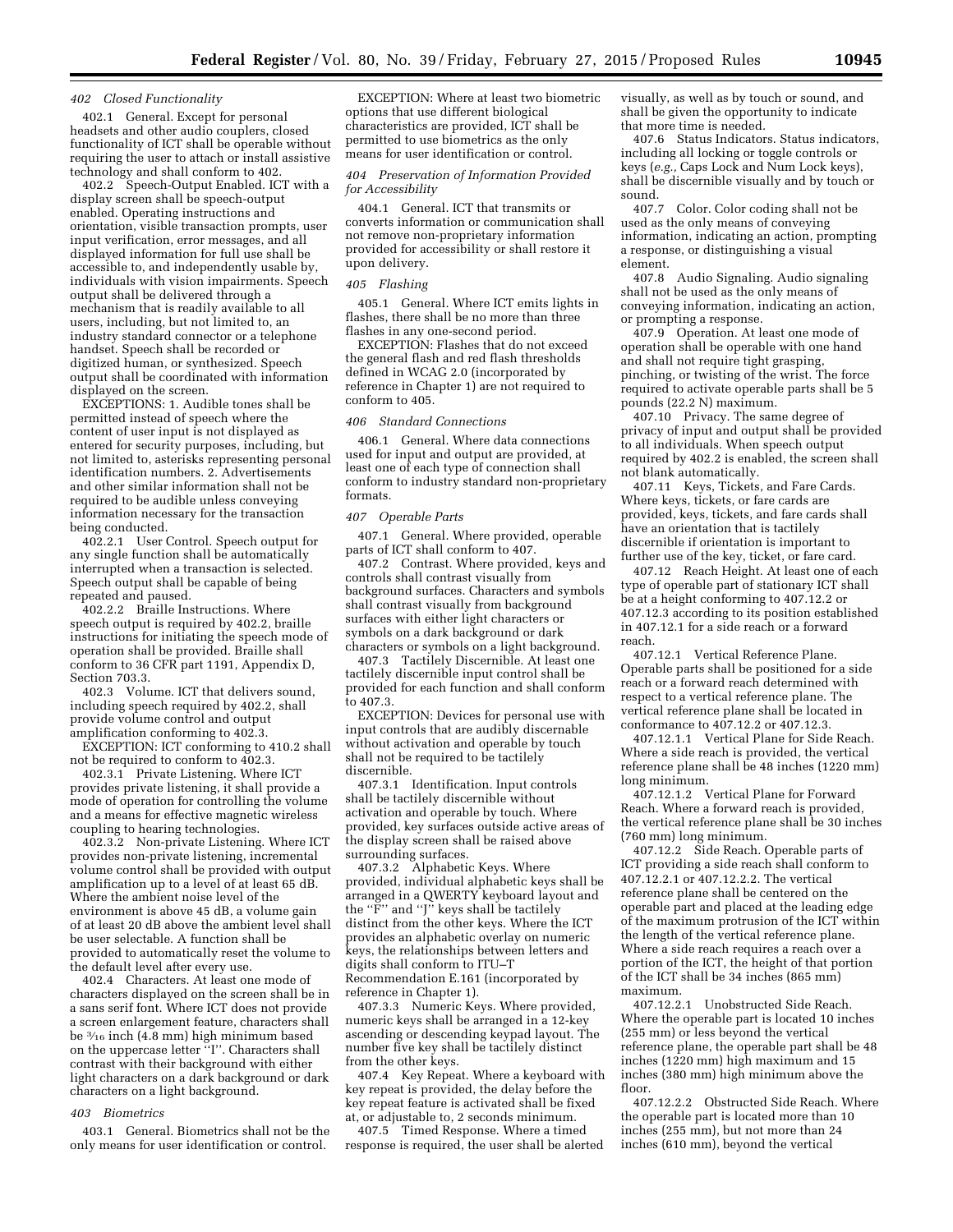reference plane, the height of the operable part shall be 46 inches (1170 mm) high maximum and 15 inches (380 mm) high minimum above the floor. The operable part shall not be located more than 24 inches (610 mm) beyond the vertical reference plane.

407.12.3 Forward Reach. Operable parts of ICT providing a forward reach shall conform to 407.12.3.1 or 407.12.3.2. The vertical reference plane shall be centered, and intersect with, the operable part. Where a forward reach allows a reach over a portion of the ICT, the height of that portion of the ICT shall be 34 inches (865 mm) maximum.

407.12.3.1 Unobstructed Forward Reach. Where the operable part is located at the leading edge of the maximum protrusion within the length of the vertical reference plane of the ICT, the operable part shall be 48 inches (1220 mm) high maximum and 15 inches (380 mm) high minimum above the floor.

407.12.3.2 Obstructed Forward Reach. Where the operable part is located beyond the leading edge of the maximum protrusion within the length of the vertical reference plane, the operable part shall conform to 407.12.3.2. The maximum allowable forward reach to an operable part shall be 25 inches (635 mm).

407.12.3.2.1 Height. The height of the operable part shall conform to Table 407.12.3.2.1.

TABLE 407.12.3.2.1—OPERABLE PART HEIGHT

| Reach depth                                                                                        | Operable part height                                             |
|----------------------------------------------------------------------------------------------------|------------------------------------------------------------------|
| Less than 20 inches<br>$(510 \, \text{mm})$ .<br>$20$ inches (510 mm)<br>to 25 inches (635<br>mm). | 48 inches (1220 mm)<br>maximum<br>44 inches (1120 mm)<br>maximum |

407.12.3.2.2 Knee and Toe Space. Knee and toe space under ICT shall be 27 inches (685 mm) high minimum, 25 inches (635 mm) deep maximum, and 30 inches (760 mm) wide minimum and shall be clear of obstructions.

EXCEPTIONS: 1. Toe space shall be permitted to provide a clear height of 9 inches (230 mm) minimum above the floor and a clear depth of 6 inches (150 mm) maximum from the vertical reference plane toward the leading edge of the ICT. 2. At a depth of 6 inches (150 mm) maximum from the vertical reference plane toward the leading edge of the ICT, space between 9 inches (230 mm) and 27 inches (685 mm) minimum above the floor shall be permitted to reduce at a rate of 1 inch (25 mm) in depth for every 6 inches (150 mm) in height.

### *408 Display Screens*

408.1 General. Where stationary ICT provides one or more display screens, at least one of each type of display screen shall be visible from a point located 40 inches (1015 mm) above the floor space where the display screen is viewed.

### *409 Transactional Outputs*

409.1 General. Where transactional outputs are provided by ICT with speech output, the speech output shall audibly provide all information necessary to complete or verify a transaction.

EXCEPTIONS: 1. Machine location, date and time of transaction, customer account number, and the machine identifier shall not be required to be audible. 2. Duplicative information shall not be required to be repeated where such information has already been presented audibly. 3. Itineraries, maps, checks, and other visual images shall not be required to be audible.

### *410 ICT With Two-Way Voice Communication*

410.1 General. ICT that provides two-way voice communication shall conform to 410.

410.2 Volume Gain. Volume gain shall be provided and shall conform to 47 CFR 68.317.

410.3 Magnetic Coupling. Where ICT delivers output by an audio transducer that is typically held up to the ear, ICT shall provide a means for effective magnetic wireless coupling to hearing technologies, such as hearing aids, cochlear implants, and assistive listening devices.

410.4 Minimize Interference. ICT shall reduce interference with hearing technologies to the lowest possible level and shall conform to 410.4.

410.4.1 Wireless Handsets. ICT in the form of wireless handsets shall conform to ANSI/IEEE C63.19–2011 (incorporated by reference in Chapter 1).

410.4.2 Digital Wireline. ICT in the form of digital wireline devices shall conform to TIA 1083 (incorporated by reference in Chapter 1).

410.5 Digital Encoding of Speech. ICT shall transmit and receive speech that is digitally encoded in the manner specified by ITU–T Recommendation G.722 (incorporated by reference in Chapter 1) for encoding and storing audio information.

EXCEPTION: Where ICT is a closed system, conformance to standards other than ITU–T Recommendation G.722 shall be permitted where equivalent or better acoustic performance is provided and where conversion to ITU–T Recommendation G.722 at the borders of the closed system is supported.

410.6 Real-Time Text Functionality. Where ICT provides real-time voice communication, ICT shall support real-time text functionality and shall conform to 410.6.

410.6.1 Display of Real-Time Text. Where provided, multi-line displays shall be compatible with real-time text systems used on the network.

410.6.2 Text Generation. Where provided, features capable of text generation shall be compatible with real-time text systems used on the network.

410.6.3 Interoperability. Where ICT interoperates outside of a closed system of which it is a part, or where ICT connects to other systems, ICT shall conform to 410.6.3.1 or 410.6.3.2.

410.6.3.1 PSTN. Where ICT interoperates with the Public Switched Telephone Network (PSTN), real-time text shall conform to TIA 825–A (incorporated by reference in Chapter 1).

410.6.3.2 VoIP Using SIP. Where ICT interoperates with Voice over Internet

Protocol (VoIP) products or systems using Session Initiation Protocol (SIP), real-time text shall conform to RFC 4103 (incorporated by reference in Chapter 1).

410.6.4 Voice Mail, Auto-Attendant, and IVR Compatibility. Where provided, voice mail, auto-attendant, and interactive voice response telecommunications systems shall be compatible with real-time text that conforms to 410.6.3.

410.6.5 HCO and VCO Support. Real-time voice communication shall permit users to intermix speech with the use of real-time text and shall support modes that are compatible with Hearing Carry Over (HCO) and Voice Carry Over (VCO).

410.7 Caller ID. Where provided, caller identification and similar telecommunications functions shall be

visible and audible.

410.8 Video Communication. Where ICT provides real-time video functionality, the quality of the video shall be sufficient to support communication using sign language.

*411 Closed Caption Processing Technologies* 

411.1 General. Where ICT displays or processes video with synchronized audio, ICT shall conform to 411.1.1 or 411.1.2.

411.1.1 Decoding of Closed Captions. Players and displays shall decode closed caption data and support display of captions.

411.1.2 Pass-Through of Closed Caption Data. Cabling and ancillary equipment shall pass through caption data.

# *412 Audio Description Processing Technology*

412.1 General. Where ICT displays or processes video with synchronized audio, ICT shall provide a mode of operation that plays associated audio description.

412.1.1 Digital Television Tuners. Where audio description is played through digital television tuners, the tuners shall conform to ATSC A/53 Digital Television Standard, Part 5 (2010) (incorporated by reference in Chapter 1). Digital television tuners shall provide processing of audio description when encoded as a Visually Impaired (VI) associated audio service that is provided as a complete program mix containing audio description according to the ATSC A/53 standard.

# *413 User Controls for Captions and Audio Description*

413.1 General. Where ICT displays video with synchronized audio, ICT shall provide user controls for closed captions and audio description conforming to 413.1.

EXCEPTION: Devices for personal use where closed captions and audio description can be enabled through system-wide platform settings shall not be required to conform to 413.1.

413.1.1 Caption Controls. ICT shall provide user controls for the selection of captions in at least one location that is comparable in prominence to the location of the user controls for volume.

413.1.2 Audio Description Controls. ICT shall provide user controls for the selection of audio description in at least one location that is comparable in prominence to the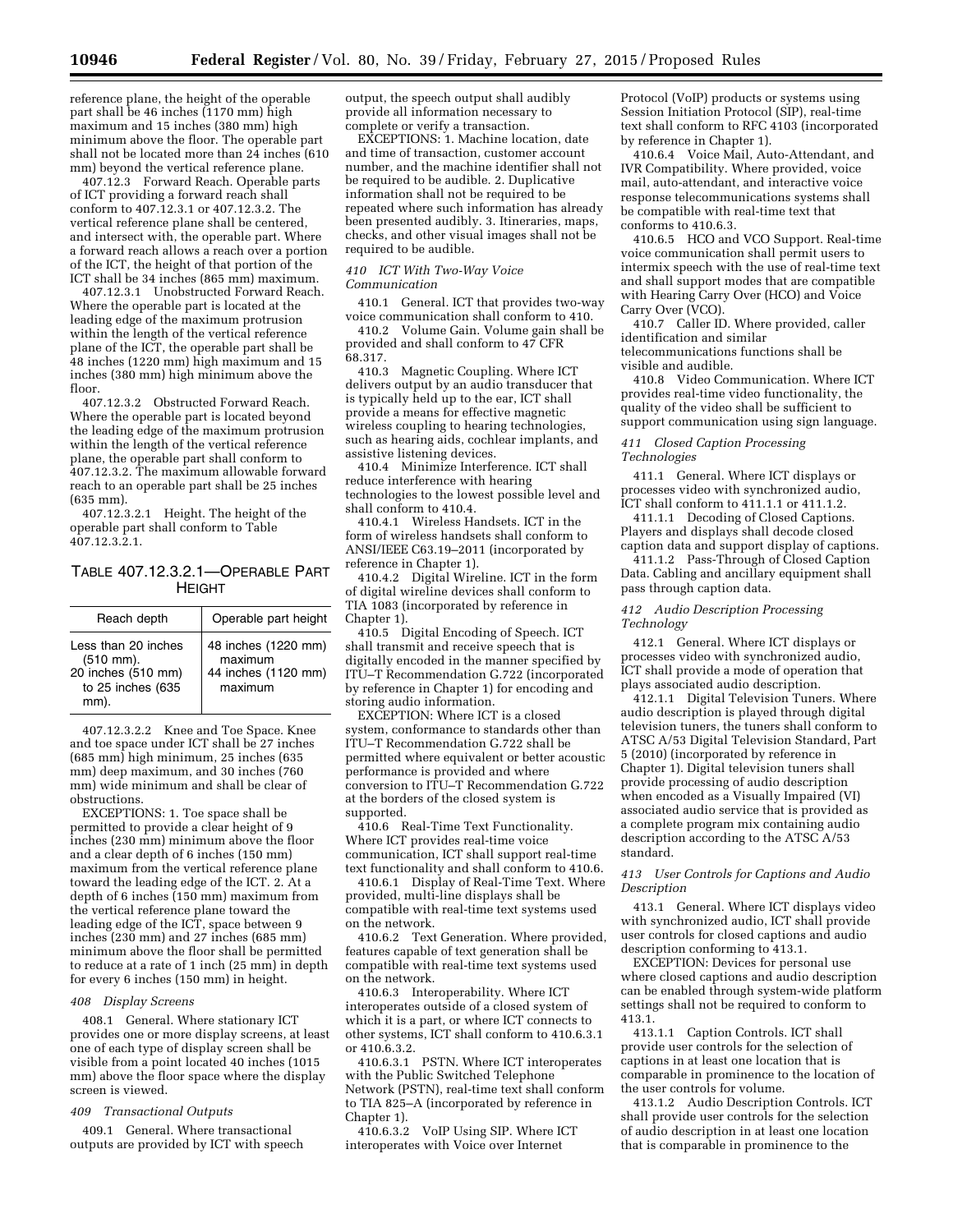location of the user controls for program selection.

### **Chapter 5: Software**

### *501 General*

501.1 Scope. The requirements of Chapter 5 shall apply to ICT software and applications where required by 508 Chapter 2 (Scoping Requirements), 255 Chapter 2 (Scoping Requirements), and where otherwise referenced in any other chapter of the 508 Standards or 255 Guidelines.

EXCEPTIONS: 1. Web applications that conform to all Level A and Level AA Success Criteria and all Conformance Requirements in WCAG 2.0 (incorporated by reference in Chapter 1) shall not be required to conform to 502 and 503. 2. Software that is assistive technology and that supports the accessibility services of the platform shall not be required to conform to the requirements in this chapter.

### *502 Interoperability With Assistive Technology*

502.1 General. Platforms, software tools provided by the platform developer, and applications, shall conform to 502.

EXCEPTION: Platforms and applications that have closed functionality and that conform to 402 shall not be required to conform to 502.

502.2 Documented Accessibility Features. Platforms and applications shall conform to 502.2.

502.2.1 User Control of Accessibility Features. Platforms shall provide user control over platform features that are defined in the platform documentation as accessibility features.

502.2.2 No Disruption of Accessibility Features. Applications shall not disrupt platform features that are defined in the platform documentation as accessibility features.

502.3 Accessibility Services. Platforms and software tools provided by the platform developer shall provide a documented set of accessibility services that support applications running on the platform to interoperate with assistive technology and shall conform to 502.3. Applications that are also platforms shall expose the underlying platform accessibility services or implement other documented accessibility services.

502.3.1 Object Information. The object role, state(s), boundary, name, and description shall be programmatically determinable. States that can be set by the user shall be capable of being set programmatically, including through assistive technology.

502.3.2 Row, Column, and Headers. If an object is in a table, the occupied rows and columns, and any headers associated with those rows or columns, shall be programmatically determinable.

502.3.3 Values. Any current value(s), and any set or range of allowable values associated with an object, shall be programmatically determinable. Values that can be set by the user shall be capable of being set programmatically, including through assistive technology.

502.3.4 Label Relationships. Any relationship that a component has as a label for another component, or of being labeled by another component, shall be programmatically determinable.

502.3.5 Hierarchical Relationships. Any hierarchical (parent-child) relationship that a component has as a container for, or being contained by, another component shall be programmatically determinable.

502.3.6 Text. The content of text objects, text attributes, and the boundary of text rendered to the screen, shall be programmatically determinable. Text that can be set by the user shall be capable of being set programmatically, including through assistive technology.

502.3.7 Actions. A list of all actions that can be executed on an object shall be programmatically determinable. Applications shall allow assistive technology to programmatically execute available actions on objects.

502.3.8 Focus Cursor. Applications shall expose information and mechanisms necessary to track and modify focus, text insertion point, and selection attributes of user interface components.

502.3.9 Event Notification. Notification of events relevant to user interactions, including but not limited to, changes in the component's state(s), value, name, description, or boundary, shall be available to assistive technology.

502.4 Platform Accessibility Features. Platforms and platform software shall conform to the requirements in ANSI/HFES 200.2, Human Factors Engineering of Software User Interfaces—Part 2: Accessibility (incorporated by reference in Chapter 1) listed below:

1. Section 9.3.3 Enable sequential entry of multiple (chorded) keystrokes.

2. Section 9.3.4 Provide adjustment of delay before key acceptance.

3. Section 9.3.5 Provide adjustment of same-key double-strike acceptance.

4. Section 10.6.7 Allow users to choose visual alternative for audio output.

5. Section 10.6.8 Synchronize audio equivalents for visual events.

6. Section 10.6.9 Provide speech output services.

7. Section 10.7.1 Display any captions provided.

### *503 Applications*

503.1 General. Applications shall conform to 503.

503.2 User Preferences. Applications shall permit user preferences from platform settings for color, contrast, font type, font size, and focus cursor.

EXCEPTION: Applications that are designed to be isolated from their underlying platforms, including Web applications, shall not be required to conform to 503.2.

503.3 Alternative User Interfaces. Where an application provides an alternative user interface that functions as assistive technology, the application shall use platform and other industry standard accessibility services.

503.4 User Controls for Captions and Audio Description. Where ICT displays video with synchronized audio, ICT shall provide user controls for closed captions and audio description conforming to 503.4.

503.4.1 Caption Controls. Where user controls are provided for volume adjustment, ICT shall provide user controls for the selection of captions at the same menu level as the user controls for volume or program selection.

503.4.2 Audio Description Controls. Where user controls are provided for program selection, ICT shall provide user controls for the selection of audio description at the same menu level as the user controls for volume or program selection.

### *504 Authoring Tools*

504.1 General. Where an application is an authoring tool, the application shall conform to 504 to the extent that information required for accessibility is supported by the destination format.

504.2 Content Creation or Editing. Authoring tools shall provide a mode of operation to create or edit content that conforms to all Level A and Level AA Success Criteria and all Conformance Requirements in WCAG 2.0 (incorporated by reference in Chapter 1) for all features and formats supported by the authoring tool. Authoring tools shall permit authors the option of overriding information required for accessibility.

EXCEPTION: Authoring tools shall not be required to conform to 504.2 when used to directly edit plain text source code.

504.2.1 Preservation of Information Provided for Accessibility in Format Conversion. Authoring tools shall, when converting content from one format to another or saving content in multiple formats, preserve the information required for accessibility to the extent that the information is supported by the destination format.

504.3 Prompts. Authoring tools shall provide a mode of operation that prompts authors to create content that conforms to all Level A and Level AA Success Criteria and all Conformance Requirements in WCAG 2.0 (incorporated by reference in Chapter 1). Authoring tools shall provide the option for prompts during initial content creation or when the content is saved.

504.4 Templates. Where templates are provided, templates allowing content creation that conforms to all Level A and Level AA Success Criteria and all Conformance Requirements in WCAG 2.0 (incorporated by reference in Chapter 1) shall be provided for a range of template uses.

### **Chapter 6: Support Documentation and Services**

### *601 General*

601.1 Scope. The technical requirements in Chapter 6 shall apply to ICT support documentation and services where required by 508 Chapter 2 (Scoping Requirements), 255 Chapter 2 (Scoping Requirements), and where otherwise referenced in any other chapter of the 508 Standards or 255 Guidelines.

# *602 Support Documentation*

602.1 General. Documentation that supports the use of ICT shall conform to 602. 602.2 Accessibility and Compatibility

Features. Documentation shall list and